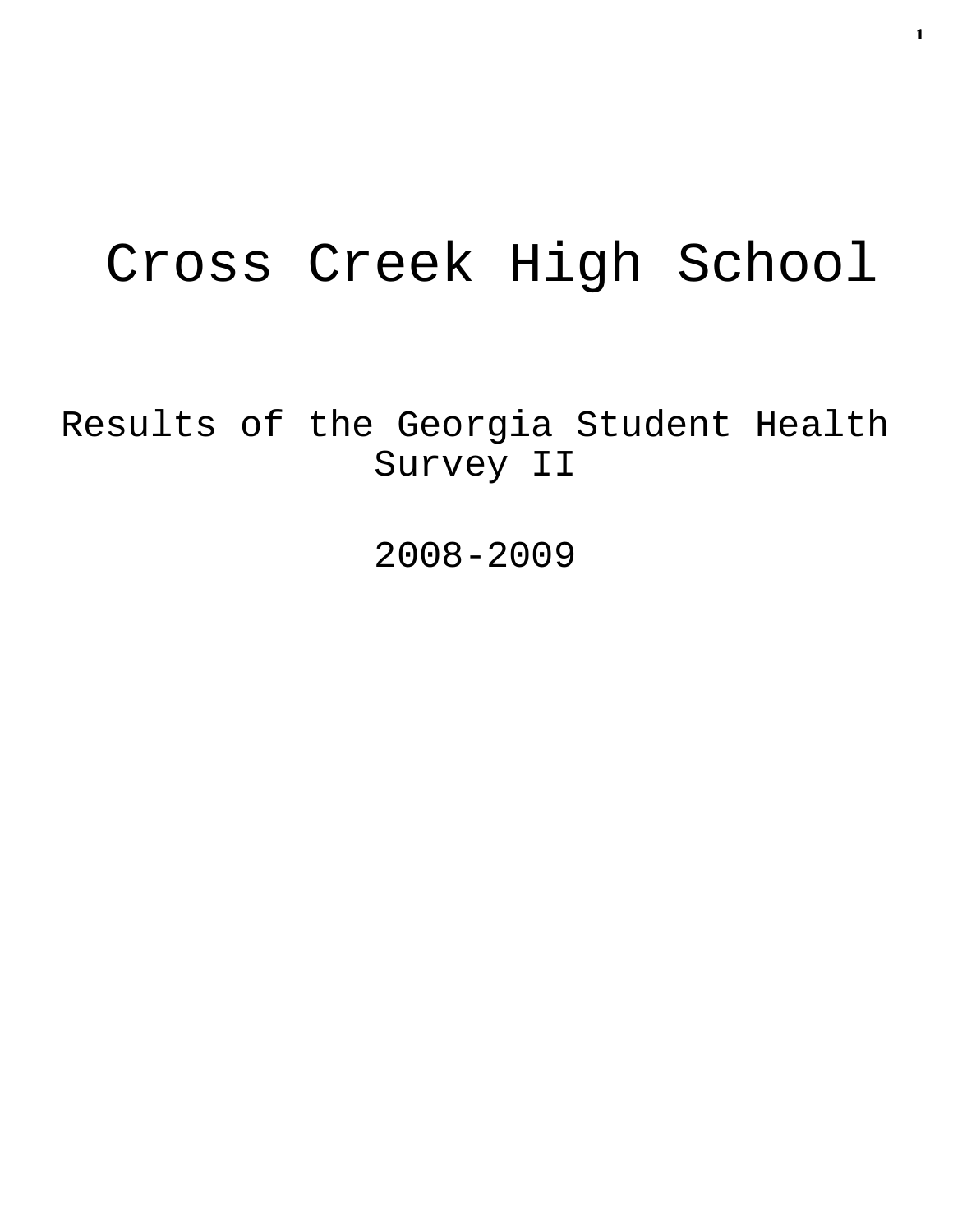# *Demographics* **2**

| Grade                    |     |  |  |  |
|--------------------------|-----|--|--|--|
| <b>Grade   Frequency</b> |     |  |  |  |
| 10                       | 178 |  |  |  |
| 12                       | 145 |  |  |  |

| Frequency      | <b>Table of Gender by Grade</b> |              |             |              |  |  |
|----------------|---------------------------------|--------------|-------------|--------------|--|--|
| <b>Col Pct</b> |                                 | Grade(Grade) |             |              |  |  |
|                | Gender(Gender)                  | 10           | 12          | <b>Total</b> |  |  |
|                | <b>Female</b>                   | 83<br>46.63  | 80<br>55.17 | 163          |  |  |
|                | <b>Male</b>                     | 95<br>53.37  | 65<br>44.83 | 160          |  |  |
|                | <b>Total</b>                    | 178          | 145         | 323          |  |  |

| Frequency<br>Col Pct |
|----------------------|

| <b>Table of Ethnicity by Grade</b> |              |             |              |  |  |  |
|------------------------------------|--------------|-------------|--------------|--|--|--|
|                                    | Grade(Grade) |             |              |  |  |  |
| <b>Ethnicity</b> (Ethnicity)       | 10           | 12          | <b>Total</b> |  |  |  |
| <b>Black</b>                       | 91<br>51.12  | 59<br>40.69 | 150          |  |  |  |
| <b>Hispanic</b>                    | 5<br>2.81    | 11<br>7.59  | 16           |  |  |  |
| <b>White</b>                       | 67<br>37.64  | 57<br>39.31 | 124          |  |  |  |
| <b>Asian</b>                       | 3<br>1.69    | 3<br>2.07   | 6            |  |  |  |
| <b>Other</b>                       | 12<br>6.74   | 15<br>10.34 | 27           |  |  |  |
| <b>Total</b>                       | 178          | 145         | 323          |  |  |  |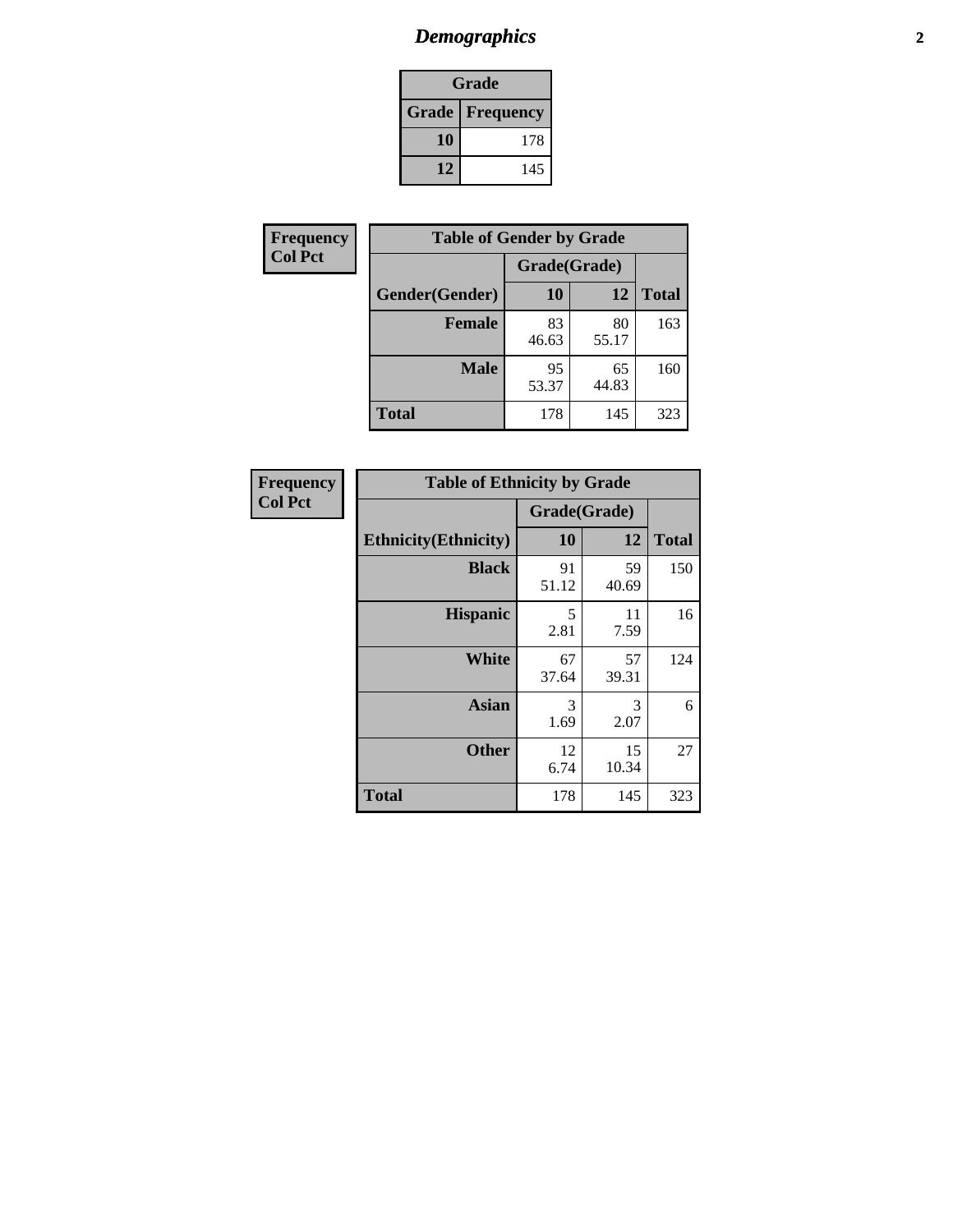### *Title IV, Part A, Schedule A* **3** *Goal 1: Ensure that all schools are drug-free Baseline Data: Year 2008-2009 Prevalence of Drug Use*

| Frequency<br><b>Col Pct</b> | <b>Table of AlcoholAlt by Grade</b> |              |              |              |  |  |
|-----------------------------|-------------------------------------|--------------|--------------|--------------|--|--|
|                             | AlcoholAlt(Alcohol                  | Grade(Grade) |              |              |  |  |
|                             | use, past 30 days)                  | <b>10</b>    | 12           | <b>Total</b> |  |  |
|                             | Yes                                 | 41<br>23.03  | 31<br>21.38  | 72           |  |  |
|                             | N <sub>0</sub>                      | 137<br>76.97 | 114<br>78.62 | 251          |  |  |
|                             | <b>Total</b>                        | 178          | 145          | 323          |  |  |

| Frequency<br><b>Col Pct</b> | <b>Table of TobaccoAny by Grade</b> |              |              |              |  |
|-----------------------------|-------------------------------------|--------------|--------------|--------------|--|
|                             | TobaccoAny(Tobacco                  | Grade(Grade) |              |              |  |
|                             | use, past 30 days)                  | 10           | 12           | <b>Total</b> |  |
|                             | <b>Yes</b>                          | 29<br>16.29  | 24<br>16.55  | 53           |  |
|                             | N <sub>0</sub>                      | 149<br>83.71 | 121<br>83.45 | 270          |  |
|                             | Total                               | 178          | 145          | 323          |  |

| Frequency<br><b>Col Pct</b> | <b>Table of MarijuanaAlt by Grade</b> |              |              |              |  |  |
|-----------------------------|---------------------------------------|--------------|--------------|--------------|--|--|
|                             | MarijuanaAlt(Marijuana                | Grade(Grade) |              |              |  |  |
|                             | use, past 30 days)                    | <b>10</b>    | 12           | <b>Total</b> |  |  |
|                             | <b>Yes</b>                            | 28<br>15.73  | 19<br>13.10  | 47           |  |  |
|                             | N <sub>0</sub>                        | 150<br>84.27 | 126<br>86.90 | 276          |  |  |
|                             | <b>Total</b>                          | 178          | 145          | 323          |  |  |

| Frequency      | <b>Table of OtherDrugAny by Grade</b>  |              |              |              |  |
|----------------|----------------------------------------|--------------|--------------|--------------|--|
| <b>Col Pct</b> | <b>OtherDrugAny(Other</b><br>drug use, | Grade(Grade) |              |              |  |
|                | past 30 days)                          | 10           | 12           | <b>Total</b> |  |
|                | Yes                                    | 23<br>12.92  | 11<br>7.59   | 34           |  |
|                | N <sub>0</sub>                         | 155<br>87.08 | 134<br>92.41 | 289          |  |
|                | <b>Total</b>                           | 178          | 145          | 323          |  |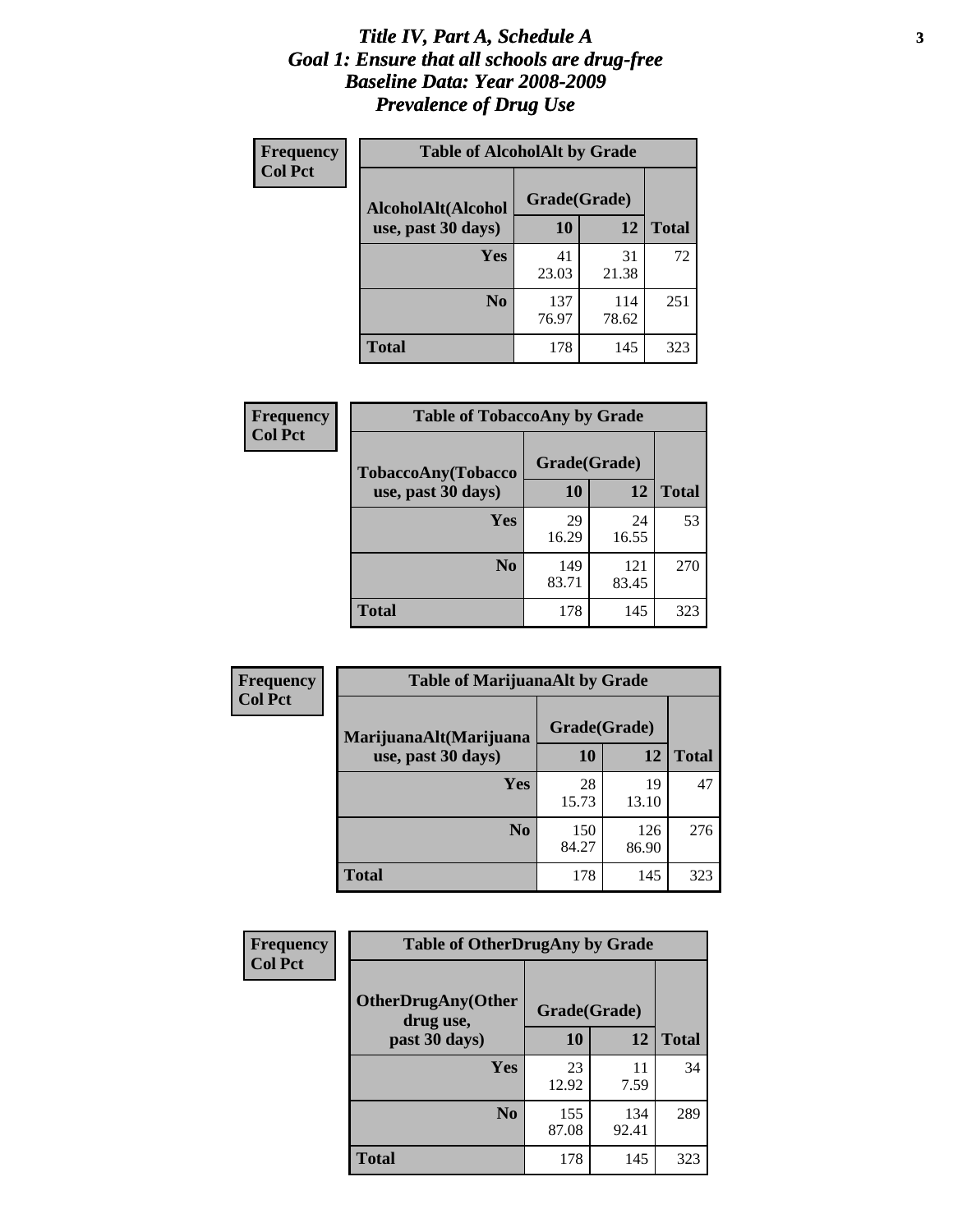### *Average Age of Onset of Use* **4** *Results for "Average Age of Onset of Use" questions exclude students who said they did not use that substance*

| <b>Variable</b>    | Label                                                              | <b>Mean</b> |
|--------------------|--------------------------------------------------------------------|-------------|
| Alcoholinit2       | I started using alcohol when I was                                 | 12.93       |
| Cigarettesinit2    | I started smoking tobacco when I was                               | 12.82       |
| Smokelessinit2     | I started chewing tobacco when I was                               | 13.32       |
| Marijuanainit2     | I started using marijuana when I was                               | 13.98       |
| Cocaineinit2       | I started using cocaine when I was                                 | 13.36       |
| Inhalantsinit2     | I started using inhalants when I was                               | 12.89       |
| Steroidsinit2      | I started using steroids when I was                                | 12.75       |
| Ecstasyinit2       | I started using ecstasy when I was                                 | 14.00       |
| Methinit2          | I started using methamphetamines when I was                        | 14.40       |
| Hallucinogensinit2 | I started using hallucinogens when I was                           | 14.00       |
| Prescriptioninit2  | I started using prescription drugs not prescribed to me when I was | 13.53       |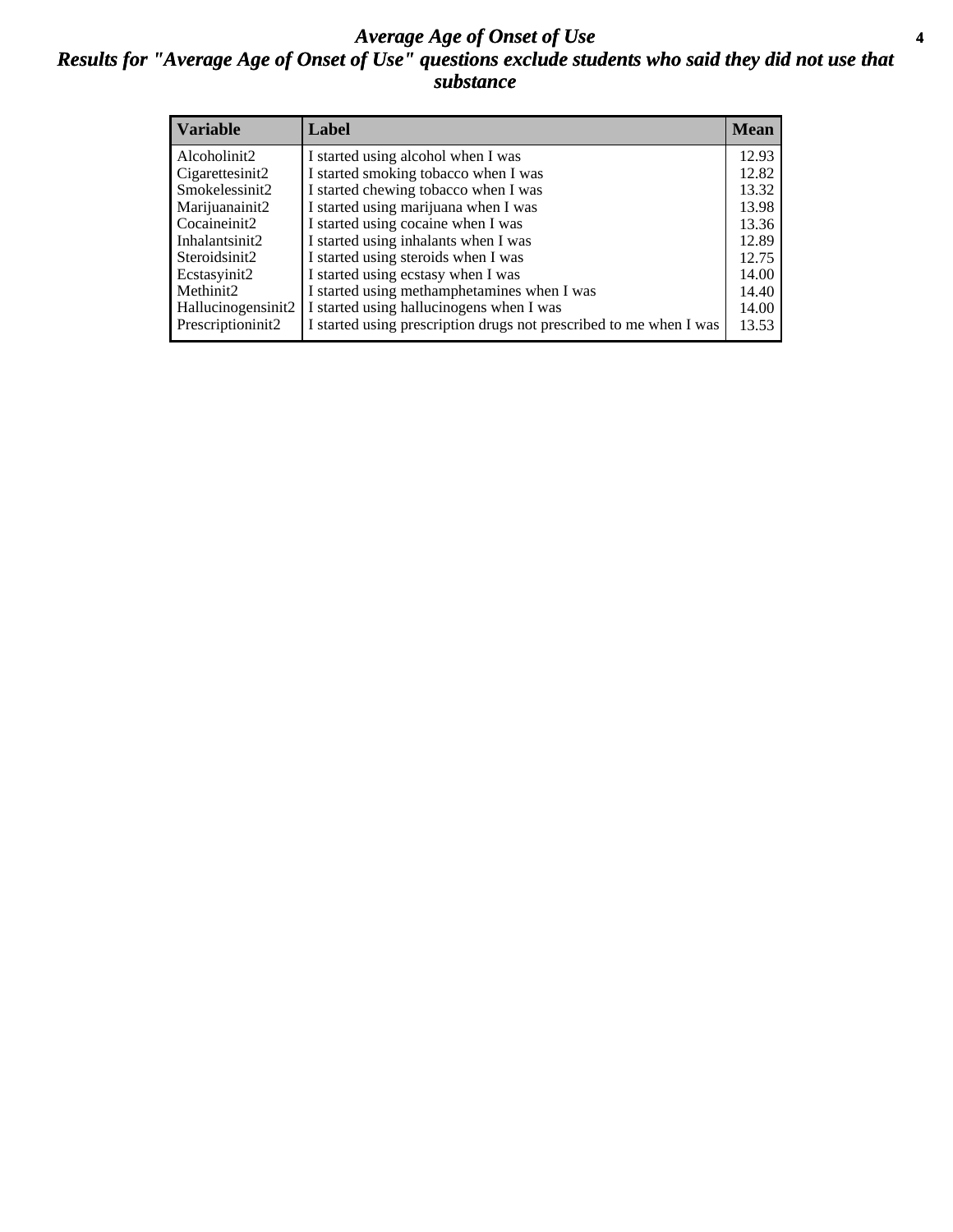# *Perception of Health Risk* **5**

| <b>Frequency</b> | <b>Table of Alcoholharmdich by Grade</b> |              |              |              |  |
|------------------|------------------------------------------|--------------|--------------|--------------|--|
| <b>Col Pct</b>   | Alcoholharmdich(I<br>think alcohol is    | Grade(Grade) |              |              |  |
|                  | harmful)                                 | 10           | 12           | <b>Total</b> |  |
|                  | <b>Yes</b>                               | 132<br>74.16 | 118<br>81.38 | 250          |  |
|                  | N <sub>0</sub>                           | 46<br>25.84  | 27<br>18.62  | 73           |  |
|                  | <b>Total</b>                             | 178          | 145          | 323          |  |

| Frequency      | <b>Table of Tobaccoharmdich by Grade</b> |              |              |              |  |
|----------------|------------------------------------------|--------------|--------------|--------------|--|
| <b>Col Pct</b> | Tobaccoharmdich(I<br>think tobacco is    | Grade(Grade) |              |              |  |
|                | harmful)                                 | 10           | 12           | <b>Total</b> |  |
|                | Yes                                      | 164<br>92.13 | 138<br>95.17 | 302          |  |
|                | N <sub>0</sub>                           | 14<br>7.87   | 7<br>4.83    | 21           |  |
|                | <b>Total</b>                             | 178          | 145          | 323          |  |

| <b>Frequency</b> | <b>Table of Marijuanaharmdich by Grade</b> |              |              |              |  |
|------------------|--------------------------------------------|--------------|--------------|--------------|--|
| <b>Col Pct</b>   | Marijuanaharmdich(I<br>think marijuana is  | Grade(Grade) |              |              |  |
|                  | harmful)                                   | 10           | 12           | <b>Total</b> |  |
|                  | Yes                                        | 131<br>73.60 | 109<br>75.17 | 240          |  |
|                  | N <sub>0</sub>                             | 47<br>26.40  | 36<br>24.83  | 83           |  |
|                  | <b>Total</b>                               | 178          | 145          | 323          |  |

| <b>Frequency</b> | <b>Table of Otherdrugharmdich by Grade</b>                   |              |              |              |  |  |  |  |
|------------------|--------------------------------------------------------------|--------------|--------------|--------------|--|--|--|--|
| <b>Col Pct</b>   | Otherdrugharmdich(I<br>Grade(Grade)<br>think other drugs are |              |              |              |  |  |  |  |
|                  | harmful)                                                     | 10           | 12           | <b>Total</b> |  |  |  |  |
|                  | Yes                                                          | 163<br>91.57 | 142<br>97.93 | 305          |  |  |  |  |
|                  | N <sub>0</sub>                                               | 15<br>8.43   | 2.07         | 18           |  |  |  |  |
|                  | <b>Total</b>                                                 | 178          | 145          | 323          |  |  |  |  |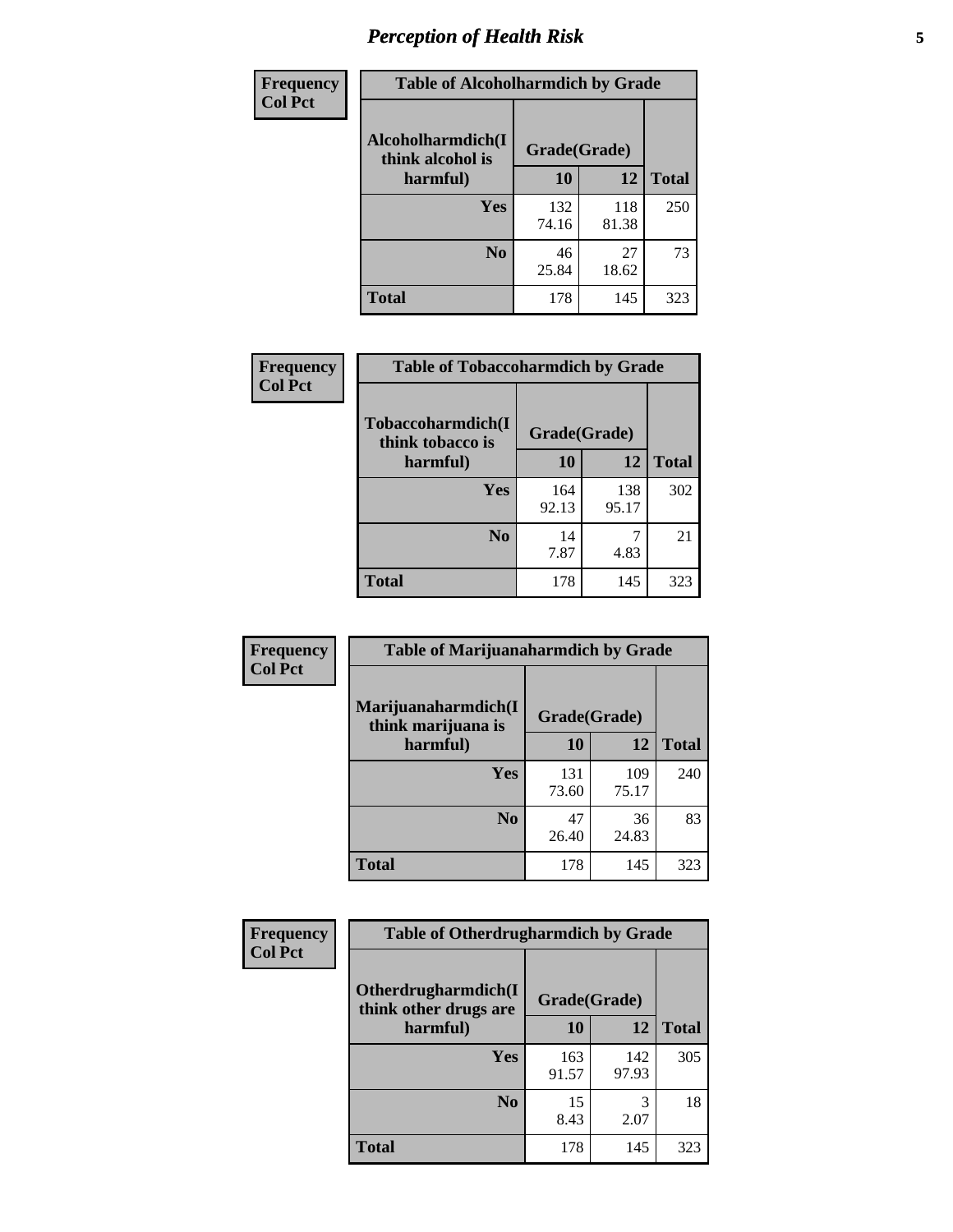# *Social Disapproval* **6**

| Frequency      | <b>Table of Alcoholpeerdich by Grade</b>                    |              |             |              |  |  |  |
|----------------|-------------------------------------------------------------|--------------|-------------|--------------|--|--|--|
| <b>Col Pct</b> | Alcoholpeerdich(My<br>friends would<br>disapprove if I used | Grade(Grade) |             |              |  |  |  |
|                | alcohol)                                                    | 10<br>12     |             | <b>Total</b> |  |  |  |
|                | <b>Yes</b>                                                  | 80<br>44.94  | 67<br>46.21 | 147          |  |  |  |
|                | N <sub>0</sub>                                              | 98<br>55.06  | 78<br>53.79 | 176          |  |  |  |
|                | <b>Total</b>                                                | 178          | 145         | 323          |  |  |  |

| <b>Frequency</b> |
|------------------|
| <b>Col Pct</b>   |

| <b>Table of Tobaccopeerdich by Grade</b>                    |              |             |              |  |  |  |  |
|-------------------------------------------------------------|--------------|-------------|--------------|--|--|--|--|
| Tobaccopeerdich(My<br>friends would<br>disapprove if I used | Grade(Grade) |             |              |  |  |  |  |
| tobacco)                                                    | 10           | 12          | <b>Total</b> |  |  |  |  |
| Yes                                                         | 101<br>56.74 | 89<br>61.38 | 190          |  |  |  |  |
| N <sub>0</sub>                                              | 77<br>43.26  | 56<br>38.62 | 133          |  |  |  |  |
| <b>Total</b>                                                | 178          | 145         | 323          |  |  |  |  |

| <b>Frequency</b> | <b>Table of Marijuanapeerdich by Grade</b>                    |              |             |              |  |  |  |  |
|------------------|---------------------------------------------------------------|--------------|-------------|--------------|--|--|--|--|
| <b>Col Pct</b>   | Marijuanapeerdich(My<br>friends would<br>disapprove if I used | Grade(Grade) |             |              |  |  |  |  |
|                  | marijuana)                                                    | 10           | 12          | <b>Total</b> |  |  |  |  |
|                  | <b>Yes</b>                                                    | 97<br>54.49  | 83<br>57.24 | 180          |  |  |  |  |
|                  | N <sub>0</sub>                                                | 81<br>45.51  | 62<br>42.76 | 143          |  |  |  |  |
|                  | <b>Total</b>                                                  | 178          | 145         | 323          |  |  |  |  |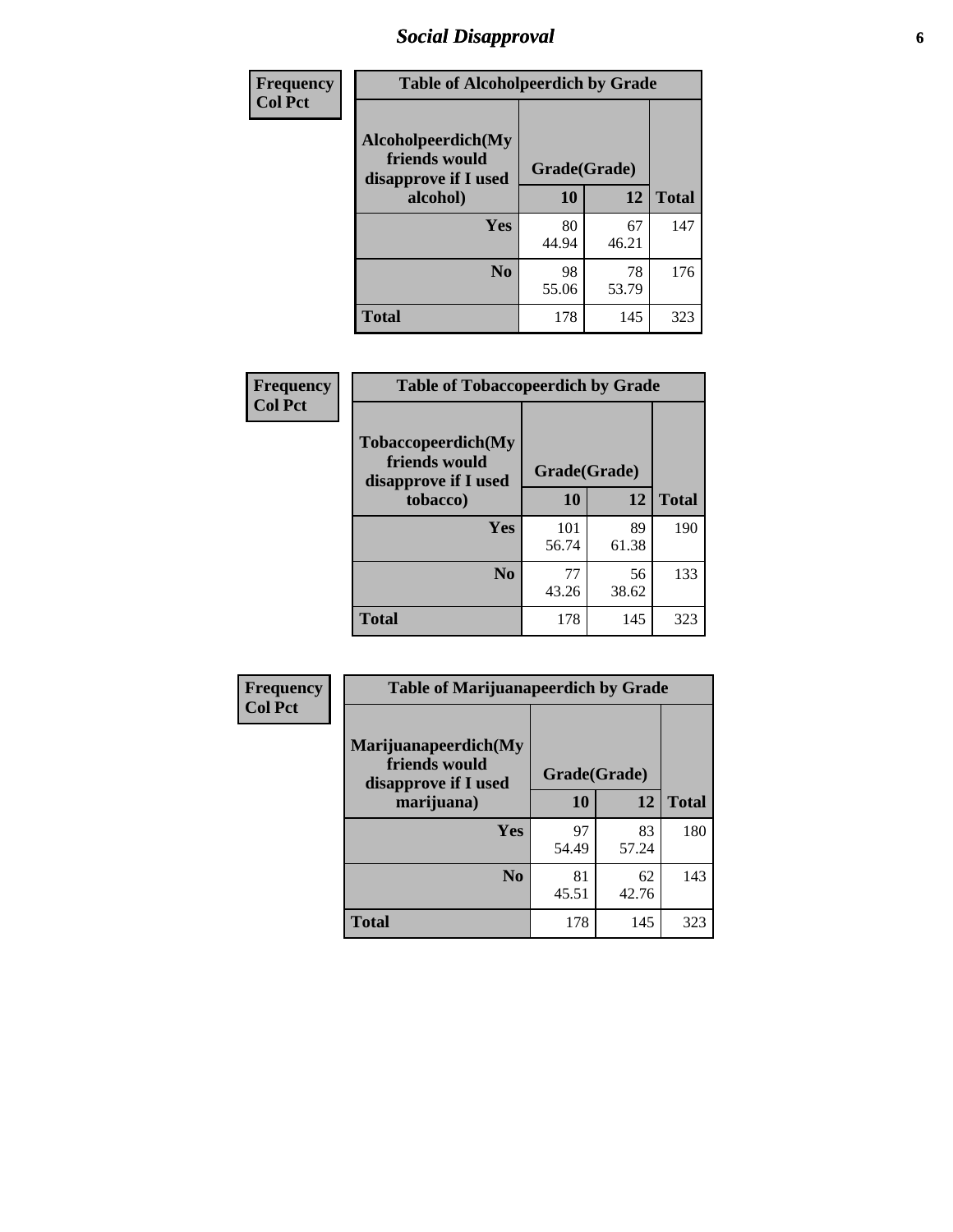# *Social Disapproval* **7**

| Frequency      | <b>Table of Otherdrugpeerdich by Grade</b>                    |              |              |              |  |  |  |
|----------------|---------------------------------------------------------------|--------------|--------------|--------------|--|--|--|
| <b>Col Pct</b> | Otherdrugpeerdich(My<br>friends would<br>disapprove if I used |              | Grade(Grade) |              |  |  |  |
|                | other drugs)                                                  | 10           | 12           | <b>Total</b> |  |  |  |
|                | Yes                                                           | 129<br>72.47 | 105<br>72.41 | 234          |  |  |  |
|                | N <sub>0</sub>                                                | 49<br>27.53  | 40<br>27.59  | 89           |  |  |  |
|                | <b>Total</b>                                                  | 178          | 145          | 323          |  |  |  |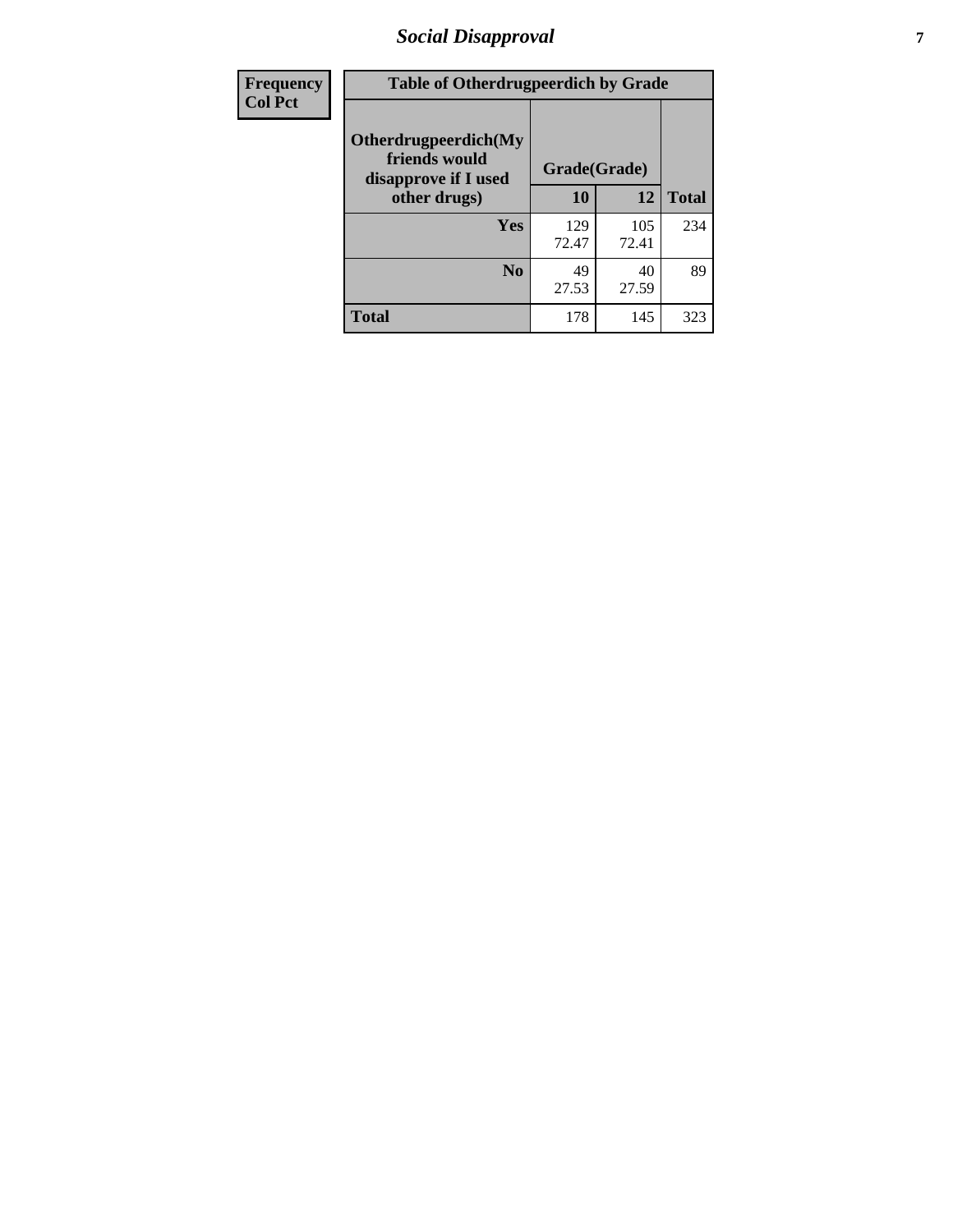### Title IV, Part A, Schedule A **8** *Goal 2: To help ensure that all schools are safe and disciplined Baseline Data: Year 2008-2009 Student Involvement in Gang Activity*

| Frequency      | <b>Table of Gangself by Grade</b>                                                                 |                    |              |              |
|----------------|---------------------------------------------------------------------------------------------------|--------------------|--------------|--------------|
| <b>Col Pct</b> | Gangself(I<br>have<br>participated<br>in illegal<br>gang<br>activities in<br>the past 30<br>days) | Grade(Grade)<br>10 | 12           | <b>Total</b> |
|                | Yes                                                                                               | 16<br>8.99         | 6<br>4.14    | 22           |
|                | N <sub>0</sub>                                                                                    | 162<br>91.01       | 139<br>95.86 | 301          |
|                | Total                                                                                             | 178                | 145          | 323          |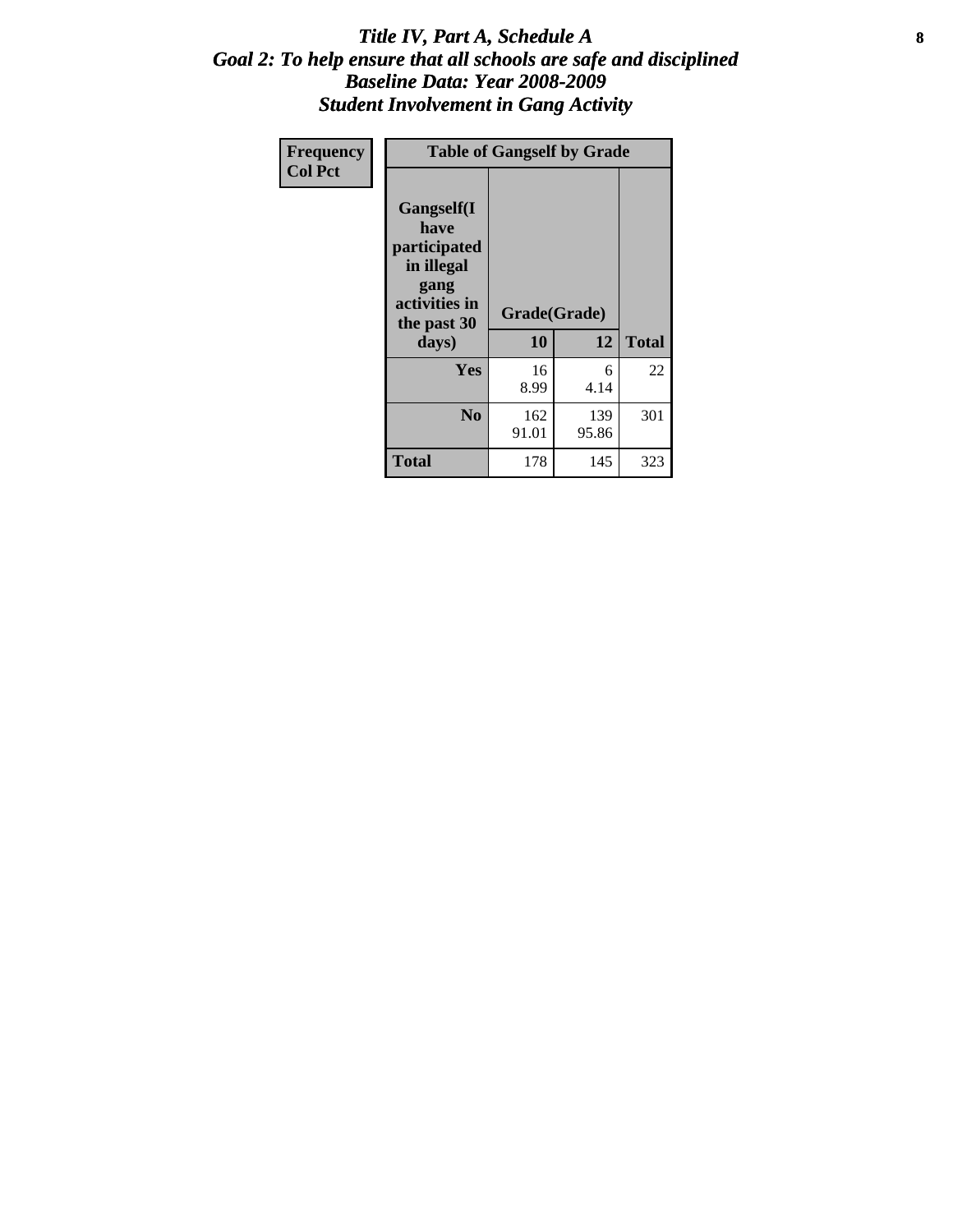# *Student Perception of School Safety* **9**

| <b>Frequency</b><br>Row Pct |
|-----------------------------|
|                             |

| <b>Table of Grade by Safeschool</b> |                          |                                                        |                                        |                                    |              |  |  |
|-------------------------------------|--------------------------|--------------------------------------------------------|----------------------------------------|------------------------------------|--------------|--|--|
|                                     |                          | Safeschool (School is a place at which I feel<br>safe) |                                        |                                    |              |  |  |
| Grade(Grade)                        | <b>Strongly</b><br>Agree | Agree                                                  | <b>Somewhat   Somewhat</b><br>Disagree | <b>Strongly</b><br><b>Disagree</b> | <b>Total</b> |  |  |
| 10                                  | 13<br>7.30               | 81<br>45.51                                            | 44<br>24.72                            | 40<br>22.47                        | 178          |  |  |
| 12                                  | 16<br>11.03              | 79<br>54.48                                            | 27<br>18.62                            | 23<br>15.86                        | 145          |  |  |
| <b>Total</b>                        | 29                       | 160                                                    | 71                                     | 63                                 | 323          |  |  |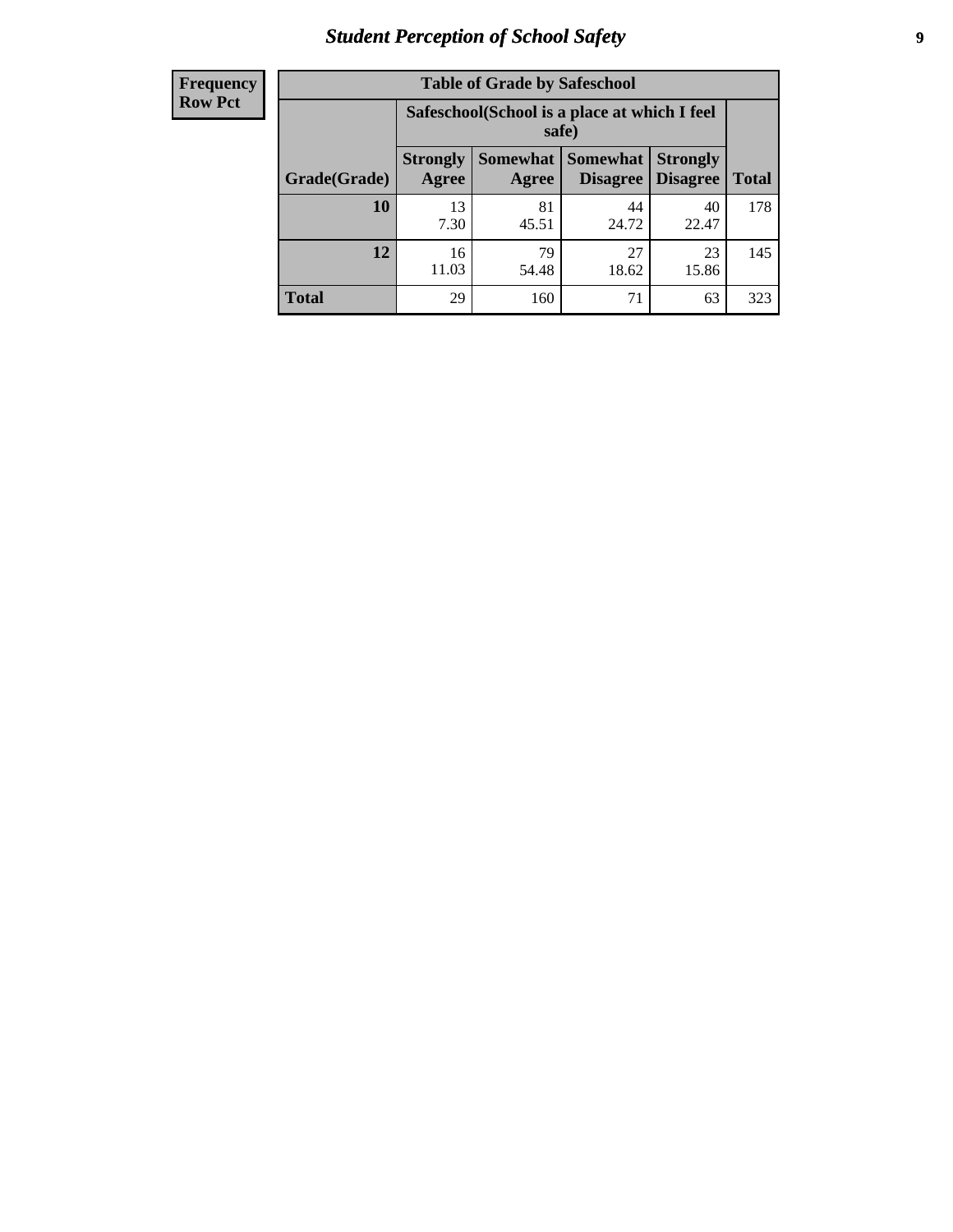### *Students Who Have Been Bullied* **10**

| <b>Frequency</b> |  |
|------------------|--|
| <b>Row Pct</b>   |  |

| <b>Table of Grade by Bullied</b> |                             |                                                                               |                        |                   |                               |                               |                          |              |
|----------------------------------|-----------------------------|-------------------------------------------------------------------------------|------------------------|-------------------|-------------------------------|-------------------------------|--------------------------|--------------|
|                                  |                             | <b>Bullied</b> (I have been bullied by other<br>students in the past 30 days) |                        |                   |                               |                               |                          |              |
| Grade(Grade)                     | $\mathbf{0}$<br><b>Days</b> | 1 or<br>2<br>days                                                             | $3$ to<br>5<br>days    | 6 to<br>9<br>days | <b>10</b><br>to<br>19<br>days | <b>20</b><br>to<br>29<br>days | <b>All</b><br>30<br>days | <b>Total</b> |
| 10                               | 154<br>86.52                | 11<br>6.18                                                                    | $\overline{4}$<br>2.25 | 0.56              | 5<br>2.81                     | 0.56                          | $\mathfrak{D}$<br>1.12   | 178          |
| 12                               | 132<br>91.03                | 4<br>2.76                                                                     | 2<br>1.38              | 0.69              | 0.69                          | $\overline{2}$<br>1.38        | 3<br>2.07                | 145          |
| <b>Total</b>                     | 286                         | 15                                                                            | 6                      | 2                 | 6                             | 3                             | 5                        | 323          |

 $\blacksquare$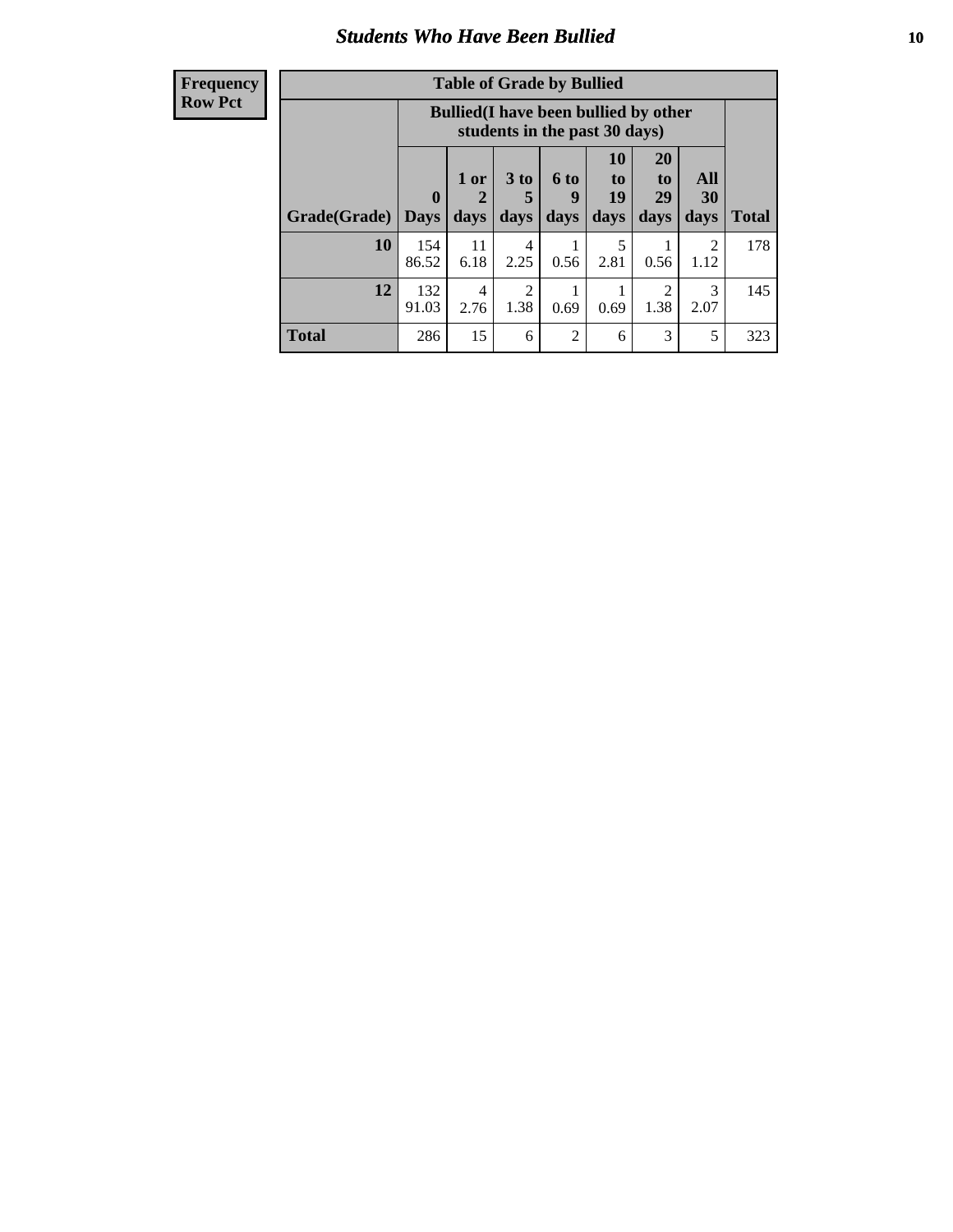### *School Climate* **11**

| <b>Frequency</b> | <b>Table of SchoolClimate1 by Grade</b> |                    |             |              |  |  |  |
|------------------|-----------------------------------------|--------------------|-------------|--------------|--|--|--|
| <b>Col Pct</b>   | SchoolClimate1(I<br>like school)        | Grade(Grade)<br>10 | 12          | <b>Total</b> |  |  |  |
|                  | <b>Strongly Agree</b>                   | 36<br>20.22        | 25<br>17.24 | 61           |  |  |  |
|                  | <b>Somewhat Agree</b>                   | 99<br>55.62        | 93<br>64.14 | 192          |  |  |  |
|                  | <b>Somewhat Disagree</b>                | 21<br>11.80        | 19<br>13.10 | 40           |  |  |  |
|                  | <b>Strongly Disagree</b>                | 22<br>12.36        | 8<br>5.52   | 30           |  |  |  |
|                  | <b>Total</b>                            | 178                | 145         | 323          |  |  |  |

| <b>Table of SchoolClimate2 by Grade</b>           |                    |             |              |  |  |
|---------------------------------------------------|--------------------|-------------|--------------|--|--|
| SchoolClimate2(I<br>feel successful at<br>school) | Grade(Grade)<br>10 | 12          | <b>Total</b> |  |  |
| <b>Strongly Agree</b>                             | 44<br>24.72        | 52<br>35.86 | 96           |  |  |
| <b>Somewhat Agree</b>                             | 105<br>58.99       | 80<br>55.17 | 185          |  |  |
| <b>Somewhat Disagree</b>                          | 26<br>14.61        | 7<br>4.83   | 33           |  |  |
| <b>Strongly Disagree</b>                          | 3<br>1.69          | 6<br>4.14   | 9            |  |  |
| <b>Total</b>                                      | 178                | 145         | 323          |  |  |

| Frequency      | <b>Table of SchoolClimate3 by Grade</b>                      |              |             |              |  |
|----------------|--------------------------------------------------------------|--------------|-------------|--------------|--|
| <b>Col Pct</b> | <b>SchoolClimate3(My</b><br>school has high<br>standards for | Grade(Grade) |             |              |  |
|                | achievement)                                                 | <b>10</b>    | 12          | <b>Total</b> |  |
|                | <b>Strongly Agree</b>                                        | 53<br>29.78  | 51<br>35.17 | 104          |  |
|                | <b>Somewhat Agree</b>                                        | 83<br>46.63  | 74<br>51.03 | 157          |  |
|                | <b>Somewhat Disagree</b>                                     | 27<br>15.17  | 16<br>11.03 | 43           |  |
|                | <b>Strongly Disagree</b>                                     | 15<br>8.43   | 4<br>2.76   | 19           |  |
|                | Total                                                        | 178          | 145         | 323          |  |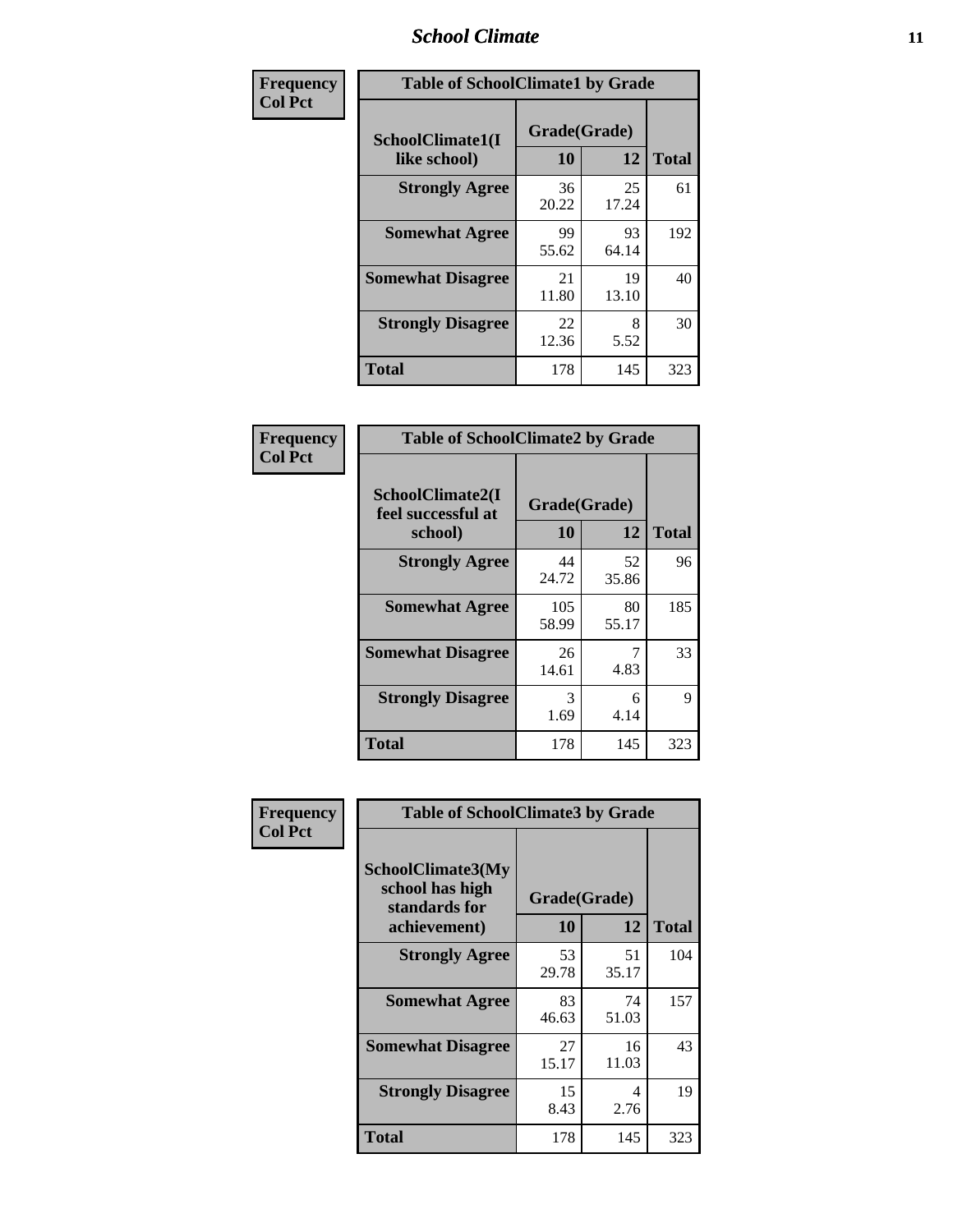### *School Climate* **12**

| Frequency      | <b>Table of SchoolClimate4 by Grade</b>                              |                    |             |              |
|----------------|----------------------------------------------------------------------|--------------------|-------------|--------------|
| <b>Col Pct</b> | <b>SchoolClimate4(My</b><br>school sets clear<br>rules for behavior) | Grade(Grade)<br>10 | 12          | <b>Total</b> |
|                | <b>Strongly Agree</b>                                                | 74<br>41.57        | 84<br>57.93 | 158          |
|                | <b>Somewhat Agree</b>                                                | 74<br>41.57        | 44<br>30.34 | 118          |
|                | <b>Somewhat Disagree</b>                                             | 21<br>11.80        | 11<br>7.59  | 32           |
|                | <b>Strongly Disagree</b>                                             | 9<br>5.06          | 6<br>4.14   | 15           |
|                | <b>Total</b>                                                         | 178                | 145         | 323          |

| <b>Table of SchoolClimate5 by Grade</b>                              |                    |                        |              |  |  |  |
|----------------------------------------------------------------------|--------------------|------------------------|--------------|--|--|--|
| SchoolClimate5(I<br>know what to do in<br>an emergency at<br>school) | Grade(Grade)<br>10 | 12                     | <b>Total</b> |  |  |  |
| <b>Strongly Agree</b>                                                | 88<br>49.44        | 86<br>59.31            | 174          |  |  |  |
| <b>Somewhat Agree</b>                                                | 64<br>35.96        | 50<br>34.48            | 114          |  |  |  |
| <b>Somewhat Disagree</b>                                             | 17<br>9.55         | $\mathfrak{D}$<br>1.38 | 19           |  |  |  |
| <b>Strongly Disagree</b>                                             | 9<br>5.06          | 4.83                   | 16           |  |  |  |
| Total                                                                | 178                | 145                    | 323          |  |  |  |

| Frequency      | <b>Table of SchoolClimate6 by Grade</b>                  |                    |             |              |  |
|----------------|----------------------------------------------------------|--------------------|-------------|--------------|--|
| <b>Col Pct</b> | <b>SchoolClimate6(Teachers</b><br>treat me with respect) | Grade(Grade)<br>10 | 12          | <b>Total</b> |  |
|                | <b>Strongly Agree</b>                                    | 41<br>23.03        | 39<br>26.90 | 80           |  |
|                | <b>Somewhat Agree</b>                                    | 77<br>43.26        | 73<br>50.34 | 150          |  |
|                | <b>Somewhat Disagree</b>                                 | 39<br>21.91        | 24<br>16.55 | 63           |  |
|                | <b>Strongly Disagree</b>                                 | 21<br>11.80        | 9<br>6.21   | 30           |  |
|                | <b>Total</b>                                             | 178                | 145         | 323          |  |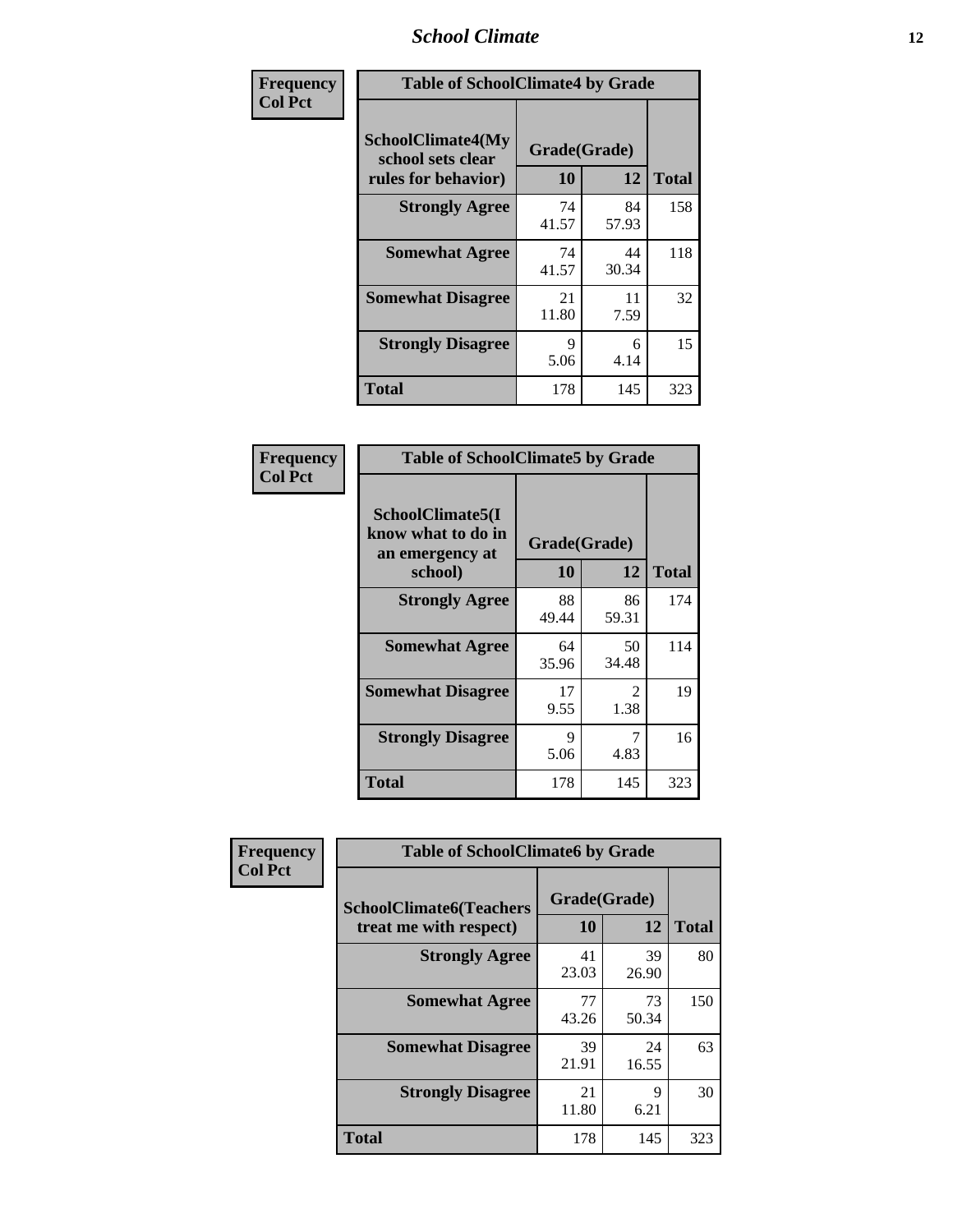### *School Climate* **13**

| Frequency      |                                                                               | <b>Table of SchoolClimate7 by Grade</b> |             |              |  |
|----------------|-------------------------------------------------------------------------------|-----------------------------------------|-------------|--------------|--|
| <b>Col Pct</b> | <b>SchoolClimate7(Behaviors</b><br>in my class allow the<br>teacher to teach) | Grade(Grade)<br><b>10</b>               | 12          | <b>Total</b> |  |
|                | <b>Strongly Agree</b>                                                         | 29<br>16.29                             | 16<br>11.03 | 45           |  |
|                | <b>Somewhat Agree</b>                                                         | 74<br>41.57                             | 82<br>56.55 | 156          |  |
|                | <b>Somewhat Disagree</b>                                                      | 51<br>28.65                             | 30<br>20.69 | 81           |  |
|                | <b>Strongly Disagree</b>                                                      | 24<br>13.48                             | 17<br>11.72 | 41           |  |
|                | <b>Total</b>                                                                  | 178                                     | 145         | 323          |  |

| Frequency      | <b>Table of SchoolClimate8 by Grade</b>                                              |                    |             |              |
|----------------|--------------------------------------------------------------------------------------|--------------------|-------------|--------------|
| <b>Col Pct</b> | <b>SchoolClimate8(Students</b><br>are frequently<br>recognized for good<br>behavior) | Grade(Grade)<br>10 | 12          | <b>Total</b> |
|                | <b>Strongly Agree</b>                                                                | 23<br>12.92        | 15<br>10.34 | 38           |
|                | <b>Somewhat Agree</b>                                                                | 60<br>33.71        | 50<br>34.48 | 110          |
|                | <b>Somewhat Disagree</b>                                                             | 58<br>32.58        | 51<br>35.17 | 109          |
|                | <b>Strongly Disagree</b>                                                             | 37<br>20.79        | 29<br>20.00 | 66           |
|                | <b>Total</b>                                                                         | 178                | 145         | 323          |

| Frequency      | <b>Table of SchoolClimate9 by Grade</b>                                           |                    |             |              |
|----------------|-----------------------------------------------------------------------------------|--------------------|-------------|--------------|
| <b>Col Pct</b> | SchoolClimate9(School<br>counselor would be<br>helpful if I needed<br>assistance) | Grade(Grade)<br>10 | 12          | <b>Total</b> |
|                | <b>Strongly Agree</b>                                                             | 95<br>53.37        | 76<br>52.41 | 171          |
|                | <b>Somewhat Agree</b>                                                             | 55<br>30.90        | 42<br>28.97 | 97           |
|                | <b>Somewhat Disagree</b>                                                          | 15<br>8.43         | 14<br>9.66  | 29           |
|                | <b>Strongly Disagree</b>                                                          | 13<br>7.30         | 13<br>8.97  | 26           |
|                | Total                                                                             | 178                | 145         | 323          |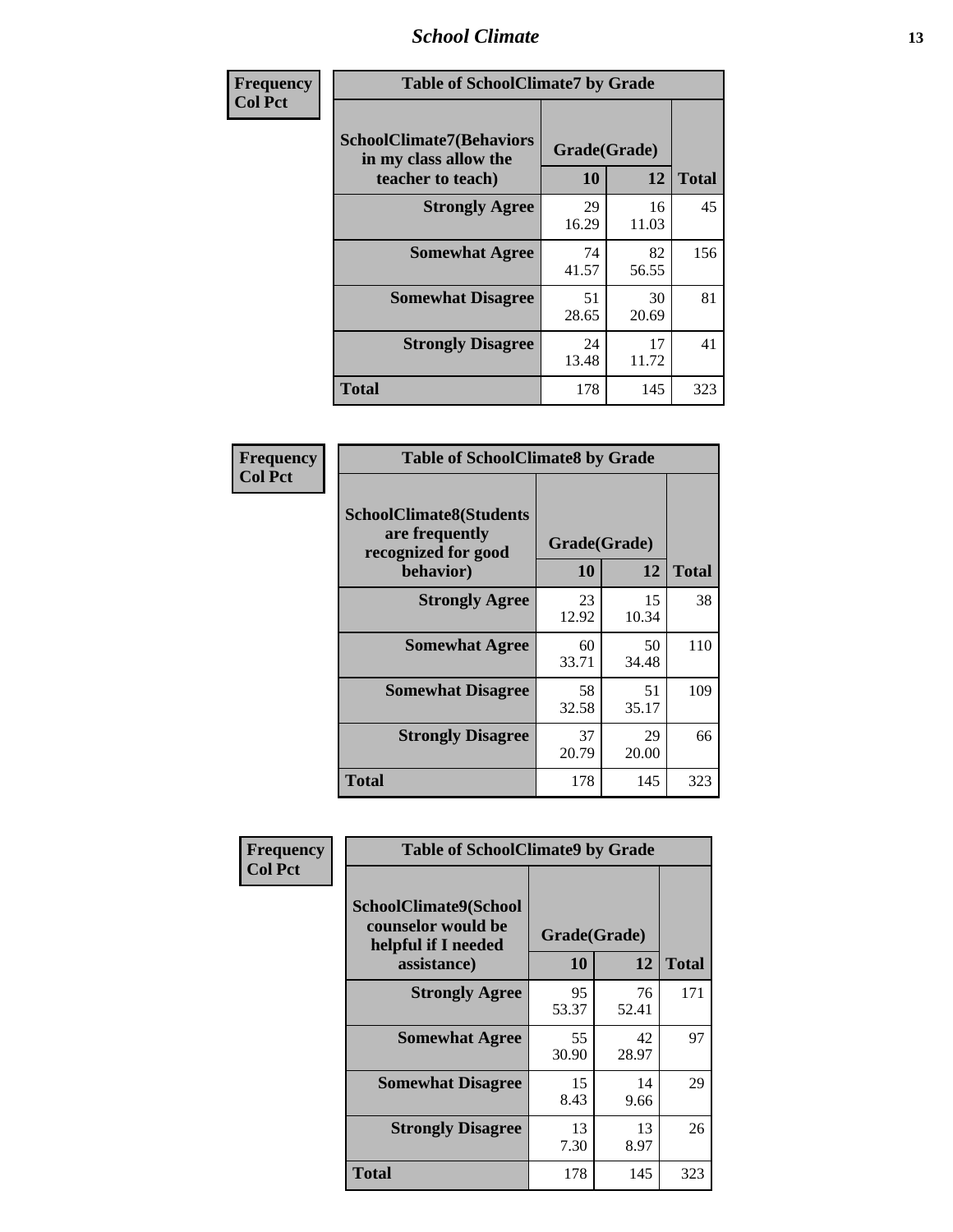### *Reasons for Dropping Out* **14**

| Frequency      | <b>Table of Dropoutreason by Grade</b>                                   |             |                    |              |
|----------------|--------------------------------------------------------------------------|-------------|--------------------|--------------|
| <b>Col Pct</b> | Dropoutreason(If<br>I dropped out the<br>reason would<br>most likely be) | 10          | Grade(Grade)<br>12 | <b>Total</b> |
|                | Won't Drop out                                                           | 83<br>46.63 | 83<br>57.24        | 166          |
|                | <b>Bored</b>                                                             | 36<br>20.22 | 26<br>17.93        | 62           |
|                | <b>Family Reasons</b>                                                    | 24<br>13.48 | 8<br>5.52          | 32           |
|                | <b>Being Bullied</b>                                                     | 3<br>1.69   | 0.69               | 4            |
|                | <b>Other</b>                                                             | 32<br>17.98 | 27<br>18.62        | 59           |
|                | <b>Total</b>                                                             | 178         | 145                | 323          |

| Frequency<br><b>Col Pct</b> | <b>Table of Dropout by Grade</b>                                       |                    |              |     |  |
|-----------------------------|------------------------------------------------------------------------|--------------------|--------------|-----|--|
|                             | Dropout(I<br>have<br>thought<br>about<br>dropping<br>out of<br>school) | Grade(Grade)<br>10 | <b>Total</b> |     |  |
|                             |                                                                        |                    | 12           |     |  |
|                             | Yes                                                                    | 67<br>37.64        | 47<br>32.41  | 114 |  |
|                             | N <sub>0</sub>                                                         | 111<br>62.36       | 98<br>67.59  | 209 |  |
|                             |                                                                        |                    |              |     |  |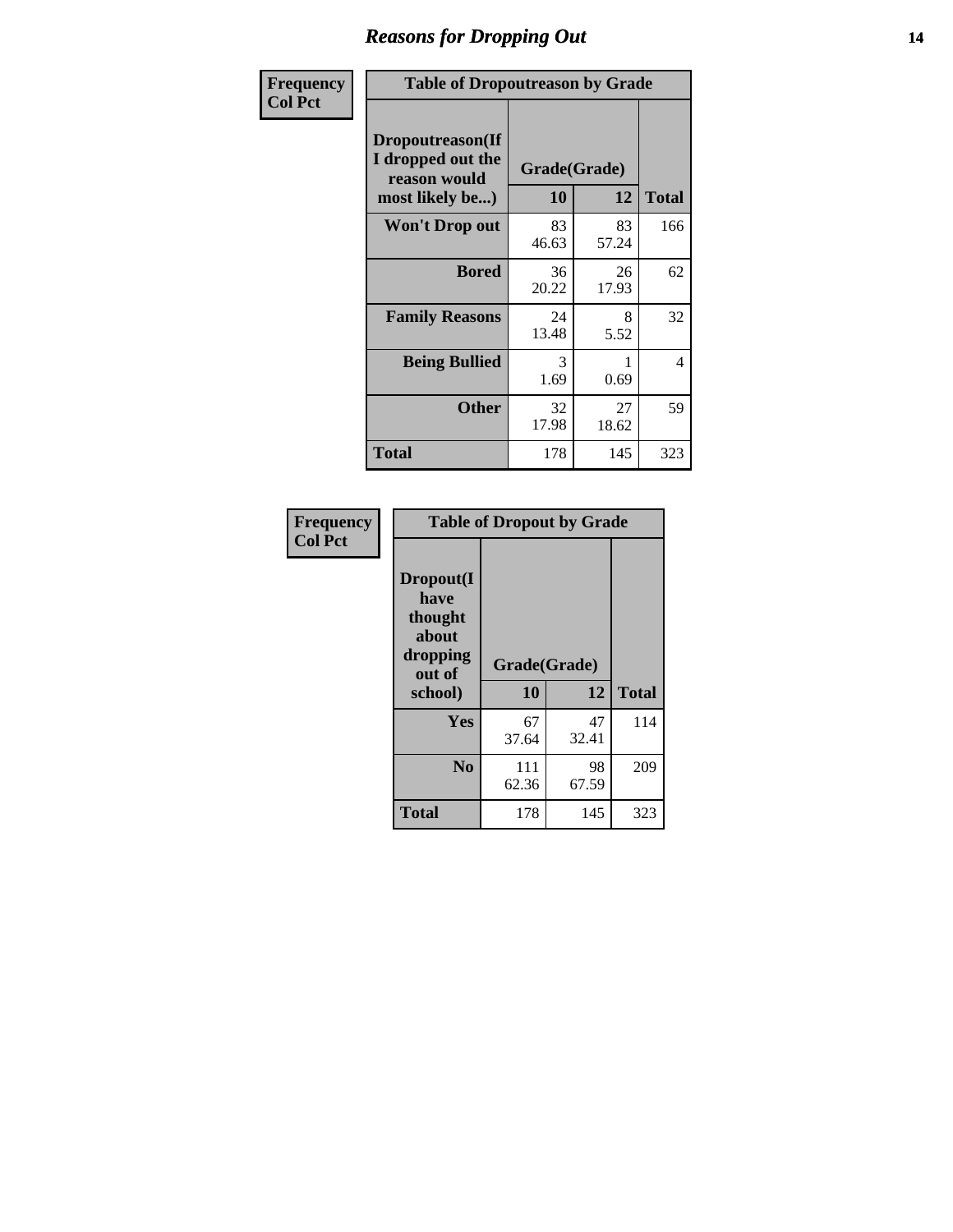*School Safety* **15**

| Frequency      | <b>Table of Gangself by Grade</b>                                                                 |                          |              |              |
|----------------|---------------------------------------------------------------------------------------------------|--------------------------|--------------|--------------|
| <b>Col Pct</b> | Gangself(I<br>have<br>participated<br>in illegal<br>gang<br>activities in<br>the past 30<br>days) | Grade(Grade)<br>10<br>12 |              | <b>Total</b> |
|                | Yes                                                                                               | 16<br>8.99               | 6<br>4.14    | 22           |
|                | N <sub>0</sub>                                                                                    | 162<br>91.01             | 139<br>95.86 | 301          |
|                | <b>Total</b>                                                                                      | 178                      | 145          | 323          |

| Frequency<br><b>Col Pct</b> | <b>Table of Gangpeers by Grade</b>                                                                                             |                    |             |              |
|-----------------------------|--------------------------------------------------------------------------------------------------------------------------------|--------------------|-------------|--------------|
|                             | <b>Gangpeers</b> (I<br>have friends<br>who have<br>participated<br>in illegal<br>gang<br>activities in<br>the past 30<br>days) | Grade(Grade)<br>10 | 12          | <b>Total</b> |
|                             | <b>Yes</b>                                                                                                                     | 71<br>39.89        | 61<br>42.07 | 132          |
|                             | N <sub>0</sub>                                                                                                                 | 107<br>60.11       | 84<br>57.93 | 191          |
|                             | Total                                                                                                                          | 178                | 145         | 323          |

| Frequency      |                                                                    | <b>Table of Pickedon by Grade</b> |             |              |  |  |  |  |  |  |
|----------------|--------------------------------------------------------------------|-----------------------------------|-------------|--------------|--|--|--|--|--|--|
| <b>Col Pct</b> | <b>Pickedon(I have</b><br>been picked on or<br>teased at school in | Grade(Grade)                      |             |              |  |  |  |  |  |  |
|                | the past 30 days)                                                  | 10                                | 12          | <b>Total</b> |  |  |  |  |  |  |
|                | <b>Strongly Agree</b>                                              | 21<br>11.80                       | 16<br>11.03 | 37           |  |  |  |  |  |  |
|                | <b>Somewhat Agree</b>                                              | 25<br>14.04                       | 23<br>15.86 | 48           |  |  |  |  |  |  |
|                | <b>Somewhat Disagree</b>                                           | 21<br>11.80                       | 11<br>7.59  | 32           |  |  |  |  |  |  |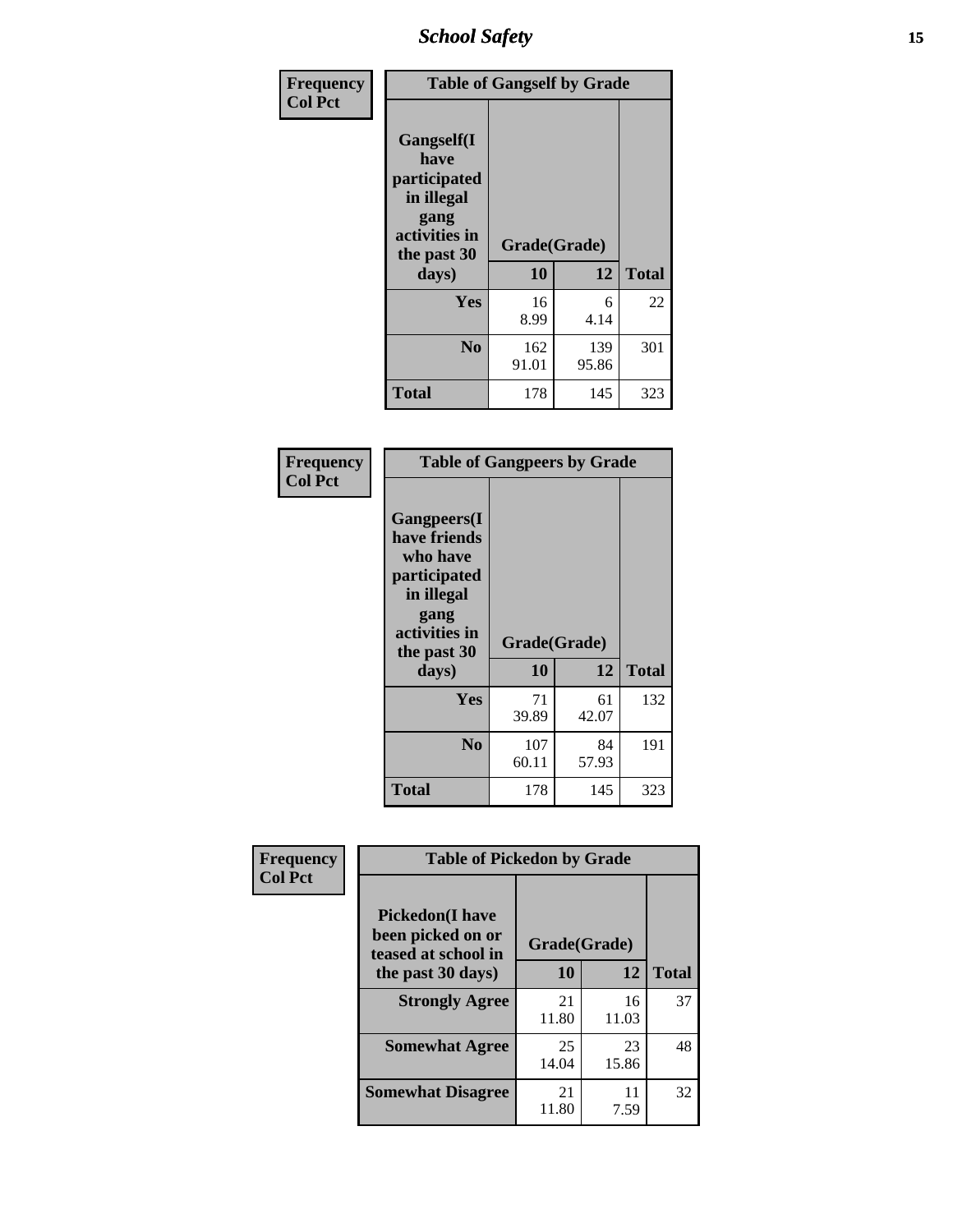# *School Safety* **16**

| Frequency      |                                                                                          | <b>Table of Pickedon by Grade</b> |             |              |  |  |  |  |  |  |  |  |
|----------------|------------------------------------------------------------------------------------------|-----------------------------------|-------------|--------------|--|--|--|--|--|--|--|--|
| <b>Col Pct</b> | <b>Pickedon</b> (I have<br>been picked on or<br>teased at school in<br>the past 30 days) | Grade(Grade)<br>10                | 12          | <b>Total</b> |  |  |  |  |  |  |  |  |
|                | <b>Strongly Disagree</b>                                                                 | 111<br>62.36                      | 95<br>65.52 | 206          |  |  |  |  |  |  |  |  |
|                | Total                                                                                    | 178                               | 145         | 323          |  |  |  |  |  |  |  |  |

| Frequency      |                                                          | <b>Table of Safeschool by Grade</b>             |             |     |  |  |  |  |  |  |  |
|----------------|----------------------------------------------------------|-------------------------------------------------|-------------|-----|--|--|--|--|--|--|--|
| <b>Col Pct</b> | Safeschool(School<br>is a place at which I<br>feel safe) | Grade(Grade)<br>12<br><b>10</b><br><b>Total</b> |             |     |  |  |  |  |  |  |  |
|                | <b>Strongly Agree</b>                                    | 13<br>7.30                                      | 16<br>11.03 | 29  |  |  |  |  |  |  |  |
|                | <b>Somewhat Agree</b>                                    | 81<br>45.51                                     | 79<br>54.48 | 160 |  |  |  |  |  |  |  |
|                | <b>Somewhat Disagree</b>                                 | 44<br>24.72                                     | 27<br>18.62 | 71  |  |  |  |  |  |  |  |
|                | <b>Strongly Disagree</b>                                 | 40<br>22.47                                     | 23<br>15.86 | 63  |  |  |  |  |  |  |  |
|                | <b>Total</b>                                             | 178                                             | 145         | 323 |  |  |  |  |  |  |  |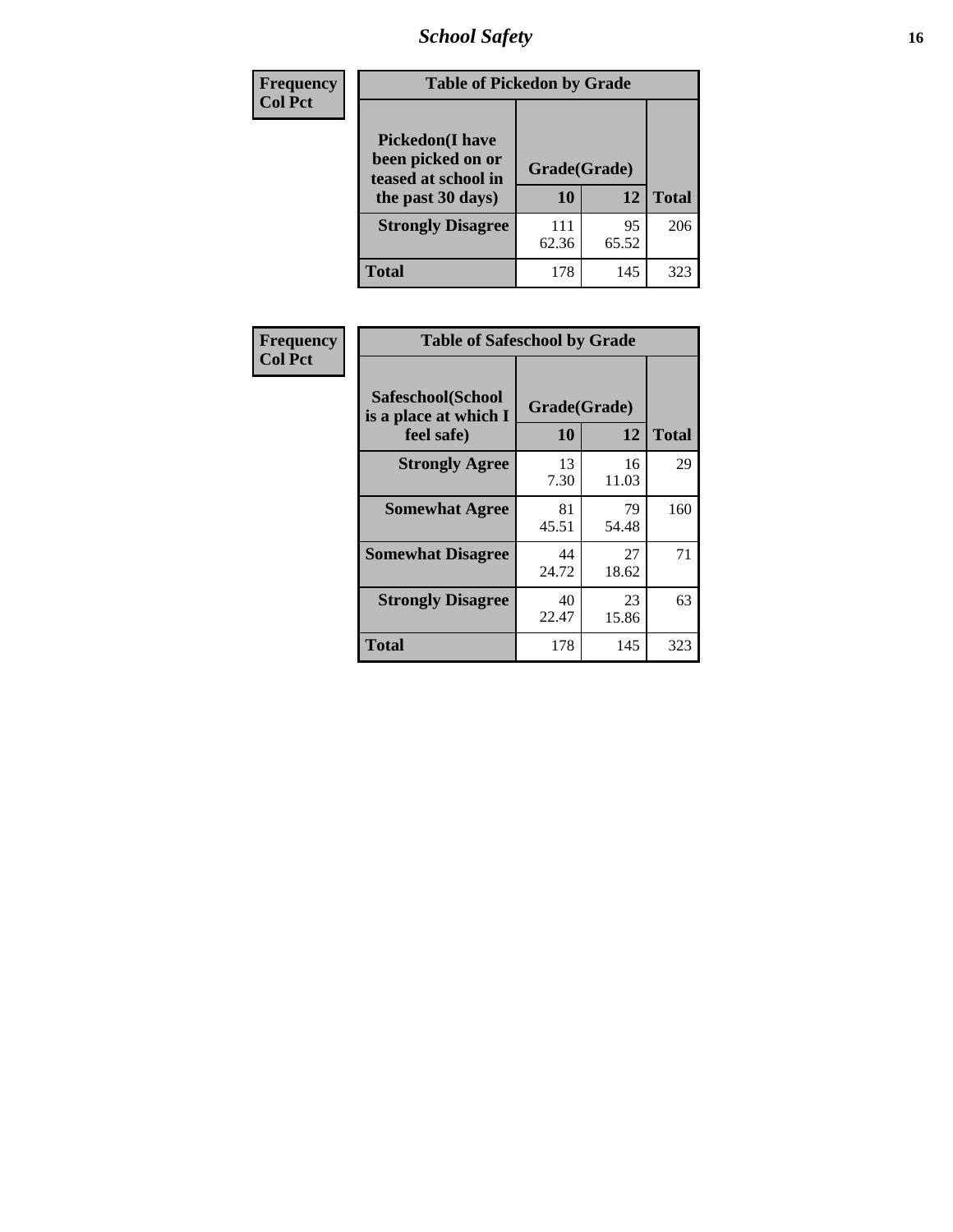*School Safety* **17**

**Frequency Row Pct**

|                             | <b>Table of Grade by Bullied</b> |                                                                               |                              |                   |                        |                               |                          |              |  |  |  |  |
|-----------------------------|----------------------------------|-------------------------------------------------------------------------------|------------------------------|-------------------|------------------------|-------------------------------|--------------------------|--------------|--|--|--|--|
|                             |                                  | <b>Bullied</b> (I have been bullied by other<br>students in the past 30 days) |                              |                   |                        |                               |                          |              |  |  |  |  |
| <b>Grade</b> (Grade)   Days | $\mathbf{0}$                     | 1 or<br>days                                                                  | 3 <sub>to</sub><br>5<br>days | 6 to<br>9<br>days | 10<br>to<br>19<br>days | <b>20</b><br>to<br>29<br>days | All<br><b>30</b><br>days | <b>Total</b> |  |  |  |  |
| 10                          | 154<br>86.52                     | 11<br>6.18                                                                    | 4<br>2.25                    | 0.56              | 5<br>2.81              | 0.56                          | 2<br>1.12                | 178          |  |  |  |  |
| 12                          | 132<br>91.03                     | 4<br>2.76                                                                     | $\overline{2}$<br>1.38       | 0.69              | 0.69                   | 2<br>1.38                     | 3<br>2.07                | 145          |  |  |  |  |
| <b>Total</b>                | 286                              | 15                                                                            | 6                            | $\overline{c}$    | 6                      | 3                             | 5                        | 323          |  |  |  |  |

**Frequency Row Pct**

| <b>Table of Grade by Bulliedothers</b> |                                                                         |            |                        |                |                  |                       |           |              |  |  |  |
|----------------------------------------|-------------------------------------------------------------------------|------------|------------------------|----------------|------------------|-----------------------|-----------|--------------|--|--|--|
|                                        | <b>Bulliedothers</b> (I bullied others in the past<br>$30 \text{ days}$ |            |                        |                |                  |                       |           |              |  |  |  |
|                                        | $\mathbf{0}$                                                            | 1 or       | 3 <sub>to</sub><br>5   | 6 to<br>9      | 10<br>to<br>19   | <b>20</b><br>to<br>29 | All<br>30 |              |  |  |  |
| Grade(Grade)                           | <b>Days</b>                                                             | days       | days                   | days           | days             | days                  | days      | <b>Total</b> |  |  |  |
| 10                                     | 151<br>84.83                                                            | 16<br>8.99 | $\overline{2}$<br>1.12 | 0.56           | 0.56             | 2<br>1.12             | 5<br>2.81 | 178          |  |  |  |
| 12                                     | 132<br>91.03                                                            | 8<br>5.52  | $\overline{2}$<br>1.38 | 3<br>2.07      | $\Omega$<br>0.00 | $\Omega$<br>0.00      | 0<br>0.00 | 145          |  |  |  |
| <b>Total</b>                           | 283                                                                     | 24         | 4                      | $\overline{4}$ |                  | $\overline{2}$        | 5         | 323          |  |  |  |

| Frequency      | <b>Table of Grade by Weaponschool</b> |                                                                        |                   |                     |                        |              |  |  |  |  |
|----------------|---------------------------------------|------------------------------------------------------------------------|-------------------|---------------------|------------------------|--------------|--|--|--|--|
| <b>Row Pct</b> |                                       | <b>Weaponschool</b> (I<br>brought a weapon to<br>school in the past 30 |                   |                     |                        |              |  |  |  |  |
|                | Grade(Grade)   Days                   | $\bf{0}$                                                               | 1 or<br>2<br>days | $3$ to<br>5<br>days | 20<br>to<br>29<br>days | <b>Total</b> |  |  |  |  |
|                | 10                                    | 174<br>97.75                                                           | 2<br>1.12         | 0.56                | 0.56                   | 178          |  |  |  |  |
|                | 12                                    | 144<br>99.31                                                           | 0<br>0.00         | 0.69                | $\Omega$<br>0.00       | 145          |  |  |  |  |
|                | <b>Total</b>                          | 318                                                                    | $\mathfrak{D}$    | $\overline{2}$      | 1                      | 323          |  |  |  |  |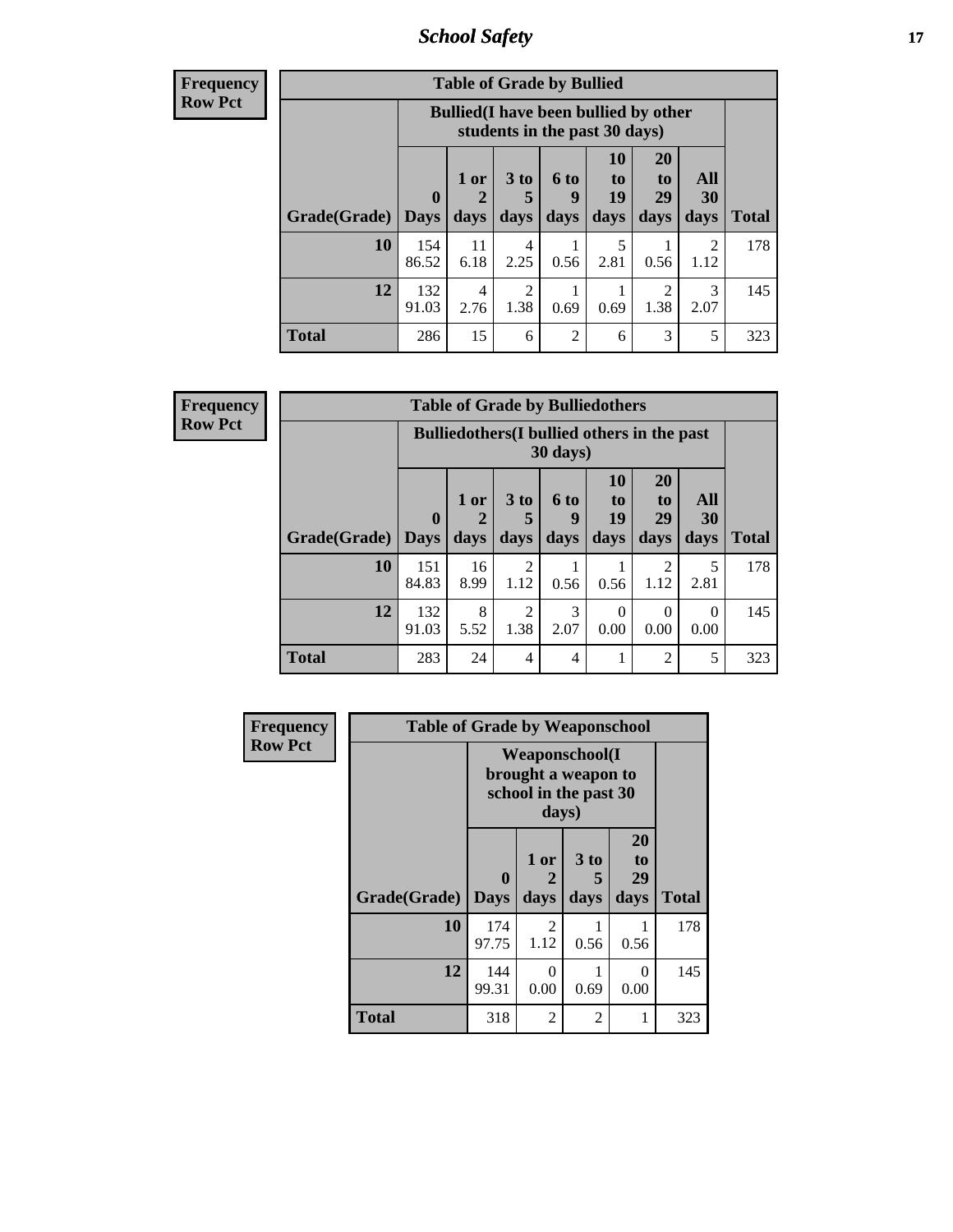*School Safety* **18**

| <b>Frequency</b> |              | <b>Table of Grade by Absentunsafe</b> |                        |                        |                  |                                                                                 |                       |                        |              |  |  |  |
|------------------|--------------|---------------------------------------|------------------------|------------------------|------------------|---------------------------------------------------------------------------------|-----------------------|------------------------|--------------|--|--|--|
| <b>Row Pct</b>   |              |                                       |                        |                        |                  | Absentunsafe(I have missed school<br>because I felt unsafe in the past 30 days) |                       |                        |              |  |  |  |
|                  |              | $\boldsymbol{0}$                      | $1$ or<br>2            | 3 <sub>to</sub><br>5   | 6 to<br>9        | 10<br>to<br>19                                                                  | <b>20</b><br>to<br>29 | All<br>30              |              |  |  |  |
|                  | Grade(Grade) | <b>Days</b>                           | days                   | days                   | days             | days                                                                            | days                  | days                   | <b>Total</b> |  |  |  |
|                  | 10           | 174<br>97.75                          | $\overline{2}$<br>1.12 | 0.56                   | $\Omega$<br>0.00 | 0.56                                                                            | 0<br>0.00             | $\Omega$<br>0.00       | 178          |  |  |  |
|                  | 12           | 137<br>94.48                          | $\overline{2}$<br>1.38 | $\overline{2}$<br>1.38 | 0.69             | $\Omega$<br>0.00                                                                | 0.69                  | $\overline{2}$<br>1.38 | 145          |  |  |  |
|                  | <b>Total</b> | 311                                   | 4                      | 3                      |                  |                                                                                 |                       | 2                      | 323          |  |  |  |
|                  |              |                                       |                        |                        |                  |                                                                                 |                       |                        |              |  |  |  |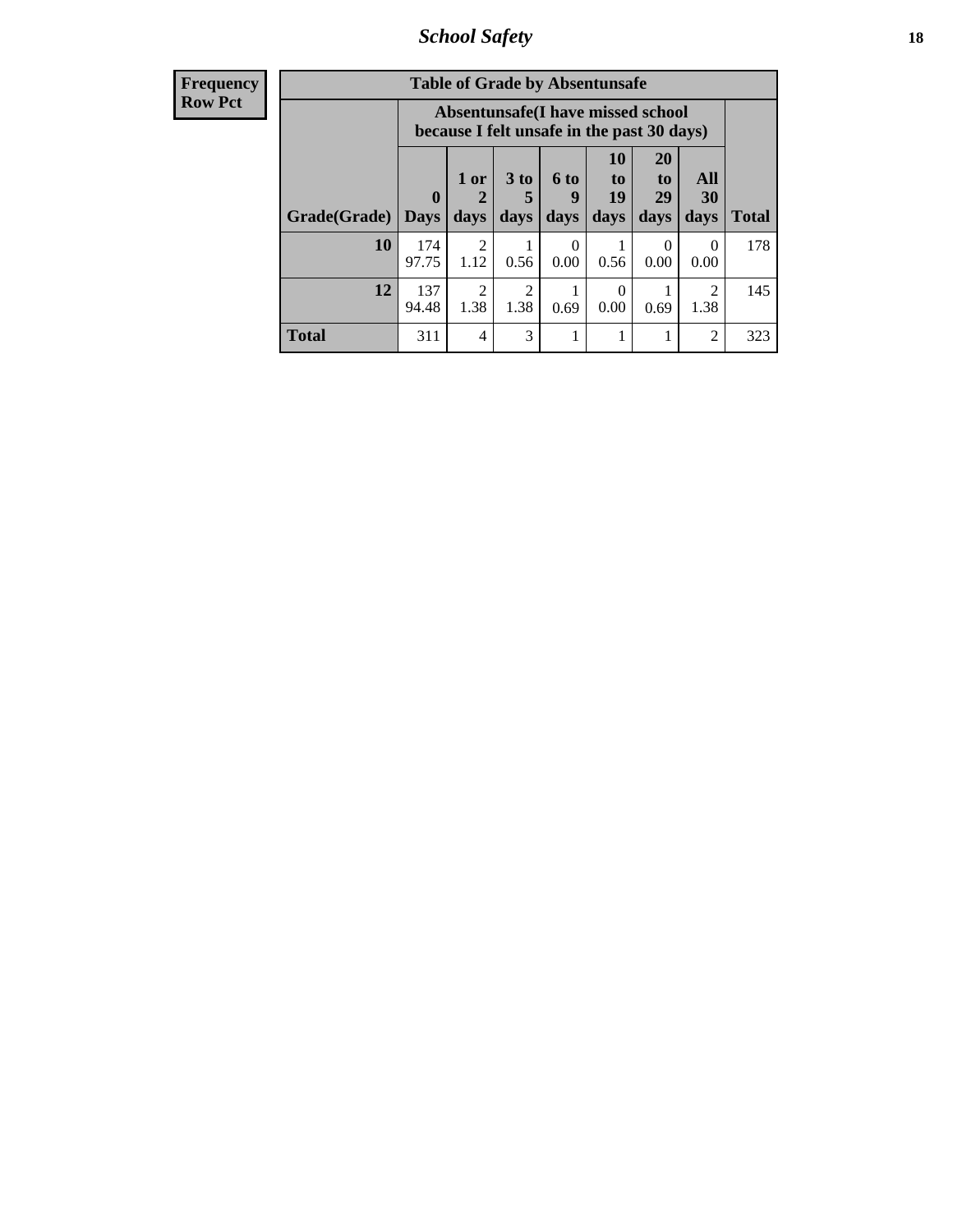# *Drug Use During Last 30 Days* **19**

#### **Frequency Row Pct**

| <b>Table of Grade by Alcohol</b> |                                 |                                    |                 |                        |                 |               |              |              |  |  |  |  |  |
|----------------------------------|---------------------------------|------------------------------------|-----------------|------------------------|-----------------|---------------|--------------|--------------|--|--|--|--|--|
|                                  |                                 | Alcohol(Alcohol use, past 30 days) |                 |                        |                 |               |              |              |  |  |  |  |  |
| Grade(Grade)                     | <b>Did</b><br>not<br><b>use</b> | $1-2$<br>days                      | $3 - 5$<br>days | $6 - 9$<br>days        | $10-19$<br>days | 20-29<br>days | Every<br>day | <b>Total</b> |  |  |  |  |  |
| 10                               | 137<br>76.97                    | 8<br>4.49                          | 10<br>5.62      | 5<br>2.81              | 9<br>5.06       | 5<br>2.81     | 4<br>2.25    | 178          |  |  |  |  |  |
| 12                               | 114<br>78.62                    | 10<br>6.90                         | 3<br>2.07       | $\overline{2}$<br>1.38 | 4<br>2.76       | 6<br>4.14     | 6<br>4.14    | 145          |  |  |  |  |  |
| <b>Total</b>                     | 251                             | 18                                 | 13              | 7                      | 13              | 11            | 10           | 323          |  |  |  |  |  |

#### **Frequency Row Pct**

| <b>Table of Grade by Cigarettes</b> |                                 |                                                                                                                             |           |           |           |           |           |     |  |  |  |  |  |
|-------------------------------------|---------------------------------|-----------------------------------------------------------------------------------------------------------------------------|-----------|-----------|-----------|-----------|-----------|-----|--|--|--|--|--|
|                                     |                                 | Cigarettes (Smoking tobacco use,<br>past 30 days)                                                                           |           |           |           |           |           |     |  |  |  |  |  |
| Grade(Grade)                        | <b>Did</b><br>not<br><b>use</b> | $10-19$<br>$6-9$<br>$20 - 29$<br>$3 - 5$<br>$1 - 2$<br><b>Every</b><br>days<br>days<br>Total<br>days<br>days<br>day<br>days |           |           |           |           |           |     |  |  |  |  |  |
| 10                                  | 151<br>84.83                    | 16<br>8.99                                                                                                                  | 4<br>2.25 | 2<br>1.12 | 0<br>0.00 | 5<br>2.81 | 0<br>0.00 | 178 |  |  |  |  |  |
| 12                                  | 124<br>85.52                    | 8<br>5.52                                                                                                                   | 4<br>2.76 | 0.69      | 0.69      | 3<br>2.07 | 4<br>2.76 | 145 |  |  |  |  |  |
| <b>Total</b>                        | 275                             | 24                                                                                                                          | 8         | 3         | 1         | 8         | 4         | 323 |  |  |  |  |  |

| Frequency      |              |                                 |                                                        | <b>Table of Grade by Smokeless</b> |                        |                        |              |  |  |
|----------------|--------------|---------------------------------|--------------------------------------------------------|------------------------------------|------------------------|------------------------|--------------|--|--|
| <b>Row Pct</b> |              |                                 | <b>Smokeless</b> (Chewing tobaccouse,<br>past 30 days) |                                    |                        |                        |              |  |  |
|                | Grade(Grade) | <b>Did</b><br>not<br><b>use</b> | $1 - 2$<br>days                                        | $10-19$<br>days                    | 20-29<br>days          | <b>Every</b><br>day    | <b>Total</b> |  |  |
|                | 10           | 171<br>96.07                    | 2<br>1.12                                              | 0.56                               | $\mathfrak{D}$<br>1.12 | $\mathfrak{D}$<br>1.12 | 178          |  |  |
|                | 12           | 140<br>96.55                    | 0<br>0.00                                              | 0.69                               | 0.69                   | 3<br>2.07              | 145          |  |  |
|                | <b>Total</b> | 311                             | $\overline{2}$                                         | 2                                  | 3                      | 5                      | 323          |  |  |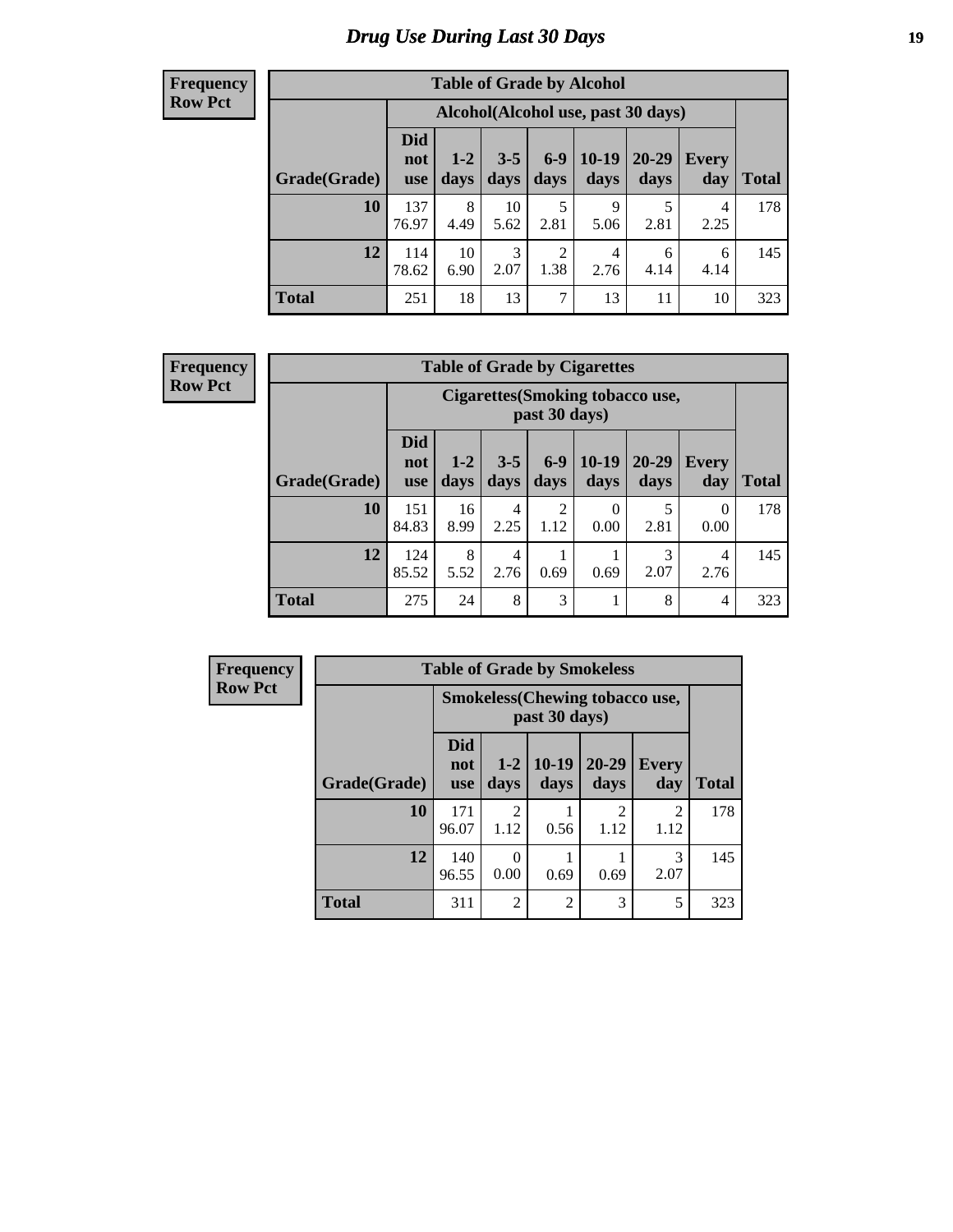#### **Frequency Row Pct**

| <b>Table of Grade by Marijuana</b> |                                 |                                         |                        |                |                 |                   |              |       |  |  |  |  |  |
|------------------------------------|---------------------------------|-----------------------------------------|------------------------|----------------|-----------------|-------------------|--------------|-------|--|--|--|--|--|
|                                    |                                 | Marijuana (Marijuana use, past 30 days) |                        |                |                 |                   |              |       |  |  |  |  |  |
| Grade(Grade)                       | <b>Did</b><br>not<br><b>use</b> | $1 - 2$<br>days                         | $3 - 5$<br>days        | $6-9$<br>days  | $10-19$<br>days | $20 - 29$<br>days | Every<br>day | Total |  |  |  |  |  |
| 10                                 | 150<br>84.27                    | 10<br>5.62                              | 6<br>3.37              | 0.56           | 3<br>1.69       | 5<br>2.81         | 3<br>1.69    | 178   |  |  |  |  |  |
| 12                                 | 126<br>86.90                    | 6<br>4.14                               | $\overline{2}$<br>1.38 | 0.69           | 6<br>4.14       | 0.69              | 3<br>2.07    | 145   |  |  |  |  |  |
| <b>Total</b>                       | 276                             | 16                                      | 8                      | $\overline{c}$ | 9               | 6                 | 6            | 323   |  |  |  |  |  |

| <b>Frequency</b> |              | <b>Table of Grade by Cocaine</b>    |                 |                  |                  |                   |                  |              |  |  |  |  |
|------------------|--------------|-------------------------------------|-----------------|------------------|------------------|-------------------|------------------|--------------|--|--|--|--|
| <b>Row Pct</b>   |              | Cocaine (Cocaine use, past 30 days) |                 |                  |                  |                   |                  |              |  |  |  |  |
|                  | Grade(Grade) | <b>Did</b><br>not<br><b>use</b>     | $1 - 2$<br>days | $6 - 9$<br>days  | $10-19$<br>days  | $20 - 29$<br>days | Every<br>day     | <b>Total</b> |  |  |  |  |
|                  | 10           | 173<br>97.19                        | 2<br>1.12       | 0.56             | $\Omega$<br>0.00 | 0.56              | 0.56             | 178          |  |  |  |  |
|                  | 12           | 143<br>98.62                        | 0.69            | $\Omega$<br>0.00 | 0.69             | 0.00              | $\theta$<br>0.00 | 145          |  |  |  |  |
|                  | <b>Total</b> | 316                                 | 3               |                  |                  |                   |                  | 323          |  |  |  |  |

| Frequency      |                      | <b>Table of Grade by Inhalants</b> |                                        |                 |               |                  |                     |              |  |  |
|----------------|----------------------|------------------------------------|----------------------------------------|-----------------|---------------|------------------|---------------------|--------------|--|--|
| <b>Row Pct</b> |                      |                                    | Inhalants (Inhalant use, past 30 days) |                 |               |                  |                     |              |  |  |
|                | <b>Grade</b> (Grade) | <b>Did</b><br>not<br><b>use</b>    | $1-2$<br>days                          | $3 - 5$<br>days | $6-9$<br>days | $10-19$<br>days  | <b>Every</b><br>day | <b>Total</b> |  |  |
|                | 10                   | 174<br>97.75                       | $\overline{2}$<br>1.12                 | 0.56            | 0.56          | $\Omega$<br>0.00 | 0<br>0.00           | 178          |  |  |
|                | 12                   | 143<br>98.62                       | 0<br>0.00                              | 0<br>0.00       | 0<br>0.00     | 0.69             | 0.69                | 145          |  |  |
|                | <b>Total</b>         | 317                                | $\overline{2}$                         |                 |               |                  |                     | 323          |  |  |

| Frequency      | <b>Table of Grade by Steroids</b> |                                 |                  |                                         |               |                   |              |
|----------------|-----------------------------------|---------------------------------|------------------|-----------------------------------------|---------------|-------------------|--------------|
| <b>Row Pct</b> |                                   |                                 |                  | Steroids (Steroid use,<br>past 30 days) |               |                   |              |
|                | Grade(Grade)                      | <b>Did</b><br>not<br><b>use</b> | $1 - 2$<br>days  | $3 - 5$<br>days                         | $6-9$<br>days | $20 - 29$<br>days | <b>Total</b> |
|                | 10                                | 174<br>97.75                    | 0.56             | 0.56                                    | 0.56          | 0.56              | 178          |
|                | 12                                | 144<br>99.31                    | $\Omega$<br>0.00 | $\theta$<br>0.00                        | 0.00          | 0.69              | 145          |
|                | <b>Total</b>                      | 318                             |                  |                                         |               | $\overline{2}$    | 323          |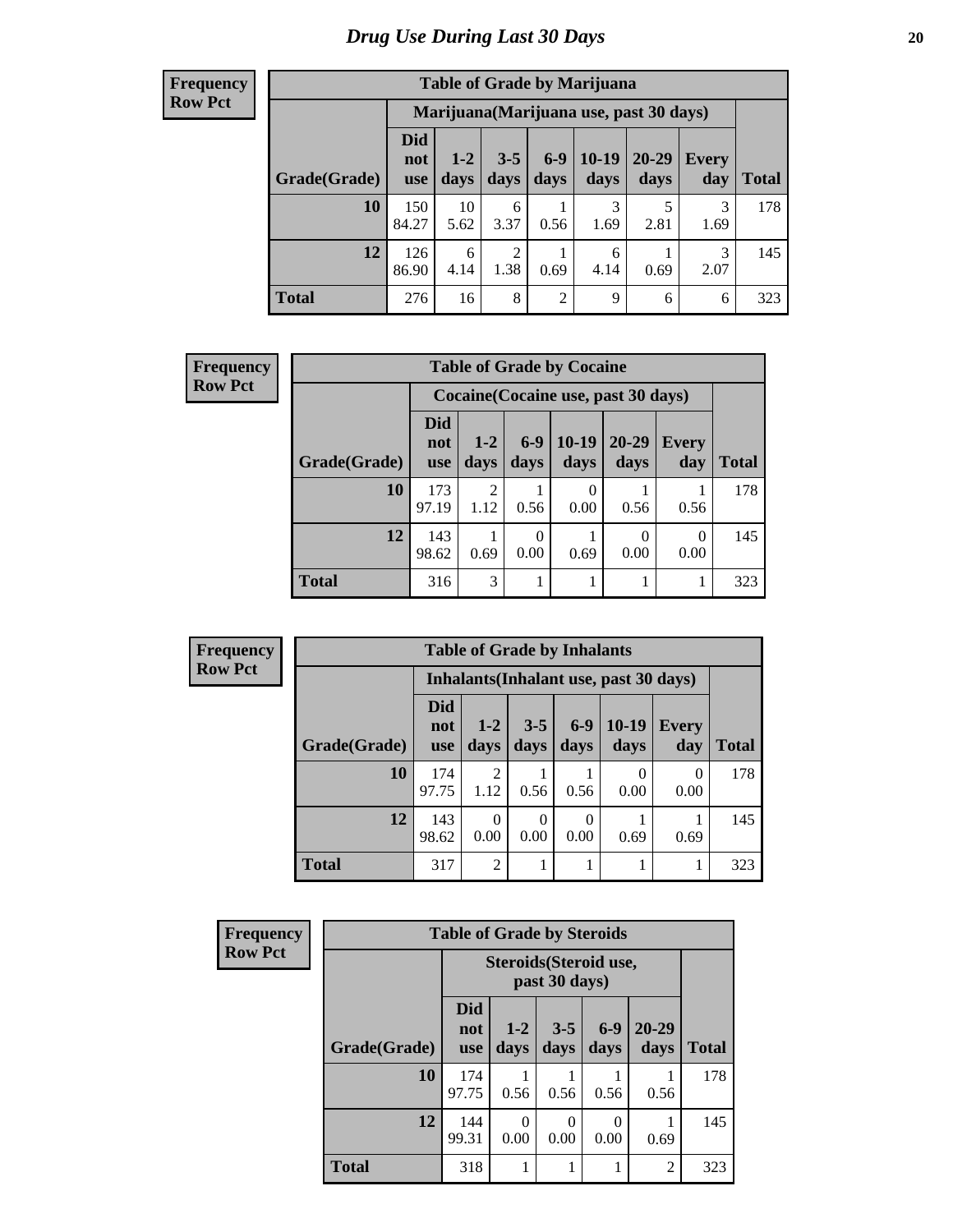#### **Frequency Row Pct**

п

# **Table of Grade by Ecstasy**

| equency |              |                                 |                                       | Table of Grade by Ecstasy |               |                        |              |  |
|---------|--------------|---------------------------------|---------------------------------------|---------------------------|---------------|------------------------|--------------|--|
| w Pct   |              |                                 | Ecstasy(Ecstasy use,<br>past 30 days) |                           |               |                        |              |  |
|         | Grade(Grade) | <b>Did</b><br>not<br><b>use</b> | $1 - 2$<br>days                       | $10-19$<br>days           | 20-29<br>days | <b>Every</b><br>day    | <b>Total</b> |  |
|         | 10           | 174<br>97.75                    | 0.56                                  | 0.56                      | 0.00          | $\mathfrak{D}$<br>1.12 | 178          |  |
|         | 12           | 143<br>98.62                    | 0<br>0.00                             | 0.69                      | 0.69          | 0<br>0.00              | 145          |  |
|         | <b>Total</b> | 317                             |                                       | $\overline{2}$            |               | $\overline{2}$         | 323          |  |

| Frequency      |                                            |                          | <b>Table of Grade by Meth</b> |                  |                |              |  |
|----------------|--------------------------------------------|--------------------------|-------------------------------|------------------|----------------|--------------|--|
| <b>Row Pct</b> | Meth(Methamphetamine use,<br>past 30 days) |                          |                               |                  |                |              |  |
|                | Grade(Grade)                               | Did<br>not<br><b>use</b> | $1 - 2$<br>days               | $3 - 5$<br>days  | 20-29<br>days  | <b>Total</b> |  |
|                | 10                                         | 174<br>97.75             | $\overline{2}$<br>1.12        | 0.56             | 0.56           | 178          |  |
|                | 12                                         | 144<br>99.31             | 0<br>0.00                     | $\left($<br>0.00 | 0.69           | 145          |  |
|                | <b>Total</b>                               | 318                      | $\overline{2}$                |                  | $\overline{2}$ | 323          |  |

| <b>Frequency</b> | <b>Table of Grade by Hallucinogens</b> |                                                   |                 |                 |                   |              |              |  |
|------------------|----------------------------------------|---------------------------------------------------|-----------------|-----------------|-------------------|--------------|--------------|--|
| <b>Row Pct</b>   |                                        | Hallucinogens (Hallucinogen use,<br>past 30 days) |                 |                 |                   |              |              |  |
|                  | Grade(Grade)                           | <b>Did</b><br>not<br><b>use</b>                   | $1 - 2$<br>days | $10-19$<br>days | $20 - 29$<br>days | Every<br>day | <b>Total</b> |  |
|                  | 10                                     | 174<br>97.75                                      | 0.56            | 0.56            | 0.56              | 0.56         | 178          |  |
|                  | 12                                     | 143<br>98.62                                      | ∩<br>0.00       | 0.69            | 0.69              | 0<br>0.00    | 145          |  |
|                  | <b>Total</b>                           | 317                                               |                 | $\overline{2}$  | $\overline{c}$    | 1            | 323          |  |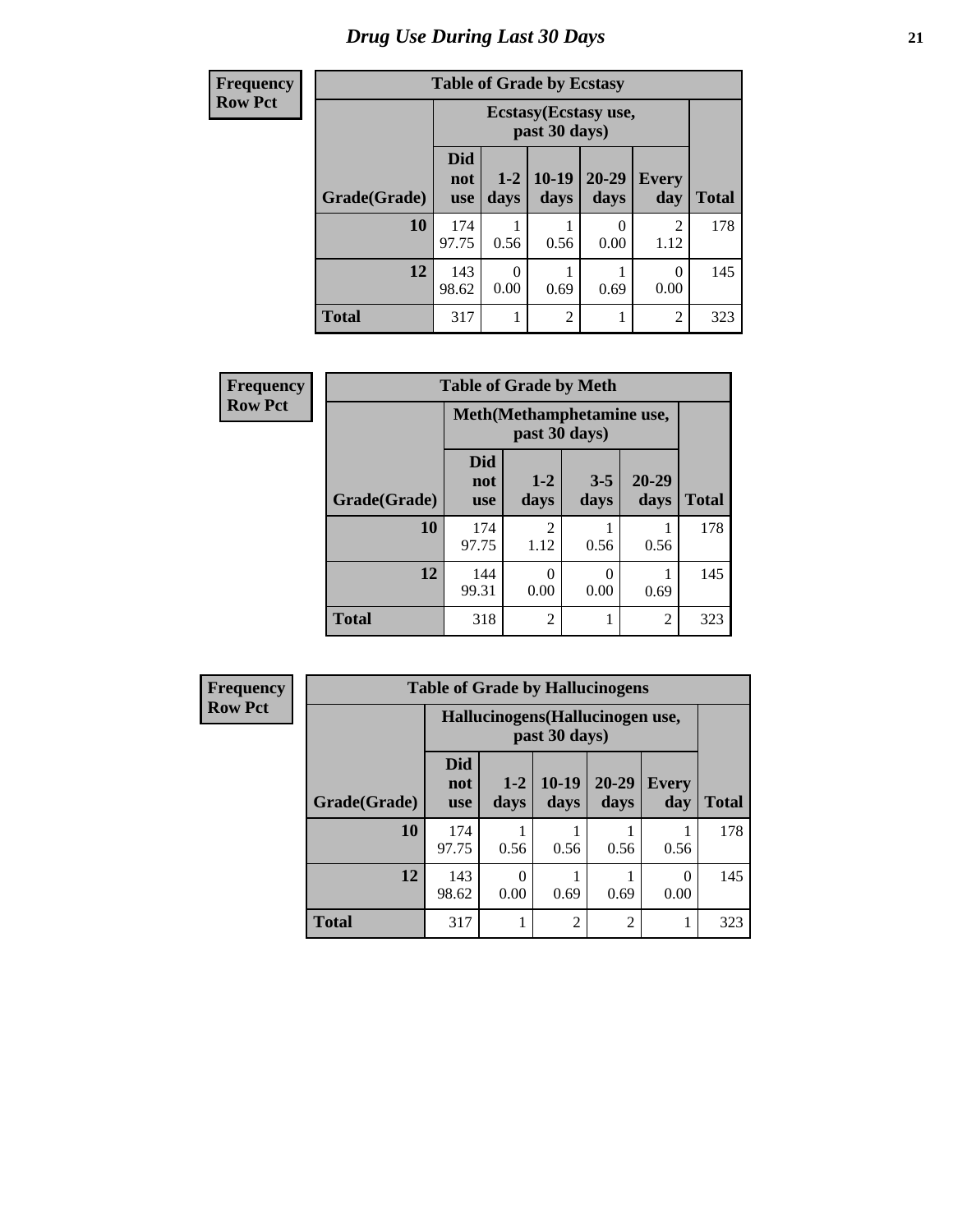| <b>Frequency</b> |
|------------------|
| <b>Row Pct</b>   |

| <b>Table of Grade by Prescription</b> |                          |                                                                                                                    |           |           |           |                  |                  |     |  |
|---------------------------------------|--------------------------|--------------------------------------------------------------------------------------------------------------------|-----------|-----------|-----------|------------------|------------------|-----|--|
|                                       |                          | <b>Prescription</b> (Prescription drugs not<br>prescribed to me, past 30 days)                                     |           |           |           |                  |                  |     |  |
| Grade(Grade)                          | Did<br>not<br><b>use</b> | $6 - 9$<br>$10-19$<br>$3 - 5$<br>20-29<br>$1 - 2$<br>Every<br>days<br>days<br>Total<br>days<br>days<br>day<br>days |           |           |           |                  |                  |     |  |
| 10                                    | 162<br>91.01             | $\mathcal{R}$<br>1.69                                                                                              | 6<br>3.37 | 3<br>1.69 | 3<br>1.69 | $\Omega$<br>0.00 | 0.56             | 178 |  |
| 12                                    | 135<br>93.10             | 4<br>2.76                                                                                                          | 3<br>2.07 | 0<br>0.00 | 0.69      | ာ<br>1.38        | $\theta$<br>0.00 | 145 |  |
| <b>Total</b>                          | 297                      | 7                                                                                                                  | 9         | 3         | 4         | $\overline{2}$   |                  | 323 |  |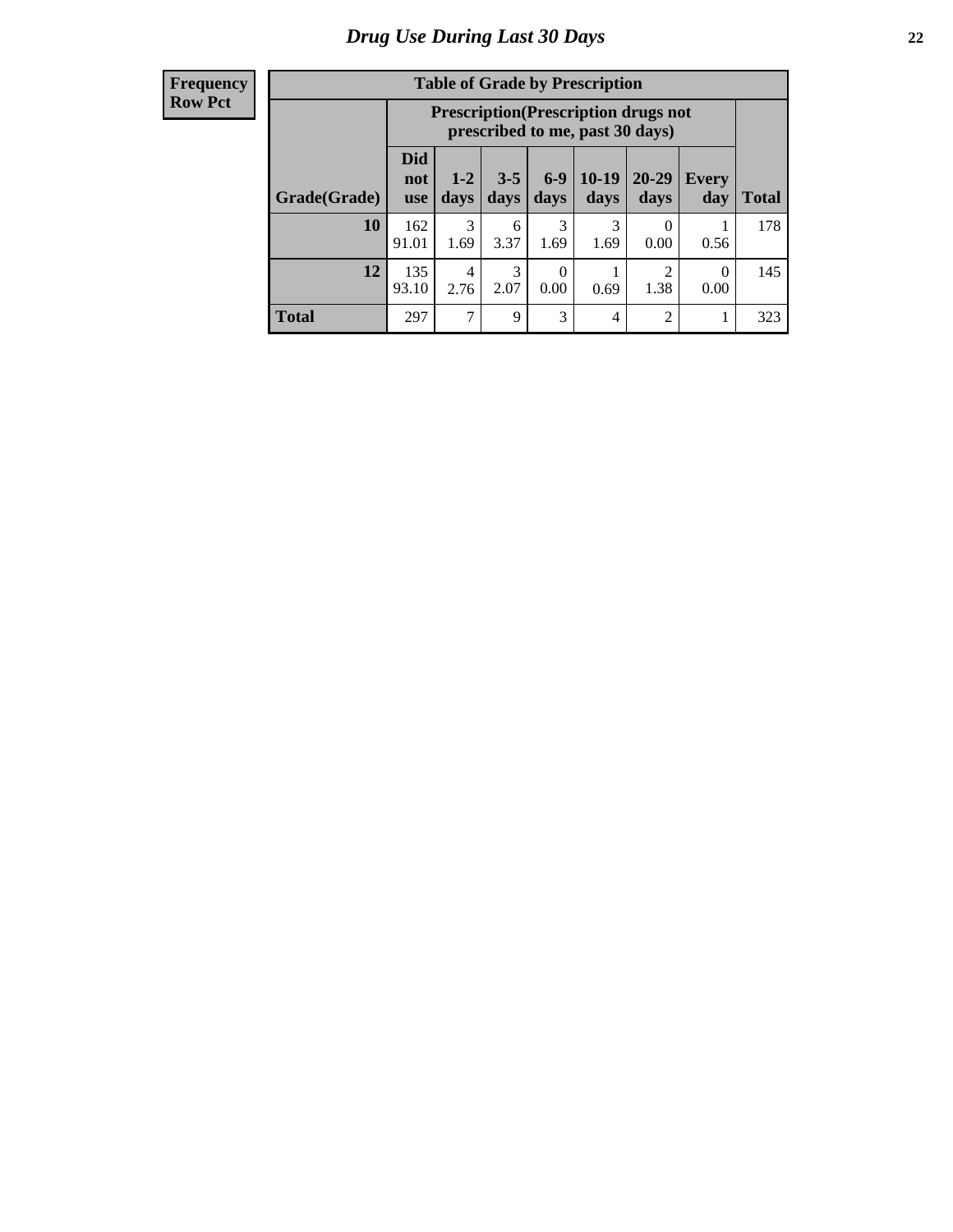| Frequency      | <b>Table of Alcoholease by Grade</b>              |                    |             |              |  |  |  |
|----------------|---------------------------------------------------|--------------------|-------------|--------------|--|--|--|
| <b>Col Pct</b> | <b>Alcoholease</b> (It is<br>easy to get alcohol) | Grade(Grade)<br>10 | 12          | <b>Total</b> |  |  |  |
|                | <b>Strongly Agree</b>                             | 45<br>25.28        | 74<br>51.03 | 119          |  |  |  |
|                | <b>Somewhat Agree</b>                             | 63<br>35.39        | 42<br>28.97 | 105          |  |  |  |
|                | <b>Somewhat Disagree</b>                          | 19<br>10.67        | 11<br>7.59  | 30           |  |  |  |
|                | <b>Strongly Disagree</b>                          | 51<br>28.65        | 18<br>12.41 | 69           |  |  |  |
|                | <b>Total</b>                                      | 178                | 145         | 323          |  |  |  |

| Frequency      | <b>Table of Cigarettesease by Grade</b>                 |                           |             |              |  |  |
|----------------|---------------------------------------------------------|---------------------------|-------------|--------------|--|--|
| <b>Col Pct</b> | Cigarettesease(It is<br>easy to get smoking<br>tobacco) | Grade(Grade)<br><b>10</b> | 12          | <b>Total</b> |  |  |
|                | <b>Strongly Agree</b>                                   | 54<br>30.34               | 91<br>62.76 | 145          |  |  |
|                | <b>Somewhat Agree</b>                                   | 52<br>29.21               | 26<br>17.93 | 78           |  |  |
|                | <b>Somewhat Disagree</b>                                | 16<br>8.99                | 5<br>3.45   | 21           |  |  |
|                | <b>Strongly Disagree</b>                                | 56<br>31.46               | 23<br>15.86 | 79           |  |  |
|                | <b>Total</b>                                            | 178                       | 145         | 323          |  |  |

| Frequency      | <b>Table of Smokelessease by Grade</b>                         |                          |             |              |  |  |  |  |  |
|----------------|----------------------------------------------------------------|--------------------------|-------------|--------------|--|--|--|--|--|
| <b>Col Pct</b> | <b>Smokelessease</b> (It is<br>easy to get chewing<br>tobacco) | Grade(Grade)<br>12<br>10 |             | <b>Total</b> |  |  |  |  |  |
|                | <b>Strongly Agree</b>                                          | 32<br>17.98              | 69<br>47.59 | 101          |  |  |  |  |  |
|                | <b>Somewhat Agree</b>                                          | 45<br>25.28              | 29<br>20.00 | 74           |  |  |  |  |  |
|                | <b>Somewhat Disagree</b>                                       | 29<br>16.29              | 10<br>6.90  | 39           |  |  |  |  |  |
|                | <b>Strongly Disagree</b>                                       | 72<br>40.45              | 37<br>25.52 | 109          |  |  |  |  |  |
|                | <b>Total</b>                                                   | 178                      | 145         | 323          |  |  |  |  |  |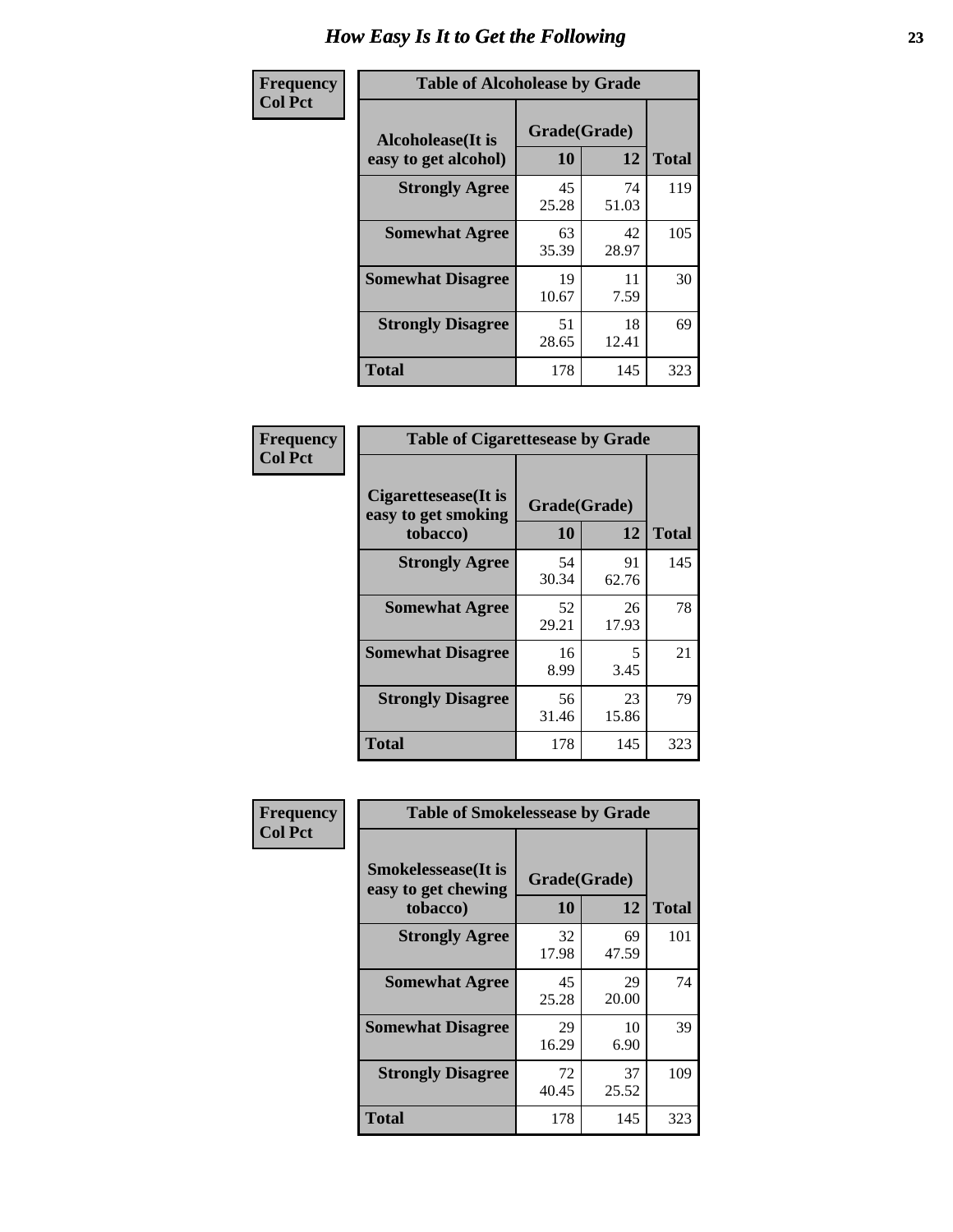| Frequency      | <b>Table of Marijuanaease by Grade</b>           |                    |             |              |  |  |  |
|----------------|--------------------------------------------------|--------------------|-------------|--------------|--|--|--|
| <b>Col Pct</b> | Marijuanaease(It is<br>easy to get<br>marijuana) | Grade(Grade)<br>10 | 12          | <b>Total</b> |  |  |  |
|                | <b>Strongly Agree</b>                            | 64<br>35.96        | 79<br>54.48 | 143          |  |  |  |
|                | <b>Somewhat Agree</b>                            | 43<br>24.16        | 35<br>24.14 | 78           |  |  |  |
|                | <b>Somewhat Disagree</b>                         | 18<br>10.11        | 8<br>5.52   | 26           |  |  |  |
|                | <b>Strongly Disagree</b>                         | 53<br>29.78        | 23<br>15.86 | 76           |  |  |  |
|                | <b>Total</b>                                     | 178                | 145         | 323          |  |  |  |

| <b>Table of Cocaineease by Grade</b>      |                    |             |              |  |  |  |  |
|-------------------------------------------|--------------------|-------------|--------------|--|--|--|--|
| Cocaineease(It is<br>easy to get cocaine) | Grade(Grade)<br>10 | 12          | <b>Total</b> |  |  |  |  |
| <b>Strongly Agree</b>                     | 26<br>14.61        | 32<br>22.07 | 58           |  |  |  |  |
| <b>Somewhat Agree</b>                     | 23<br>12.92        | 35<br>24.14 | 58           |  |  |  |  |
| <b>Somewhat Disagree</b>                  | 38<br>21.35        | 37<br>25.52 | 75           |  |  |  |  |
| <b>Strongly Disagree</b>                  | 91<br>51.12        | 41<br>28.28 | 132          |  |  |  |  |
| <b>Total</b>                              | 178                | 145         | 323          |  |  |  |  |

| Frequency      | <b>Table of Inhalantsease by Grade</b>           |             |                    |     |  |  |  |  |  |  |  |
|----------------|--------------------------------------------------|-------------|--------------------|-----|--|--|--|--|--|--|--|
| <b>Col Pct</b> | Inhalantsease(It is<br>easy to get<br>inhalants) | 10          | Grade(Grade)<br>12 |     |  |  |  |  |  |  |  |
|                | <b>Strongly Agree</b>                            | 39<br>21.91 | 65<br>44.83        | 104 |  |  |  |  |  |  |  |
|                | <b>Somewhat Agree</b>                            | 29<br>16.29 | 20<br>13.79        | 49  |  |  |  |  |  |  |  |
|                | <b>Somewhat Disagree</b>                         | 23<br>12.92 | 23<br>15.86        | 46  |  |  |  |  |  |  |  |
|                | <b>Strongly Disagree</b>                         | 87<br>48.88 | 37<br>25.52        | 124 |  |  |  |  |  |  |  |
|                | <b>Total</b>                                     | 178         | 145                | 323 |  |  |  |  |  |  |  |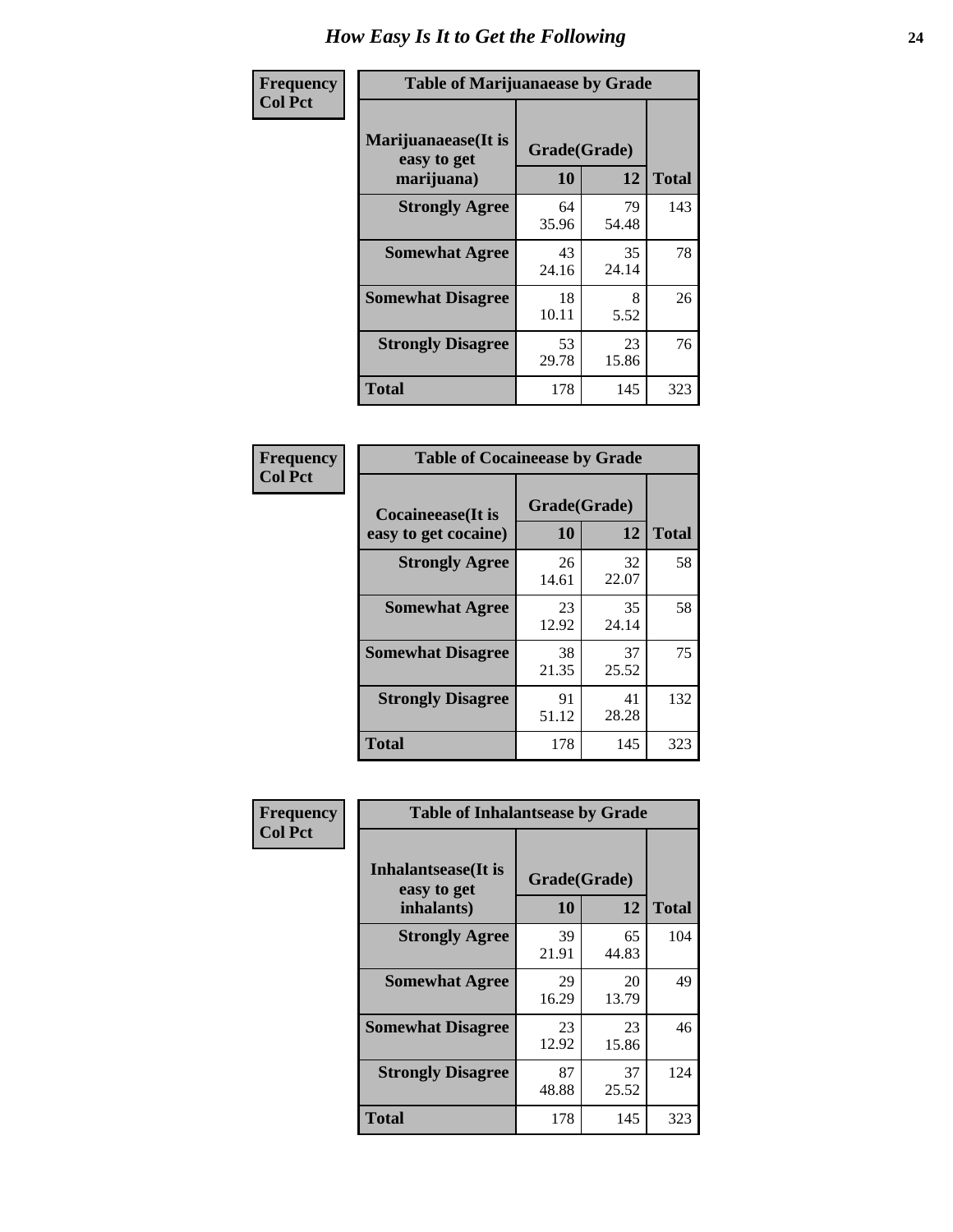| Frequency      | <b>Table of Steroidsease by Grade</b>               |                    |             |                              |  |  |  |  |  |  |  |
|----------------|-----------------------------------------------------|--------------------|-------------|------------------------------|--|--|--|--|--|--|--|
| <b>Col Pct</b> | <b>Steroidsease</b> (It is<br>easy to get steroids) | Grade(Grade)<br>10 | 12          | <b>Total</b>                 |  |  |  |  |  |  |  |
|                | <b>Strongly Agree</b>                               | 21<br>11.80        | 27<br>18.62 | 48<br>56<br>72<br>147<br>323 |  |  |  |  |  |  |  |
|                | <b>Somewhat Agree</b>                               | 29<br>16.29        | 27<br>18.62 |                              |  |  |  |  |  |  |  |
|                | <b>Somewhat Disagree</b>                            | 32<br>17.98        | 40<br>27.59 |                              |  |  |  |  |  |  |  |
|                | <b>Strongly Disagree</b>                            | 96<br>53.93        | 51<br>35.17 |                              |  |  |  |  |  |  |  |
|                | Total                                               | 178                | 145         |                              |  |  |  |  |  |  |  |

| Frequency      | <b>Table of Ecstasyease by Grade</b>              |                           |              |     |  |  |  |  |  |  |  |  |
|----------------|---------------------------------------------------|---------------------------|--------------|-----|--|--|--|--|--|--|--|--|
| <b>Col Pct</b> | <b>Ecstasyease</b> (It is<br>easy to get ecstasy) | Grade(Grade)<br><b>10</b> | <b>Total</b> |     |  |  |  |  |  |  |  |  |
|                | <b>Strongly Agree</b>                             | 28<br>15.73               | 34<br>23.45  | 62  |  |  |  |  |  |  |  |  |
|                | <b>Somewhat Agree</b>                             | 29<br>16.29               | 33<br>22.76  | 62  |  |  |  |  |  |  |  |  |
|                | <b>Somewhat Disagree</b>                          | 23<br>12.92               | 25<br>17.24  | 48  |  |  |  |  |  |  |  |  |
|                | <b>Strongly Disagree</b>                          | 98<br>55.06               | 53<br>36.55  | 151 |  |  |  |  |  |  |  |  |
|                | <b>Total</b>                                      | 178                       | 145          | 323 |  |  |  |  |  |  |  |  |

| Frequency      | <b>Table of Methease by Grade</b>     |              |             |              |
|----------------|---------------------------------------|--------------|-------------|--------------|
| <b>Col Pct</b> | <b>Methease</b> (It is easy<br>to get | Grade(Grade) |             |              |
|                | methamphetamines)                     | <b>10</b>    | 12          | <b>Total</b> |
|                | <b>Strongly Agree</b>                 | 22<br>12.36  | 26<br>17.93 | 48           |
|                | <b>Somewhat Agree</b>                 | 27<br>15.17  | 31<br>21.38 | 58           |
|                | <b>Somewhat Disagree</b>              | 24<br>13.48  | 26<br>17.93 | 50           |
|                | <b>Strongly Disagree</b>              | 105<br>58.99 | 62<br>42.76 | 167          |
|                | <b>Total</b>                          | 178          | 145         | 323          |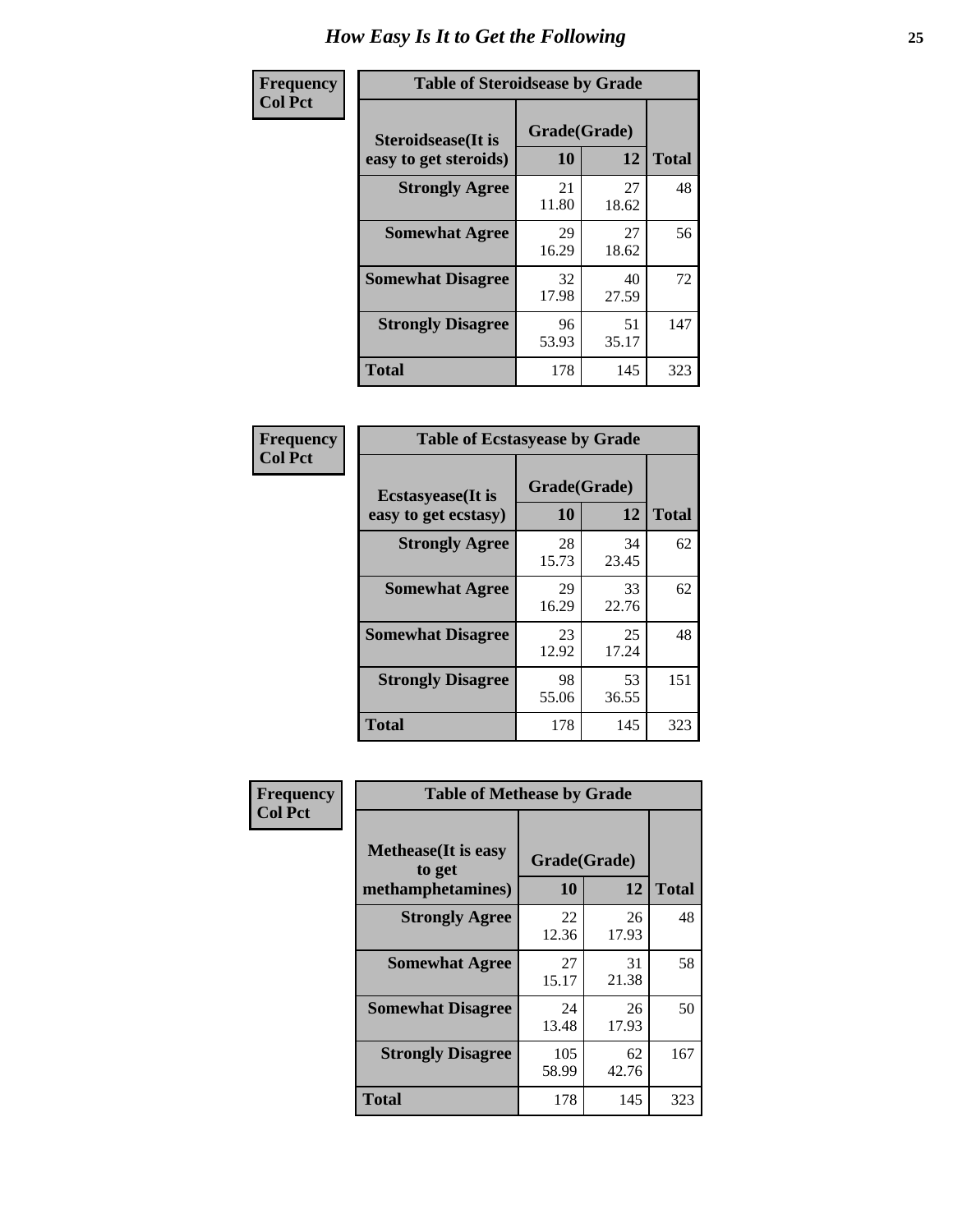| <b>Frequency</b> | <b>Table of Hallucinogensease by Grade</b>               |                    |             |              |  |  |  |  |  |  |
|------------------|----------------------------------------------------------|--------------------|-------------|--------------|--|--|--|--|--|--|
| <b>Col Pct</b>   | Hallucinogensease(It<br>is easy to get<br>hallucinogens) | Grade(Grade)<br>10 | 12          | <b>Total</b> |  |  |  |  |  |  |
|                  | <b>Strongly Agree</b>                                    | 22<br>12.36        | 26<br>17.93 | 48           |  |  |  |  |  |  |
|                  | <b>Somewhat Agree</b>                                    | 22<br>12.36        | 30<br>20.69 | 52           |  |  |  |  |  |  |
|                  | <b>Somewhat Disagree</b>                                 | 24<br>13.48        | 30<br>20.69 | 54           |  |  |  |  |  |  |
|                  | <b>Strongly Disagree</b>                                 | 110<br>61.80       | 59<br>40.69 | 169          |  |  |  |  |  |  |
|                  | <b>Total</b>                                             | 178                | 145         | 323          |  |  |  |  |  |  |

| Frequency<br>Col Pct |
|----------------------|
|                      |

| <b>Table of Prescriptionease by Grade</b>                                                |             |              |              |  |  |  |  |  |  |
|------------------------------------------------------------------------------------------|-------------|--------------|--------------|--|--|--|--|--|--|
| <b>Prescriptionease</b> (It<br>is easy to get<br>prescription drugs<br>not prescribed to |             | Grade(Grade) |              |  |  |  |  |  |  |
| me)                                                                                      | 10          | 12           | <b>Total</b> |  |  |  |  |  |  |
| <b>Strongly Agree</b>                                                                    | 54<br>30.34 | 80<br>55.17  | 134          |  |  |  |  |  |  |
| <b>Somewhat Agree</b>                                                                    | 35<br>19.66 | 24<br>16.55  | 59           |  |  |  |  |  |  |
| <b>Somewhat Disagree</b>                                                                 | 18<br>10.11 | 11<br>7.59   | 29           |  |  |  |  |  |  |
| <b>Strongly Disagree</b>                                                                 | 71<br>39.89 | 30<br>20.69  | 101          |  |  |  |  |  |  |
| Total                                                                                    | 178         | 145          | 323          |  |  |  |  |  |  |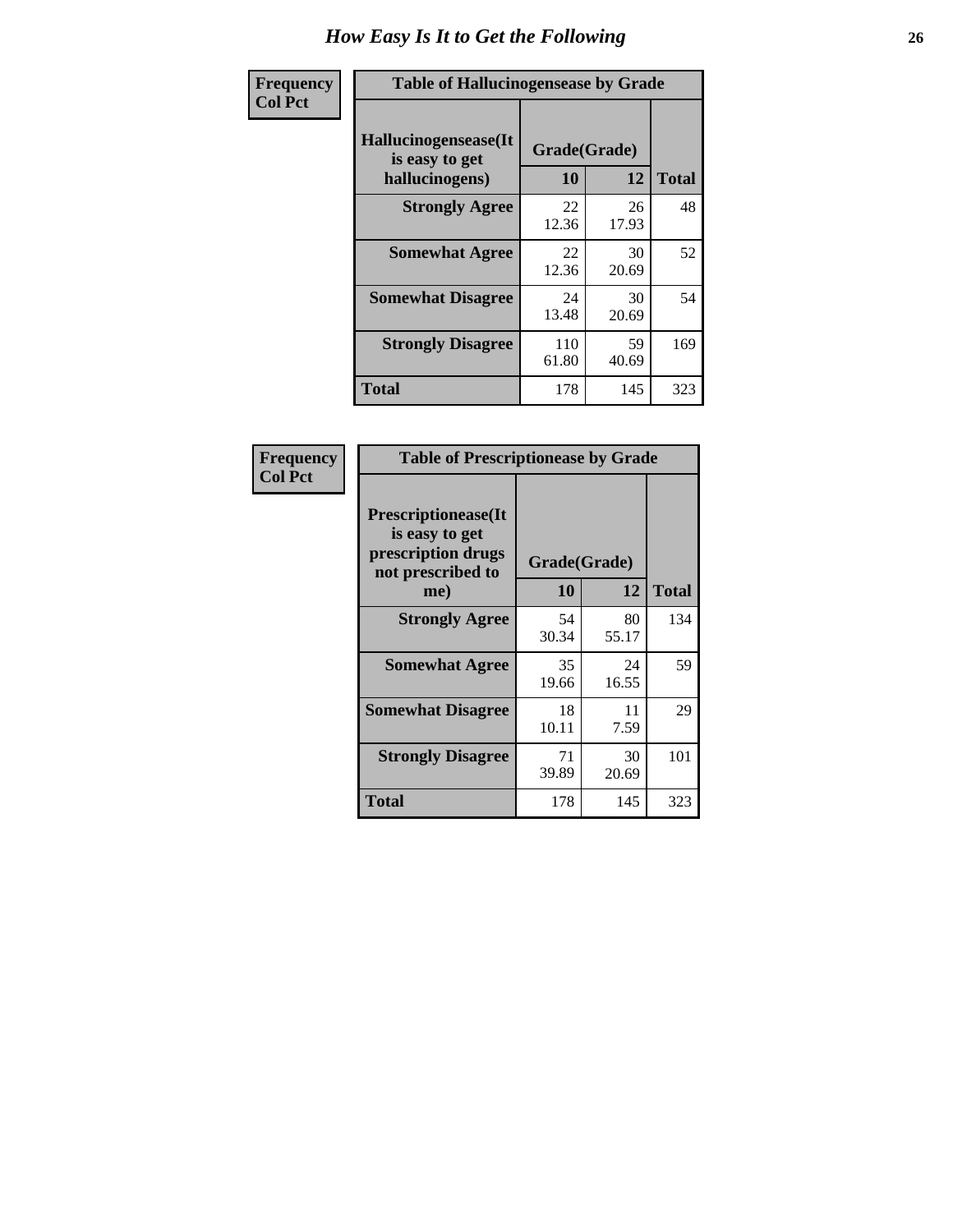### *Age at Onset of Use* **27** *Results for "Age at Onset of Use" questions exclude students who said they did not use that substance*

| <b>Frequency</b> | <b>Table of Grade by Alcoholinit</b> |                        |                                                 |           |      |            |                           |            |             |             |                        |                       |              |
|------------------|--------------------------------------|------------------------|-------------------------------------------------|-----------|------|------------|---------------------------|------------|-------------|-------------|------------------------|-----------------------|--------------|
| <b>Row Pct</b>   |                                      |                        | Alcoholinit(I started using alcohol when I was) |           |      |            |                           |            |             |             |                        |                       |              |
|                  | Grade(Grade)                         | <b>8 or</b><br>younger | 9                                               | 10        | 11   | 12         | 13                        | 14         | 15          | 16          | 17                     | <b>18 or</b><br>older | <b>Total</b> |
|                  | 10                                   | 10<br>13.16            | 2<br>2.63                                       | 3<br>3.95 | 9.21 | 9<br>11.84 | 22<br>28.95               | 8<br>10.53 | 12<br>15.79 | 3<br>3.95   | $\overline{0}$<br>0.00 | 0.00                  | 76           |
|                  | 12                                   | 5<br>8.33              | 1.67                                            | 1.67      | 8.33 | 3<br>5.00  | 12<br>20.00               | 5<br>8.33  | 10<br>16.67 | 13<br>21.67 | 4<br>6.67              | 1.67                  | 60           |
|                  | <b>Total</b>                         | 15                     | 3                                               | 4         | 12   | 12         | 34                        | 13         | 22          | 16          | $\overline{4}$         |                       | 136          |
|                  |                                      |                        |                                                 |           |      |            | Frequency Missing $= 187$ |            |             |             |                        |                       |              |

| <b>Frequency</b> |
|------------------|
| <b>Row Pct</b>   |

| <b>Table of Grade by Cigarettesinit</b> |                                                                                             |                        |                        |                           |                        |             |             |            |            |      |    |  |
|-----------------------------------------|---------------------------------------------------------------------------------------------|------------------------|------------------------|---------------------------|------------------------|-------------|-------------|------------|------------|------|----|--|
|                                         | Cigarettesinit (I started smoking tobacco when I was)                                       |                        |                        |                           |                        |             |             |            |            |      |    |  |
| Grade(Grade)                            | 8 or<br>9<br>13<br><b>10</b><br>12<br>15<br>14<br>16<br><b>Total</b><br>11<br>17<br>younger |                        |                        |                           |                        |             |             |            |            |      |    |  |
| 10                                      | 4<br>9.76                                                                                   | $\mathfrak{D}$<br>4.88 | $\overline{2}$<br>4.88 | $\overline{2}$<br>4.88    | $\mathfrak{D}$<br>4.88 | 11<br>26.83 | 10<br>24.39 | 5<br>12.20 | 3<br>7.32  | 0.00 | 41 |  |
| 12                                      | 2<br>6.67                                                                                   | 3.33                   | 3<br>10.00             | 3<br>10.00                | 4<br>13.33             | 3.33        | 7<br>23.33  | 4<br>13.33 | 4<br>13.33 | 3.33 | 30 |  |
| <b>Total</b>                            | 3<br>17<br>5<br>5<br>12<br>9<br>6<br>6                                                      |                        |                        |                           |                        |             |             |            |            |      |    |  |
|                                         |                                                                                             |                        |                        | Frequency Missing $= 252$ |                        |             |             |            |            |      |    |  |

| Frequency      |              | <b>Table of Grade by Smokelessinit</b> |                                                                |                           |            |       |            |              |  |  |  |
|----------------|--------------|----------------------------------------|----------------------------------------------------------------|---------------------------|------------|-------|------------|--------------|--|--|--|
| <b>Row Pct</b> |              |                                        | <b>Smokelessinit (I started chewing</b><br>tobacco when I was) |                           |            |       |            |              |  |  |  |
|                | Grade(Grade) | 8 or<br>vounger                        | 9                                                              | 13                        | 14         | 15    | 16         | <b>Total</b> |  |  |  |
|                | 10           | 18.18                                  | 9.09                                                           | $\mathfrak{D}$<br>18.18   | 3<br>27.27 | 18.18 | 9.09       | 11           |  |  |  |
|                | 12           | 12.50                                  | 0.00                                                           | 12.50                     | 12.50      | 12.50 | 4<br>50.00 | 8            |  |  |  |
|                | <b>Total</b> | 3                                      |                                                                | 3                         | 4          | 3     | 5          | 19           |  |  |  |
|                |              |                                        |                                                                | Frequency Missing $=$ 304 |            |       |            |              |  |  |  |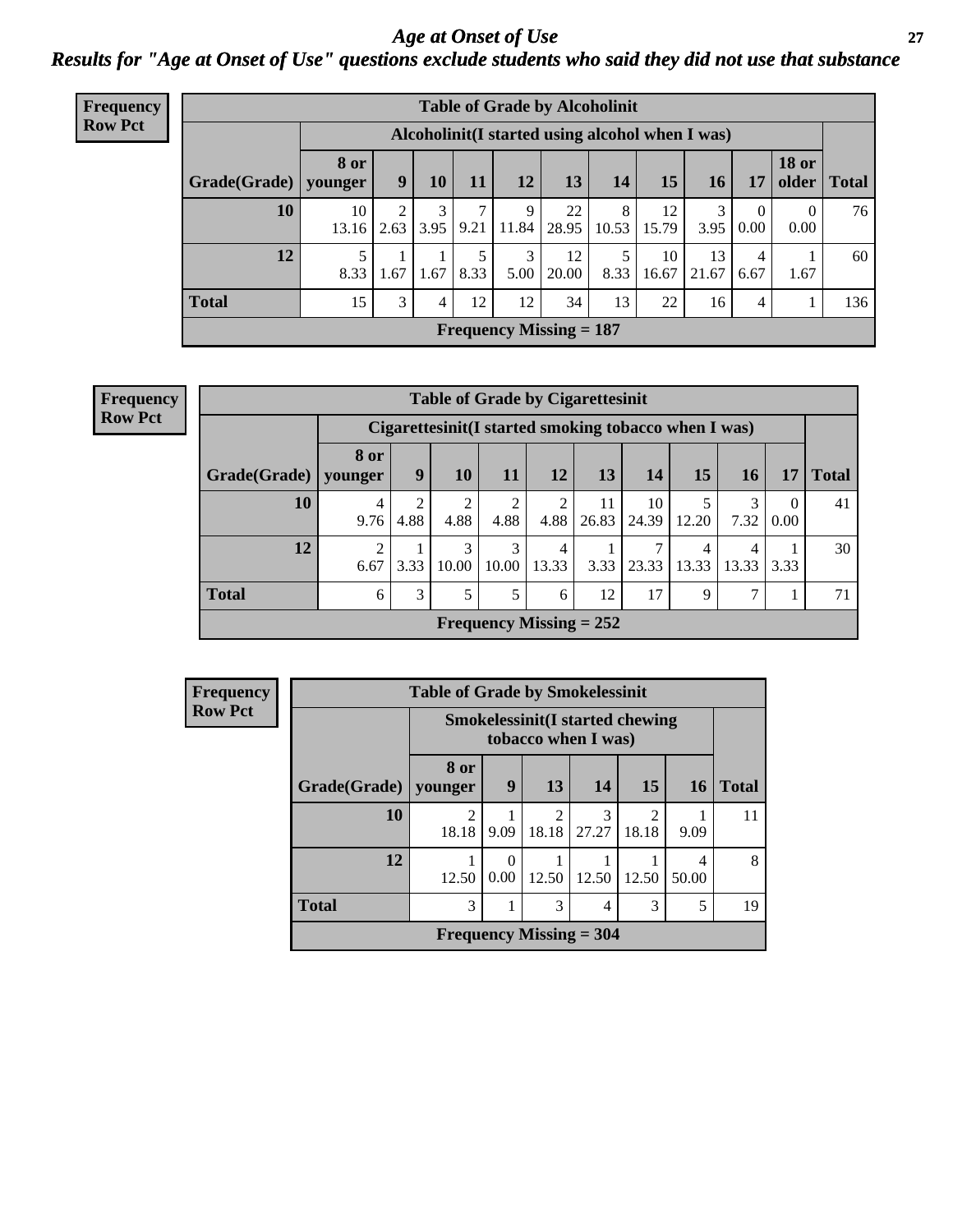#### *Age at Onset of Use* **28**

*Results for "Age at Onset of Use" questions exclude students who said they did not use that substance*

| Frequency      | <b>Table of Grade by Marijuanainit</b> |             |      |           |                  |                        |                                                      |             |           |            |                       |              |  |
|----------------|----------------------------------------|-------------|------|-----------|------------------|------------------------|------------------------------------------------------|-------------|-----------|------------|-----------------------|--------------|--|
| <b>Row Pct</b> |                                        |             |      |           |                  |                        | Marijuanainit (I started using marijuana when I was) |             |           |            |                       |              |  |
|                | Grade(Grade)   younger                 | <b>8 or</b> | 10   | <b>11</b> | <b>12</b>        | 13                     | 14                                                   | 15          | <b>16</b> | 17         | <b>18 or</b><br>older | <b>Total</b> |  |
|                | 10                                     | 4<br>8.51   | 4.26 | 2.13      | 7<br>14.89       | $\overline{4}$<br>8.51 | 14<br>29.79                                          | 10<br>21.28 | 4.26      | 2.13       | ∍<br>4.26             | 47           |  |
|                | 12                                     | 2.78        | 2.78 | $0.00\,$  | $\Omega$<br>0.00 | 13.89                  | 9<br>25.00                                           | 7<br>19.44  | 19.44     | 4<br>11.11 | 2<br>5.56             | 36           |  |
|                | <b>Total</b>                           |             | 3    |           | 7                | 9                      | 23                                                   | 17          | 9         |            | 4                     | 83           |  |
|                |                                        |             |      |           |                  |                        | Frequency Missing $= 240$                            |             |           |            |                       |              |  |

| <b>Frequency</b> |                                                     | <b>Table of Grade by Cocaineinit</b> |       |                                |                                      |            |                         |              |  |  |
|------------------|-----------------------------------------------------|--------------------------------------|-------|--------------------------------|--------------------------------------|------------|-------------------------|--------------|--|--|
| <b>Row Pct</b>   | Cocaineinit (I started using cocaine when<br>I was) |                                      |       |                                |                                      |            |                         |              |  |  |
|                  | Grade(Grade)                                        | 8 or<br>younger                      | 9     | <b>11</b>                      | 13                                   | <b>15</b>  | <b>16</b>               | <b>Total</b> |  |  |
|                  | 10                                                  | 12.50                                | 12.50 | 12.50                          | $\mathcal{D}_{\mathcal{A}}$<br>25.00 | 3<br>37.50 | $\Omega$<br>0.00        | 8            |  |  |
|                  | 12                                                  | $\Omega$<br>0.00                     | 0.00  | 0<br>0.00                      | $\Omega$<br>0.00                     | 0<br>0.00  | $\mathcal{R}$<br>100.00 | 3            |  |  |
|                  | <b>Total</b>                                        |                                      |       |                                | $\overline{2}$                       | 3          | 3                       | 11           |  |  |
|                  |                                                     |                                      |       | <b>Frequency Missing = 312</b> |                                      |            |                         |              |  |  |

| <b>Frequency</b> |
|------------------|
| <b>Row Pct</b>   |

| <b>Table of Grade by Inhalantsinit</b> |                 |                                                                      |       |       |      |       |  |  |  |  |
|----------------------------------------|-----------------|----------------------------------------------------------------------|-------|-------|------|-------|--|--|--|--|
|                                        |                 | Inhalantsinit (I started using inhalants<br>when I was)              |       |       |      |       |  |  |  |  |
| Grade(Grade)                           | 8 or<br>younger | <b>18 or</b><br><b>12</b><br>15<br>older<br><b>Total</b><br>13<br>16 |       |       |      |       |  |  |  |  |
| 10                                     | 20.00           | 20.00                                                                | 20.00 | 20.00 | 0.00 | 20.00 |  |  |  |  |
| 12                                     | 25.00           | $\mathfrak{D}$<br>0<br>0.00<br>0.00<br>50.00<br>0.00<br>25.00        |       |       |      |       |  |  |  |  |
| <b>Total</b><br>$\overline{c}$<br>3    |                 |                                                                      |       |       |      |       |  |  |  |  |
| Frequency Missing $= 314$              |                 |                                                                      |       |       |      |       |  |  |  |  |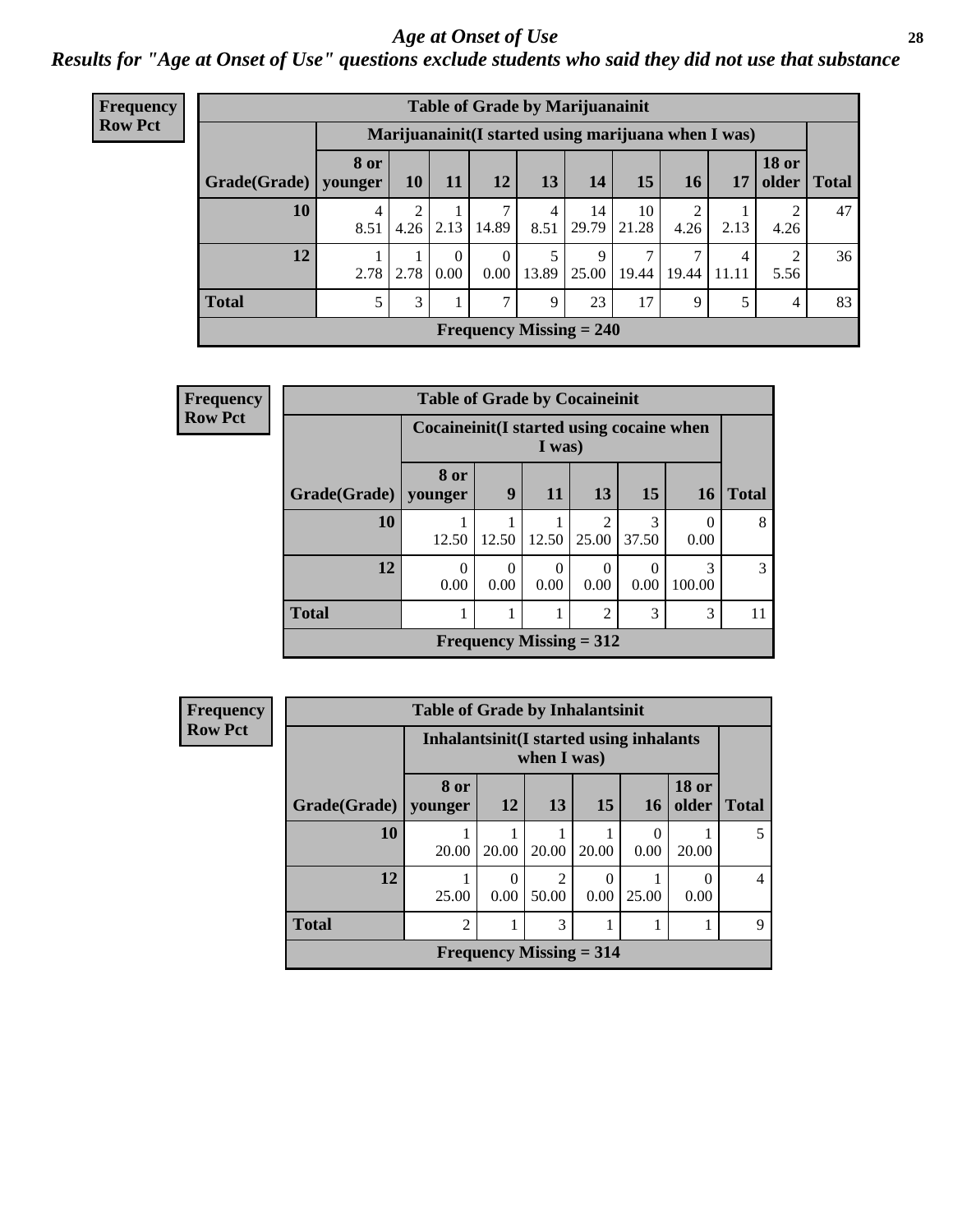#### *Age at Onset of Use* **29**

*Results for "Age at Onset of Use" questions exclude students who said they did not use that substance*

| Frequency      | <b>Table of Grade by Steroidsinit</b> |          |                                                            |                         |              |  |  |
|----------------|---------------------------------------|----------|------------------------------------------------------------|-------------------------|--------------|--|--|
| <b>Row Pct</b> |                                       |          | Steroidsinit(I<br>started using<br>steroids when I<br>was) |                         |              |  |  |
|                | Grade(Grade)                          | 9        | 10                                                         | 16                      | <b>Total</b> |  |  |
|                | 10                                    | 25.00    | 25.00                                                      | $\mathfrak{D}$<br>50.00 | 4            |  |  |
|                | 12                                    | $\Omega$ | 0<br>٠                                                     | 0                       | 0            |  |  |
|                | <b>Total</b>                          |          | 4                                                          |                         |              |  |  |
|                | Frequency Missing $= 319$             |          |                                                            |                         |              |  |  |

| <b>Frequency</b> |              | <b>Table of Grade by Ecstasyinit</b>            |                                                           |                  |                           |            |                         |              |  |
|------------------|--------------|-------------------------------------------------|-----------------------------------------------------------|------------------|---------------------------|------------|-------------------------|--------------|--|
| <b>Row Pct</b>   |              |                                                 | <b>Ecstasyinit(I started using ecstasy</b><br>when I was) |                  |                           |            |                         |              |  |
|                  | Grade(Grade) | 9                                               | <b>10</b>                                                 | 14               | 15                        | <b>16</b>  | 17                      | <b>Total</b> |  |
|                  | 10           | $\mathfrak{D}$<br>33.33                         | 16.67                                                     | 16.67            | 16.67                     | 16.67      | 0.00                    | 6            |  |
|                  | 12           | $\Omega$<br>0.00                                | $\theta$<br>0.00                                          | $\Omega$<br>0.00 | 20.00                     | ◠<br>40.00 | $\mathfrak{D}$<br>40.00 | 5            |  |
|                  | <b>Total</b> | 2<br>3<br>$\overline{2}$<br>$\overline{2}$<br>1 |                                                           |                  |                           |            |                         |              |  |
|                  |              |                                                 |                                                           |                  | Frequency Missing $= 312$ |            |                         |              |  |

| Frequency      |              | <b>Table of Grade by Methinit</b> |                                                                       |        |              |  |  |  |
|----------------|--------------|-----------------------------------|-----------------------------------------------------------------------|--------|--------------|--|--|--|
| <b>Row Pct</b> |              |                                   | <b>Methinit(I started</b><br>using<br>methamphetamines<br>when I was) |        |              |  |  |  |
|                | Grade(Grade) | 13                                | 15                                                                    | 16     | <b>Total</b> |  |  |  |
|                | 10           | $\mathfrak{D}$<br>50.00           | $\mathfrak{D}$<br>50.00                                               | 0.00   | 4            |  |  |  |
|                | 12           | 0<br>0.00                         | 0.00                                                                  | 100.00 |              |  |  |  |
|                | <b>Total</b> | 2                                 | 2                                                                     |        | 5            |  |  |  |
|                |              | Frequency Missing $=$ 318         |                                                                       |        |              |  |  |  |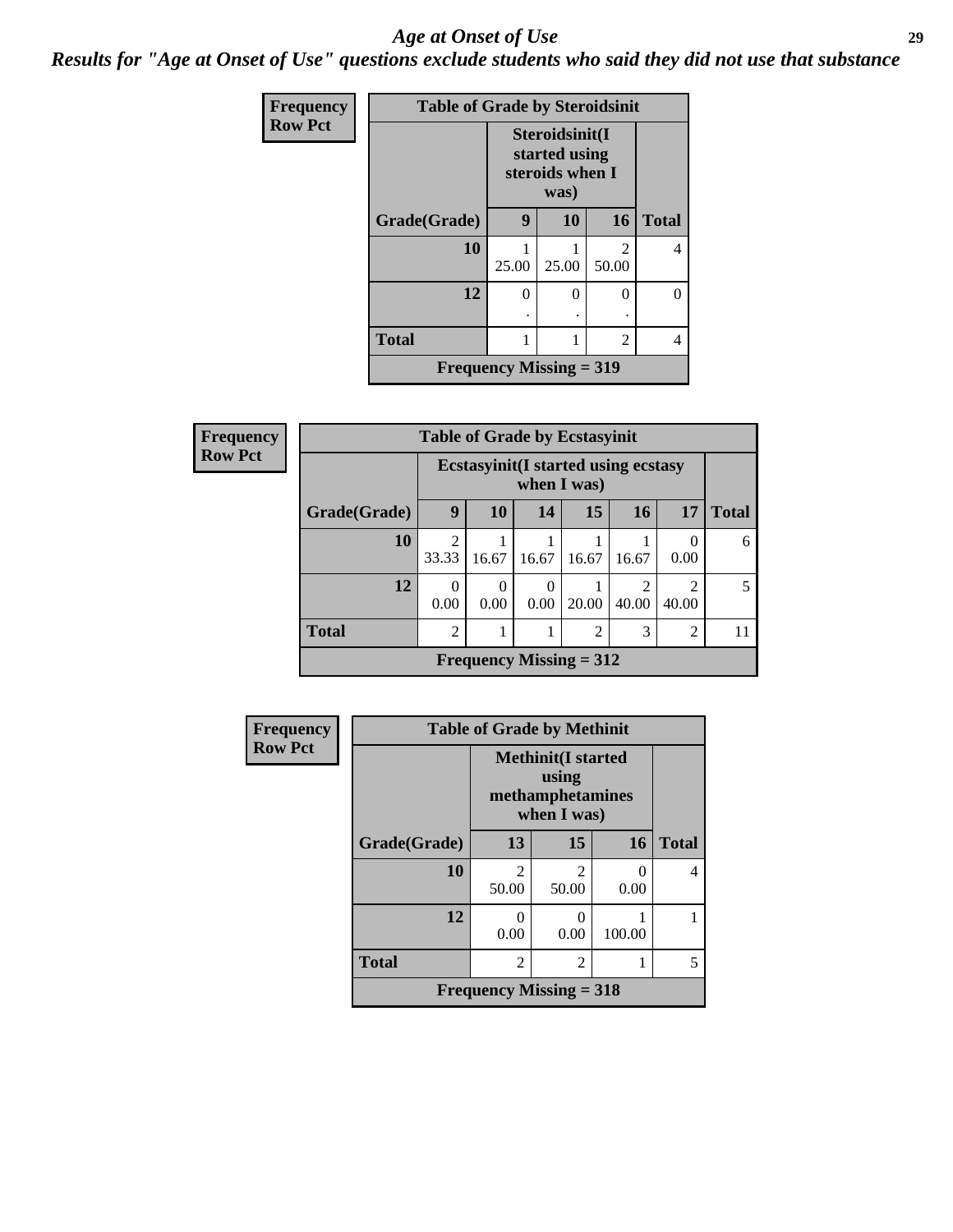#### Age at Onset of Use **30**

### *Results for "Age at Onset of Use" questions exclude students who said they did not use that substance*

| Frequency      |              | <b>Table of Grade by Hallucinogensinit</b>                     |           |           |           |       |               |  |
|----------------|--------------|----------------------------------------------------------------|-----------|-----------|-----------|-------|---------------|--|
| <b>Row Pct</b> |              | Hallucinogensinit(I started using<br>hallucinogens when I was) |           |           |           |       |               |  |
|                | Grade(Grade) | 8 or<br>younger                                                | <b>14</b> | 15        | <b>16</b> | 17    | <b>Total</b>  |  |
|                | 10           | 33.33                                                          | 33.33     | 33.33     | 0.00      | 0.00  | 3             |  |
|                | 12           | 0<br>0.00                                                      | 33.33     | 0<br>0.00 | 33.33     | 33.33 | $\mathcal{R}$ |  |
|                | <b>Total</b> | $\overline{2}$                                                 |           |           |           |       |               |  |
|                |              | Frequency Missing $= 317$                                      |           |           |           |       |               |  |

| <b>Frequency</b>                                |              |                 |                                                                                         | <b>Table of Grade by Prescriptioninit</b> |                  |            |            |            |                  |              |
|-------------------------------------------------|--------------|-----------------|-----------------------------------------------------------------------------------------|-------------------------------------------|------------------|------------|------------|------------|------------------|--------------|
| <b>Row Pct</b>                                  |              |                 | Prescriptioninit(I started using prescription drugs<br>not prescribed to me when I was) |                                           |                  |            |            |            |                  |              |
|                                                 | Grade(Grade) | 8 or<br>younger | 11                                                                                      | <b>12</b>                                 | 13               | 14         | 15         | 16         | 17               | <b>Total</b> |
|                                                 | 10           | 3<br>13.04      | 4.35                                                                                    | 3<br>13.04                                | 21.74            | 5<br>21.74 | 21.74      | 4.35       | $\Omega$<br>0.00 | 23           |
|                                                 | 12           | 6.67            | $\theta$<br>0.00                                                                        | 6.67                                      | $\Omega$<br>0.00 | 4<br>26.67 | 4<br>26.67 | 4<br>26.67 | 6.67             | 15           |
| <b>Total</b><br>5<br>9<br>9<br>1<br>5<br>4<br>4 |              |                 |                                                                                         |                                           |                  |            |            |            |                  | 38           |
|                                                 |              |                 |                                                                                         | <b>Frequency Missing = 285</b>            |                  |            |            |            |                  |              |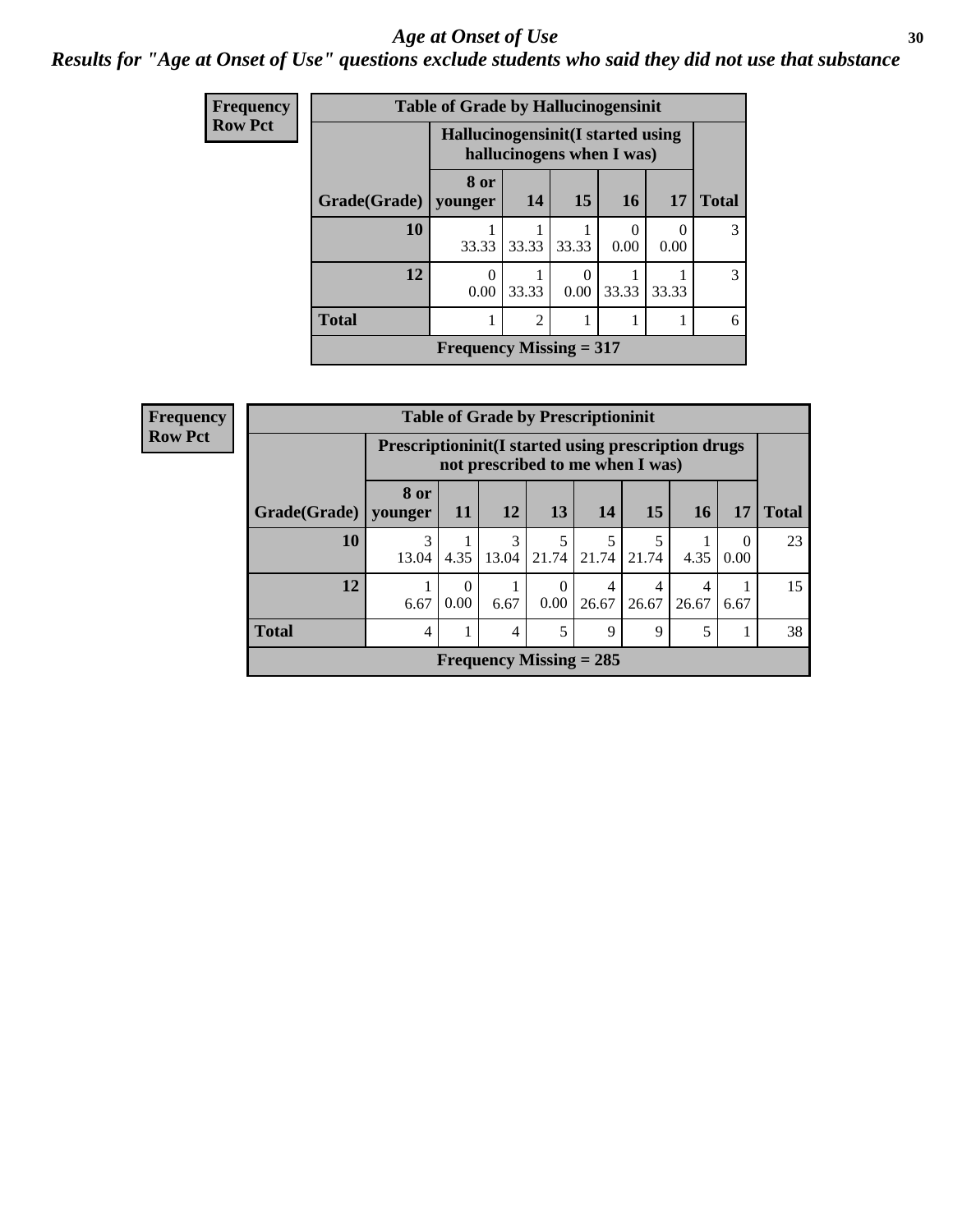| Frequency      | <b>Table of Alcoholharm by Grade</b>          |                    |             |              |  |  |
|----------------|-----------------------------------------------|--------------------|-------------|--------------|--|--|
| <b>Col Pct</b> | Alcoholharm(I<br>think alcohol is<br>harmful) | Grade(Grade)<br>10 | 12          | <b>Total</b> |  |  |
|                | <b>Strongly Agree</b>                         | 92<br>51.69        | 85<br>58.62 | 177          |  |  |
|                | <b>Somewhat Agree</b>                         | 40<br>22.47        | 33<br>22.76 | 73           |  |  |
|                | <b>Somewhat Disagree</b>                      | 31<br>17.42        | 19<br>13.10 | 50           |  |  |
|                | <b>Strongly Disagree</b>                      | 15<br>8.43         | 8<br>5.52   | 23           |  |  |
|                | <b>Total</b>                                  | 178                | 145         | 323          |  |  |

|                                                          | <b>Table of Cigarettesharm by Grade</b> |              |              |  |  |  |  |  |
|----------------------------------------------------------|-----------------------------------------|--------------|--------------|--|--|--|--|--|
| Cigarettesharm(I<br>think smoking<br>tobacco is harmful) | Grade(Grade)<br>10                      | 12           | <b>Total</b> |  |  |  |  |  |
| <b>Strongly Agree</b>                                    | 129<br>72.47                            | 119<br>82.07 | 248          |  |  |  |  |  |
| <b>Somewhat Agree</b>                                    | 27<br>15.17                             | 15<br>10.34  | 42           |  |  |  |  |  |
| <b>Somewhat Disagree</b>                                 | 10<br>5.62                              | 4<br>2.76    | 14           |  |  |  |  |  |
| <b>Strongly Disagree</b>                                 | 12<br>6.74                              | 7<br>4.83    | 19           |  |  |  |  |  |
| <b>Total</b>                                             | 178                                     | 145          | 323          |  |  |  |  |  |

| Frequency      | <b>Table of Smokelessharm by Grade</b>                  |                    |              |              |
|----------------|---------------------------------------------------------|--------------------|--------------|--------------|
| <b>Col Pct</b> | Smokelessharm(I<br>think chewing<br>tobacco is harmful) | Grade(Grade)<br>10 | 12           | <b>Total</b> |
|                | <b>Strongly Agree</b>                                   | 139<br>78.09       | 119<br>82.07 | 258          |
|                | <b>Somewhat Agree</b>                                   | 22<br>12.36        | 19<br>13.10  | 41           |
|                | <b>Somewhat Disagree</b>                                | 5<br>2.81          | 3<br>2.07    | 8            |
|                | <b>Strongly Disagree</b>                                | 12<br>6.74         | 4<br>2.76    | 16           |
|                | Total                                                   | 178                | 145          | 323          |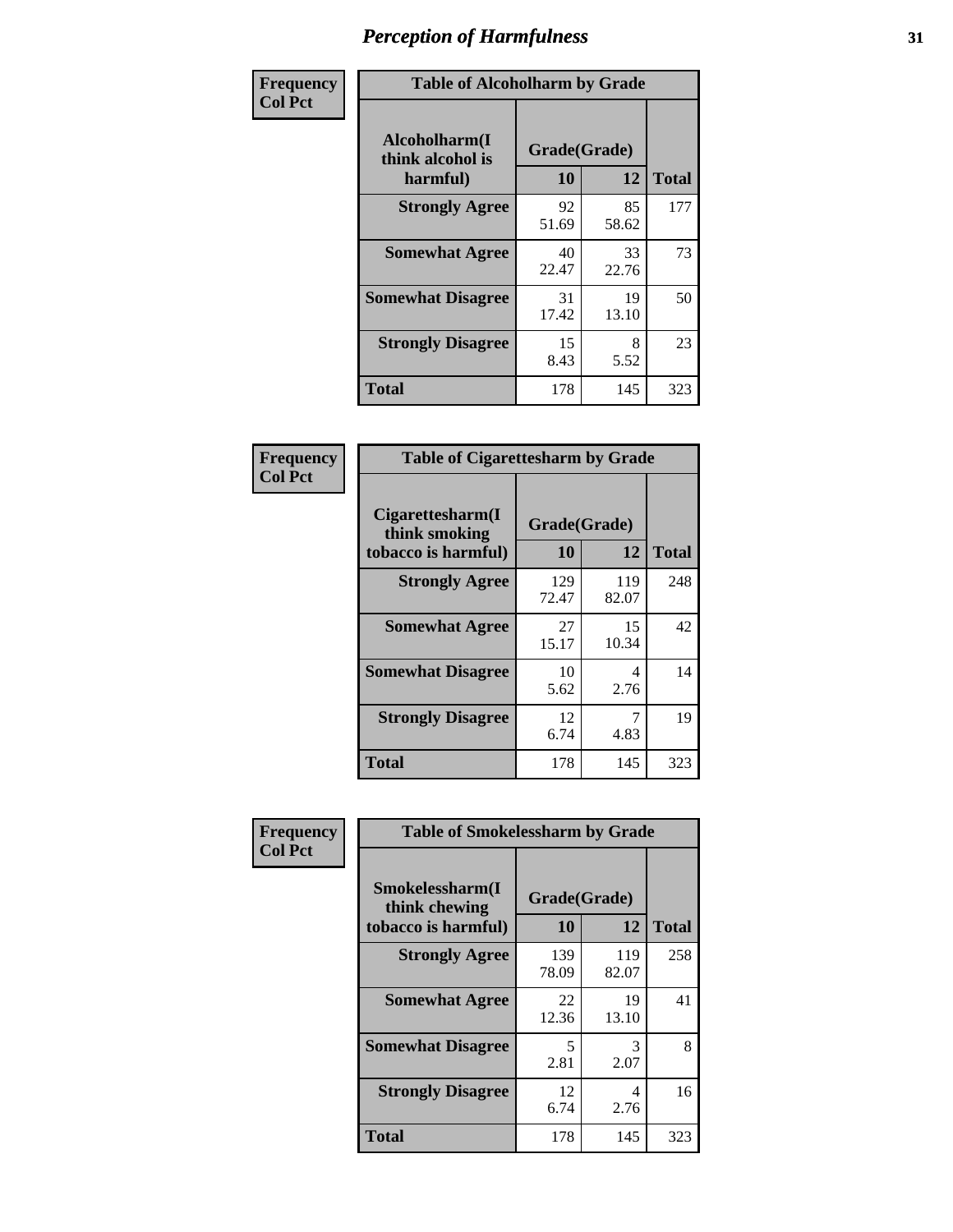| Frequency      | <b>Table of Marijuanaharm by Grade</b>            |                    |             |              |  |  |
|----------------|---------------------------------------------------|--------------------|-------------|--------------|--|--|
| <b>Col Pct</b> | Marijuanaharm(I<br>think marijuana is<br>harmful) | Grade(Grade)<br>10 | 12          | <b>Total</b> |  |  |
|                | <b>Strongly Agree</b>                             | 105<br>58.99       | 90<br>62.07 | 195          |  |  |
|                | <b>Somewhat Agree</b>                             | 26<br>14.61        | 19<br>13.10 | 45           |  |  |
|                | <b>Somewhat Disagree</b>                          | 16<br>8.99         | 21<br>14.48 | 37           |  |  |
|                | <b>Strongly Disagree</b>                          | 31<br>17.42        | 15<br>10.34 | 46           |  |  |
|                | <b>Total</b>                                      | 178                | 145         | 323          |  |  |

| <b>Table of Cocaineharm by Grade</b>          |                    |              |              |  |  |
|-----------------------------------------------|--------------------|--------------|--------------|--|--|
| Cocaineharm(I<br>think cocaine is<br>harmful) | Grade(Grade)<br>10 | 12           | <b>Total</b> |  |  |
| <b>Strongly Agree</b>                         | 151<br>84.83       | 131<br>90.34 | 282          |  |  |
| <b>Somewhat Agree</b>                         | 8<br>4.49          | 10<br>6.90   | 18           |  |  |
| <b>Somewhat Disagree</b>                      | 4<br>2.25          | 0<br>0.00    | 4            |  |  |
| <b>Strongly Disagree</b>                      | 15<br>8.43         | 4<br>2.76    | 19           |  |  |
| <b>Total</b>                                  | 178                | 145          | 323          |  |  |

| Frequency      | <b>Table of Inhalantsharm by Grade</b>  |                        |              |              |  |
|----------------|-----------------------------------------|------------------------|--------------|--------------|--|
| <b>Col Pct</b> | Inhalantsharm(I)<br>think inhalants are | Grade(Grade)           |              |              |  |
|                | harmful)                                | 10                     | 12           | <b>Total</b> |  |
|                | <b>Strongly Agree</b>                   | 146<br>82.02           | 127<br>87.59 | 273          |  |
|                | <b>Somewhat Agree</b>                   | 15<br>8.43             | 12<br>8.28   | 27           |  |
|                | <b>Somewhat Disagree</b>                | $\mathfrak{D}$<br>1.12 | 0.69         | 3            |  |
|                | <b>Strongly Disagree</b>                | 15<br>8.43             | 5<br>3.45    | 20           |  |
|                | <b>Total</b>                            | 178                    | 145          | 323          |  |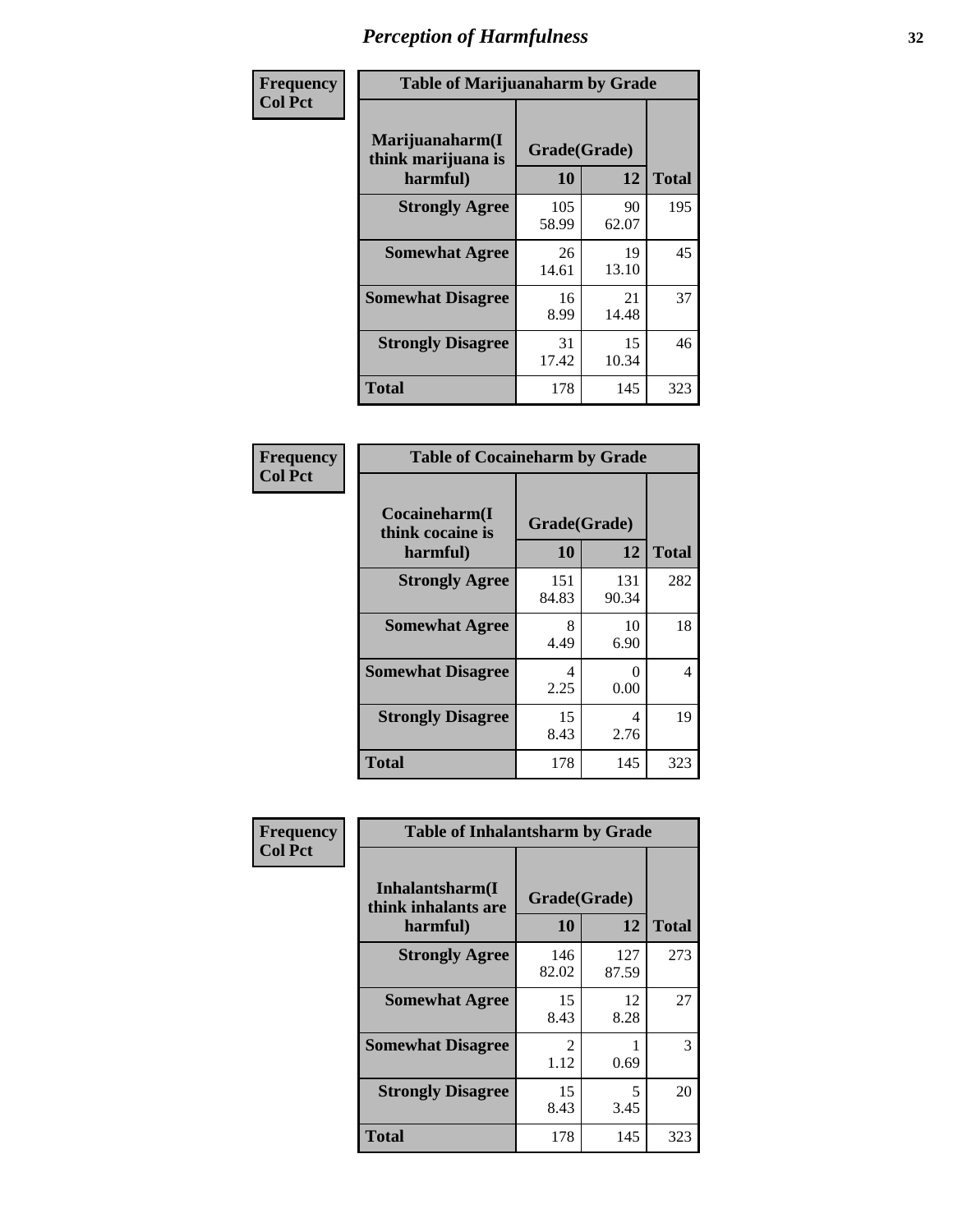| Frequency      | <b>Table of Steroidsharm by Grade</b>            |                    |              |              |
|----------------|--------------------------------------------------|--------------------|--------------|--------------|
| <b>Col Pct</b> | Steroidsharm(I<br>think steroids are<br>harmful) | Grade(Grade)<br>10 | 12           | <b>Total</b> |
|                | <b>Strongly Agree</b>                            | 140<br>78.65       | 120<br>82.76 | 260          |
|                | <b>Somewhat Agree</b>                            | 16<br>8.99         | 17<br>11.72  | 33           |
|                | <b>Somewhat Disagree</b>                         | 4<br>2.25          | 4<br>2.76    | 8            |
|                | <b>Strongly Disagree</b>                         | 18<br>10.11        | 4<br>2.76    | 22           |
|                | <b>Total</b>                                     | 178                | 145          | 323          |

| <b>Table of Ecstasyharm by Grade</b>                |                    |                        |              |  |  |
|-----------------------------------------------------|--------------------|------------------------|--------------|--|--|
| $E$ cstasyharm $(I$<br>think ecstasy is<br>harmful) | Grade(Grade)<br>10 | 12                     | <b>Total</b> |  |  |
| <b>Strongly Agree</b>                               | 148<br>83.15       | 130<br>89.66           | 278          |  |  |
| <b>Somewhat Agree</b>                               | 11<br>6.18         | 9<br>6.21              | 20           |  |  |
| <b>Somewhat Disagree</b>                            | 5<br>2.81          | $\mathfrak{D}$<br>1.38 | 7            |  |  |
| <b>Strongly Disagree</b>                            | 14<br>7.87         | 4<br>2.76              | 18           |  |  |
| Total                                               | 178                | 145                    | 323          |  |  |

| Frequency      | <b>Table of Methharm by Grade</b>                            |                           |              |              |
|----------------|--------------------------------------------------------------|---------------------------|--------------|--------------|
| <b>Col Pct</b> | <b>Methharm</b> (I think<br>methamphetamines<br>are harmful) | Grade(Grade)<br><b>10</b> | 12           | <b>Total</b> |
|                | <b>Strongly Agree</b>                                        | 154<br>86.52              | 136<br>93.79 | 290          |
|                | <b>Somewhat Agree</b>                                        | 3.93                      | 4<br>2.76    | 11           |
|                | <b>Somewhat Disagree</b>                                     | 4<br>2.25                 | 0<br>0.00    | 4            |
|                | <b>Strongly Disagree</b>                                     | 13<br>7.30                | 5<br>3.45    | 18           |
|                | Total                                                        | 178                       | 145          | 323          |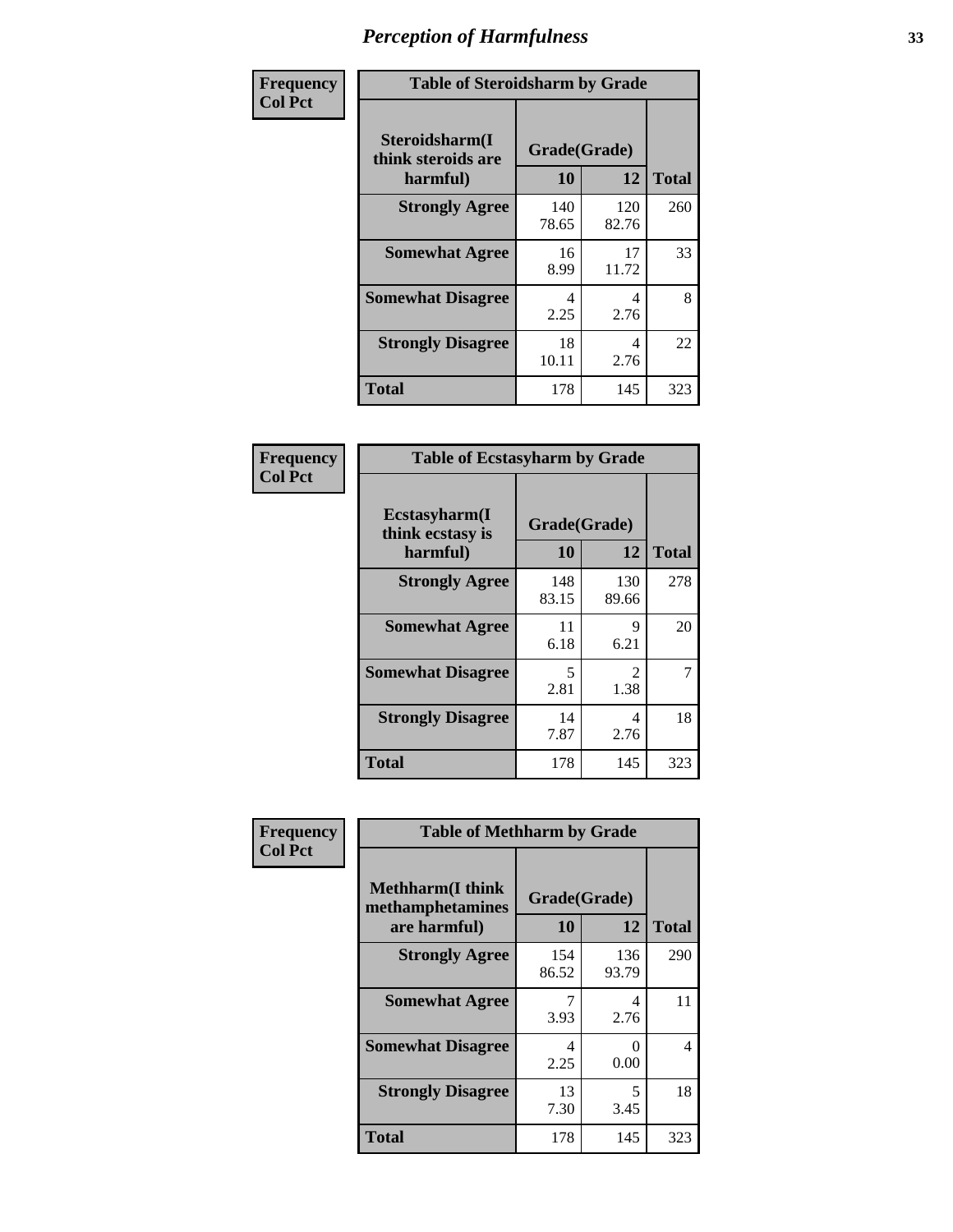| Frequency      | <b>Table of Hallucinogensharm by Grade</b>                 |                    |              |              |
|----------------|------------------------------------------------------------|--------------------|--------------|--------------|
| <b>Col Pct</b> | Hallucinogensharm(I<br>think hallucinogens<br>are harmful) | Grade(Grade)<br>10 | 12           | <b>Total</b> |
|                | <b>Strongly Agree</b>                                      | 146<br>82.02       | 131<br>90.34 | 277          |
|                | <b>Somewhat Agree</b>                                      | 11<br>6.18         | 10<br>6.90   | 21           |
|                | <b>Somewhat Disagree</b>                                   | 2<br>1.12          | 0.69         | 3            |
|                | <b>Strongly Disagree</b>                                   | 19<br>10.67        | 3<br>2.07    | 22           |
|                | <b>Total</b>                                               | 178                | 145          | 323          |

| <b>Table of Prescriptionharm by Grade</b>                                 |                    |              |              |  |  |
|---------------------------------------------------------------------------|--------------------|--------------|--------------|--|--|
| Prescriptionharm(I<br>think prescription<br>drugs not<br>prescribed to me | Grade(Grade)<br>10 | 12           | <b>Total</b> |  |  |
| are harmful)                                                              |                    |              |              |  |  |
| <b>Strongly Agree</b>                                                     | 122<br>68.54       | 113<br>77.93 | 235          |  |  |
| <b>Somewhat Agree</b>                                                     | 26<br>14.61        | 21<br>14.48  | 47           |  |  |
| <b>Somewhat Disagree</b>                                                  | 17<br>9.55         | 6<br>4.14    | 23           |  |  |
| <b>Strongly Disagree</b>                                                  | 13<br>7.30         | 5<br>3.45    | 18           |  |  |
| <b>Total</b>                                                              | 178                | 145          | 323          |  |  |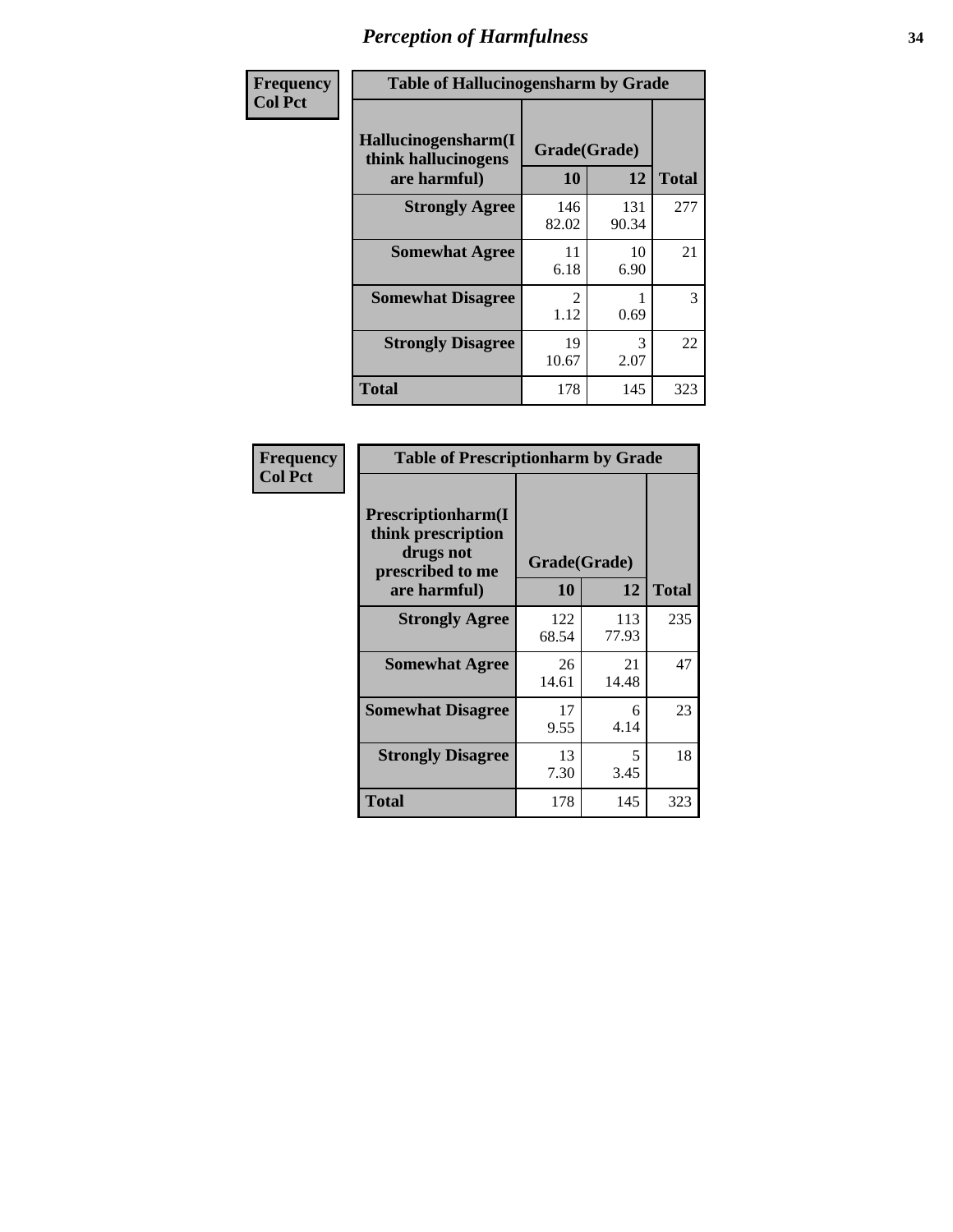# *Disapproval by Adults* **35**

| Frequency      | <b>Table of Alcoholadult by Grade</b>                                 |                    |             |              |  |
|----------------|-----------------------------------------------------------------------|--------------------|-------------|--------------|--|
| <b>Col Pct</b> | <b>Alcoholadult</b> (Adults<br>would disapprove if<br>I used alcohol) | Grade(Grade)<br>10 | 12          | <b>Total</b> |  |
|                | <b>Strongly Agree</b>                                                 | 99<br>55.62        | 85<br>58.62 | 184          |  |
|                | <b>Somewhat Agree</b>                                                 | 38<br>21.35        | 29<br>20.00 | 67           |  |
|                | <b>Somewhat Disagree</b>                                              | 23<br>12.92        | 21<br>14.48 | 44           |  |
|                | <b>Strongly Disagree</b>                                              | 18<br>10.11        | 10<br>6.90  | 28           |  |
|                | <b>Total</b>                                                          | 178                | 145         | 323          |  |

| <b>Table of Tobaccoadult by Grade</b>                                 |                    |             |              |  |  |  |
|-----------------------------------------------------------------------|--------------------|-------------|--------------|--|--|--|
| <b>Tobaccoadult</b> (Adults<br>would disapprove if<br>I used tobacco) | Grade(Grade)<br>10 | 12          | <b>Total</b> |  |  |  |
| <b>Strongly Agree</b>                                                 | 130<br>73.03       | 98<br>67.59 | 228          |  |  |  |
| <b>Somewhat Agree</b>                                                 | 18<br>10.11        | 22<br>15.17 | 40           |  |  |  |
| <b>Somewhat Disagree</b>                                              | 15<br>8.43         | 17<br>11.72 | 32           |  |  |  |
| <b>Strongly Disagree</b>                                              | 15<br>8.43         | 8<br>5.52   | 23           |  |  |  |
| <b>Total</b>                                                          | 178                | 145         | 323          |  |  |  |

| Frequency      | <b>Table of Marijuanaadult by Grade</b>                           |                    |              |              |  |
|----------------|-------------------------------------------------------------------|--------------------|--------------|--------------|--|
| <b>Col Pct</b> | Marijuanaadult(Adults<br>would disapprove if I<br>used marijuana) | Grade(Grade)<br>10 | 12           | <b>Total</b> |  |
|                | <b>Strongly Agree</b>                                             | 135<br>75.84       | 116<br>80.00 | 251          |  |
|                | <b>Somewhat Agree</b>                                             | 13<br>7.30         | 10<br>6.90   | 23           |  |
|                | <b>Somewhat Disagree</b>                                          | 8<br>4.49          | 13<br>8.97   | 21           |  |
|                | <b>Strongly Disagree</b>                                          | 22<br>12.36        | 6<br>4.14    | 28           |  |
|                | <b>Total</b>                                                      | 178                | 145          | 323          |  |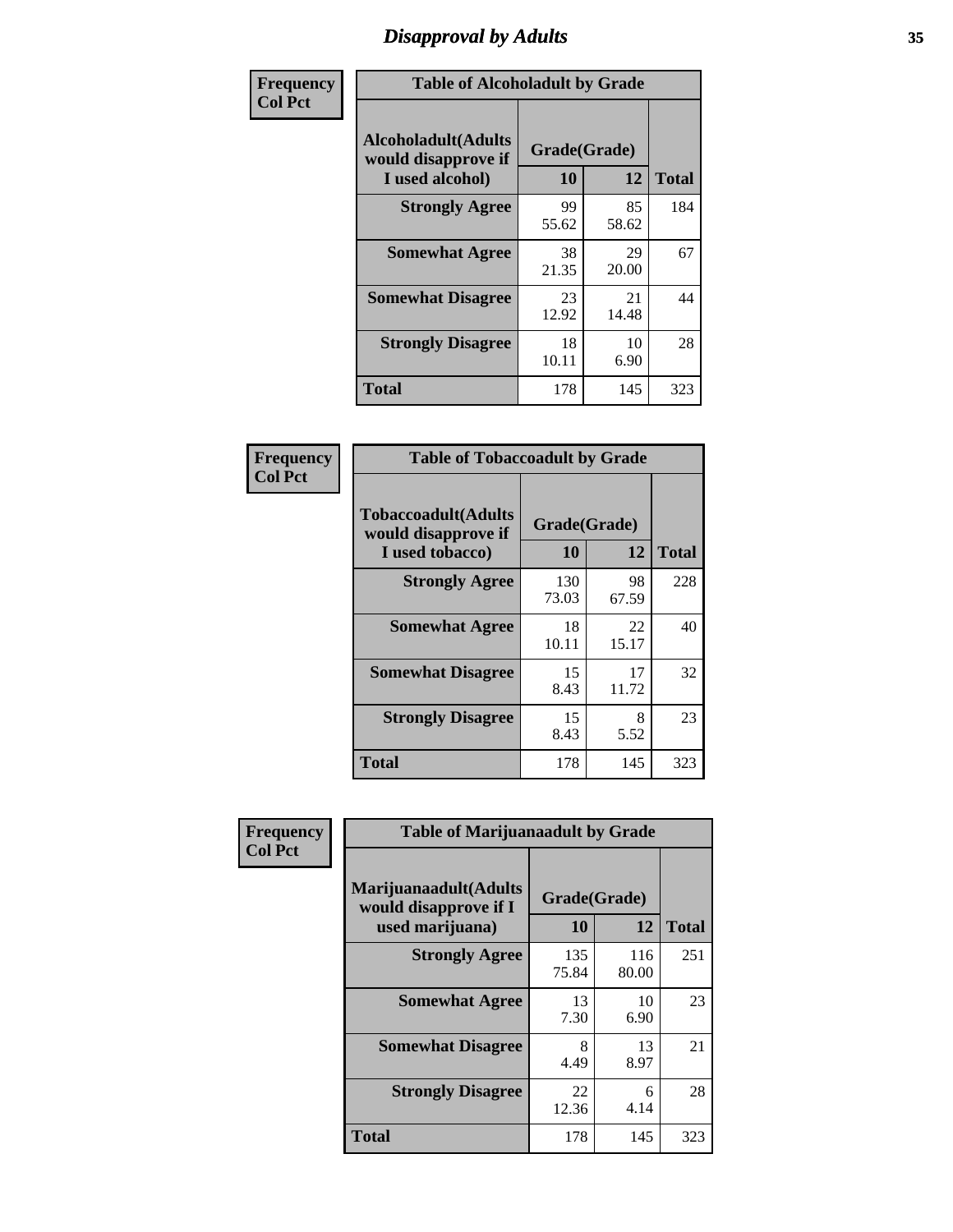### *Disapproval by Adults* **36**

| <b>Frequency</b> | <b>Table of Otherdrugadult by Grade</b>                                     |                    |              |              |
|------------------|-----------------------------------------------------------------------------|--------------------|--------------|--------------|
| <b>Col Pct</b>   | <b>Otherdrugadult</b> (Adults<br>would disapprove if I<br>used other drugs) | Grade(Grade)<br>10 | 12           | <b>Total</b> |
|                  | <b>Strongly Agree</b>                                                       | 152<br>85.39       | 131<br>90.34 | 283          |
|                  | <b>Somewhat Agree</b>                                                       | 5<br>2.81          | 6<br>4.14    | 11           |
|                  | <b>Somewhat Disagree</b>                                                    | 3<br>1.69          | 3<br>2.07    | 6            |
|                  | <b>Strongly Disagree</b>                                                    | 18<br>10.11        | 5<br>3.45    | 23           |
|                  | <b>Total</b>                                                                | 178                | 145          | 323          |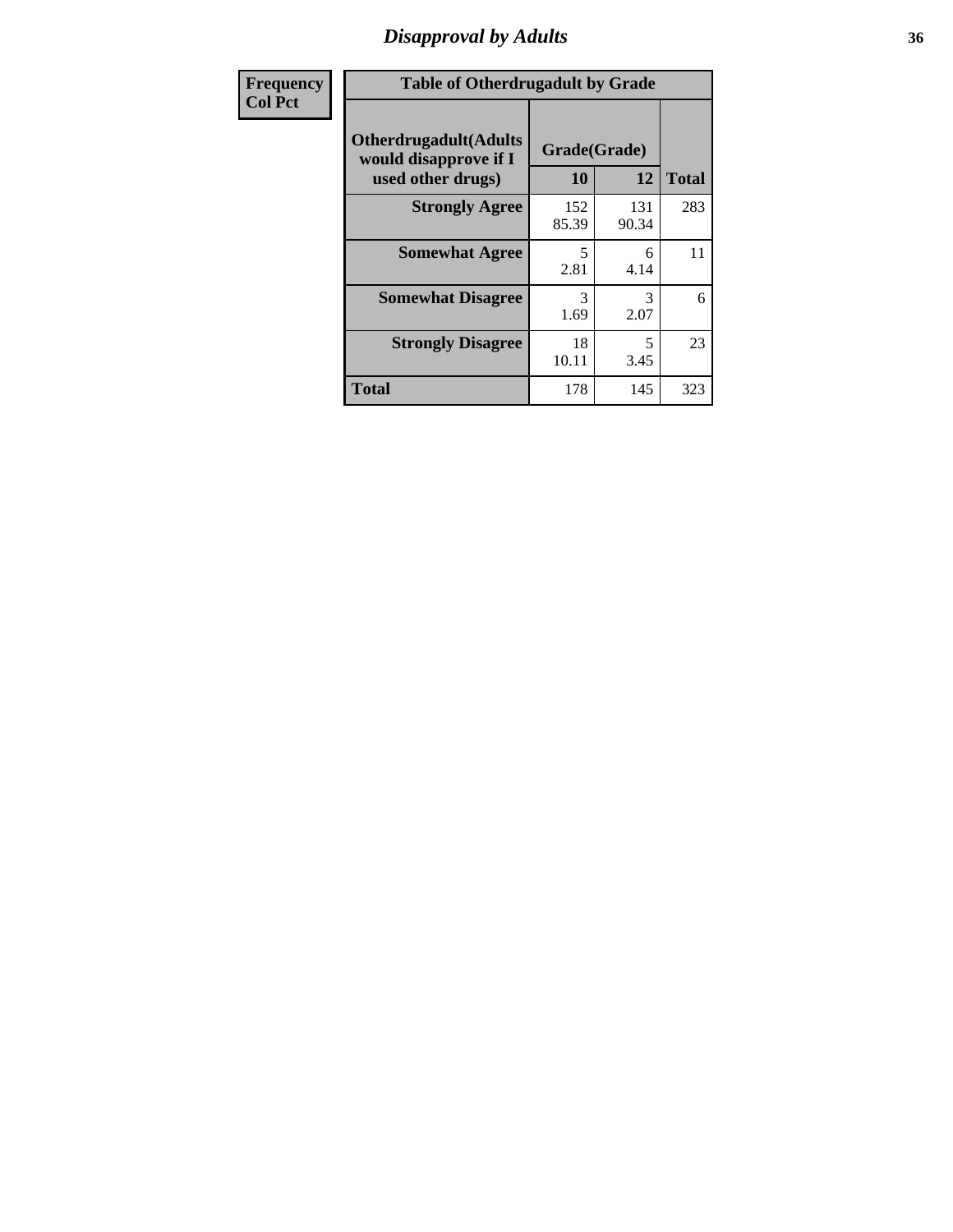# *Disapproval by Peers* **37**

| Frequency      | <b>Table of Alcoholpeer by Grade</b>                    |              |             |              |  |
|----------------|---------------------------------------------------------|--------------|-------------|--------------|--|
| <b>Col Pct</b> | Alcoholpeer(My<br>friends would<br>disapprove if I used | Grade(Grade) |             |              |  |
|                | alcohol)                                                | 10           | 12          | <b>Total</b> |  |
|                | <b>Strongly Agree</b>                                   | 34<br>19.10  | 27<br>18.62 | 61           |  |
|                | <b>Somewhat Agree</b>                                   | 46<br>25.84  | 40<br>27.59 | 86           |  |
|                | <b>Somewhat Disagree</b>                                | 44<br>24.72  | 34<br>23.45 | 78           |  |
|                | <b>Strongly Disagree</b>                                | 54<br>30.34  | 44<br>30.34 | 98           |  |
|                | Total                                                   | 178          | 145         | 323          |  |

| Frequency      | <b>Table of Tobaccopeer by Grade</b>                    |                    |             |              |
|----------------|---------------------------------------------------------|--------------------|-------------|--------------|
| <b>Col Pct</b> | Tobaccopeer(My<br>friends would<br>disapprove if I used | Grade(Grade)<br>10 | 12          |              |
|                | tobacco)                                                |                    |             | <b>Total</b> |
|                | <b>Strongly Agree</b>                                   | 62<br>34.83        | 48<br>33.10 | 110          |
|                | <b>Somewhat Agree</b>                                   | 39<br>21.91        | 41<br>28.28 | 80           |
|                | <b>Somewhat Disagree</b>                                | 38<br>21.35        | 22<br>15.17 | 60           |
|                | <b>Strongly Disagree</b>                                | 39<br>21.91        | 34<br>23.45 | 73           |
|                | Total                                                   | 178                | 145         | 323          |

| Frequency      | <b>Table of Marijuanapeer by Grade</b>                    |              |             |              |  |
|----------------|-----------------------------------------------------------|--------------|-------------|--------------|--|
| <b>Col Pct</b> | Marijuanapeer(My<br>friends would<br>disapprove if I used | Grade(Grade) |             |              |  |
|                | marijuana)                                                | 10           | 12          | <b>Total</b> |  |
|                | <b>Strongly Agree</b>                                     | 58<br>32.58  | 53<br>36.55 | 111          |  |
|                | <b>Somewhat Agree</b>                                     | 39<br>21.91  | 30<br>20.69 | 69           |  |
|                | <b>Somewhat Disagree</b>                                  | 29<br>16.29  | 25<br>17.24 | 54           |  |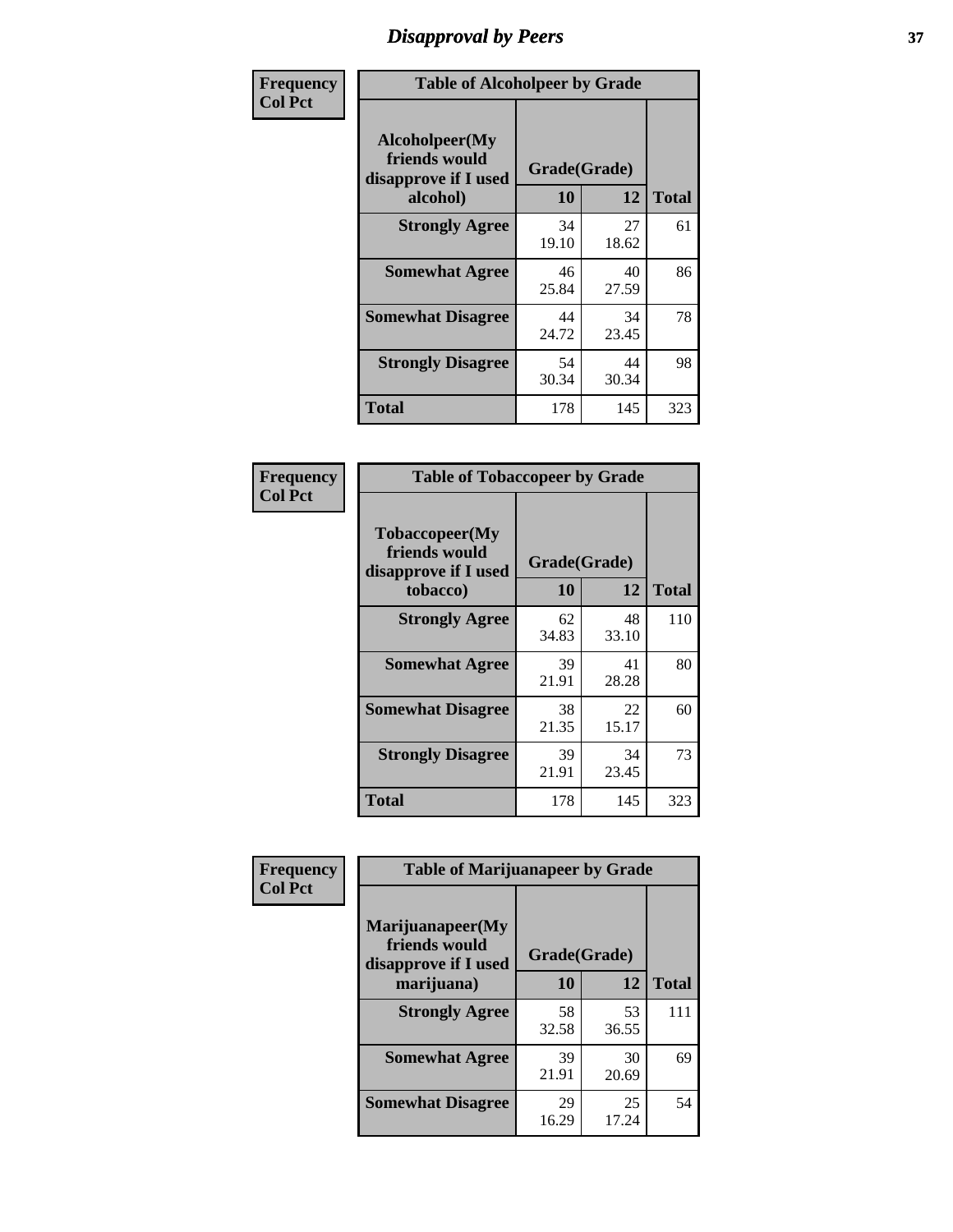# *Disapproval by Peers* **38**

| <b>Frequency</b> | <b>Table of Marijuanapeer by Grade</b>                                  |                           |             |              |  |
|------------------|-------------------------------------------------------------------------|---------------------------|-------------|--------------|--|
| <b>Col Pct</b>   | Marijuanapeer(My<br>friends would<br>disapprove if I used<br>marijuana) | Grade(Grade)<br><b>10</b> | 12          | <b>Total</b> |  |
|                  | <b>Strongly Disagree</b>                                                | 52<br>29.21               | 37<br>25.52 | 89           |  |
|                  | <b>Total</b>                                                            | 178                       | 145         | 323          |  |

| <b>Frequency</b> | <b>Table of Otherdrugpeer by Grade</b>                                    |                           |             |              |
|------------------|---------------------------------------------------------------------------|---------------------------|-------------|--------------|
| <b>Col Pct</b>   | Otherdrugpeer(My<br>friends would<br>disapprove if I used<br>other drugs) | Grade(Grade)<br><b>10</b> | 12          | <b>Total</b> |
|                  | <b>Strongly Agree</b>                                                     | 90<br>50.56               | 78<br>53.79 | 168          |
|                  | <b>Somewhat Agree</b>                                                     | 39<br>21.91               | 27<br>18.62 | 66           |
|                  | <b>Somewhat Disagree</b>                                                  | 17<br>9.55                | 18<br>12.41 | 35           |
|                  | <b>Strongly Disagree</b>                                                  | 32<br>17.98               | 22<br>15.17 | 54           |
|                  | <b>Total</b>                                                              | 178                       | 145         | 323          |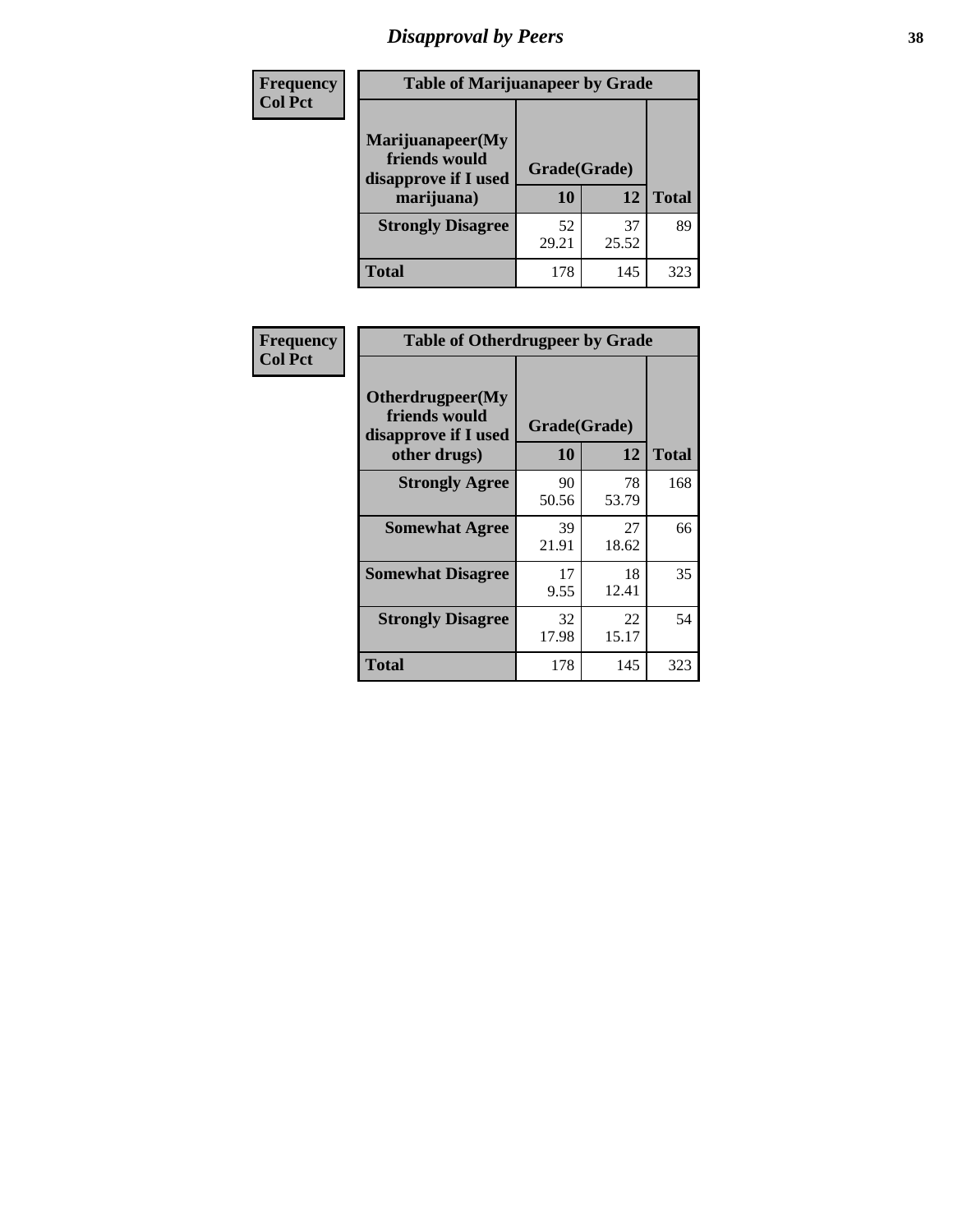| Frequency      | <b>Table of Alcohollocation1 by Grade</b> |              |             |              |
|----------------|-------------------------------------------|--------------|-------------|--------------|
| <b>Col Pct</b> | <b>Alcohollocation1(Places</b>            | Grade(Grade) |             |              |
|                | <b>Friends Use Alcohol)</b>               | 10           | 12          | <b>Total</b> |
|                |                                           | 98<br>55.06  | 89<br>61.38 | 187          |
|                | Do Not Use                                | 80<br>44.94  | 56<br>38.62 | 136          |
|                | <b>Total</b>                              | 178          | 145         | 323          |

| Frequency      | <b>Table of Alcohollocation2 by Grade</b>                     |                           |             |              |
|----------------|---------------------------------------------------------------|---------------------------|-------------|--------------|
| <b>Col Pct</b> | <b>Alcohollocation2(Places</b><br><b>Friends Use Alcohol)</b> | Grade(Grade)<br><b>10</b> | <b>12</b>   | <b>Total</b> |
|                |                                                               | 107<br>60.11              | 80<br>55.17 | 187          |
|                | Home                                                          | 71<br>39.89               | 65<br>44.83 | 136          |
|                | <b>Total</b>                                                  | 178                       | 145         | 323          |

| Frequency<br><b>Col Pct</b> | <b>Table of Alcohollocation 3 by Grade</b>                    |                    |              |              |
|-----------------------------|---------------------------------------------------------------|--------------------|--------------|--------------|
|                             | <b>Alcohollocation3(Places</b><br><b>Friends Use Alcohol)</b> | Grade(Grade)<br>10 | 12           | <b>Total</b> |
|                             |                                                               | 156<br>87.64       | 135<br>93.10 | 291          |
|                             | <b>School</b>                                                 | 22<br>12.36        | 10<br>6.90   | 32           |
|                             | <b>Total</b>                                                  | 178                | 145          | 323          |

| Frequency      | <b>Table of Alcohollocation4 by Grade</b> |              |              |              |  |
|----------------|-------------------------------------------|--------------|--------------|--------------|--|
| <b>Col Pct</b> | <b>Alcohollocation4(Places</b>            | Grade(Grade) |              |              |  |
|                | <b>Friends Use Alcohol)</b>               | 10           | 12           | <b>Total</b> |  |
|                |                                           | 148<br>83.15 | 121<br>83.45 | 269          |  |
|                | Car                                       | 30<br>16.85  | 24<br>16.55  | 54           |  |
|                | <b>Total</b>                              | 178          | 145          | 323          |  |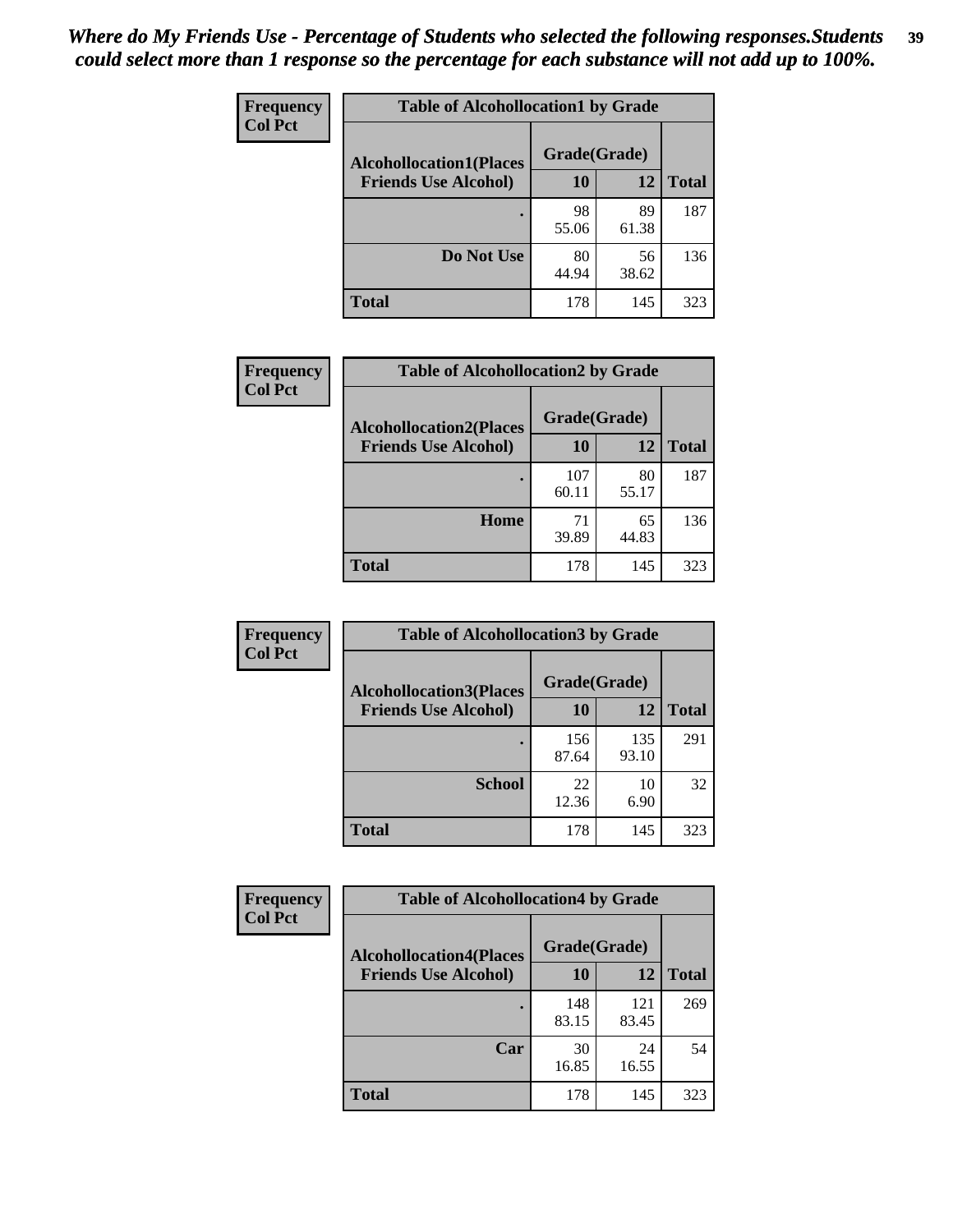| Frequency<br><b>Col Pct</b> | <b>Table of Alcohollocation5 by Grade</b> |              |             |              |
|-----------------------------|-------------------------------------------|--------------|-------------|--------------|
|                             | <b>Alcohollocation5(Places</b>            | Grade(Grade) |             |              |
|                             | <b>Friends Use Alcohol)</b>               | 10           | 12          | <b>Total</b> |
|                             |                                           | 111<br>62.36 | 74<br>51.03 | 185          |
|                             | <b>Friend's House</b>                     | 67<br>37.64  | 71<br>48.97 | 138          |
|                             | <b>Total</b>                              | 178          | 145         | 323          |

| Frequency      | <b>Table of Alcohollocation6 by Grade</b>                     |                           |             |              |
|----------------|---------------------------------------------------------------|---------------------------|-------------|--------------|
| <b>Col Pct</b> | <b>Alcohollocation6(Places</b><br><b>Friends Use Alcohol)</b> | Grade(Grade)<br><b>10</b> | 12          | <b>Total</b> |
|                |                                                               | 131<br>73.60              | 94<br>64.83 | 225          |
|                | <b>Other</b>                                                  | 47<br>26.40               | 51<br>35.17 | 98           |
|                | Total                                                         | 178                       | 145         | 323          |

| Frequency      | <b>Table of Tobaccolocation1 by Grade</b> |              |             |              |
|----------------|-------------------------------------------|--------------|-------------|--------------|
| <b>Col Pct</b> | <b>Tobaccolocation1(Places</b>            | Grade(Grade) |             |              |
|                | <b>Friends Use Tobacco)</b>               | 10           | <b>12</b>   | <b>Total</b> |
|                |                                           | 78<br>43.82  | 75<br>51.72 | 153          |
|                | <b>Do Not Use</b>                         | 100<br>56.18 | 70<br>48.28 | 170          |
|                | <b>Total</b>                              | 178          | 145         | 323          |

| <b>Frequency</b> | <b>Table of Tobaccolocation2 by Grade</b> |              |             |              |  |
|------------------|-------------------------------------------|--------------|-------------|--------------|--|
| <b>Col Pct</b>   | <b>Tobaccolocation2(Places</b>            | Grade(Grade) |             |              |  |
|                  | <b>Friends Use Tobacco)</b>               | 10           | 12          | <b>Total</b> |  |
|                  |                                           | 115<br>64.61 | 82<br>56.55 | 197          |  |
|                  | Home                                      | 63<br>35.39  | 63<br>43.45 | 126          |  |
|                  | <b>Total</b>                              | 178          | 145         | 323          |  |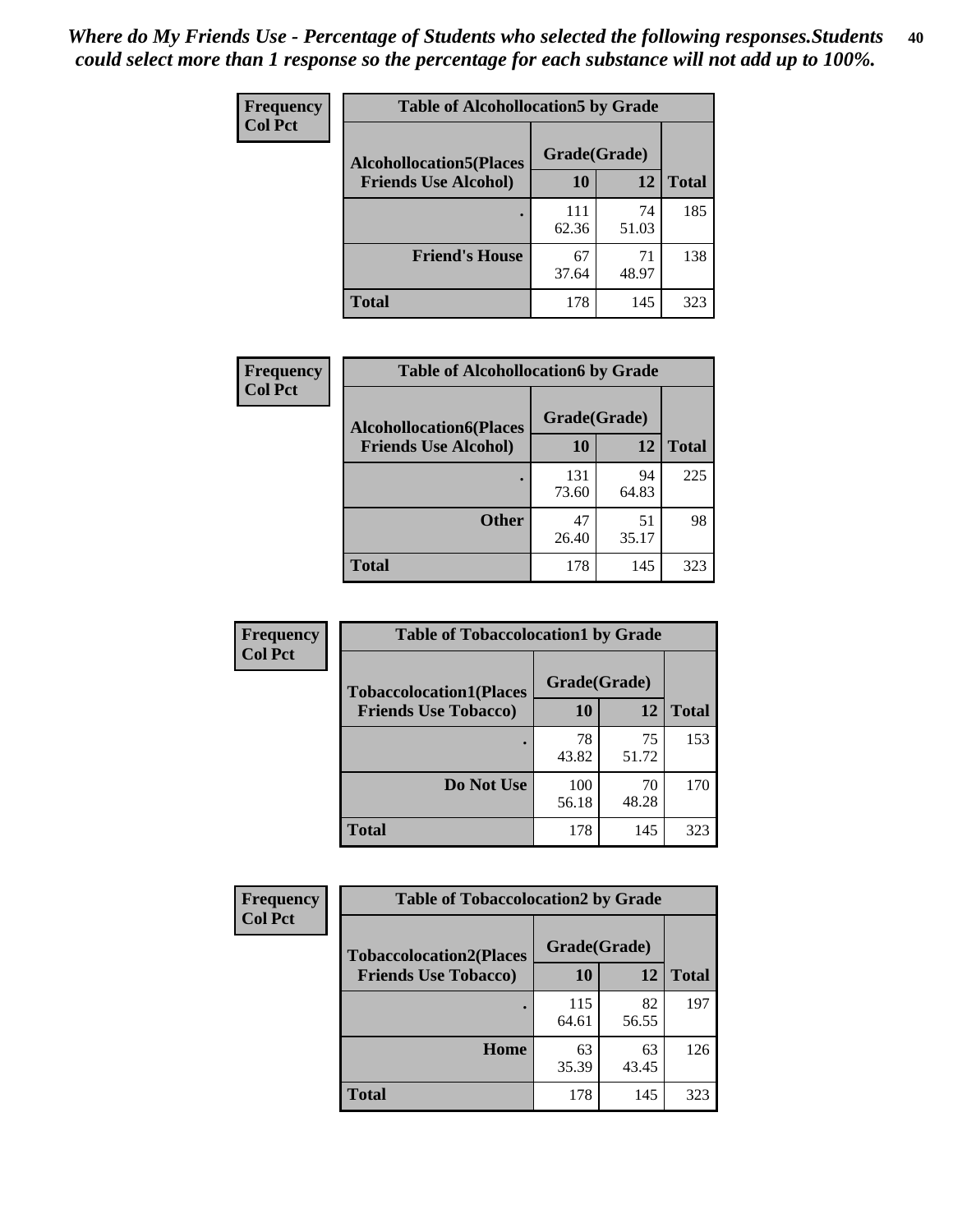| Frequency      | <b>Table of Tobaccolocation 3 by Grade</b> |              |              |              |
|----------------|--------------------------------------------|--------------|--------------|--------------|
| <b>Col Pct</b> | <b>Tobaccolocation3(Places</b>             | Grade(Grade) |              |              |
|                | <b>Friends Use Tobacco)</b>                | 10           | <b>12</b>    | <b>Total</b> |
|                |                                            | 148<br>83.15 | 114<br>78.62 | 262          |
|                | <b>School</b>                              | 30<br>16.85  | 31<br>21.38  | 61           |
|                | <b>Total</b>                               | 178          | 145          | 323          |

| Frequency      | <b>Table of Tobaccolocation4 by Grade</b> |              |             |              |
|----------------|-------------------------------------------|--------------|-------------|--------------|
| <b>Col Pct</b> | <b>Tobaccolocation4(Places</b>            | Grade(Grade) |             |              |
|                | <b>Friends Use Tobacco)</b>               | 10           | 12          | <b>Total</b> |
|                |                                           | 131<br>73.60 | 83<br>57.24 | 214          |
|                | Car                                       | 47<br>26.40  | 62<br>42.76 | 109          |
|                | <b>Total</b>                              | 178          | 145         | 323          |

| <b>Frequency</b> | <b>Table of Tobaccolocation5 by Grade</b>                     |                    |             |              |
|------------------|---------------------------------------------------------------|--------------------|-------------|--------------|
| <b>Col Pct</b>   | <b>Tobaccolocation5(Places</b><br><b>Friends Use Tobacco)</b> | Grade(Grade)<br>10 | 12          | <b>Total</b> |
|                  |                                                               | 123<br>69.10       | 80<br>55.17 | 203          |
|                  | <b>Friend's House</b>                                         | 55<br>30.90        | 65<br>44.83 | 120          |
|                  | <b>Total</b>                                                  | 178                | 145         | 323          |

| <b>Frequency</b> | <b>Table of Tobaccolocation6 by Grade</b> |              |             |              |  |
|------------------|-------------------------------------------|--------------|-------------|--------------|--|
| <b>Col Pct</b>   | <b>Tobaccolocation6(Places</b>            | Grade(Grade) |             |              |  |
|                  | <b>Friends Use Tobacco)</b>               | 10           | 12          | <b>Total</b> |  |
|                  |                                           | 133<br>74.72 | 98<br>67.59 | 231          |  |
|                  | <b>Other</b>                              | 45<br>25.28  | 47<br>32.41 | 92           |  |
|                  | <b>Total</b>                              | 178          | 145         | 323          |  |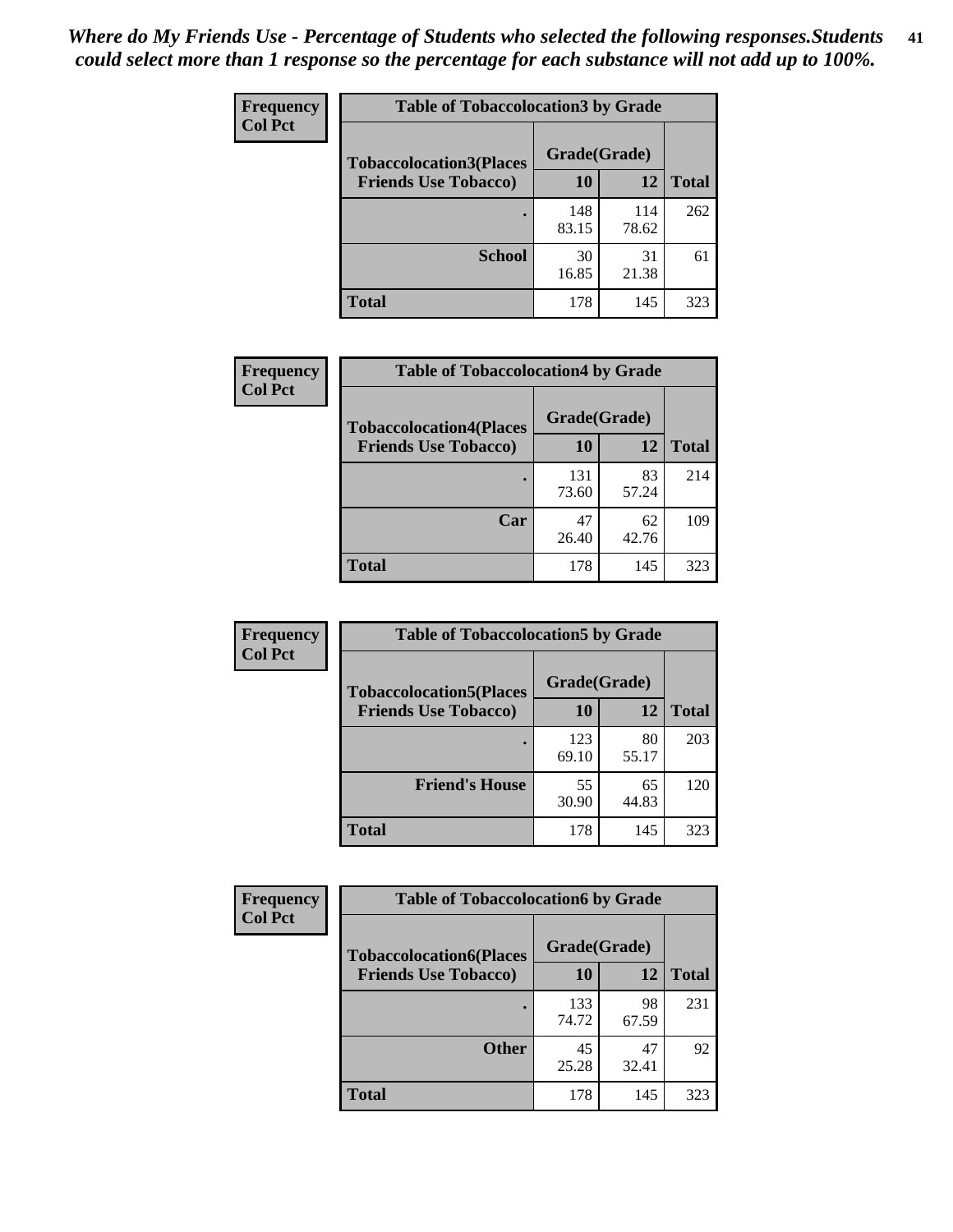| <b>Frequency</b> | <b>Table of Marijuanalocation1 by Grade</b> |              |             |              |
|------------------|---------------------------------------------|--------------|-------------|--------------|
| <b>Col Pct</b>   | <b>Marijuanalocation1(Places</b>            | Grade(Grade) |             |              |
|                  | <b>Friends Use Marijuana</b> )              | 10           | 12          | <b>Total</b> |
|                  |                                             | 99<br>55.62  | 84<br>57.93 | 183          |
|                  | Do Not Use                                  | 79<br>44.38  | 61<br>42.07 | 140          |
|                  | Total                                       | 178          | 145         | 323          |

| <b>Frequency</b> | <b>Table of Marijuanalocation2 by Grade</b> |              |             |              |
|------------------|---------------------------------------------|--------------|-------------|--------------|
| <b>Col Pct</b>   | <b>Marijuanalocation2(Places</b>            | Grade(Grade) |             |              |
|                  | <b>Friends Use Marijuana</b> )              | 10           | 12          | <b>Total</b> |
|                  |                                             | 105<br>58.99 | 81<br>55.86 | 186          |
|                  | <b>Home</b>                                 | 73<br>41.01  | 64<br>44.14 | 137          |
|                  | <b>Total</b>                                | 178          | 145         | 323          |

| Frequency<br><b>Col Pct</b> | <b>Table of Marijuanalocation3 by Grade</b> |              |              |       |
|-----------------------------|---------------------------------------------|--------------|--------------|-------|
|                             | <b>Marijuanalocation3</b> (Places           | Grade(Grade) |              |       |
|                             | <b>Friends Use Marijuana</b> )              | 10           | 12           | Total |
|                             |                                             | 151<br>84.83 | 124<br>85.52 | 275   |
|                             | <b>School</b>                               | 27<br>15.17  | 21<br>14.48  | 48    |
|                             | <b>Total</b>                                | 178          | 145          | 323   |

| <b>Frequency</b> | <b>Table of Marijuanalocation4 by Grade</b> |              |             |              |  |
|------------------|---------------------------------------------|--------------|-------------|--------------|--|
| <b>Col Pct</b>   | <b>Marijuanalocation4(Places</b>            | Grade(Grade) |             |              |  |
|                  | <b>Friends Use Marijuana</b> )              | 10           | 12          | <b>Total</b> |  |
|                  |                                             | 130<br>73.03 | 87<br>60.00 | 217          |  |
|                  | Car                                         | 48<br>26.97  | 58<br>40.00 | 106          |  |
|                  | <b>Total</b>                                | 178          | 145         | 323          |  |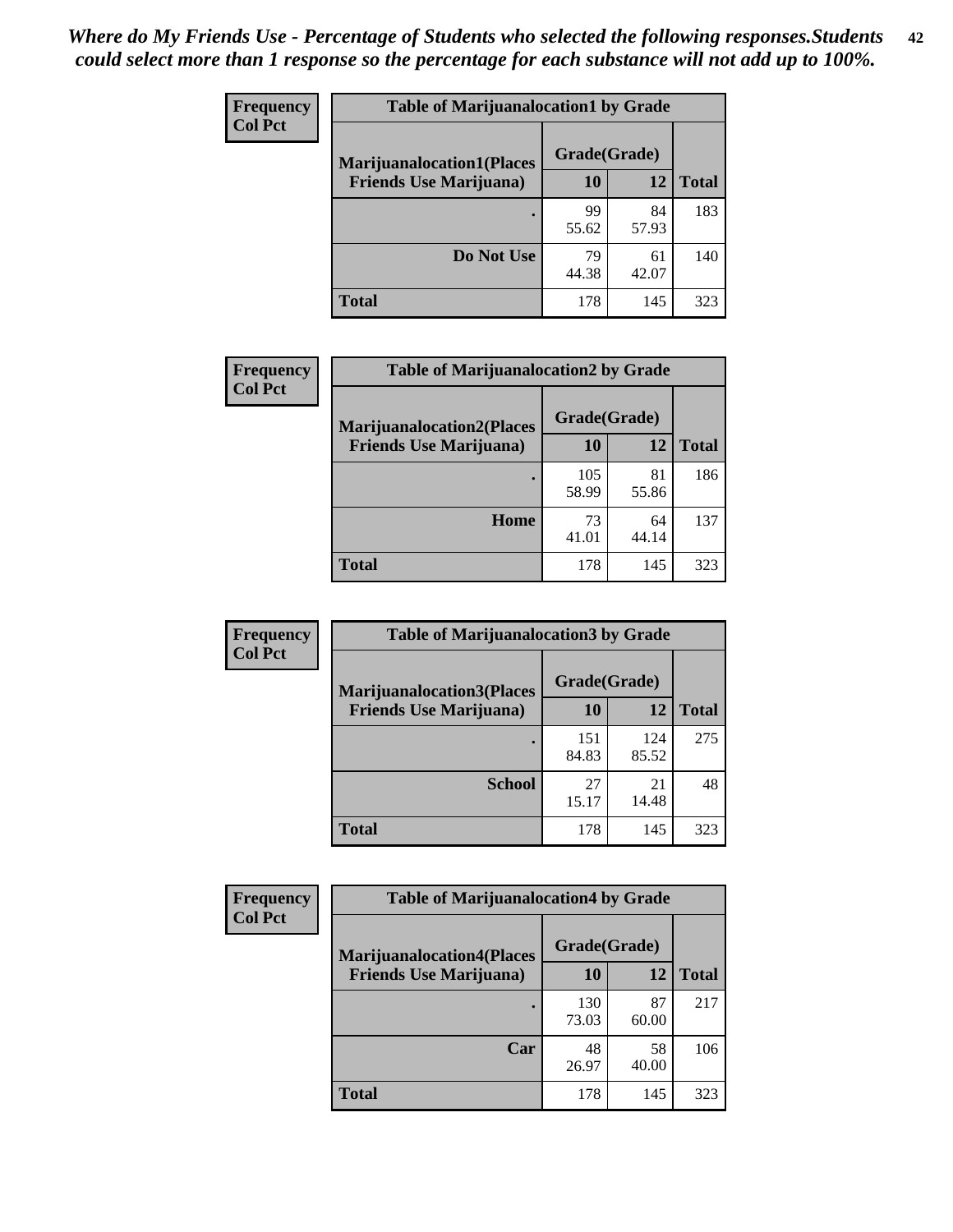| <b>Frequency</b> | <b>Table of Marijuanalocation5 by Grade</b> |              |             |              |
|------------------|---------------------------------------------|--------------|-------------|--------------|
| <b>Col Pct</b>   | <b>Marijuanalocation5</b> (Places           | Grade(Grade) |             |              |
|                  | <b>Friends Use Marijuana</b> )              | 10           | 12          | <b>Total</b> |
|                  |                                             | 109<br>61.24 | 72<br>49.66 | 181          |
|                  | <b>Friend's House</b>                       | 69<br>38.76  | 73<br>50.34 | 142          |
|                  | <b>Total</b>                                | 178          | 145         | 323          |

| <b>Frequency</b> | <b>Table of Marijuanalocation6 by Grade</b>                        |                    |             |              |
|------------------|--------------------------------------------------------------------|--------------------|-------------|--------------|
| <b>Col Pct</b>   | <b>Marijuanalocation6(Places</b><br><b>Friends Use Marijuana</b> ) | Grade(Grade)<br>10 | 12          | <b>Total</b> |
|                  |                                                                    | 127<br>71.35       | 98<br>67.59 | 225          |
|                  | <b>Other</b>                                                       | 51<br>28.65        | 47<br>32.41 | 98           |
|                  | <b>Total</b>                                                       | 178                | 145         | 323          |

| Frequency      | <b>Table of Otherdruglocation1 by Grade</b>                          |              |             |              |
|----------------|----------------------------------------------------------------------|--------------|-------------|--------------|
| <b>Col Pct</b> | <b>Otherdruglocation1(Places</b><br><b>Friends Use Other Illegal</b> | Grade(Grade) |             |              |
|                | Drugs)                                                               | 10           | 12          | <b>Total</b> |
|                |                                                                      | 58<br>32.58  | 46<br>31.72 | 104          |
|                | Do Not Use                                                           | 120<br>67.42 | 99<br>68.28 | 219          |
|                | <b>Total</b>                                                         | 178          | 145         | 323          |

| Frequency      | <b>Table of Otherdruglocation2 by Grade</b>                          |              |              |              |
|----------------|----------------------------------------------------------------------|--------------|--------------|--------------|
| <b>Col Pct</b> | <b>Otherdruglocation2(Places</b><br><b>Friends Use Other Illegal</b> | Grade(Grade) |              |              |
|                | Drugs)                                                               | 10           | 12           | <b>Total</b> |
|                |                                                                      | 142<br>79.78 | 112<br>77.24 | 254          |
|                | Home                                                                 | 36<br>20.22  | 33<br>22.76  | 69           |
|                | <b>Total</b>                                                         | 178          | 145          | 323          |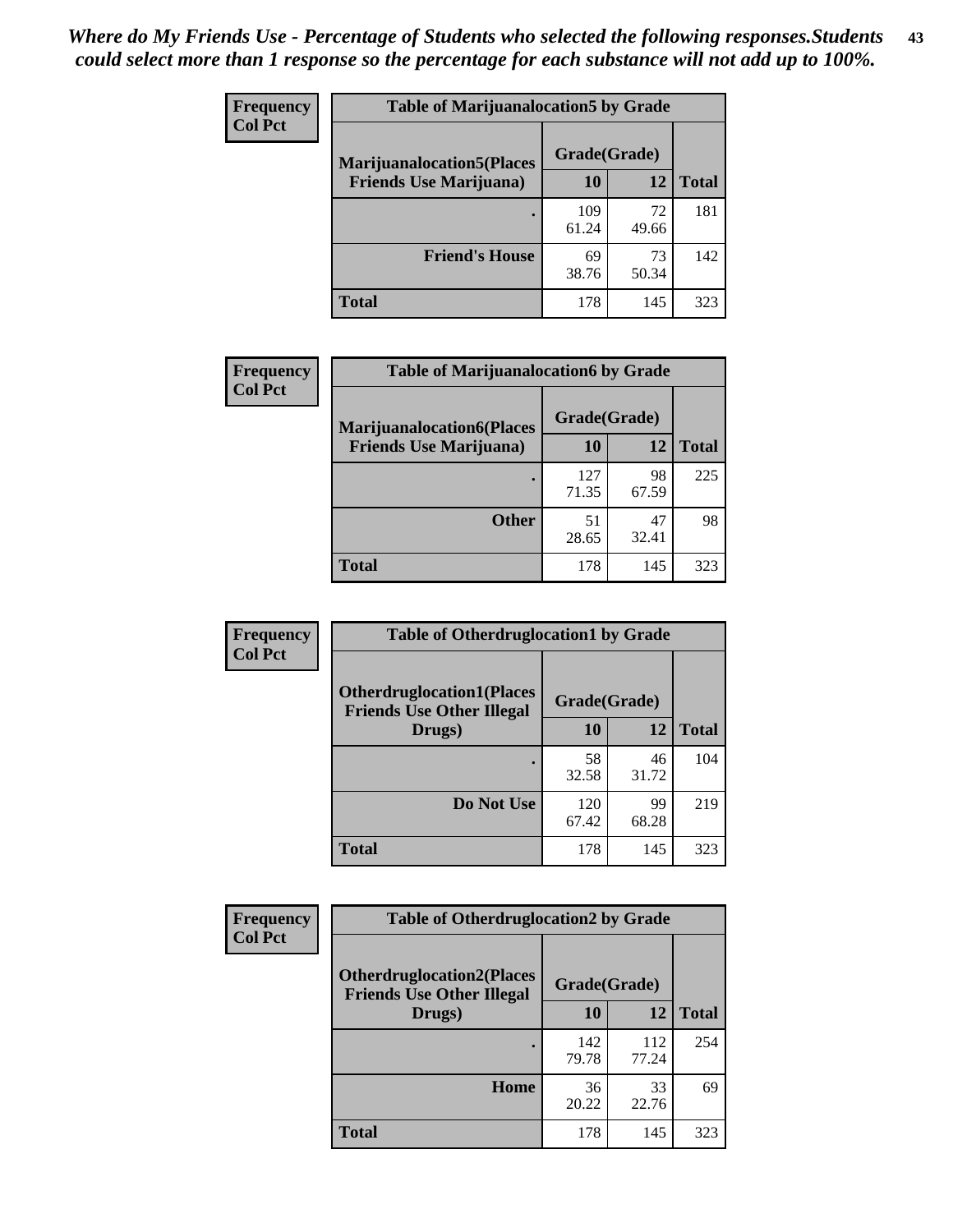| <b>Frequency</b> | <b>Table of Otherdruglocation 3 by Grade</b>                         |              |              |              |
|------------------|----------------------------------------------------------------------|--------------|--------------|--------------|
| <b>Col Pct</b>   | <b>Otherdruglocation3(Places</b><br><b>Friends Use Other Illegal</b> | Grade(Grade) |              |              |
|                  | Drugs)                                                               | 10           | 12           | <b>Total</b> |
|                  |                                                                      | 160<br>89.89 | 130<br>89.66 | 290          |
|                  | <b>School</b>                                                        | 18<br>10.11  | 15<br>10.34  | 33           |
|                  | <b>Total</b>                                                         | 178          | 145          | 323          |

| <b>Frequency</b> | <b>Table of Otherdruglocation4 by Grade</b>                          |              |              |              |
|------------------|----------------------------------------------------------------------|--------------|--------------|--------------|
| <b>Col Pct</b>   | <b>Otherdruglocation4(Places</b><br><b>Friends Use Other Illegal</b> | Grade(Grade) |              |              |
|                  | Drugs)                                                               | 10           | 12           | <b>Total</b> |
|                  |                                                                      | 152<br>85.39 | 111<br>76.55 | 263          |
|                  | Car                                                                  | 26<br>14.61  | 34<br>23.45  | 60           |
|                  | <b>Total</b>                                                         | 178          | 145          | 323          |

| Frequency      | <b>Table of Otherdruglocation5 by Grade</b>                          |              |              |              |
|----------------|----------------------------------------------------------------------|--------------|--------------|--------------|
| <b>Col Pct</b> | <b>Otherdruglocation5(Places</b><br><b>Friends Use Other Illegal</b> | Grade(Grade) |              |              |
|                | Drugs)                                                               | 10           | 12           | <b>Total</b> |
|                |                                                                      | 147<br>82.58 | 107<br>73.79 | 254          |
|                | <b>Friend's House</b>                                                | 31<br>17.42  | 38<br>26.21  | 69           |
|                | <b>Total</b>                                                         | 178          | 145          | 323          |

| <b>Frequency</b> | <b>Table of Otherdruglocation6 by Grade</b>                          |              |              |              |
|------------------|----------------------------------------------------------------------|--------------|--------------|--------------|
| <b>Col Pct</b>   | <b>Otherdruglocation6(Places</b><br><b>Friends Use Other Illegal</b> | Grade(Grade) |              |              |
|                  | Drugs)                                                               | 10           | 12           | <b>Total</b> |
|                  |                                                                      | 148<br>83.15 | 117<br>80.69 | 265          |
|                  | <b>Other</b>                                                         | 30<br>16.85  | 28<br>19.31  | 58           |
|                  | <b>Total</b>                                                         | 178          | 145          | 323          |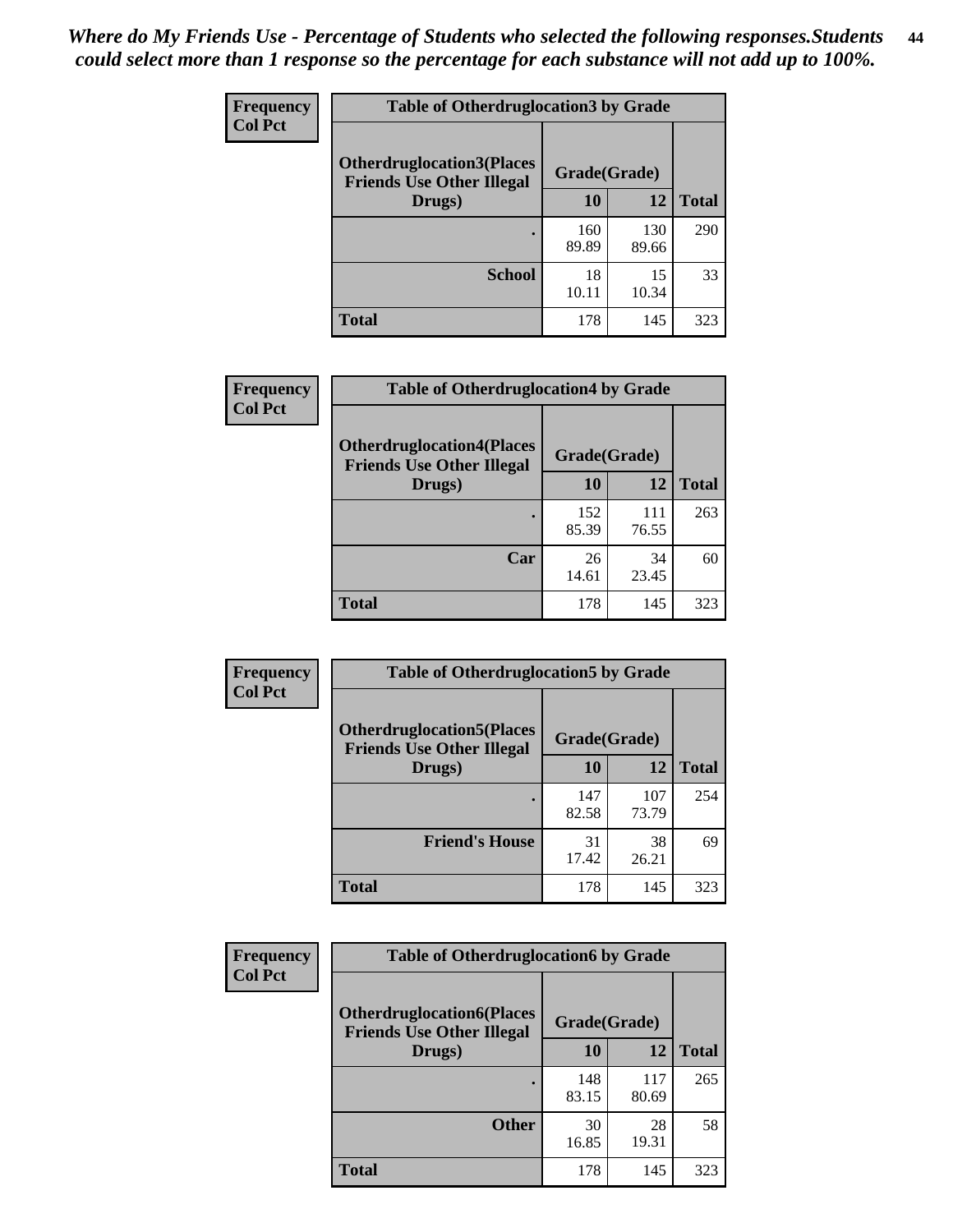| Frequency      | <b>Table of Alcoholtime1 by Grade</b>           |              |             |              |
|----------------|-------------------------------------------------|--------------|-------------|--------------|
| <b>Col Pct</b> | <b>Alcoholtime1(Times</b><br><b>Friends Use</b> | Grade(Grade) |             |              |
|                | Alcohol)                                        | <b>10</b>    | 12          | <b>Total</b> |
|                |                                                 | 101<br>56.74 | 94<br>64.83 | 195          |
|                | Do Not Use                                      | 77<br>43.26  | 51<br>35.17 | 128          |
|                | <b>Total</b>                                    | 178          | 145         | 323          |

| Frequency      | <b>Table of Alcoholtime2 by Grade</b>           |              |              |              |
|----------------|-------------------------------------------------|--------------|--------------|--------------|
| <b>Col Pct</b> | <b>Alcoholtime2(Times</b><br><b>Friends Use</b> | Grade(Grade) |              |              |
|                | Alcohol)                                        | 10           | 12           | <b>Total</b> |
|                |                                                 | 160<br>89.89 | 125<br>86.21 | 285          |
|                | <b>On Way to School</b>                         | 18<br>10.11  | 20<br>13.79  | 38           |
|                | <b>Total</b>                                    | 178          | 145          | 323          |

| Frequency<br><b>Col Pct</b> | <b>Table of Alcoholtime3 by Grade</b>                           |              |              |              |
|-----------------------------|-----------------------------------------------------------------|--------------|--------------|--------------|
|                             | <b>Alcoholtime3(Times</b><br>Grade(Grade)<br><b>Friends Use</b> |              |              |              |
|                             | Alcohol)                                                        | 10           | 12           | <b>Total</b> |
|                             |                                                                 | 161<br>90.45 | 135<br>93.10 | 296          |
|                             | <b>During School</b>                                            | 17<br>9.55   | 10<br>6.90   | 27           |
|                             | Total                                                           | 178          | 145          | 323          |

| <b>Frequency</b> | <b>Table of Alcoholtime4 by Grade</b> |              |              |              |  |
|------------------|---------------------------------------|--------------|--------------|--------------|--|
| <b>Col Pct</b>   | <b>Alcoholtime4(Times</b>             | Grade(Grade) |              |              |  |
|                  | <b>Friends Use Alcohol)</b>           | 10           | 12           | <b>Total</b> |  |
|                  | ٠                                     | 155<br>87.08 | 123<br>84.83 | 278          |  |
|                  | <b>On Way Home From School</b>        | 23<br>12.92  | 22<br>15.17  | 45           |  |
|                  | <b>Total</b>                          | 178          | 145          | 323          |  |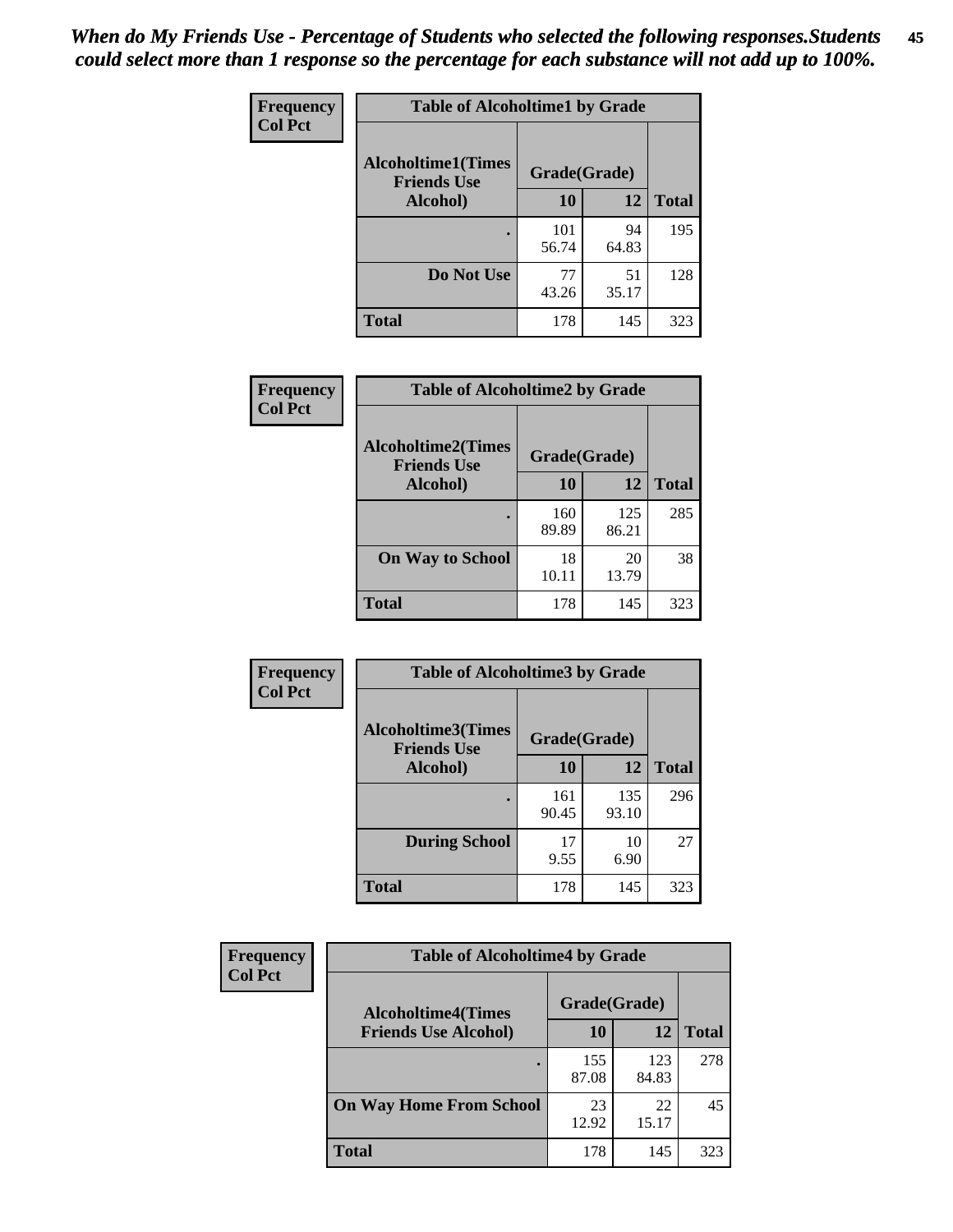*When do My Friends Use - Percentage of Students who selected the following responses.Students could select more than 1 response so the percentage for each substance will not add up to 100%.* **46**

| Frequency      | <b>Table of Alcoholtime5 by Grade</b>           |              |             |              |
|----------------|-------------------------------------------------|--------------|-------------|--------------|
| <b>Col Pct</b> | <b>Alcoholtime5(Times</b><br><b>Friends Use</b> | Grade(Grade) |             |              |
|                | Alcohol)                                        | 10           | 12          | <b>Total</b> |
|                |                                                 | 130<br>73.03 | 96<br>66.21 | 226          |
|                | Weeknights                                      | 48<br>26.97  | 49<br>33.79 | 97           |
|                | <b>Total</b>                                    | 178          | 145         | 323          |

| <b>Frequency</b> | <b>Table of Alcoholtime6 by Grade</b>           |              |             |              |
|------------------|-------------------------------------------------|--------------|-------------|--------------|
| <b>Col Pct</b>   | <b>Alcoholtime6(Times</b><br><b>Friends Use</b> | Grade(Grade) |             |              |
|                  | Alcohol)                                        | 10           | 12          | <b>Total</b> |
|                  |                                                 | 77<br>43.26  | 48<br>33.10 | 125          |
|                  | Weekends                                        | 101<br>56.74 | 97<br>66.90 | 198          |
|                  | <b>Total</b>                                    | 178          | 145         | 323          |

| Frequency      | <b>Table of Tobaccotime1 by Grade</b>           |              |             |              |
|----------------|-------------------------------------------------|--------------|-------------|--------------|
| <b>Col Pct</b> | <b>Tobaccotime1(Times</b><br><b>Friends Use</b> | Grade(Grade) |             |              |
|                | <b>Tobacco</b> )                                | 10           | 12          | <b>Total</b> |
|                | ٠                                               | 83<br>46.63  | 79<br>54.48 | 162          |
|                | Do Not Use                                      | 95<br>53.37  | 66<br>45.52 | 161          |
|                | <b>Total</b>                                    | 178          | 145         | 323          |

| <b>Frequency</b> | <b>Table of Tobaccotime2 by Grade</b>           |              |             |              |
|------------------|-------------------------------------------------|--------------|-------------|--------------|
| <b>Col Pct</b>   | <b>Tobaccotime2(Times</b><br><b>Friends Use</b> | Grade(Grade) |             |              |
|                  | <b>Tobacco</b> )                                | 10           | 12          | <b>Total</b> |
|                  |                                                 | 142<br>79.78 | 87<br>60.00 | 229          |
|                  | <b>On Way to School</b>                         | 36<br>20.22  | 58<br>40.00 | 94           |
|                  | <b>Total</b>                                    | 178          | 145         | 323          |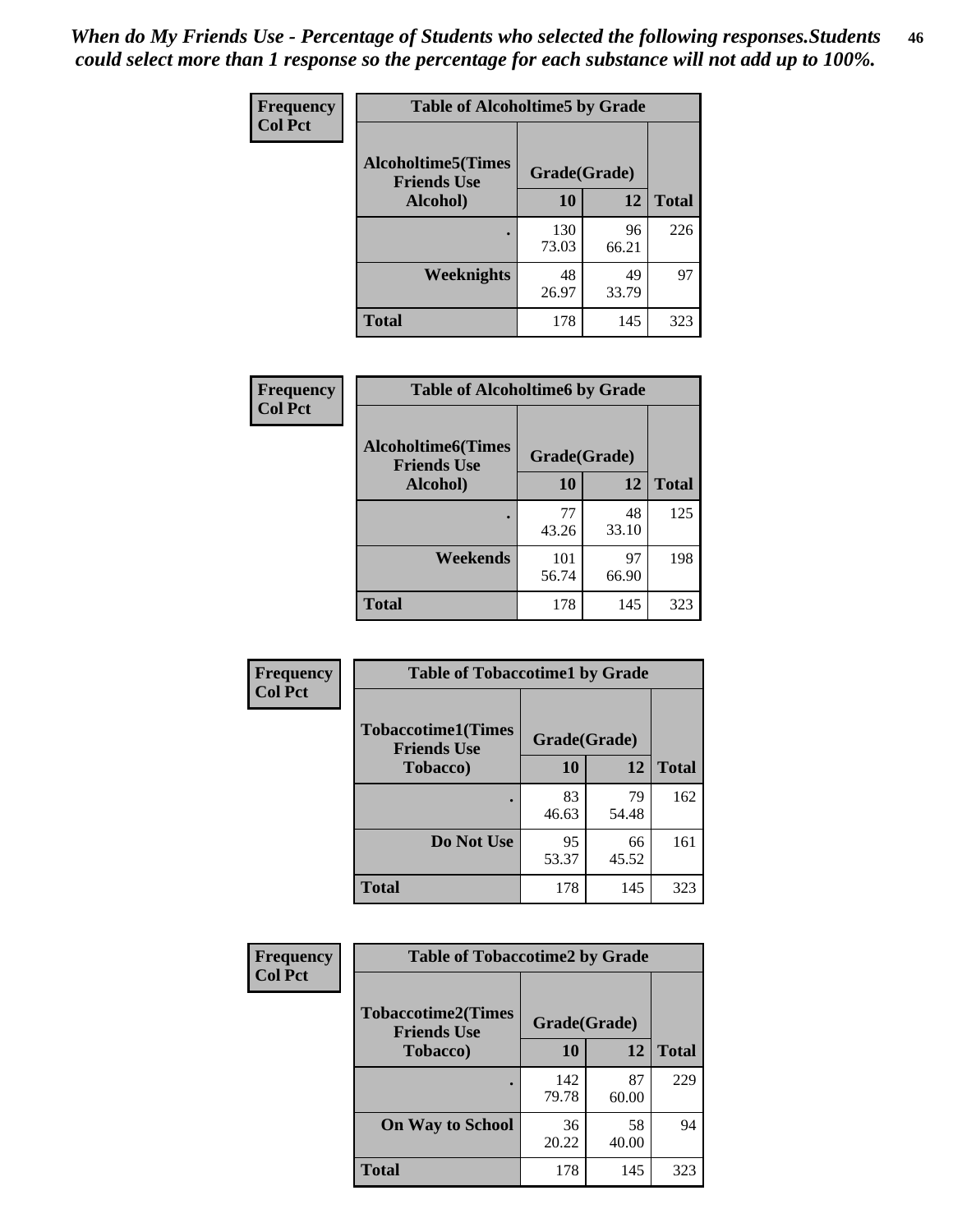*When do My Friends Use - Percentage of Students who selected the following responses.Students could select more than 1 response so the percentage for each substance will not add up to 100%.* **47**

| <b>Frequency</b> | <b>Table of Tobaccotime3 by Grade</b>           |              |              |              |  |
|------------------|-------------------------------------------------|--------------|--------------|--------------|--|
| <b>Col Pct</b>   | <b>Tobaccotime3(Times</b><br><b>Friends Use</b> | Grade(Grade) |              |              |  |
|                  | <b>Tobacco</b> )                                | 10           | 12           | <b>Total</b> |  |
|                  |                                                 | 147<br>82.58 | 116<br>80.00 | 263          |  |
|                  | <b>During School</b>                            | 31<br>17.42  | 29<br>20.00  | 60           |  |
|                  | <b>Total</b>                                    | 178          | 145          | 323          |  |

| Frequency<br><b>Col Pct</b> | <b>Table of Tobaccotime4 by Grade</b> |              |              |              |
|-----------------------------|---------------------------------------|--------------|--------------|--------------|
|                             | <b>Tobaccotime4(Times</b>             | Grade(Grade) |              |              |
|                             | <b>Friends Use Tobacco)</b>           | 10           | 12           | <b>Total</b> |
|                             |                                       | 155<br>87.08 | 123<br>84.83 | 278          |
|                             | <b>On Way Home From School</b>        | 23<br>12.92  | 22<br>15.17  | 45           |
|                             | <b>Total</b>                          | 178          | 145          | 323          |

| <b>Frequency</b> | <b>Table of Tobaccotime5 by Grade</b>            |              |             |              |
|------------------|--------------------------------------------------|--------------|-------------|--------------|
| <b>Col Pct</b>   | <b>Tobaccotime5</b> (Times<br><b>Friends Use</b> | Grade(Grade) |             |              |
|                  | <b>Tobacco</b> )                                 | 10           | 12          | <b>Total</b> |
|                  |                                                  | 119<br>66.85 | 75<br>51.72 | 194          |
|                  | Weeknights                                       | 59<br>33.15  | 70<br>48.28 | 129          |
|                  | <b>Total</b>                                     | 178          | 145         | 323          |

| <b>Frequency</b> | <b>Table of Tobaccotime6 by Grade</b>           |              |             |              |
|------------------|-------------------------------------------------|--------------|-------------|--------------|
| <b>Col Pct</b>   | <b>Tobaccotime6(Times</b><br><b>Friends Use</b> | Grade(Grade) |             |              |
|                  | <b>Tobacco</b> )                                | 10           | 12          | <b>Total</b> |
|                  | ٠                                               | 101<br>56.74 | 65<br>44.83 | 166          |
|                  | Weekends                                        | 77<br>43.26  | 80<br>55.17 | 157          |
|                  | <b>Total</b>                                    | 178          | 145         | 323          |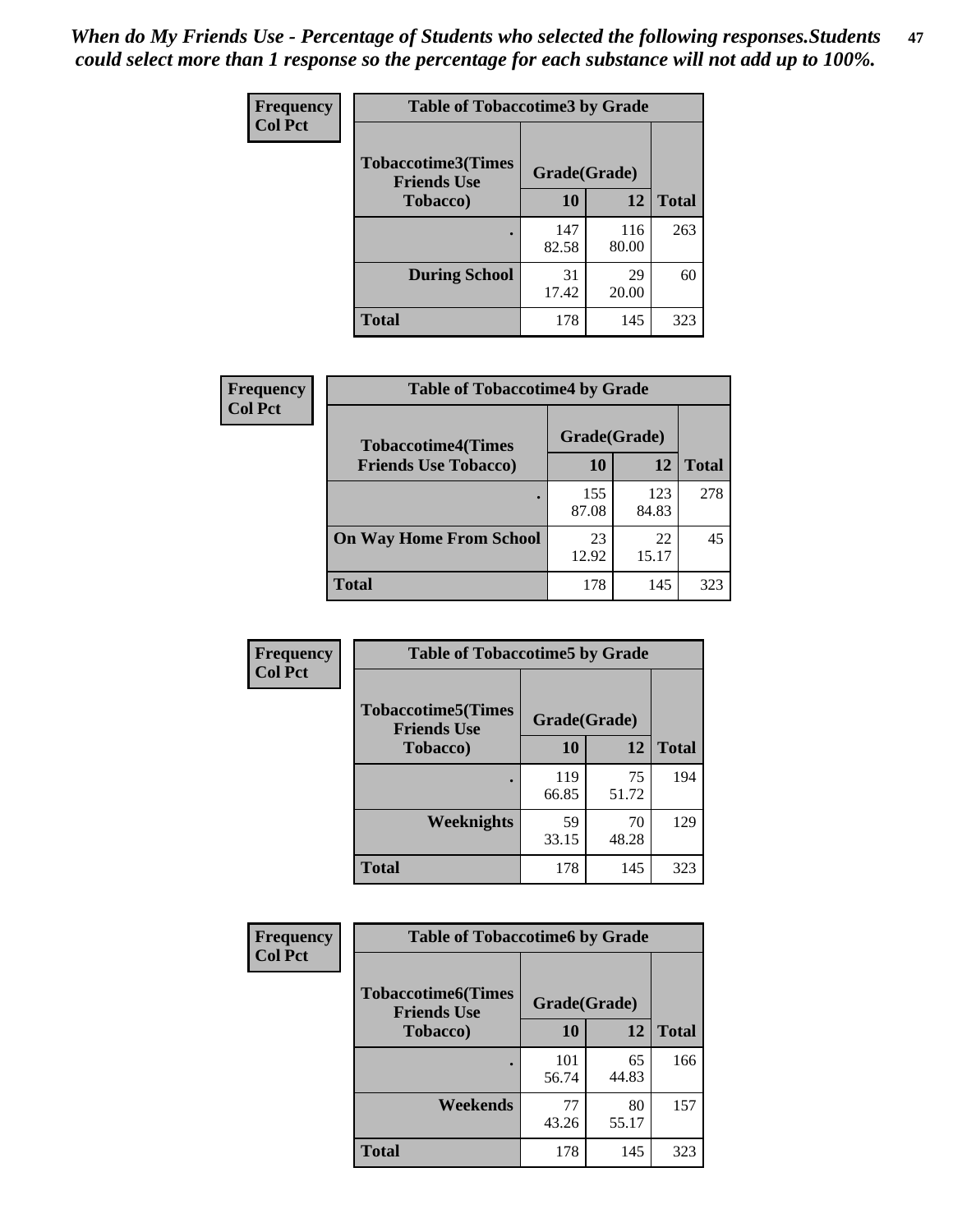| Frequency      | <b>Table of Marijuanatime1 by Grade</b>           |              |             |              |  |
|----------------|---------------------------------------------------|--------------|-------------|--------------|--|
| <b>Col Pct</b> | <b>Marijuanatime1(Times</b><br><b>Friends Use</b> | Grade(Grade) |             |              |  |
|                | Marijuana)                                        | 10           | 12          | <b>Total</b> |  |
|                |                                                   | 95<br>53.37  | 83<br>57.24 | 178          |  |
|                | Do Not Use                                        | 83<br>46.63  | 62<br>42.76 | 145          |  |
|                | <b>Total</b>                                      | 178          | 145         | 323          |  |

| Frequency      | <b>Table of Marijuanatime2 by Grade</b>    |              |             |              |
|----------------|--------------------------------------------|--------------|-------------|--------------|
| <b>Col Pct</b> | Marijuanatime2(Times<br><b>Friends Use</b> | Grade(Grade) |             |              |
|                | Marijuana)                                 | 10           | 12          | <b>Total</b> |
|                | ٠                                          | 137<br>76.97 | 96<br>66.21 | 233          |
|                | <b>On Way to School</b>                    | 41<br>23.03  | 49<br>33.79 | 90           |
|                | <b>Total</b>                               | 178          | 145         | 323          |

| Frequency      | <b>Table of Marijuanatime3 by Grade</b>    |              |              |              |  |
|----------------|--------------------------------------------|--------------|--------------|--------------|--|
| <b>Col Pct</b> | Marijuanatime3(Times<br><b>Friends Use</b> | Grade(Grade) |              |              |  |
|                | Marijuana)                                 | 10           | 12           | <b>Total</b> |  |
|                |                                            | 150<br>84.27 | 121<br>83.45 | 271          |  |
|                | <b>During School</b>                       | 28<br>15.73  | 24<br>16.55  | 52           |  |
|                | <b>Total</b>                               | 178          | 145          | 323          |  |

| Frequency      | <b>Table of Marijuanatime4 by Grade</b> |              |             |              |
|----------------|-----------------------------------------|--------------|-------------|--------------|
| <b>Col Pct</b> | <b>Marijuanatime4</b> (Times            | Grade(Grade) |             |              |
|                | <b>Friends Use Marijuana</b> )          | 10           | 12          | <b>Total</b> |
|                |                                         | 134<br>75.28 | 96<br>66.21 | 230          |
|                | <b>On Way Home From School</b>          | 44<br>24.72  | 49<br>33.79 | 93           |
|                | <b>Total</b>                            | 178          | 145         | 323          |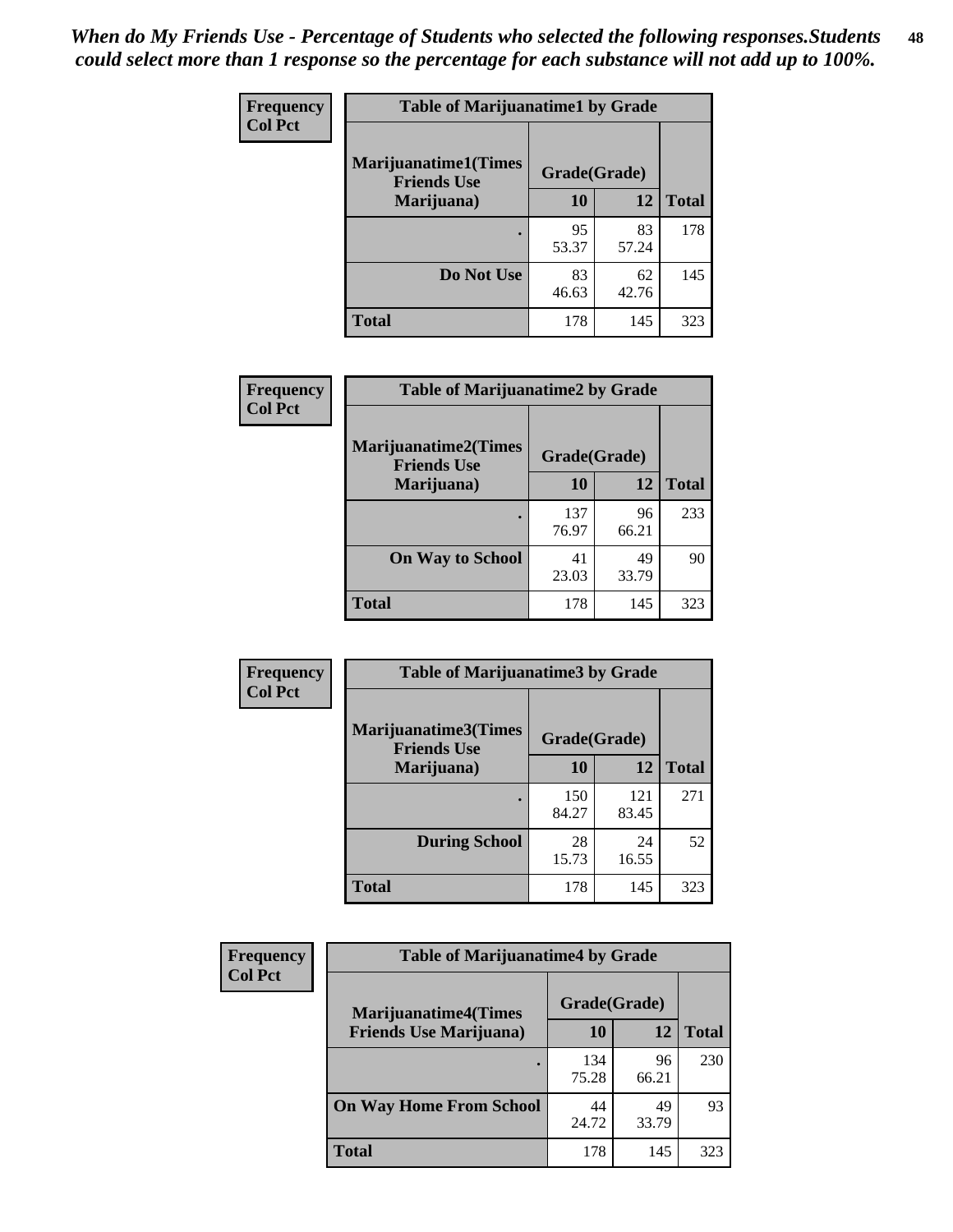| Frequency      | <b>Table of Marijuanatime5 by Grade</b>            |              |             |              |  |
|----------------|----------------------------------------------------|--------------|-------------|--------------|--|
| <b>Col Pct</b> | <b>Marijuanatime5</b> (Times<br><b>Friends Use</b> | Grade(Grade) |             |              |  |
|                | Marijuana)                                         | 10           | 12          | <b>Total</b> |  |
|                |                                                    | 111<br>62.36 | 78<br>53.79 | 189          |  |
|                | <b>Weeknights</b>                                  | 67<br>37.64  | 67<br>46.21 | 134          |  |
|                | <b>Total</b>                                       | 178          | 145         | 323          |  |

| <b>Frequency</b> | <b>Table of Marijuanatime6 by Grade</b>           |              |             |              |
|------------------|---------------------------------------------------|--------------|-------------|--------------|
| <b>Col Pct</b>   | <b>Marijuanatime6(Times</b><br><b>Friends Use</b> | Grade(Grade) |             |              |
|                  | Marijuana)                                        | 10           | 12          | <b>Total</b> |
|                  | ٠                                                 | 84<br>47.19  | 61<br>42.07 | 145          |
|                  | Weekends                                          | 94<br>52.81  | 84<br>57.93 | 178          |
|                  | <b>Total</b>                                      | 178          | 145         | 323          |

| Frequency      | <b>Table of Otherdrugtime1 by Grade</b>                 |              |             |              |
|----------------|---------------------------------------------------------|--------------|-------------|--------------|
| <b>Col Pct</b> | <b>Otherdrugtime1(Times</b><br><b>Friends Use Other</b> | Grade(Grade) |             |              |
|                | <b>Illegal Drugs</b> )                                  | 10           | 12          | <b>Total</b> |
|                |                                                         | 56<br>31.46  | 46<br>31.72 | 102          |
|                | Do Not Use                                              | 122<br>68.54 | 99<br>68.28 | 221          |
|                | <b>Total</b>                                            | 178          | 145         | 323          |

| <b>Frequency</b><br><b>Col Pct</b> | <b>Table of Otherdrugtime2 by Grade</b>                 |              |              |              |
|------------------------------------|---------------------------------------------------------|--------------|--------------|--------------|
|                                    | <b>Otherdrugtime2(Times</b><br><b>Friends Use Other</b> | Grade(Grade) |              |              |
|                                    | <b>Illegal Drugs</b> )                                  | 10           | 12           | <b>Total</b> |
|                                    |                                                         | 157<br>88.20 | 119<br>82.07 | 276          |
|                                    | <b>On Way to School</b>                                 | 21<br>11.80  | 26<br>17.93  | 47           |
|                                    | Total                                                   | 178          | 145          | 323          |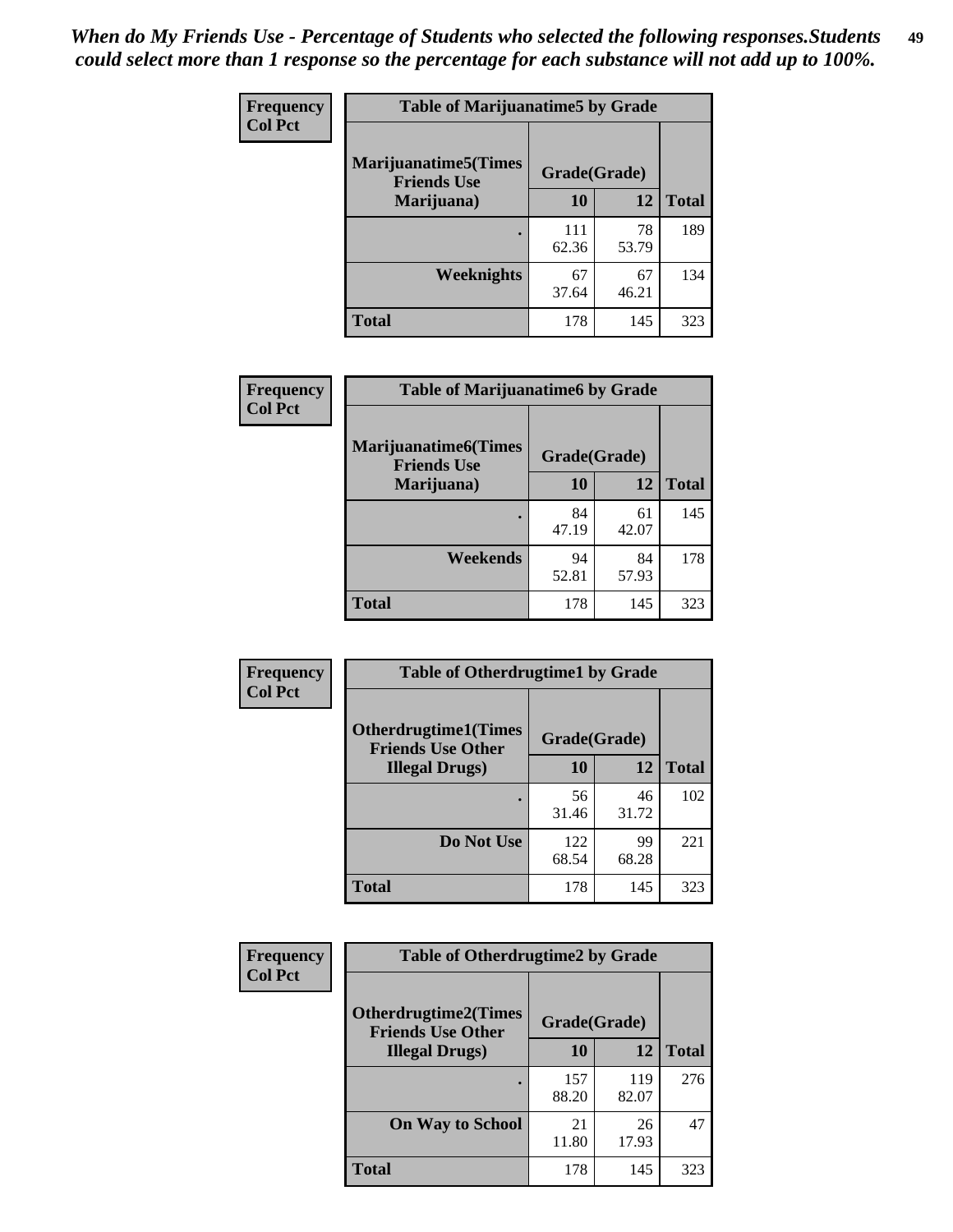| <b>Frequency</b> | <b>Table of Otherdrugtime3 by Grade</b>                 |              |              |              |  |
|------------------|---------------------------------------------------------|--------------|--------------|--------------|--|
| <b>Col Pct</b>   | <b>Otherdrugtime3(Times</b><br><b>Friends Use Other</b> | Grade(Grade) |              |              |  |
|                  | <b>Illegal Drugs</b> )                                  | 10           | 12           | <b>Total</b> |  |
|                  |                                                         | 161<br>90.45 | 131<br>90.34 | 292          |  |
|                  | <b>During School</b>                                    | 17<br>9.55   | 14<br>9.66   | 31           |  |
|                  | Total                                                   | 178          | 145          | 323          |  |

| <b>Frequency</b> | <b>Table of Otherdrugtime4 by Grade</b>                         |              |              |              |  |
|------------------|-----------------------------------------------------------------|--------------|--------------|--------------|--|
| <b>Col Pct</b>   | <b>Otherdrugtime4(Times</b><br><b>Friends Use Other Illegal</b> | Grade(Grade) |              |              |  |
|                  | Drugs)                                                          | 10           | 12           | <b>Total</b> |  |
|                  | $\bullet$                                                       | 156<br>87.64 | 119<br>82.07 | 275          |  |
|                  | <b>On Way Home From School</b>                                  | 22<br>12.36  | 26<br>17.93  | 48           |  |
|                  | <b>Total</b>                                                    | 178          | 145          | 323          |  |

| <b>Frequency</b> | <b>Table of Otherdrugtime5 by Grade</b>                  |              |              |              |  |  |
|------------------|----------------------------------------------------------|--------------|--------------|--------------|--|--|
| <b>Col Pct</b>   | <b>Otherdrugtime5</b> (Times<br><b>Friends Use Other</b> | Grade(Grade) |              |              |  |  |
|                  | <b>Illegal Drugs</b> )                                   | 10           | 12           | <b>Total</b> |  |  |
|                  |                                                          | 144<br>80.90 | 109<br>75.17 | 253          |  |  |
|                  | Weeknights                                               | 34<br>19.10  | 36<br>24.83  | 70           |  |  |
|                  | Total                                                    | 178          | 145          | 323          |  |  |

| <b>Frequency</b><br><b>Col Pct</b> | <b>Table of Otherdrugtime6 by Grade</b>                 |              |              |              |
|------------------------------------|---------------------------------------------------------|--------------|--------------|--------------|
|                                    | <b>Otherdrugtime6(Times</b><br><b>Friends Use Other</b> | Grade(Grade) |              |              |
|                                    | <b>Illegal Drugs</b> )                                  | 10           | 12           | <b>Total</b> |
|                                    |                                                         | 126<br>70.79 | 100<br>68.97 | 226          |
|                                    | Weekends                                                | 52<br>29.21  | 45<br>31.03  | 97           |
|                                    | Total                                                   | 178          | 145          | 323          |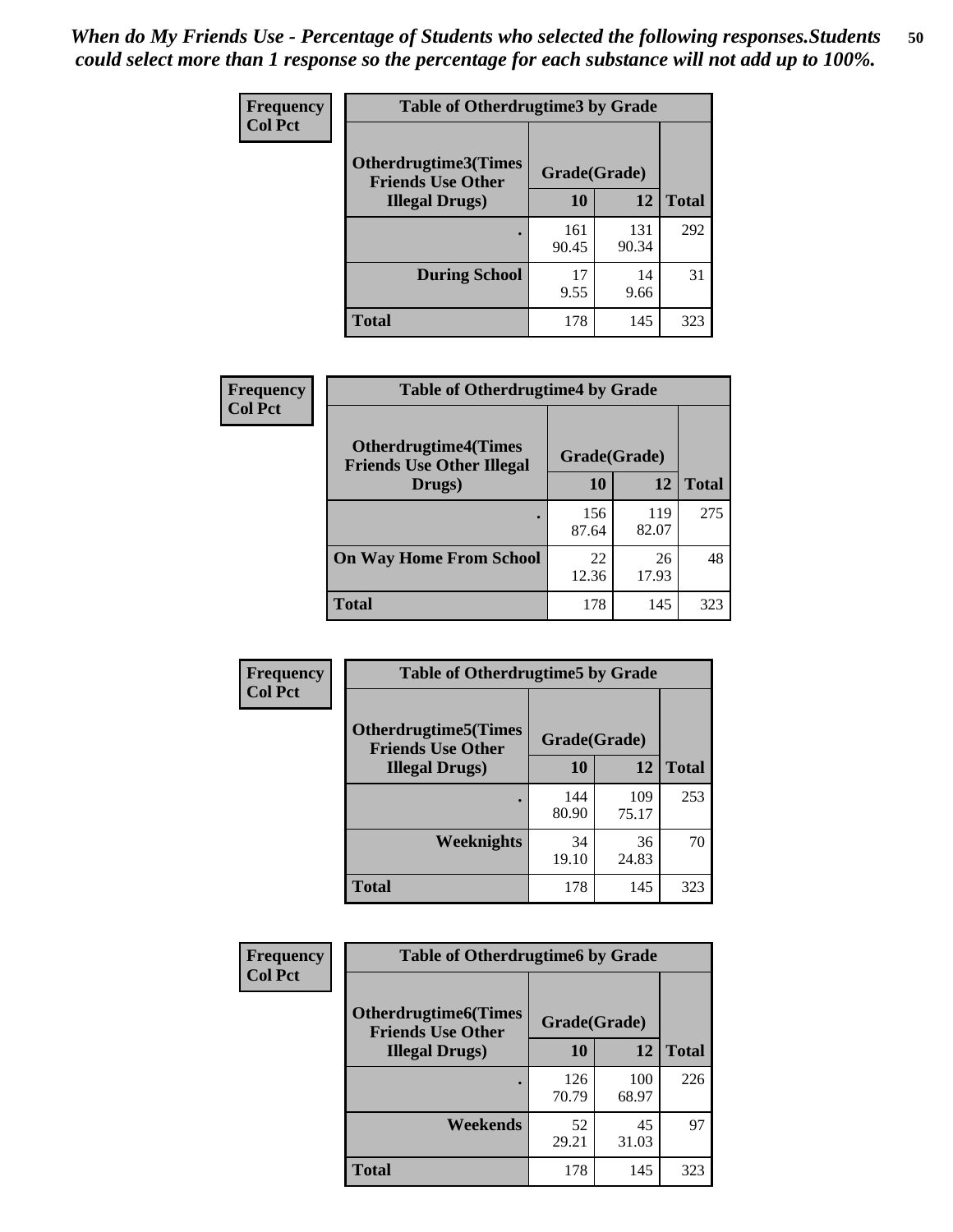| Frequency      | <b>Table of Educationalcohol by Grade</b>                                                                  |              |             |              |
|----------------|------------------------------------------------------------------------------------------------------------|--------------|-------------|--------------|
| <b>Col Pct</b> | Educationalcohol(I<br>have been taught<br>about alcohol,<br>tobacco,<br>and other drugs<br>within the last | Grade(Grade) |             |              |
|                | year at school)                                                                                            | 10           | 12          | <b>Total</b> |
|                | <b>Yes</b>                                                                                                 | 147<br>82.58 | 66<br>45.52 | 213          |
|                | N <sub>0</sub>                                                                                             | 31<br>17.42  | 79<br>54.48 | 110          |
|                | <b>Total</b>                                                                                               | 178          | 145         | 323          |

| Frequency      | <b>Table of Eversmoked by Grade</b> |              |             |              |  |  |
|----------------|-------------------------------------|--------------|-------------|--------------|--|--|
| <b>Col Pct</b> | Eversmoked(I<br>have smoked         | Grade(Grade) |             |              |  |  |
| a cigarette)   |                                     | 10           | 12          | <b>Total</b> |  |  |
|                | Yes                                 | 73<br>41.01  | 55<br>37.93 | 128          |  |  |
|                | N <sub>0</sub>                      | 105<br>58.99 | 90<br>62.07 | 195          |  |  |
|                | <b>Total</b>                        | 178          | 145         | 323          |  |  |

| Frequency      | <b>Table of Drovedrinking by Grade</b>                                                                              |                          |              |              |  |
|----------------|---------------------------------------------------------------------------------------------------------------------|--------------------------|--------------|--------------|--|
| <b>Col Pct</b> | Drovedrinking(In<br>the past 30 days I<br>have driven a car<br>or other vehicle<br>while I was<br>drinking alcohol) | Grade(Grade)<br>12<br>10 |              | <b>Total</b> |  |
|                | <b>Yes</b>                                                                                                          | 3.93                     | 6<br>4.14    | 13           |  |
|                | N <sub>0</sub>                                                                                                      | 171<br>96.07             | 139<br>95.86 | 310          |  |
|                | <b>Total</b>                                                                                                        | 178                      | 145          | 323          |  |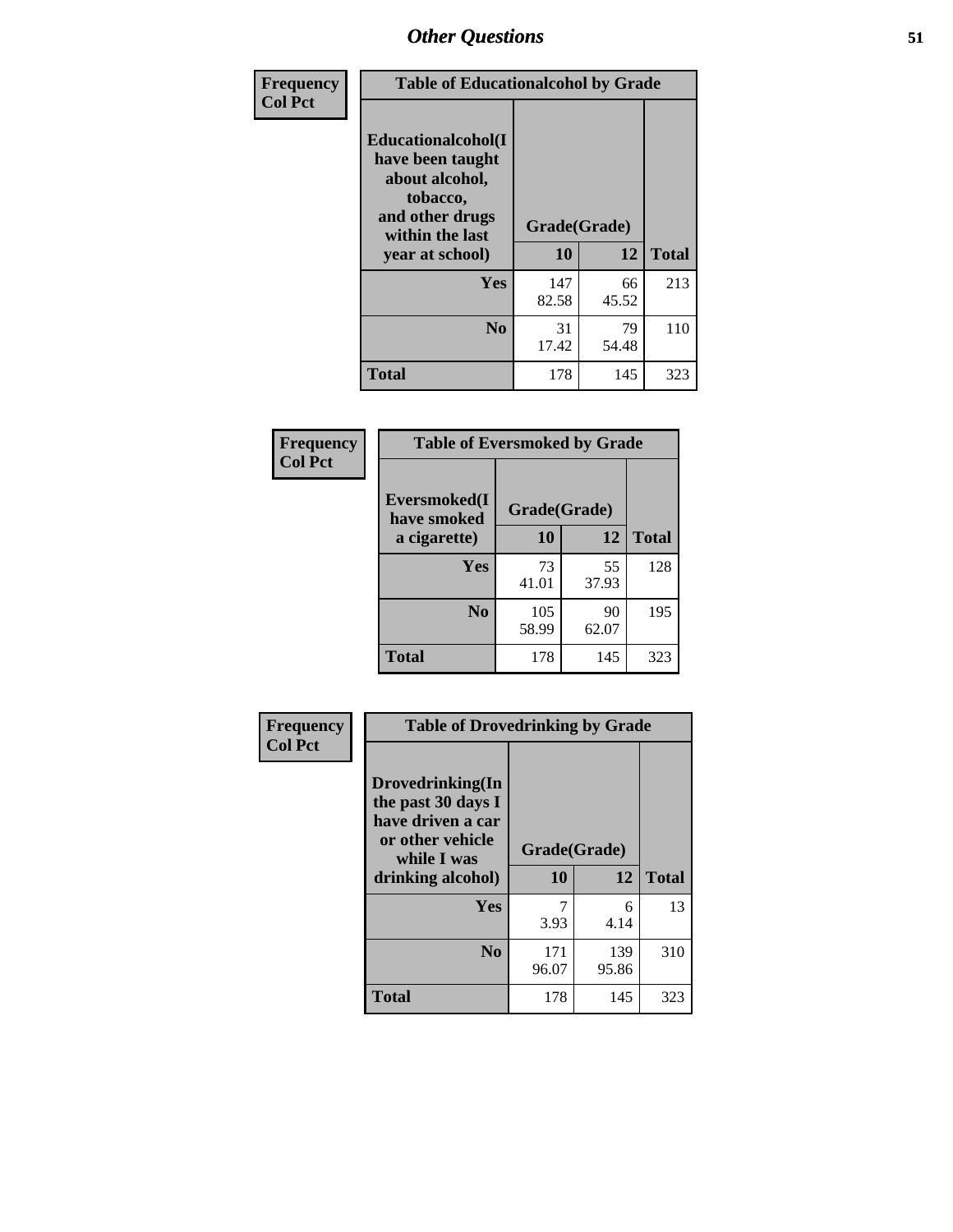| Frequency<br><b>Col Pct</b> | <b>Table of Rodedrinking by Grade</b>                                                                      |              |              |              |  |  |  |  |
|-----------------------------|------------------------------------------------------------------------------------------------------------|--------------|--------------|--------------|--|--|--|--|
|                             | Rodedrinking(In<br>the past 30 days<br>I have ridden in<br>a car with a<br>driver who had<br>been drinking | Grade(Grade) |              |              |  |  |  |  |
|                             | alcohol)                                                                                                   | 10           | 12           | <b>Total</b> |  |  |  |  |
|                             | Yes                                                                                                        | 31<br>17.42  | 15<br>10.34  | 46           |  |  |  |  |
|                             | N <sub>0</sub>                                                                                             | 147<br>82.58 | 130<br>89.66 | 277          |  |  |  |  |
|                             | <b>Total</b>                                                                                               | 178          | 145          | 323          |  |  |  |  |

#### **Frequency Col Pct**

|                                                                                                                           | <b>Table of Drugsschool by Grade</b> |              |              |  |  |
|---------------------------------------------------------------------------------------------------------------------------|--------------------------------------|--------------|--------------|--|--|
| <b>Drugsschool</b> (During<br>the past 12 months,<br>I have been offered,<br>sold,<br>or given illegal<br>drugs on school | Grade(Grade)                         |              |              |  |  |
| property)                                                                                                                 | 10                                   | 12           | <b>Total</b> |  |  |
| Yes                                                                                                                       | 47<br>26.40                          | 34<br>23.45  | 81           |  |  |
| N <sub>0</sub>                                                                                                            | 131<br>73.60                         | 111<br>76.55 | 242          |  |  |
| Total                                                                                                                     | 178                                  | 145          | 323          |  |  |

| Frequency      | <b>Table of Helpbullied by Grade</b>                 |              |             |              |  |
|----------------|------------------------------------------------------|--------------|-------------|--------------|--|
| <b>Col Pct</b> | $Helpb$ ullied $(I$<br>would help<br>someone who was | Grade(Grade) |             |              |  |
|                | being bullied)                                       | 10           | 12          | <b>Total</b> |  |
|                | <b>Strongly Agree</b>                                | 70<br>39.33  | 64<br>44.14 | 134          |  |
|                | <b>Somewhat Agree</b>                                | 76<br>42.70  | 64<br>44.14 | 140          |  |
|                | <b>Somewhat Disagree</b>                             | 21<br>11.80  | 12<br>8.28  | 33           |  |
|                | <b>Strongly Disagree</b>                             | 11<br>6.18   | 5<br>3.45   | 16           |  |
|                | Total                                                | 178          | 145         | 323          |  |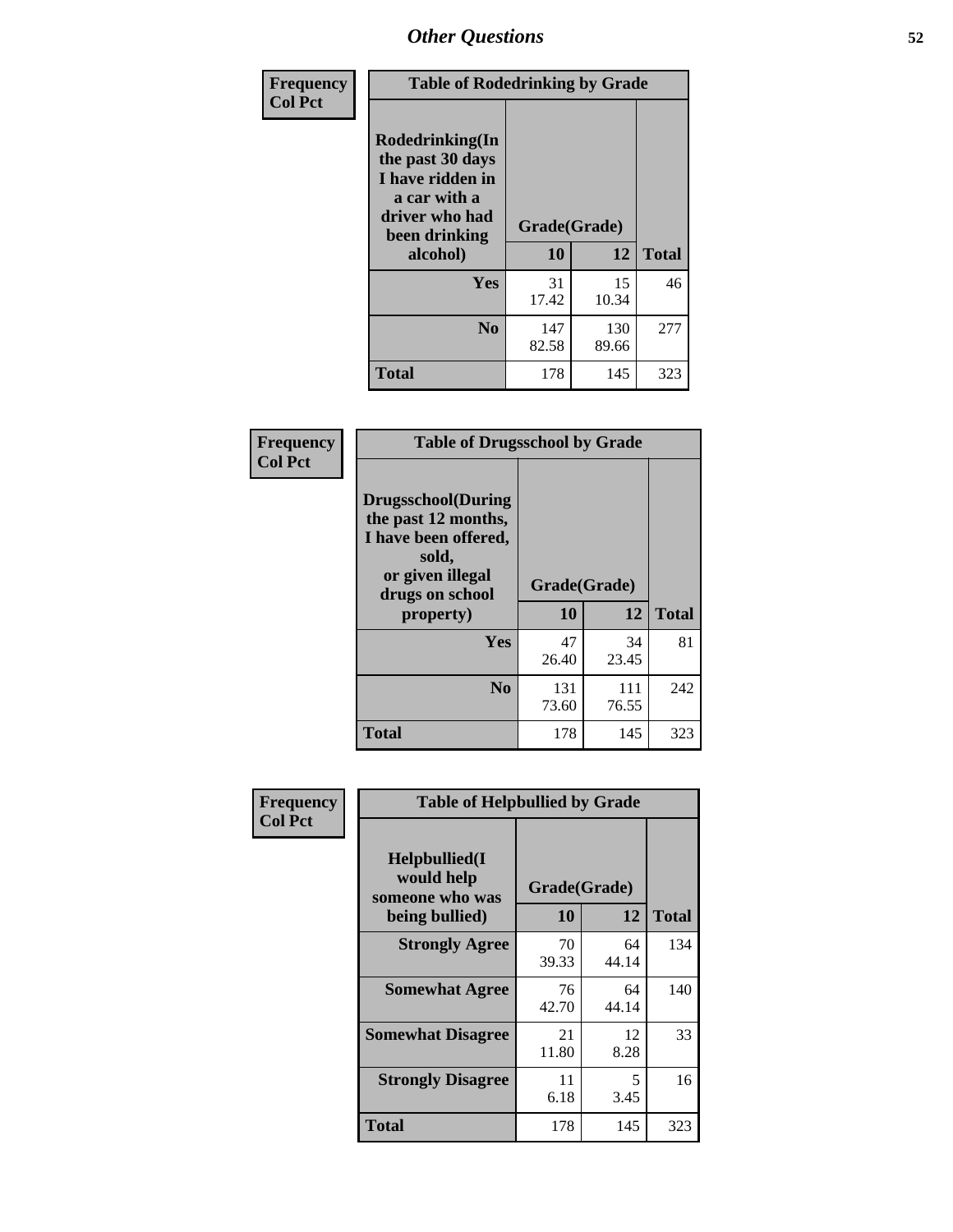| <b>Table of Grade by Bingedrinking</b><br><b>Frequency</b>    |                                                                                                         |                     |                                                                     |                               |                   |              |
|---------------------------------------------------------------|---------------------------------------------------------------------------------------------------------|---------------------|---------------------------------------------------------------------|-------------------------------|-------------------|--------------|
| <b>Row Pct</b>                                                | Bingedrinking(I have drunk five or more<br>drinks of alcohol at one sitting during the<br>last 30 days) |                     |                                                                     |                               |                   |              |
| $1$ or<br>$\mathbf{0}$<br>Grade(Grade)<br>days<br><b>Days</b> | 3 <sub>to</sub><br>2<br>5<br>days                                                                       | $6$ to<br>9<br>days | 10<br>$\mathbf{t}$ <sup><math>\mathbf{0}</math></sup><br>19<br>days | <b>20</b><br>to<br>29<br>days | All<br>30<br>days | <b>Total</b> |
| 10<br>152<br>85.39<br>2.25                                    | 4<br>6<br>3.37                                                                                          | 6<br>3.37           | 0.56                                                                | 4<br>2.25                     | 5<br>2.81         | 178          |
| 12<br>133<br>91.72<br>1.38                                    | $\overline{2}$<br>2<br>1.38                                                                             | $\Omega$<br>0.00    | 0.69                                                                | 3<br>2.07                     | 4<br>2.76         | 145          |
| Total<br>285                                                  | 8<br>6                                                                                                  | 6                   | $\overline{2}$                                                      | ┑                             | 9                 | 323          |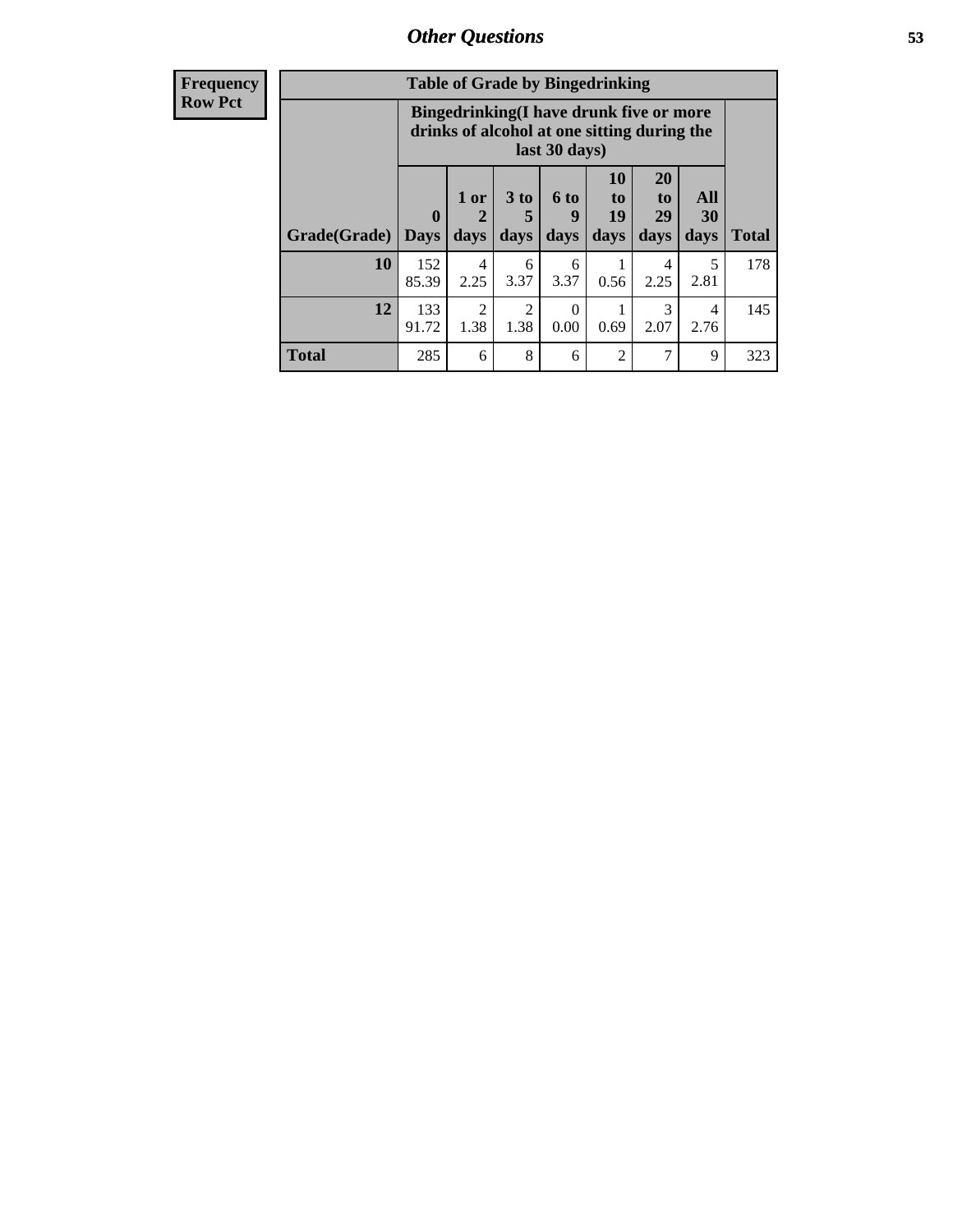## *Nutrition* **54**

| <b>Frequency</b><br>Row Pct |  |
|-----------------------------|--|
|                             |  |

| <b>Table of Grade by Dairy</b> |                          |                                                                 |                             |                                    |              |
|--------------------------------|--------------------------|-----------------------------------------------------------------|-----------------------------|------------------------------------|--------------|
|                                |                          | Dairy (I eat at least 3 servings of dairy<br>products each day) |                             |                                    |              |
| Grade(Grade)                   | <b>Strongly</b><br>Agree | Somewhat<br>Agree                                               | <b>Somewhat</b><br>Disagree | <b>Strongly</b><br><b>Disagree</b> | <b>Total</b> |
| 10                             | 49<br>27.53              | 71<br>39.89                                                     | 38<br>21.35                 | 20<br>11.24                        | 178          |
| 12                             | 36<br>24.83              | 46<br>31.72                                                     | 34<br>23.45                 | 29<br>20.00                        | 145          |
| <b>Total</b>                   | 85                       | 117                                                             | 72                          | 49                                 | 323          |

| <b>Frequency</b> |  |
|------------------|--|
| <b>Row Pct</b>   |  |

| <b>Table of Grade by Fruitveg</b> |                          |                                                                          |                                        |                                    |              |
|-----------------------------------|--------------------------|--------------------------------------------------------------------------|----------------------------------------|------------------------------------|--------------|
|                                   |                          | Fruitveg(I eat at least 5 servings of fruits<br>and vegetables each day) |                                        |                                    |              |
| Grade(Grade)                      | <b>Strongly</b><br>Agree | Agree                                                                    | <b>Somewhat   Somewhat</b><br>Disagree | <b>Strongly</b><br><b>Disagree</b> | <b>Total</b> |
| 10                                | 33<br>18.54              | 65<br>36.52                                                              | 48<br>26.97                            | 32<br>17.98                        | 178          |
| 12                                | 18<br>12.41              | 38<br>26.21                                                              | 45<br>31.03                            | 44<br>30.34                        | 145          |
| <b>Total</b>                      | 51                       | 103                                                                      | 93                                     | 76                                 | 323          |

| Frequency      | <b>Table of Grade by Cafeteriahealthy</b> |                          |                                                                       |                                        |                                    |              |  |
|----------------|-------------------------------------------|--------------------------|-----------------------------------------------------------------------|----------------------------------------|------------------------------------|--------------|--|
| <b>Row Pct</b> |                                           |                          | Cafeteriahealthy (School meals in my<br>school cafeteria are healthy) |                                        |                                    |              |  |
|                | Grade(Grade)                              | <b>Strongly</b><br>Agree | Agree                                                                 | Somewhat   Somewhat<br><b>Disagree</b> | <b>Strongly</b><br><b>Disagree</b> | <b>Total</b> |  |
|                | 10                                        | 25<br>14.04              | 48<br>26.97                                                           | 35<br>19.66                            | 70<br>39.33                        | 178          |  |
|                | 12                                        | 10<br>6.90               | 51<br>35.17                                                           | 32<br>22.07                            | 52<br>35.86                        | 145          |  |
|                | <b>Total</b>                              | 35                       | 99                                                                    | 67                                     | 122                                | 323          |  |

| <b>Frequency</b> |
|------------------|
| <b>Row Pct</b>   |

| <b>Table of Grade by Cafeterianutrition</b> |              |                          |                                                                                           |                                        |                                    |              |  |
|---------------------------------------------|--------------|--------------------------|-------------------------------------------------------------------------------------------|----------------------------------------|------------------------------------|--------------|--|
|                                             |              |                          | <b>Cafeterianutrition</b> (Facts about nutrition<br>are available in my school cafeteria) |                                        |                                    |              |  |
|                                             | Grade(Grade) | <b>Strongly</b><br>Agree | Agree                                                                                     | Somewhat   Somewhat<br><b>Disagree</b> | <b>Strongly</b><br><b>Disagree</b> | <b>Total</b> |  |
|                                             | 10           | 42<br>23.60              | 56<br>31.46                                                                               | 37<br>20.79                            | 43<br>24.16                        | 178          |  |
|                                             | 12           | 35<br>24.14              | 57<br>39.31                                                                               | 24<br>16.55                            | 29<br>20.00                        | 145          |  |
|                                             | Total        | 77                       | 113                                                                                       | 61                                     | 72                                 | 323          |  |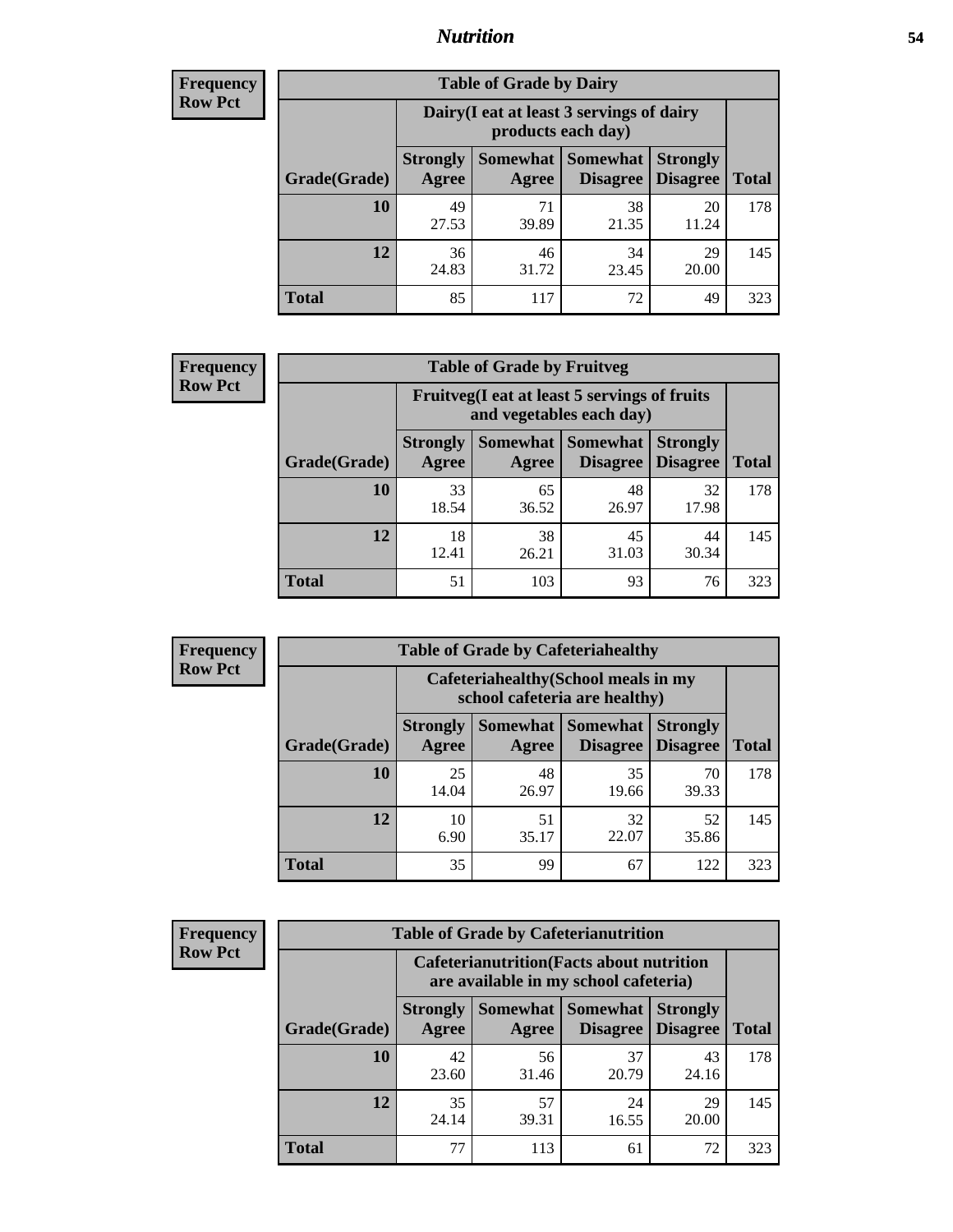## *Nutrition* **55**

| <b>Frequency</b> |
|------------------|
| Row Pct          |

| <b>Table of Grade by Schoollunch</b> |                          |                                                                 |                             |                                    |              |
|--------------------------------------|--------------------------|-----------------------------------------------------------------|-----------------------------|------------------------------------|--------------|
|                                      |                          | Schoollunch(I eat school lunch three or<br>more times per week) |                             |                                    |              |
| Grade(Grade)                         | <b>Strongly</b><br>Agree | Somewhat  <br>Agree                                             | <b>Somewhat</b><br>Disagree | <b>Strongly</b><br><b>Disagree</b> | <b>Total</b> |
| 10                                   | 71<br>39.89              | 36<br>20.22                                                     | 16<br>8.99                  | 55<br>30.90                        | 178          |
| 12                                   | 57<br>39.31              | Q<br>6.21                                                       | 10<br>6.90                  | 69<br>47.59                        | 145          |
| <b>Total</b>                         | 128                      | 45                                                              | 26                          | 124                                | 323          |

| <b>Frequency</b> |  |
|------------------|--|
| <b>Row Pct</b>   |  |

| <b>Table of Grade by Foodchoices</b> |                          |                                                                     |                      |                                    |              |
|--------------------------------------|--------------------------|---------------------------------------------------------------------|----------------------|------------------------------------|--------------|
|                                      |                          | Foodchoices (I make healthy food choices in<br>my school cafeteria) |                      |                                    |              |
| Grade(Grade)                         | <b>Strongly</b><br>Agree | Somewhat<br>Agree                                                   | Somewhat<br>Disagree | <b>Strongly</b><br><b>Disagree</b> | <b>Total</b> |
| 10                                   | 40<br>22.47              | 59<br>33.15                                                         | 31<br>17.42          | 48<br>26.97                        | 178          |
| 12                                   | 24<br>16.55              | 40<br>27.59                                                         | 33<br>22.76          | 48<br>33.10                        | 145          |
| <b>Total</b>                         | 64                       | 99                                                                  | 64                   | 96                                 | 323          |

| <b>Frequency</b> |
|------------------|
| <b>Row Pct</b>   |

| <b>Table of Grade by Wholewheat</b> |                                                                                                             |             |                                          |                                    |              |  |
|-------------------------------------|-------------------------------------------------------------------------------------------------------------|-------------|------------------------------------------|------------------------------------|--------------|--|
|                                     | Wholewheat (There are whole wheat and<br>multigrain breads and cereals available in<br>my school cafeteria) |             |                                          |                                    |              |  |
| Grade(Grade)                        | <b>Strongly</b><br>Agree                                                                                    | Agree       | Somewhat   Somewhat  <br><b>Disagree</b> | <b>Strongly</b><br><b>Disagree</b> | <b>Total</b> |  |
| 10                                  | 41<br>23.03                                                                                                 | 62<br>34.83 | 36<br>20.22                              | 39<br>21.91                        | 178          |  |
| 12                                  | 36<br>24.83                                                                                                 | 50<br>34.48 | 26<br>17.93                              | 33<br>22.76                        | 145          |  |
| <b>Total</b>                        | 77                                                                                                          | 112         | 62                                       | 72                                 | 323          |  |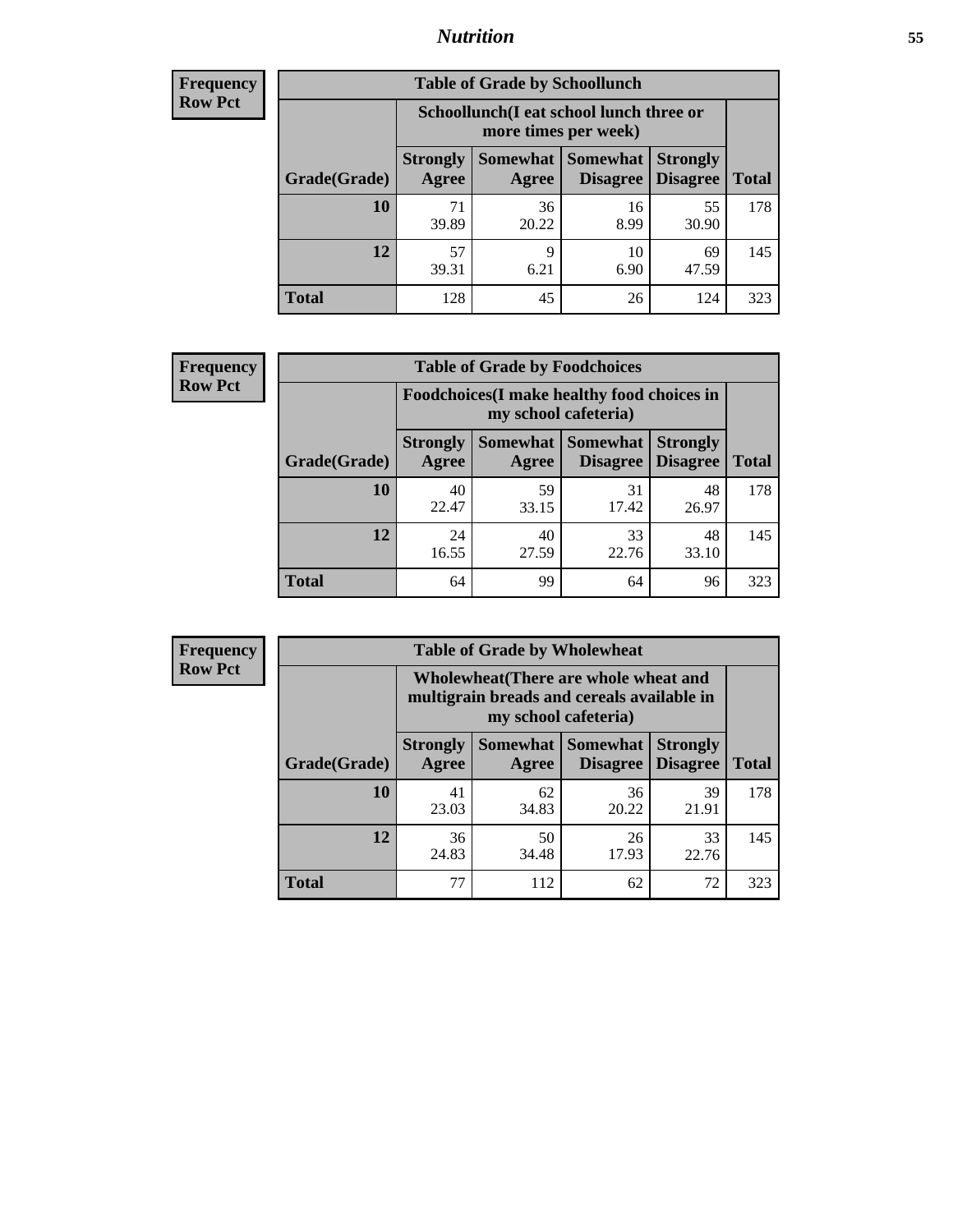## *Nutrition* **56**

**Frequency Row Pct**

| <b>Table of Grade by Healthyvending</b> |                                                                                                                                               |                          |                                    |                                    |              |  |
|-----------------------------------------|-----------------------------------------------------------------------------------------------------------------------------------------------|--------------------------|------------------------------------|------------------------------------|--------------|--|
|                                         | Healthyvending (If only healthy snacks and<br>beverages were available in the vending<br>machines during the school day,<br>I would buy them) |                          |                                    |                                    |              |  |
| Grade(Grade)                            | <b>Strongly</b><br>Agree                                                                                                                      | <b>Somewhat</b><br>Agree | <b>Somewhat</b><br><b>Disagree</b> | <b>Strongly</b><br><b>Disagree</b> | <b>Total</b> |  |
| 10                                      | 56<br>31.46                                                                                                                                   | 51<br>28.65              | 33<br>18.54                        | 38<br>21.35                        | 178          |  |
| 12                                      | 42<br>28.97                                                                                                                                   | 38<br>26.21              | 23<br>15.86                        | 42<br>28.97                        | 145          |  |
| <b>Total</b>                            | 98                                                                                                                                            | 89                       | 56                                 | 80                                 | 323          |  |

**Frequency Row Pct**

| <b>Table of Grade by Schoolbreakfast</b> |                                                                                                                                         |             |                                        |                                    |              |  |
|------------------------------------------|-----------------------------------------------------------------------------------------------------------------------------------------|-------------|----------------------------------------|------------------------------------|--------------|--|
|                                          | Schoolbreakfast (If breakfast were<br>available at school,<br>but outside the cafeteria,<br>I would eat breakfast at school more often) |             |                                        |                                    |              |  |
| Grade(Grade)                             | <b>Strongly</b><br>Agree                                                                                                                | Agree       | Somewhat   Somewhat<br><b>Disagree</b> | <b>Strongly</b><br><b>Disagree</b> | <b>Total</b> |  |
| 10                                       | 66<br>37.08                                                                                                                             | 51<br>28.65 | 21<br>11.80                            | 40<br>22.47                        | 178          |  |
| 12                                       | 63<br>43.45                                                                                                                             | 29<br>20.00 | 20<br>13.79                            | 33<br>22.76                        | 145          |  |
| <b>Total</b>                             | 129                                                                                                                                     | 80          | 41                                     | 73                                 | 323          |  |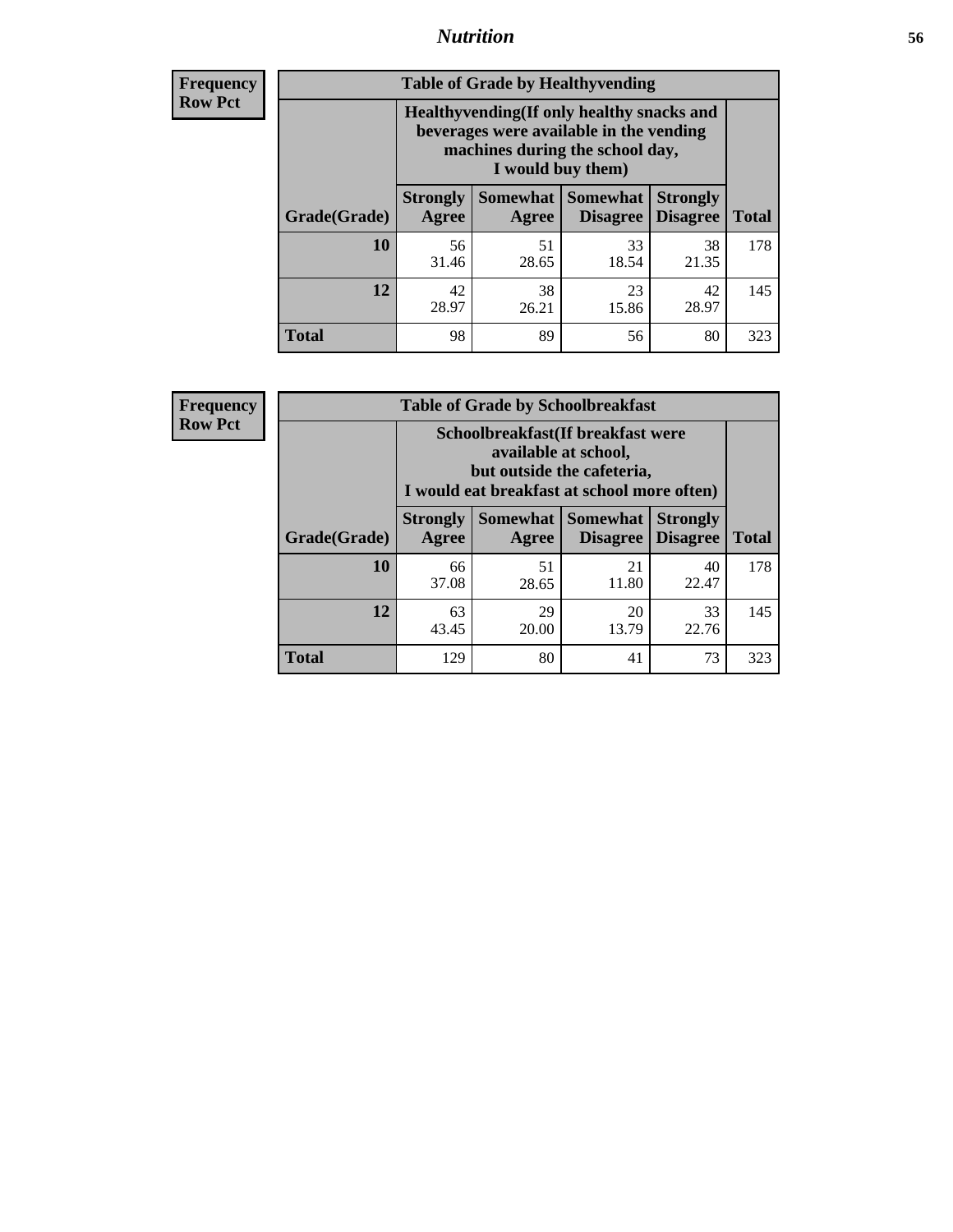| Frequency<br><b>Col Pct</b> | <b>Table of Educationaids by Grade</b>                                                                    |                    |             |              |
|-----------------------------|-----------------------------------------------------------------------------------------------------------|--------------------|-------------|--------------|
|                             | <b>Educationaids</b> (I<br>have been<br>taught about<br><b>HIV/AIDS</b> at<br>school in the<br>past year) | Grade(Grade)<br>10 | 12          | <b>Total</b> |
|                             | Yes                                                                                                       | 159<br>89.33       | 90<br>62.07 | 249          |
|                             | N <sub>0</sub>                                                                                            | 19<br>10.67        | 55<br>37.93 | 74           |
|                             | <b>Total</b>                                                                                              | 178                | 145         | 323          |

| Frequency      | <b>Table of Educationcharacter by Grade</b>                 |              |             |              |
|----------------|-------------------------------------------------------------|--------------|-------------|--------------|
| <b>Col Pct</b> | Educationcharacter(I<br>have been taught<br>about character |              |             |              |
|                | education in the past                                       | Grade(Grade) |             |              |
|                | year at school)                                             | 10           | 12          | <b>Total</b> |
|                | Yes                                                         | 133<br>74.72 | 93<br>64.14 | 226          |
|                | N <sub>0</sub>                                              | 45<br>25.28  | 52<br>35.86 | 97           |
|                | <b>Total</b>                                                | 178          | 145         | 323          |

| Frequency      | <b>Table of Gradcoach1 by Grade</b>              |              |             |              |
|----------------|--------------------------------------------------|--------------|-------------|--------------|
| <b>Col Pct</b> | Gradcoach1(I<br>know who my<br><b>Graduation</b> | Grade(Grade) |             |              |
|                | Coach is)                                        | 10           | 12          | <b>Total</b> |
|                | Yes                                              | 48<br>26.97  | 76<br>52.41 | 124          |
|                | N <sub>0</sub>                                   | 130<br>73.03 | 69<br>47.59 | 199          |
|                | <b>Total</b>                                     | 178          | 145         | 323          |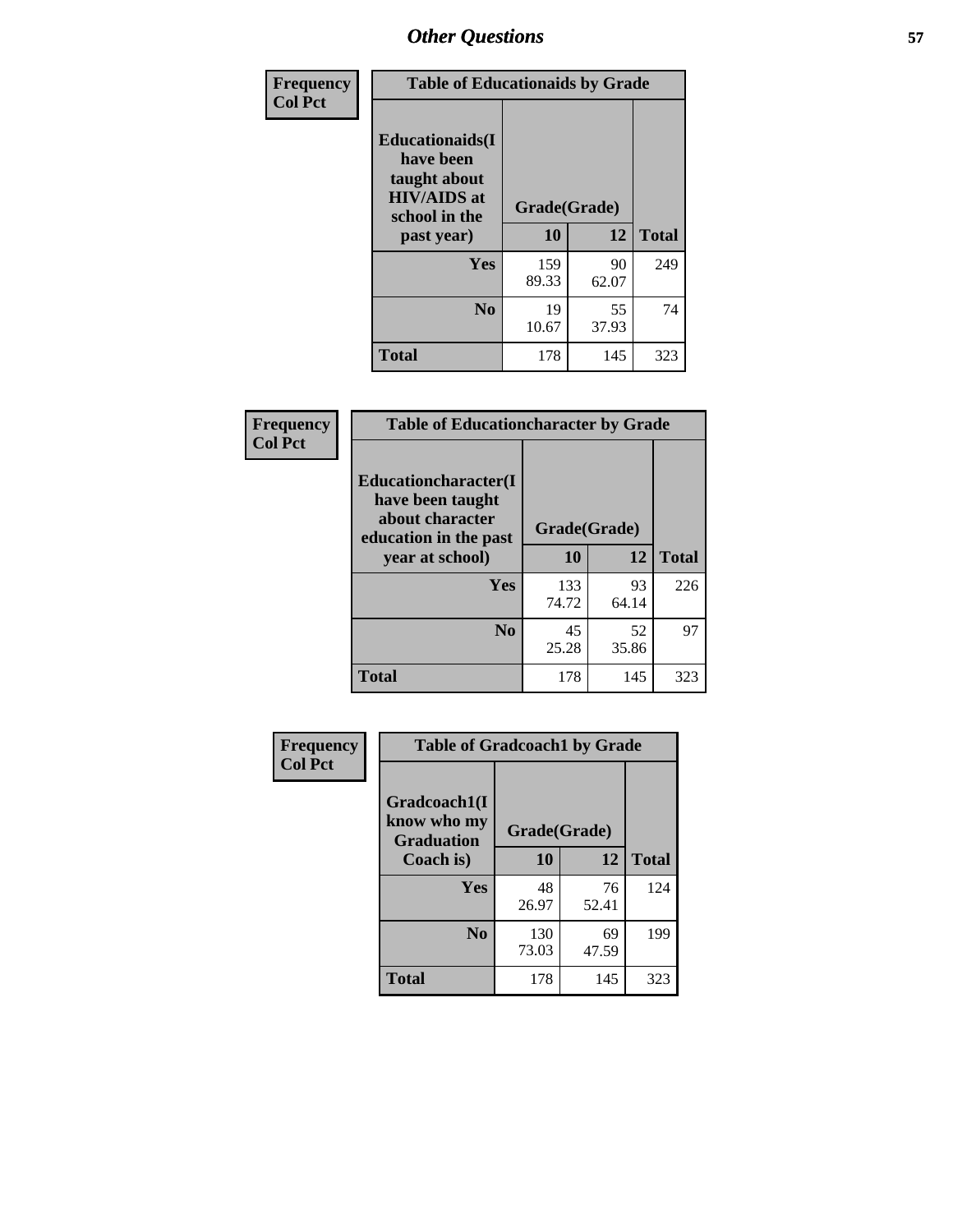| Frequency      | <b>Table of Gradcoach2 by Grade</b> |              |              |              |
|----------------|-------------------------------------|--------------|--------------|--------------|
| <b>Col Pct</b> | Gradcoach2(I<br>have                |              |              |              |
|                | contacted my<br><b>Graduation</b>   | Grade(Grade) |              |              |
|                | Coach)                              | 10           | 12           | <b>Total</b> |
|                | Yes                                 | 16<br>8.99   | 45<br>31.03  | 61           |
|                | N <sub>0</sub>                      | 162<br>91.01 | 100<br>68.97 | 262          |
|                | <b>Total</b>                        | 178          | 145          | 323          |

| Frequency<br><b>Col Pct</b> |                                                                             | <b>Table of Gradcoach3 by Grade</b> |             |              |  |  |
|-----------------------------|-----------------------------------------------------------------------------|-------------------------------------|-------------|--------------|--|--|
|                             | Gradcoach3(I<br>have received<br>assistance<br>from my<br><b>Graduation</b> | Grade(Grade)                        |             |              |  |  |
|                             | Coach)                                                                      | 10                                  | 12          | <b>Total</b> |  |  |
|                             | Yes                                                                         | 12<br>6.74                          | 37<br>25.52 | 49           |  |  |
|                             | N <sub>0</sub>                                                              | 64<br>35.96                         | 34<br>23.45 | 98           |  |  |
|                             | Don't know                                                                  | 102<br>57.30                        | 74<br>51.03 | 176          |  |  |
|                             | <b>Total</b>                                                                | 178                                 | 145         | 323          |  |  |

| Frequency      | <b>Table of Selfharm by Grade</b>                                                                                                                                                      |                    |              |              |  |
|----------------|----------------------------------------------------------------------------------------------------------------------------------------------------------------------------------------|--------------------|--------------|--------------|--|
| <b>Col Pct</b> | <b>Selfharm</b> (During<br>the past 12<br>months,<br>I harmed myself<br>on purpose<br><b>Suicideconsider</b><br>During the past<br>12 months,<br>I seriously<br>considered<br>suicide) | Grade(Grade)<br>10 | 12           | <b>Total</b> |  |
|                | Yes                                                                                                                                                                                    | 18<br>10.11        | 10<br>6.90   | 28           |  |
|                | N <sub>0</sub>                                                                                                                                                                         | 160<br>89.89       | 135<br>93.10 | 295          |  |
|                | Total                                                                                                                                                                                  | 178                | 145          | 323          |  |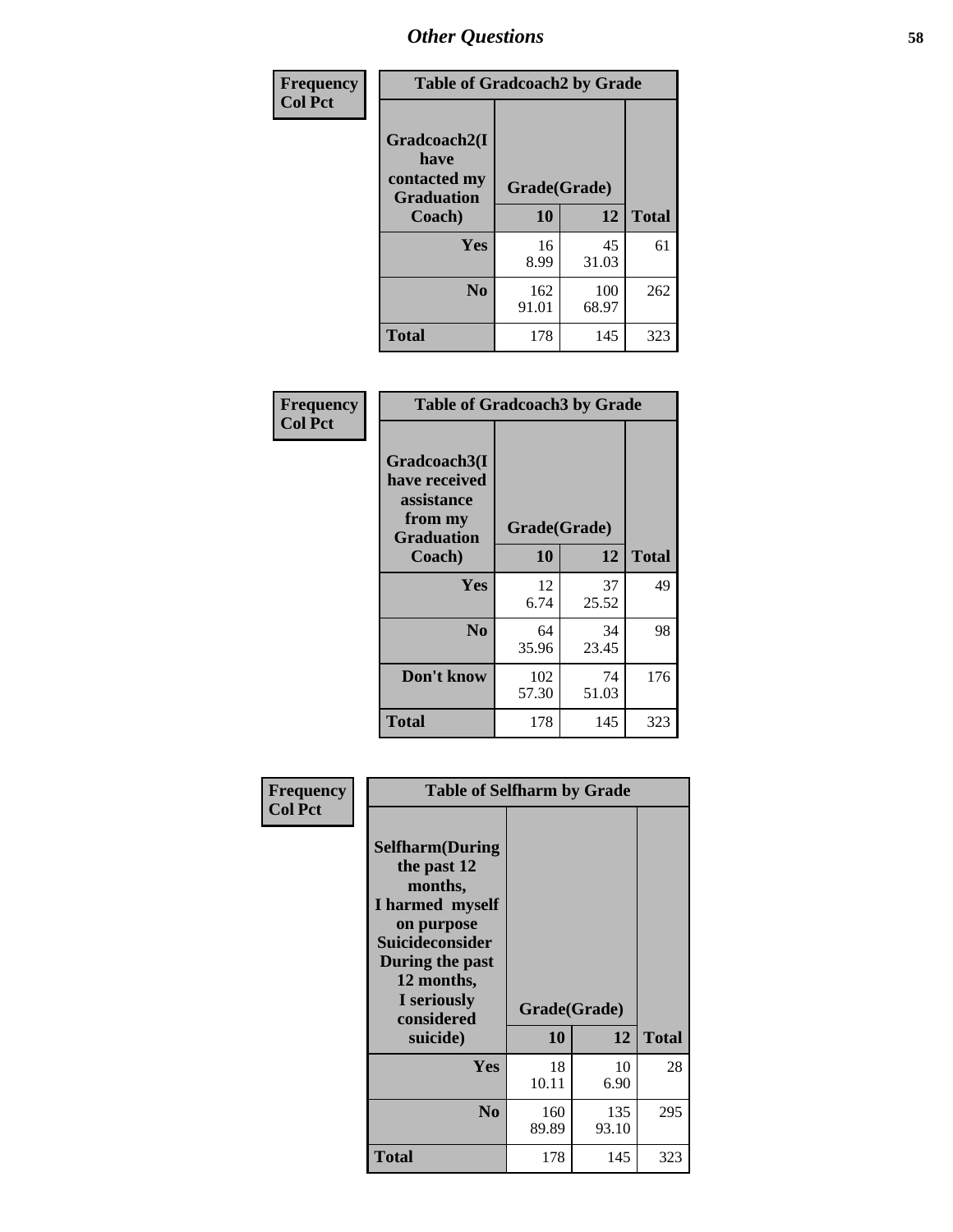| <b>Frequency</b> | <b>Table of Suicideconsider by Grade</b> |              |              |              |
|------------------|------------------------------------------|--------------|--------------|--------------|
| <b>Col Pct</b>   |                                          | Grade(Grade) |              |              |
|                  | <b>Suicideconsider</b>                   | <b>10</b>    | 12           | <b>Total</b> |
|                  | Yes                                      | 23<br>12.92  | 16<br>11.03  | 39           |
|                  | N <sub>0</sub>                           | 155<br>87.08 | 129<br>88.97 | 284          |
|                  | Total                                    | 178          | 145          | 323          |

| Frequency      | <b>Table of Suicideattempt by Grade</b>              |              |              |              |
|----------------|------------------------------------------------------|--------------|--------------|--------------|
| <b>Col Pct</b> | Suicideattempt(I<br>have attempted<br>suicide in the | Grade(Grade) |              |              |
|                | last year)                                           | 10           | 12           | <b>Total</b> |
|                | Yes                                                  | 15<br>8.43   | 11<br>7.59   | 26           |
|                | N <sub>0</sub>                                       | 163<br>91.57 | 134<br>92.41 | 297          |
|                | <b>Total</b>                                         | 178          | 145          | 323          |

| Frequency      | <b>Table of Instantmessaged by Grade</b>                       |              |             |              |  |
|----------------|----------------------------------------------------------------|--------------|-------------|--------------|--|
| <b>Col Pct</b> | <b>Instantmessaged</b> (I<br>have instant<br>messaged people I | Grade(Grade) |             |              |  |
|                | do not even know)                                              | 10           | 12          | <b>Total</b> |  |
|                | Yes                                                            | 55<br>30.90  | 56<br>38.62 | 111          |  |
|                | N <sub>0</sub>                                                 | 123<br>69.10 | 89<br>61.38 | 212          |  |
|                | <b>Total</b>                                                   | 178          | 145         | 323          |  |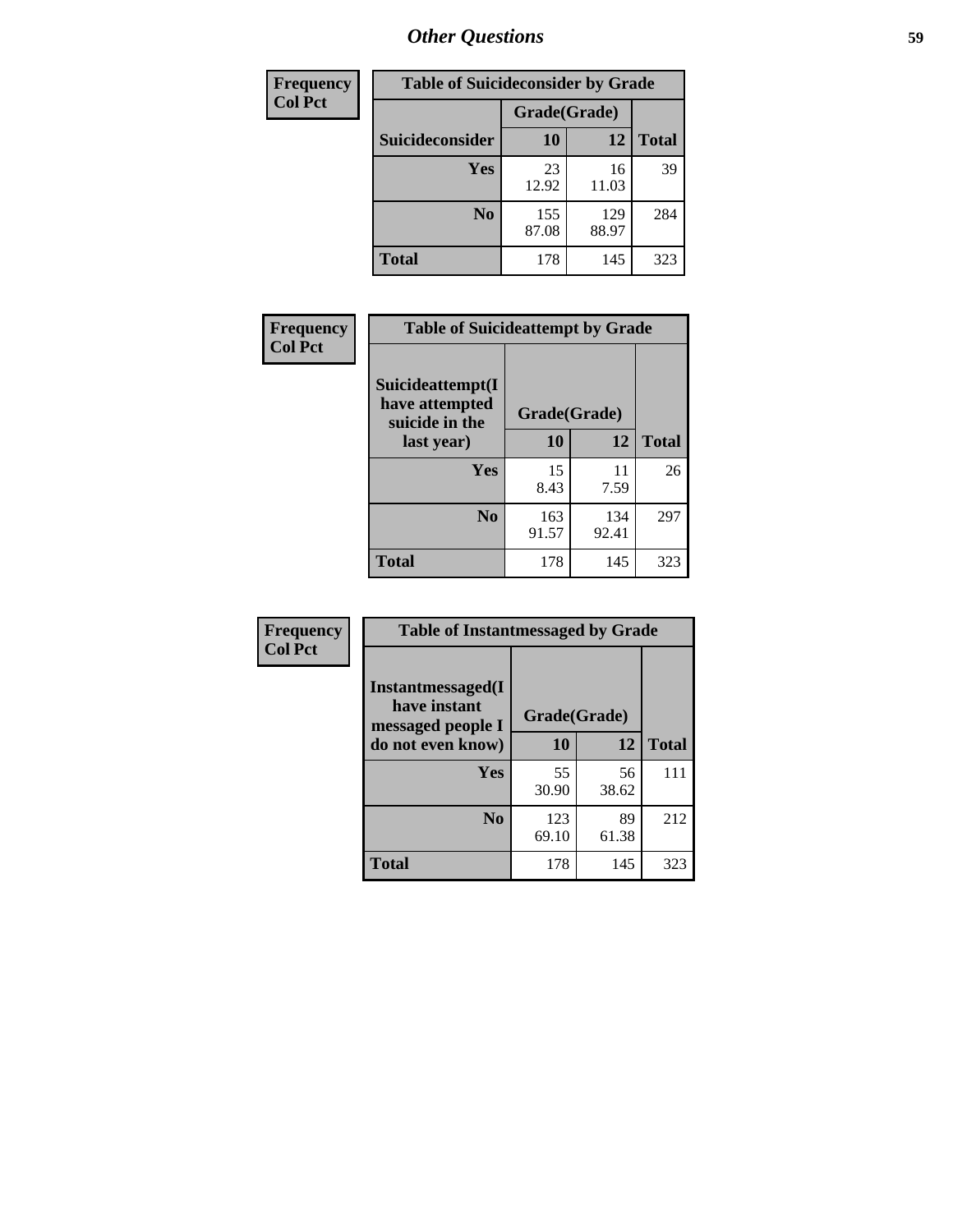| Frequency      |                                                             | <b>Table of Getsalong by Grade</b> |             |              |  |  |  |  |
|----------------|-------------------------------------------------------------|------------------------------------|-------------|--------------|--|--|--|--|
| <b>Col Pct</b> | <b>Getsalong</b> (I get<br>along with other<br>students and | Grade(Grade)                       |             |              |  |  |  |  |
|                | adults)                                                     | 10                                 | 12          | <b>Total</b> |  |  |  |  |
|                | <b>Strongly Agree</b>                                       | 74<br>41.57                        | 87<br>60.00 | 161          |  |  |  |  |
|                | <b>Somewhat Agree</b>                                       | 88<br>49.44                        | 51<br>35.17 | 139          |  |  |  |  |
|                | <b>Somewhat Disagree</b>                                    | 10<br>5.62                         | 6<br>4.14   | 16           |  |  |  |  |
|                | <b>Strongly Disagree</b>                                    | 6<br>3.37                          | 0.69        | 7            |  |  |  |  |
|                | <b>Total</b>                                                | 178                                | 145         | 323          |  |  |  |  |

| Frequency      | <b>Table of Safehome by Grade</b> |                    |             |              |  |  |
|----------------|-----------------------------------|--------------------|-------------|--------------|--|--|
| <b>Col Pct</b> | Safehome(I feel<br>safe at home)  | Grade(Grade)<br>10 | 12          | <b>Total</b> |  |  |
|                | <b>Strongly Agree</b>             | 108<br>60.67       | 93<br>64.14 | 201          |  |  |
|                | <b>Somewhat Agree</b>             | 52<br>29.21        | 34<br>23.45 | 86           |  |  |
|                | <b>Somewhat Disagree</b>          | 12<br>6.74         | 12<br>8.28  | 24           |  |  |
|                | <b>Strongly Disagree</b>          | 6<br>3.37          | 6<br>4.14   | 12           |  |  |
|                | <b>Total</b>                      | 178                | 145         | 323          |  |  |

| Frequency      | <b>Table of Adulttalk by Grade</b>                                                                 |                    |              |              |  |  |  |  |
|----------------|----------------------------------------------------------------------------------------------------|--------------------|--------------|--------------|--|--|--|--|
| <b>Col Pct</b> | <b>Adulttalk</b> (I<br>know an<br>adult at<br>school that<br>I can talk<br>with if I<br>need help) | Grade(Grade)<br>10 | 12           | <b>Total</b> |  |  |  |  |
|                |                                                                                                    |                    |              |              |  |  |  |  |
|                | <b>Yes</b>                                                                                         | 111<br>62.36       | 109<br>75.17 | 220          |  |  |  |  |
|                | N <sub>0</sub>                                                                                     | 67<br>37.64        | 36<br>24.83  | 103          |  |  |  |  |
|                | <b>Total</b>                                                                                       | 178                | 145          | 323          |  |  |  |  |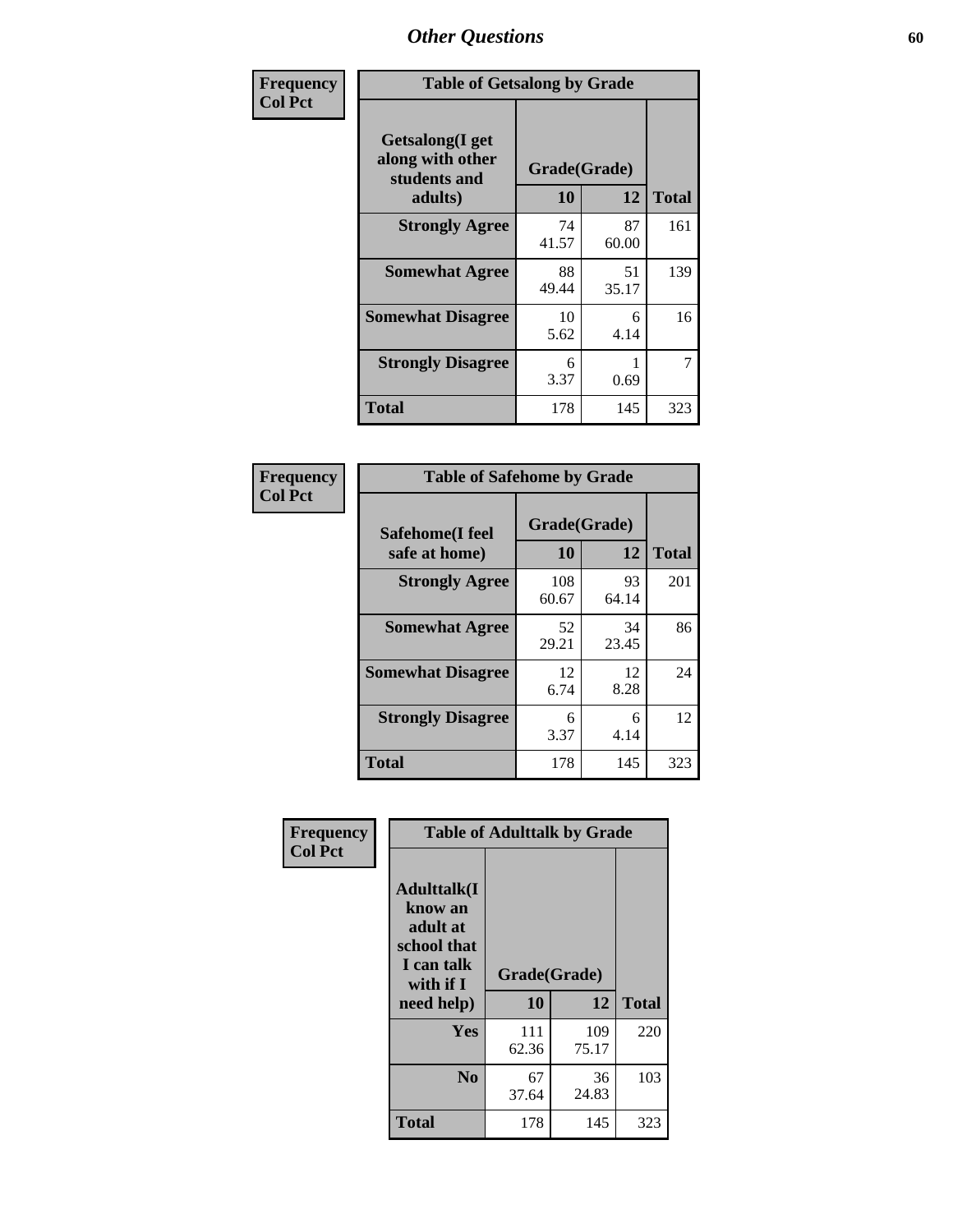**Frequency Row Pct**

| <b>Table of Grade by Tvtime</b> |             |                                                                                         |             |                      |                      |                     |              |  |  |  |
|---------------------------------|-------------|-----------------------------------------------------------------------------------------|-------------|----------------------|----------------------|---------------------|--------------|--|--|--|
|                                 |             | Tytime (On an average school day,<br>how much unsupervised time do I spend watching TV) |             |                      |                      |                     |              |  |  |  |
| Grade(Grade)   None             |             | Less that<br>hour/day                                                                   | hour/day    | $2 - 3$<br>hours/day | $4 - 5$<br>hours/day | $6+$<br>  hours/day | <b>Total</b> |  |  |  |
| 10                              | 26<br>14.61 | 21<br>11.80                                                                             | 19<br>10.67 | 48<br>26.97          | 27<br>15.17          | 37<br>20.79         | 178          |  |  |  |
| 12                              | 18<br>12.41 | 22<br>15.17                                                                             | 17<br>11.72 | 39<br>26.90          | 16<br>11.03          | 33<br>22.76         | 145          |  |  |  |
| <b>Total</b>                    | 44          | 43                                                                                      | 36          | 87                   | 43                   | 70                  | 323          |  |  |  |

**Frequency Row Pct**

| <b>Table of Grade by Computertime</b> |             |                                                                                                   |             |                      |                      |                   |              |  |  |  |
|---------------------------------------|-------------|---------------------------------------------------------------------------------------------------|-------------|----------------------|----------------------|-------------------|--------------|--|--|--|
|                                       |             | Computertime (On an average school day,<br>how much unsupervised time do I spend on the computer) |             |                      |                      |                   |              |  |  |  |
| Grade(Grade)                          | None        | <b>Less that</b><br>hour/day                                                                      | hour/day    | $2 - 3$<br>hours/day | $4 - 5$<br>hours/day | $6+$<br>hours/day | <b>Total</b> |  |  |  |
| 10                                    | 29<br>16.29 | 29<br>16.29                                                                                       | 29<br>16.29 | 40<br>22.47          | 22<br>12.36          | 29<br>16.29       | 178          |  |  |  |
| 12                                    | 14<br>9.66  | 27<br>23<br>39<br>21<br>21<br>14.48<br>14.48<br>18.62<br>15.86<br>26.90                           |             |                      |                      |                   |              |  |  |  |
| <b>Total</b>                          | 43          | 56                                                                                                | 52          | 79                   | 43                   | 50                | 323          |  |  |  |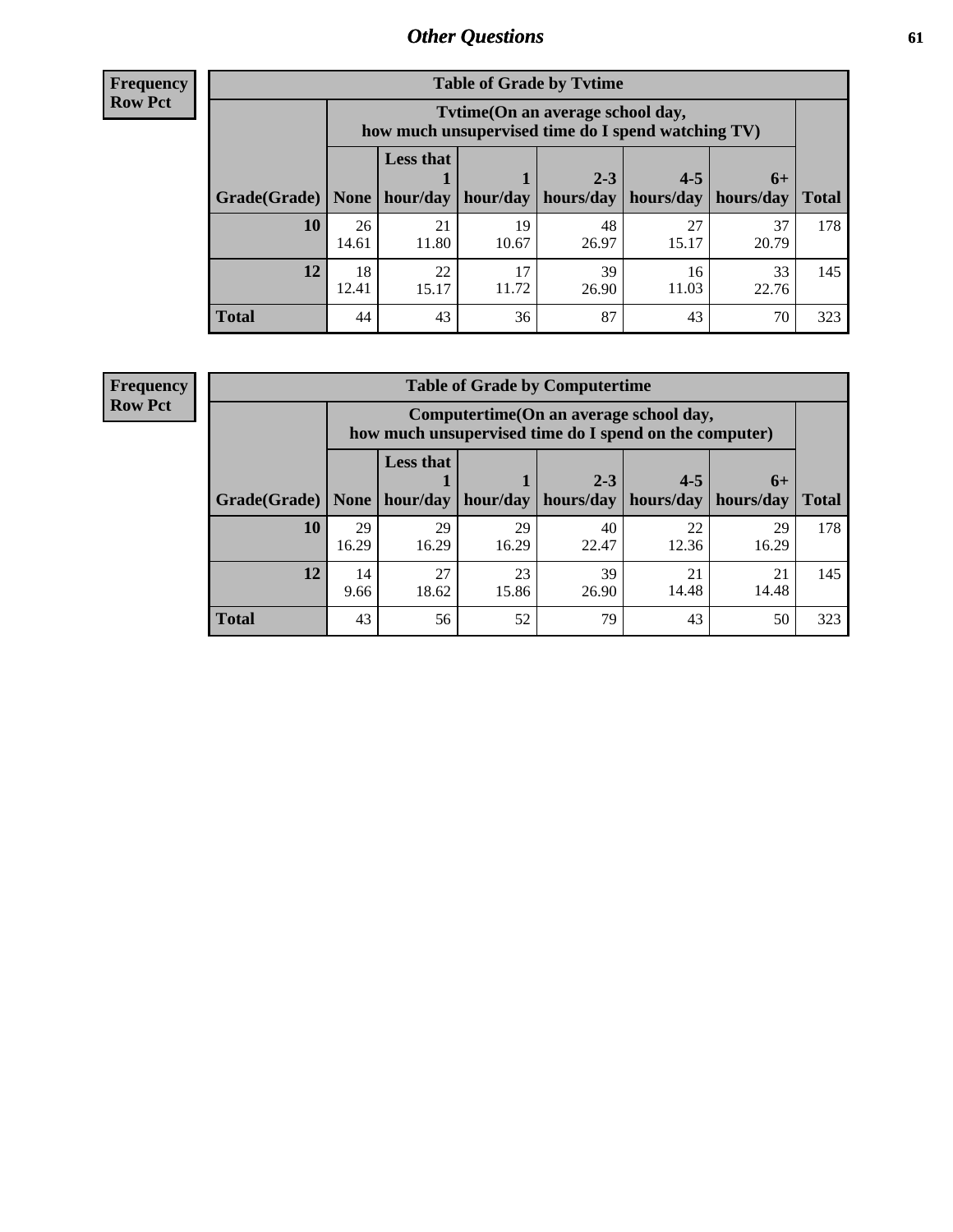#### *Questions about Driving Laws* **62** *Driving Questions were asked only of high school students.*

| <b>Frequency</b> |
|------------------|
| <b>Row Pct</b>   |

| <b>Table of Grade by License1</b> |                              |                                                                                                                                           |                |            |               |              |  |  |  |  |
|-----------------------------------|------------------------------|-------------------------------------------------------------------------------------------------------------------------------------------|----------------|------------|---------------|--------------|--|--|--|--|
|                                   |                              | License1(During the first 6 months of driving<br>with a provisional license,<br>the only passengers who can ride with the<br>driver are:) |                |            |               |              |  |  |  |  |
| Grade(Grade)                      | <b>Parent or</b><br>Guardian | <b>Family</b><br><b>Members</b>                                                                                                           | <b>Friends</b> | Anyone     | Don't<br>Know | <b>Total</b> |  |  |  |  |
| 10                                | 64<br>35.96                  | 64<br>35.96                                                                                                                               | 4<br>2.25      | 12<br>6.74 | 34<br>19.10   | 178          |  |  |  |  |
| 12                                | 48<br>33.10                  | 76<br>14<br>6<br>4.14<br>0.69<br>52.41<br>9.66                                                                                            |                |            |               |              |  |  |  |  |
| <b>Total</b>                      | 112                          | 140                                                                                                                                       | 5              | 18         | 48            | 323          |  |  |  |  |

| <b>Frequency</b> |              | <b>Table of Grade by License2</b> |                                                                                                          |                                     |                                                      |               |              |  |  |
|------------------|--------------|-----------------------------------|----------------------------------------------------------------------------------------------------------|-------------------------------------|------------------------------------------------------|---------------|--------------|--|--|
| <b>Row Pct</b>   |              |                                   | License2(17 yr old drivers with a<br>provisional driver's license cannot<br>drive between the hours of:) |                                     |                                                      |               |              |  |  |
|                  | Grade(Grade) | <b>Midnight</b><br>to 6am         | 1am<br>to<br>5am                                                                                         | 1am<br>t <sub>0</sub><br><b>6am</b> | N <sub>0</sub><br>curfew<br>for $17$<br>vear<br>olds | Don't<br>Know | <b>Total</b> |  |  |
|                  | 10           | 97<br>54.49                       | 14<br>7.87                                                                                               | 17<br>9.55                          | 8<br>4.49                                            | 42<br>23.60   | 178          |  |  |
|                  | 12           | 94<br>64.83                       | 11<br>7.59                                                                                               | 10<br>6.90                          | 4<br>2.76                                            | 26<br>17.93   | 145          |  |  |
|                  | <b>Total</b> | 191                               | 25                                                                                                       | 27                                  | 12                                                   | 68            | 323          |  |  |

| Frequency      |              | <b>Table of Grade by License3</b> |                                                                                        |             |           |             |               |              |  |  |
|----------------|--------------|-----------------------------------|----------------------------------------------------------------------------------------|-------------|-----------|-------------|---------------|--------------|--|--|
| <b>Row Pct</b> |              |                                   | License3(For drivers under the age of 21,<br>what level of alcohol is considered DUI?) |             |           |             |               |              |  |  |
|                | Grade(Grade) | Any<br><b>Amount</b>              | 0.02                                                                                   | 0.04        | 0.06      | 0.08        | Don't<br>know | <b>Total</b> |  |  |
|                | 10           | 49<br>27.53                       | 47<br>26.40                                                                            | 11<br>6.18  | 4<br>2.25 | 22<br>12.36 | 45<br>25.28   | 178          |  |  |
|                | 12           | 36<br>24.83                       | 25<br>17.24                                                                            | 16<br>11.03 | 6<br>4.14 | 28<br>19.31 | 34<br>23.45   | 145          |  |  |
|                | <b>Total</b> | 85                                | 72                                                                                     | 27          | 10        | 50          | 79            | 323          |  |  |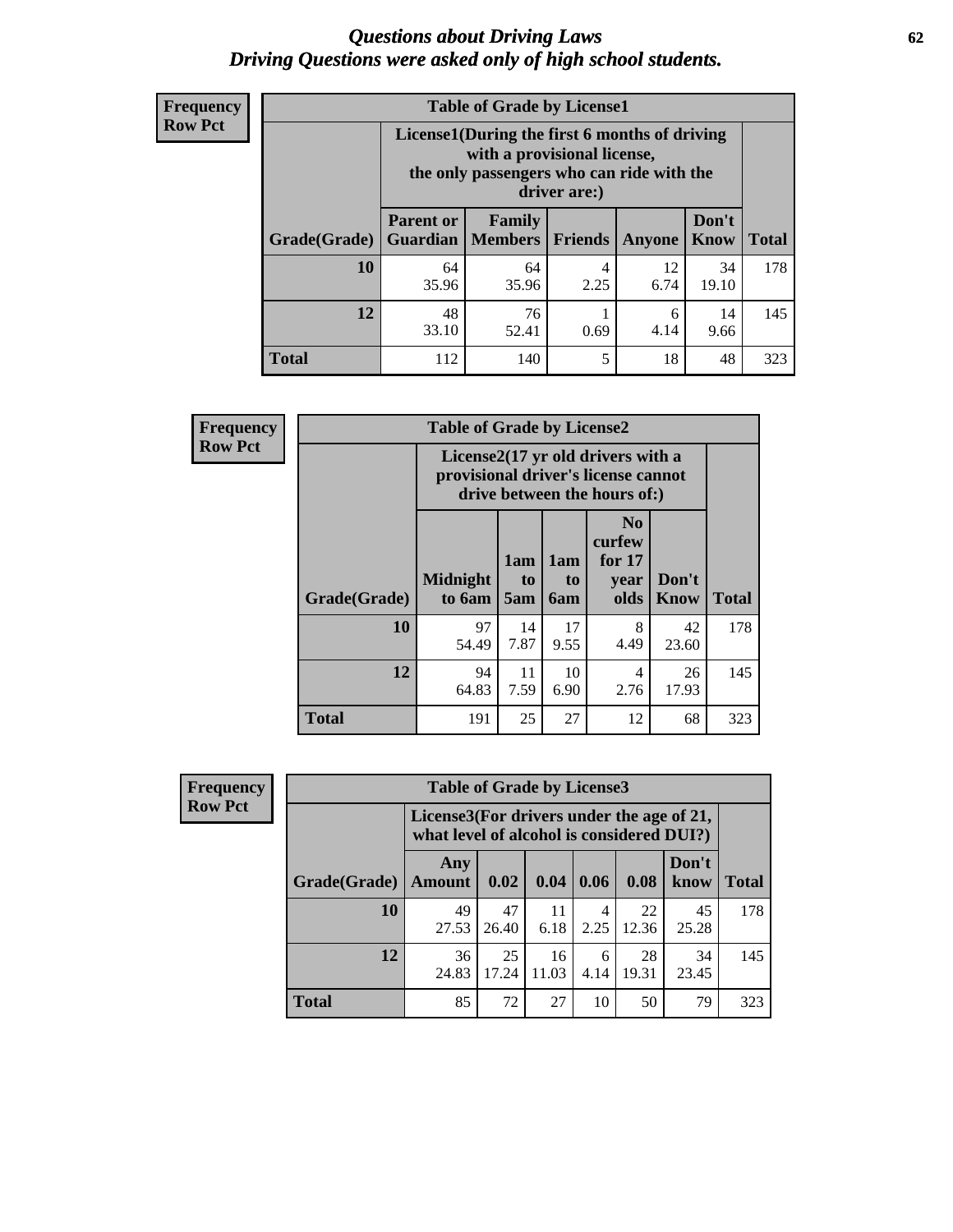#### *Questions about Driving Laws* **63** *Driving Questions were asked only of high school students.*

**Frequency Row Pct**

| <b>Table of Grade by License4</b> |              |                                                                                                                                               |             |            |            |             |     |  |  |
|-----------------------------------|--------------|-----------------------------------------------------------------------------------------------------------------------------------------------|-------------|------------|------------|-------------|-----|--|--|
|                                   |              | License4(A driver under 21 automatically<br>loses his/her license if caught exceeding the<br>posted speet limit by:)                          |             |            |            |             |     |  |  |
| Grade(Grade)                      | $15+$<br>mph | Can't<br>lose<br><b>Depends</b><br>license<br>$25+$<br>$35+$<br>Don't<br>for<br>on<br>mph<br><b>Total</b><br>speeding<br>know<br>mph<br>judge |             |            |            |             |     |  |  |
| 10                                | 31<br>17.42  | 22<br>12.36                                                                                                                                   | 23<br>12.92 | 16<br>8.99 | 14<br>7.87 | 72<br>40.45 | 178 |  |  |
| 12                                | 21<br>14.48  | 40<br>18<br>13<br>47<br>6<br>27.59<br>12.41<br>4.14<br>8.97<br>32.41                                                                          |             |            |            |             |     |  |  |
| <b>Total</b>                      | 52           | 62                                                                                                                                            | 41          | 29         | 20         | 119         | 323 |  |  |

| Frequency<br><b>Row Pct</b> | <b>Table of Grade by License5</b> |             | License5(A<br>Georgia teenager<br>with family                                                             |               |       |  |
|-----------------------------|-----------------------------------|-------------|-----------------------------------------------------------------------------------------------------------|---------------|-------|--|
|                             |                                   |             | connections or a<br>good lawyer can<br>break a teen<br>driving law and<br>keep their driver's<br>license) |               |       |  |
|                             | Grade(Grade)                      | <b>Yes</b>  | N <sub>0</sub>                                                                                            | Don't<br>know | Total |  |
|                             | 10                                | 31<br>17.42 | 80<br>44.94                                                                                               | 67<br>37.64   | 178   |  |
|                             | 12                                | 29<br>20.00 | 71<br>48.97                                                                                               | 45<br>31.03   | 145   |  |
|                             | <b>Total</b>                      | 60          | 151                                                                                                       | 112           | 323   |  |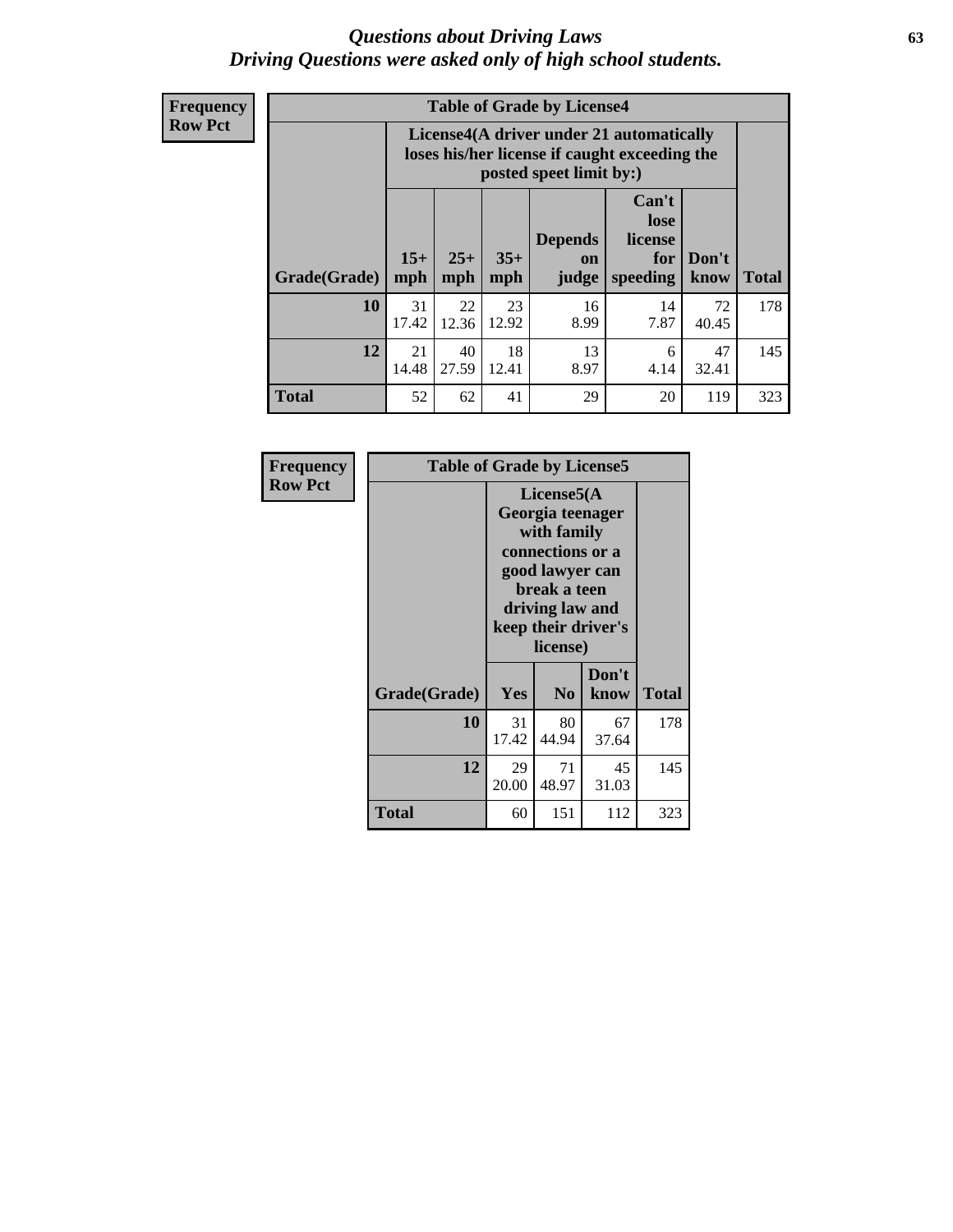#### *Questions about Driving Laws* **64** *Driving Questions were asked only of high school students.*

| <b>Frequency</b> | <b>Table of Grade by License6</b> |             |                                                                                                                                                 |               |              |  |
|------------------|-----------------------------------|-------------|-------------------------------------------------------------------------------------------------------------------------------------------------|---------------|--------------|--|
| <b>Row Pct</b>   |                                   |             | License <sub>6</sub> (I know a<br>friend or<br>classmate that<br>broke a teen<br>driving law,<br>but was allowed to<br>keep his/her<br>license) |               |              |  |
|                  | Grade(Grade)                      | Yes         | N <sub>0</sub>                                                                                                                                  | Don't<br>know | <b>Total</b> |  |
|                  | 10                                | 40<br>22.47 | 91<br>51.12                                                                                                                                     | 47<br>26.40   | 178          |  |
|                  | 12                                | 50<br>34.48 | 145                                                                                                                                             |               |              |  |
|                  | Total                             | 90          | 146                                                                                                                                             | 87            | 323          |  |

| <b>Frequency</b> | <b>Table of Grade by License7</b> |                                                                             |                                                                                               |                                                   |                        |              |  |
|------------------|-----------------------------------|-----------------------------------------------------------------------------|-----------------------------------------------------------------------------------------------|---------------------------------------------------|------------------------|--------------|--|
| <b>Row Pct</b>   |                                   |                                                                             | License7(A student under the age of 18 cam loser<br>his/her driving privileges if he or she:) |                                                   |                        |              |  |
|                  | Grade(Grade)                      | <b>Have</b><br>more than<br>10<br>unexcused<br>absences<br>per school<br>yr | Drop out<br>without  <br>graduating                                                           | <b>Bring</b><br>alcohol/drugs/weapon<br>to school | All of<br>the<br>above | <b>Total</b> |  |
|                  | 10                                | 20<br>11.24                                                                 | 21<br>11.80                                                                                   | 5<br>2.81                                         | 132<br>74.16           | 178          |  |
|                  | 12                                | 25<br>17.24                                                                 | 10<br>6.90                                                                                    | 6<br>4.14                                         | 104<br>71.72           | 145          |  |
|                  | <b>Total</b>                      | 45                                                                          | 31                                                                                            | 11                                                | 236                    | 323          |  |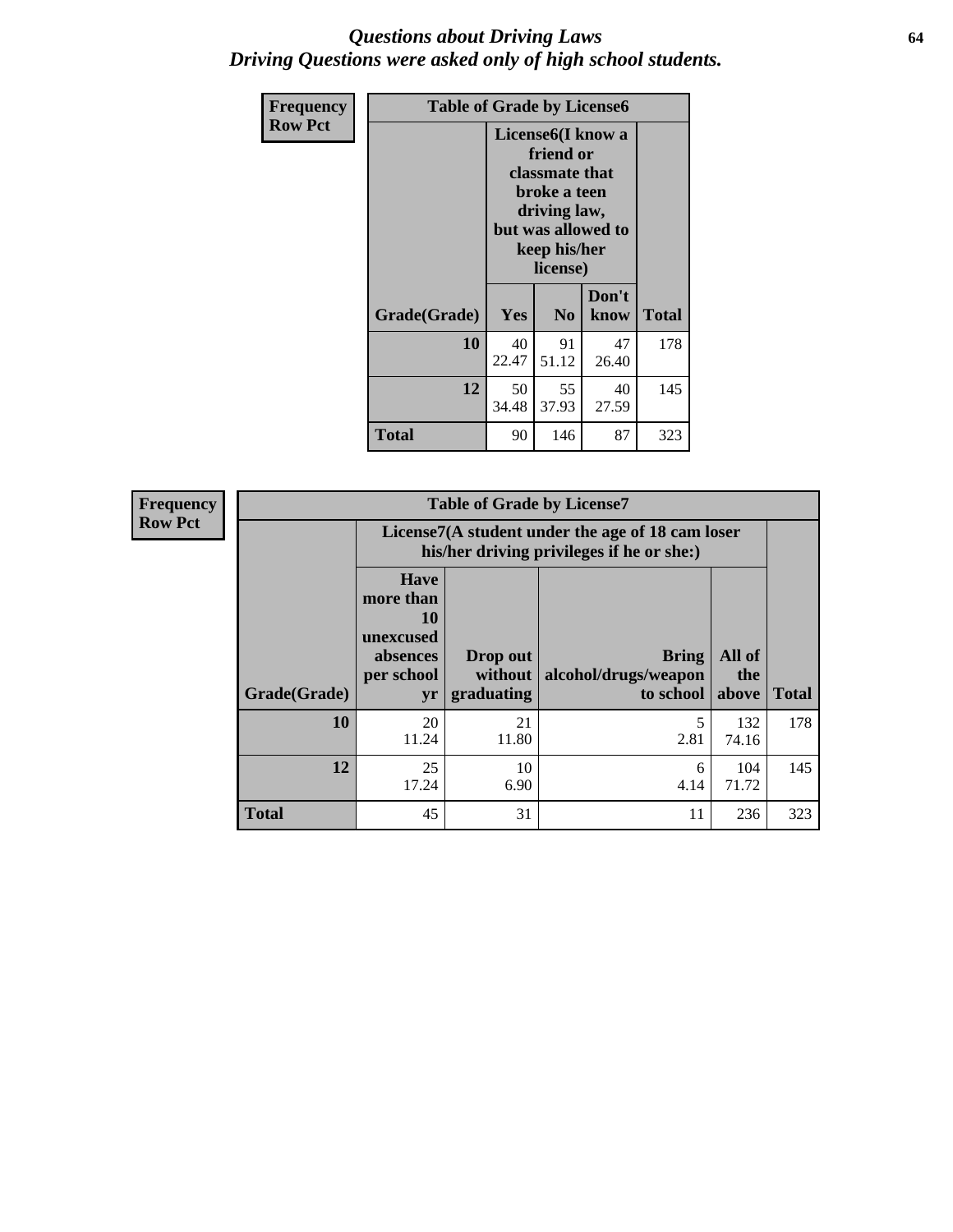# *Select Results by Gender* **65**

| Frequency      | <b>Table of SchoolClimate2 by Gender</b>          |                                 |             |              |
|----------------|---------------------------------------------------|---------------------------------|-------------|--------------|
| <b>Col Pct</b> | SchoolClimate2(I<br>feel successful at<br>school) | Gender(Gender)<br><b>Female</b> | <b>Male</b> | <b>Total</b> |
|                | <b>Strongly Agree</b>                             | 43<br>26.38                     | 53<br>33.13 | 96           |
|                | <b>Somewhat Agree</b>                             | 96<br>58.90                     | 89<br>55.63 | 185          |
|                | <b>Somewhat Disagree</b>                          | 19<br>11.66                     | 14<br>8.75  | 33           |
|                | <b>Strongly Disagree</b>                          | 5<br>3.07                       | 4<br>2.50   | 9            |
|                | <b>Total</b>                                      | 163                             | 160         | 323          |

| <b>Frequency</b> | <b>Table of SchoolClimate6 by Gender</b>                 |               |                               |              |
|------------------|----------------------------------------------------------|---------------|-------------------------------|--------------|
| <b>Col Pct</b>   | <b>SchoolClimate6(Teachers</b><br>treat me with respect) | <b>Female</b> | Gender(Gender)<br><b>Male</b> | <b>Total</b> |
|                  | <b>Strongly Agree</b>                                    | 35<br>21.47   | 45<br>28.13                   | 80           |
|                  | <b>Somewhat Agree</b>                                    | 77<br>47.24   | 73<br>45.63                   | 150          |
|                  | <b>Somewhat Disagree</b>                                 | 34<br>20.86   | 29<br>18.13                   | 63           |
|                  | <b>Strongly Disagree</b>                                 | 17<br>10.43   | 13<br>8.13                    | 30           |
|                  | <b>Total</b>                                             | 163           | 160                           | 323          |

| Frequency      | <b>Table of SchoolClimate8 by Gender</b>                                             |                                 |             |              |  |
|----------------|--------------------------------------------------------------------------------------|---------------------------------|-------------|--------------|--|
| <b>Col Pct</b> | <b>SchoolClimate8(Students</b><br>are frequently<br>recognized for good<br>behavior) | Gender(Gender)<br><b>Female</b> | <b>Male</b> | <b>Total</b> |  |
|                | <b>Strongly Agree</b>                                                                | 16<br>9.82                      | 22<br>13.75 | 38           |  |
|                | <b>Somewhat Agree</b>                                                                | 63<br>38.65                     | 47<br>29.38 | 110          |  |
|                | <b>Somewhat Disagree</b>                                                             | 56<br>34.36                     | 53<br>33.13 | 109          |  |
|                | <b>Strongly Disagree</b>                                                             | 28<br>17.18                     | 38<br>23.75 | 66           |  |
|                | Total                                                                                | 163                             | 160         | 323          |  |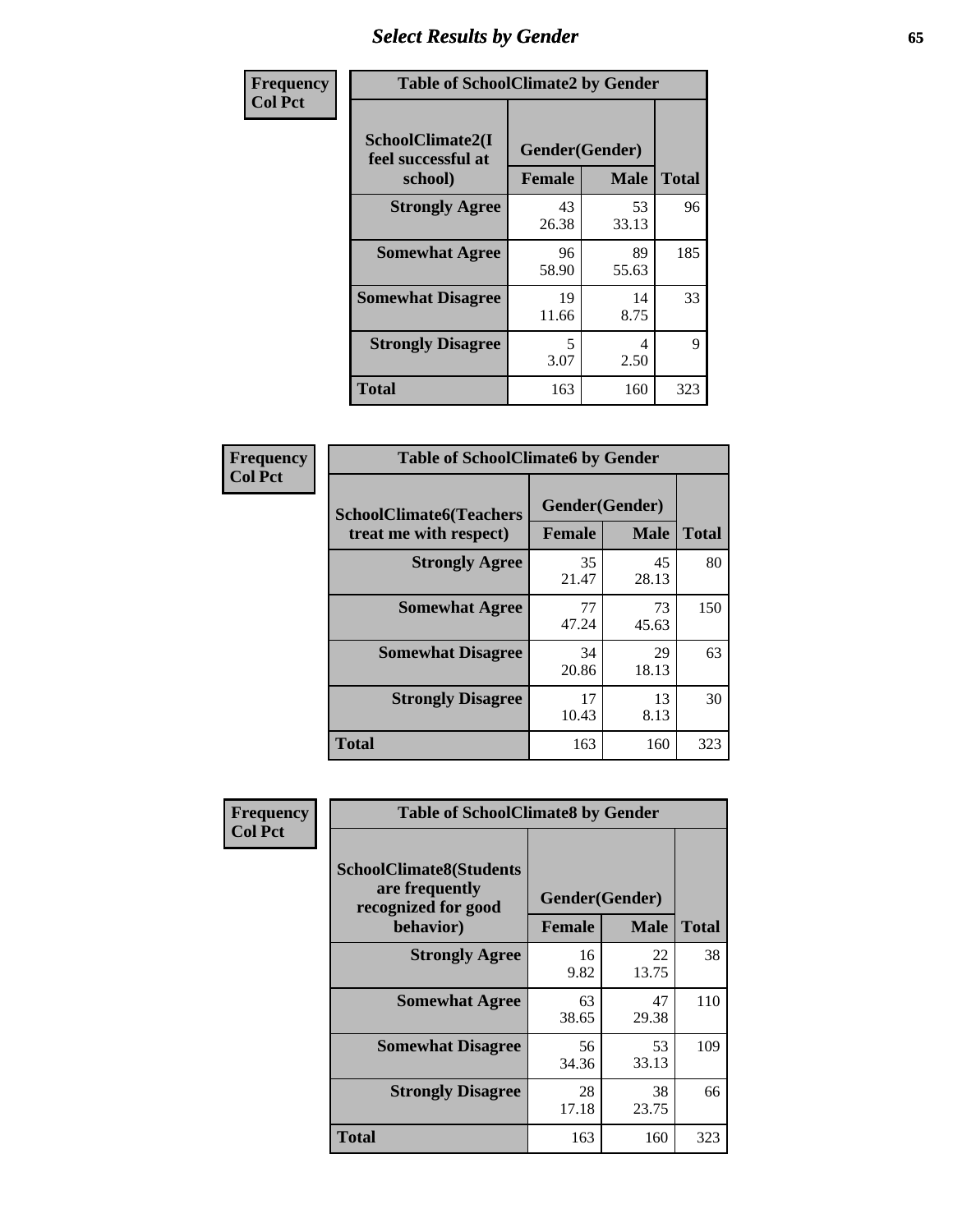# *Select Results by Gender* **66**

| Frequency      | <b>Table of Gender by Dropout</b> |                                                                        |                |              |
|----------------|-----------------------------------|------------------------------------------------------------------------|----------------|--------------|
| <b>Row Pct</b> |                                   | Dropout(I<br>have<br>thought<br>about<br>dropping<br>out of<br>school) |                |              |
|                | Gender(Gender)                    | Yes                                                                    | N <sub>0</sub> | <b>Total</b> |
|                | <b>Female</b>                     | 57<br>34.97                                                            | 106<br>65.03   | 163          |
|                | <b>Male</b>                       | 57<br>35.63                                                            | 103<br>64.38   | 160          |
|                | <b>Total</b>                      | 114                                                                    | 209            | 323          |

| <b>Frequency</b> | <b>Table of Gender by Dropoutreason</b> |                                                                     |              |                          |                                |              |              |
|------------------|-----------------------------------------|---------------------------------------------------------------------|--------------|--------------------------|--------------------------------|--------------|--------------|
| <b>Row Pct</b>   |                                         | Dropoutreason (If I dropped out the<br>reason would most likely be) |              |                          |                                |              |              |
|                  | Gender(Gender)                          | Won't<br><b>Drop</b><br>out                                         | <b>Bored</b> | Family<br><b>Reasons</b> | <b>Being</b><br><b>Bullied</b> | <b>Other</b> | <b>Total</b> |
|                  | <b>Female</b>                           | 79<br>48.47                                                         | 31<br>19.02  | 16<br>9.82               | $\overline{4}$<br>2.45         | 33<br>20.25  | 163          |
|                  | <b>Male</b>                             | 87<br>54.38                                                         | 31<br>19.38  | 16<br>10.00              | 0.00                           | 26<br>16.25  | 160          |
|                  | <b>Total</b>                            | 166                                                                 | 62           | 32                       | $\overline{4}$                 | 59           | 323          |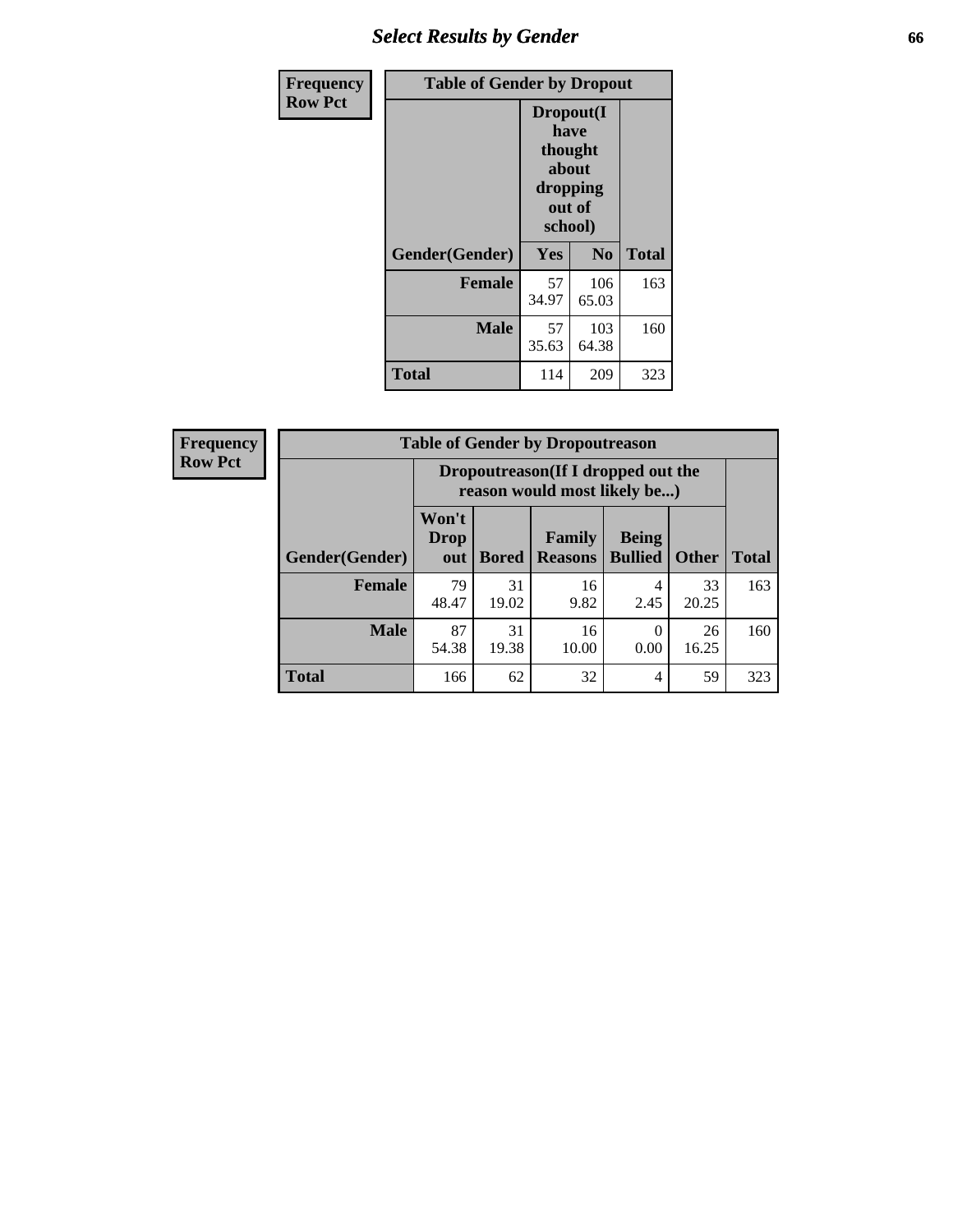*School Safety* **67**

| Frequency      | <b>Table of Gender by Bullied2</b> |                 |                |              |
|----------------|------------------------------------|-----------------|----------------|--------------|
| <b>Row Pct</b> |                                    | <b>Bullied2</b> |                |              |
|                | Gender(Gender)                     | Yes             | N <sub>0</sub> | <b>Total</b> |
|                | <b>Female</b>                      | 23<br>14.11     | 140<br>85.89   | 163          |
|                | <b>Male</b>                        | 14<br>8.75      | 146<br>91.25   | 160          |
|                | <b>Total</b>                       | 37              | 286            | 323          |

| Frequency      | <b>Table of Gender by Bulliedothers2</b> |                       |                |              |
|----------------|------------------------------------------|-----------------------|----------------|--------------|
| <b>Row Pct</b> |                                          | <b>Bulliedothers2</b> |                |              |
|                | Gender(Gender)                           | Yes                   | N <sub>0</sub> | <b>Total</b> |
|                | <b>Female</b>                            | 19<br>11.66           | 144<br>88.34   | 163          |
|                | <b>Male</b>                              | 21<br>13.13           | 139<br>86.88   | 160          |
|                | <b>Total</b>                             | 40                    | 283            | 323          |

| Frequency      | <b>Table of Gender by Weaponschool2</b> |                      |                |              |
|----------------|-----------------------------------------|----------------------|----------------|--------------|
| <b>Row Pct</b> |                                         | <b>Weaponschool2</b> |                |              |
|                | Gender(Gender)                          | <b>Yes</b>           | N <sub>0</sub> | <b>Total</b> |
|                | <b>Female</b>                           | 0.61                 | 162<br>99.39   | 163          |
|                | <b>Male</b>                             | 2.50                 | 156<br>97.50   | 160          |
|                | <b>Total</b>                            | 5                    | 318            | 323          |

| Frequency      | <b>Table of Gender by Absentunsafe2</b> |               |                |              |
|----------------|-----------------------------------------|---------------|----------------|--------------|
| <b>Row Pct</b> |                                         | Absentunsafe2 |                |              |
|                | Gender(Gender)                          | Yes           | N <sub>0</sub> | <b>Total</b> |
|                | <b>Female</b>                           | 8<br>4.91     | 155<br>95.09   | 163          |
|                | <b>Male</b>                             | 2.50          | 156<br>97.50   | 160          |
|                | <b>Total</b>                            | 12            | 311            | 323          |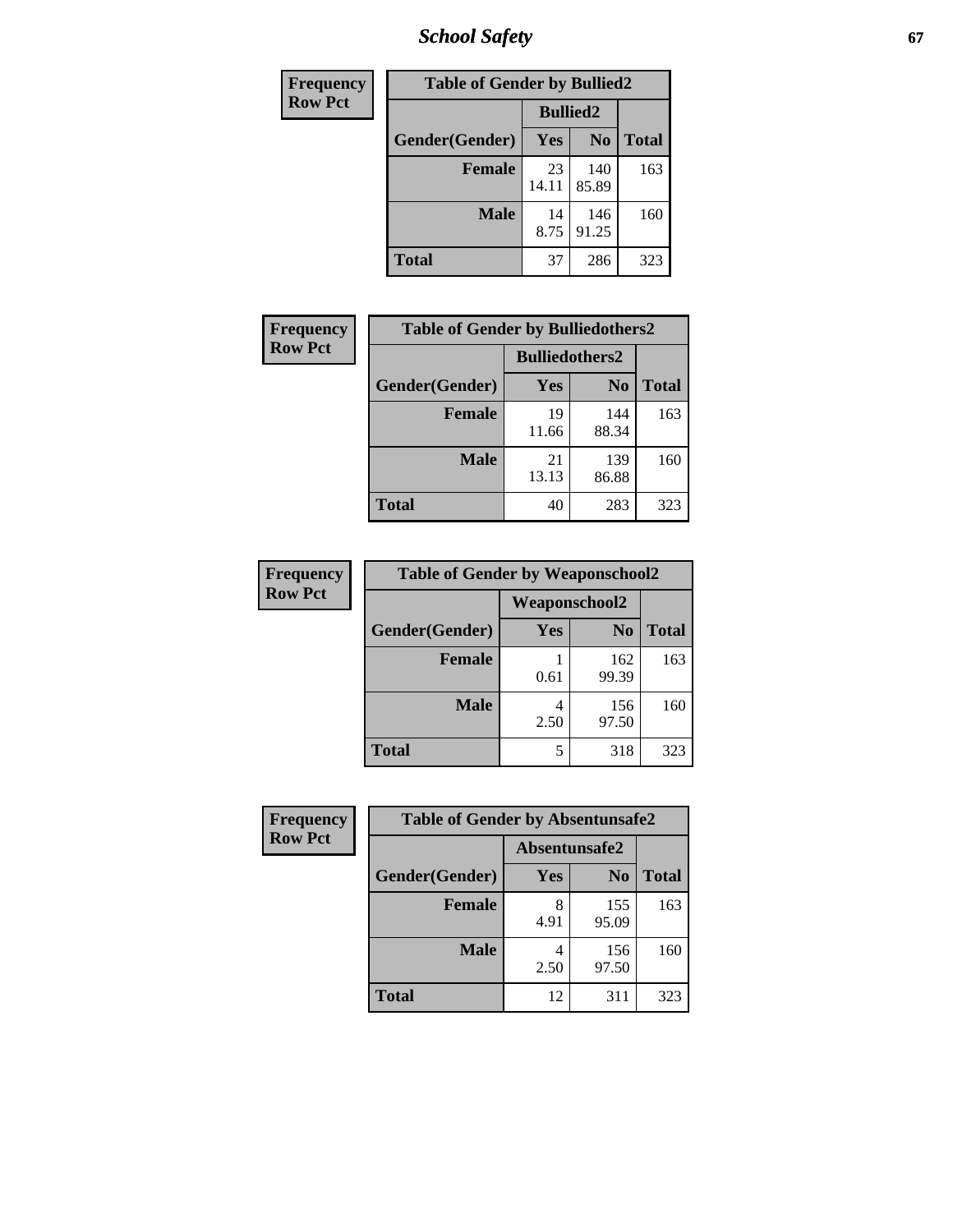*School Safety* **68**

| Frequency      | <b>Table of Gender by Gangself</b> |                                                                                                        |              |              |  |
|----------------|------------------------------------|--------------------------------------------------------------------------------------------------------|--------------|--------------|--|
| <b>Row Pct</b> |                                    | <b>Gangself</b> (I<br>have<br>participated<br>in illegal gang<br>activities in<br>the past 30<br>days) |              |              |  |
|                | Gender(Gender)                     | Yes                                                                                                    | No           | <b>Total</b> |  |
|                | <b>Female</b>                      | 10<br>6.13                                                                                             | 153<br>93.87 | 163          |  |
|                | <b>Male</b>                        | 12<br>7.50                                                                                             | 148<br>92.50 | 160          |  |
|                | <b>Total</b>                       | 22                                                                                                     | 301          | 323          |  |

| <b>Frequency</b> | <b>Table of Gender by Gangpeers</b>                                                                                         |             |                |              |
|------------------|-----------------------------------------------------------------------------------------------------------------------------|-------------|----------------|--------------|
| <b>Row Pct</b>   | <b>Gangpeers</b> (I<br>have friends<br>who have<br>participated<br>in illegal gang<br>activities in<br>the past 30<br>days) |             |                |              |
|                  | Gender(Gender)                                                                                                              | <b>Yes</b>  | N <sub>0</sub> | <b>Total</b> |
|                  | <b>Female</b>                                                                                                               | 64<br>39.26 | 99<br>60.74    | 163          |
|                  | <b>Male</b>                                                                                                                 | 68<br>42.50 | 92<br>57.50    | 160          |
|                  | Total                                                                                                                       | 132         | 191            | 323          |

| Frequency      | <b>Table of Gender by Pickedon2</b> |             |                |              |
|----------------|-------------------------------------|-------------|----------------|--------------|
| <b>Row Pct</b> |                                     | Pickedon2   |                |              |
|                | Gender(Gender)                      | Yes         | N <sub>0</sub> | <b>Total</b> |
|                | <b>Female</b>                       | 43<br>26.38 | 120<br>73.62   | 163          |
|                | <b>Male</b>                         | 42<br>26.25 | 118<br>73.75   | 160          |
|                | <b>Total</b>                        | 85          | 238            | 323          |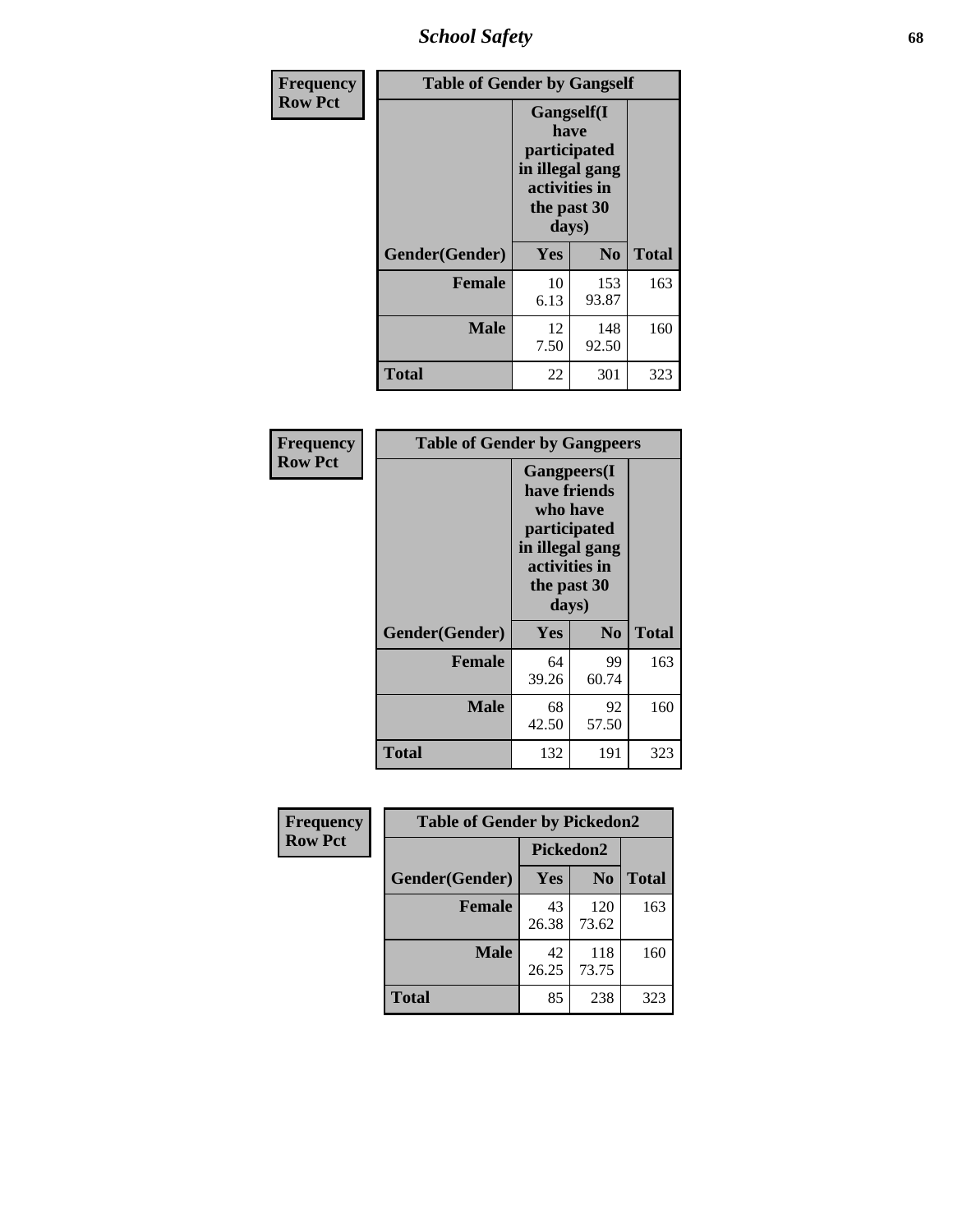*School Safety* **69**

| Frequency      | <b>Table of Gender by Safeschool2</b> |             |                |              |
|----------------|---------------------------------------|-------------|----------------|--------------|
| <b>Row Pct</b> |                                       | Safeschool2 |                |              |
|                | Gender(Gender)                        | Yes         | N <sub>0</sub> | <b>Total</b> |
|                | <b>Female</b>                         | 90<br>55.21 | 73<br>44.79    | 163          |
|                | Male                                  | 99<br>61.88 | 61<br>38.13    | 160          |
|                | <b>Total</b>                          | 189         | 134            | 323          |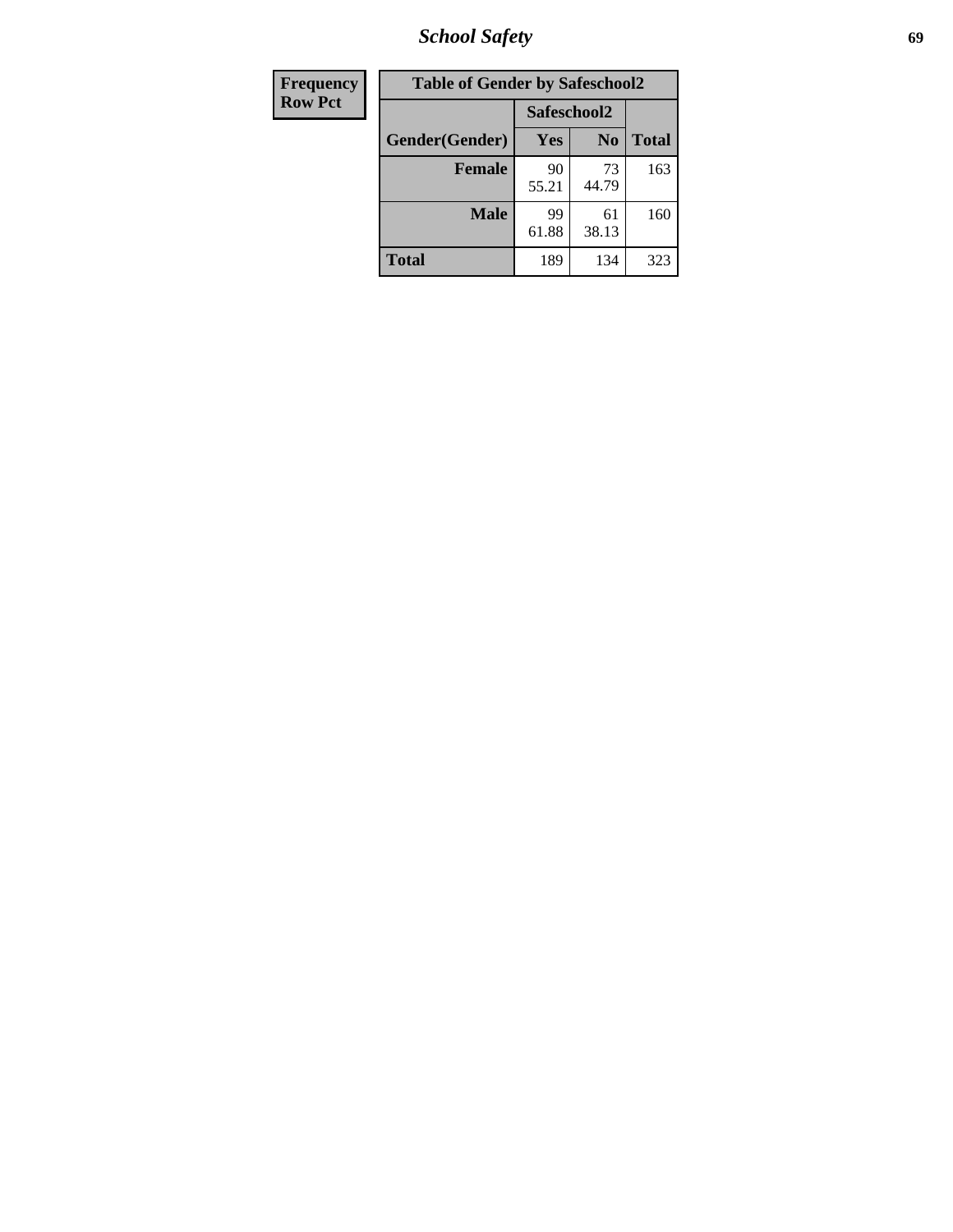# *Incidence of Drug Use* **70**

| <b>Frequency</b> | <b>Table of Gender by AlcoholAlt</b> |                                          |                |              |
|------------------|--------------------------------------|------------------------------------------|----------------|--------------|
| <b>Row Pct</b>   |                                      | AlcoholAlt(Alcohol<br>use, past 30 days) |                |              |
|                  | Gender(Gender)                       | <b>Yes</b>                               | N <sub>0</sub> | <b>Total</b> |
|                  | <b>Female</b>                        | 34<br>20.86                              | 129<br>79.14   | 163          |
|                  | <b>Male</b>                          | 38<br>23.75                              | 122<br>76.25   | 160          |
|                  | <b>Total</b>                         | 72                                       | 251            | 323          |

| Frequency      | <b>Table of Gender by TobaccoAny</b> |                                          |                |              |  |
|----------------|--------------------------------------|------------------------------------------|----------------|--------------|--|
| <b>Row Pct</b> |                                      | TobaccoAny(Tobacco<br>use, past 30 days) |                |              |  |
|                | Gender(Gender)                       | Yes                                      | N <sub>0</sub> | <b>Total</b> |  |
|                | <b>Female</b>                        | 22<br>13.50                              | 141<br>86.50   | 163          |  |
|                | <b>Male</b>                          | 31<br>19.38                              | 129<br>80.63   | 160          |  |
|                | Total                                | 53                                       | 270            | 323          |  |

| <b>Frequency</b> | <b>Table of Gender by MarijuanaAlt</b> |             |                                              |              |
|------------------|----------------------------------------|-------------|----------------------------------------------|--------------|
| <b>Row Pct</b>   |                                        |             | MarijuanaAlt(Marijuana<br>use, past 30 days) |              |
|                  | Gender(Gender)                         | <b>Yes</b>  | N <sub>0</sub>                               | <b>Total</b> |
|                  | <b>Female</b>                          | 23<br>14.11 | 140<br>85.89                                 | 163          |
|                  | <b>Male</b>                            | 24<br>15.00 | 136<br>85.00                                 | 160          |
|                  | <b>Total</b>                           | 47          | 276                                          | 323          |

| <b>Frequency</b> | <b>Table of Gender by OtherDrugAny</b> |                                                      |                |              |
|------------------|----------------------------------------|------------------------------------------------------|----------------|--------------|
| <b>Row Pct</b>   |                                        | <b>OtherDrugAny(Other</b><br>drug use, past 30 days) |                |              |
|                  | Gender(Gender)                         | <b>Yes</b>                                           | N <sub>0</sub> | <b>Total</b> |
|                  | <b>Female</b>                          | 17<br>10.43                                          | 146<br>89.57   | 163          |
|                  | <b>Male</b>                            | 17<br>10.63                                          | 143<br>89.38   | 160          |
|                  | <b>Total</b>                           | 34                                                   | 289            | 323          |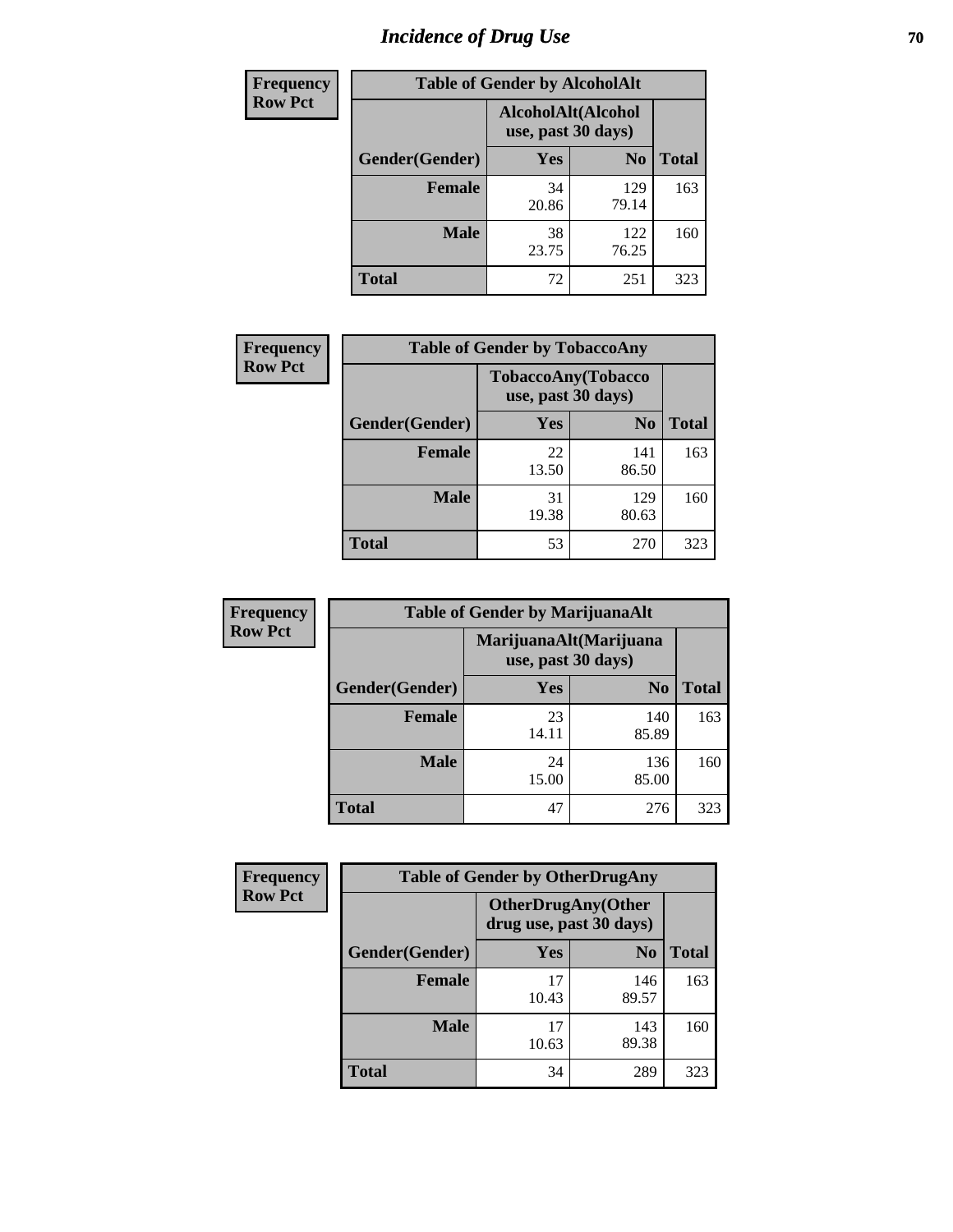### *Average Age at Onset of Use* **71** *Results for "Average Age at Onset of Use" questions exclude students who said they did not use that substance*

#### **Gender=Female**

| <b>Variable</b>    | <b>Label</b>                                                       | <b>Mean</b> |
|--------------------|--------------------------------------------------------------------|-------------|
| Alcoholinit2       | I started using alcohol when I was                                 | 13.58       |
| Cigarettesinit2    | I started smoking tobacco when I was                               | 12.84       |
| Smokelessinit2     | I started chewing tobacco when I was                               | 11.25       |
| Marijuanainit2     | I started using marijuana when I was                               | 14.43       |
| Cocaineinit2       | I started using cocaine when I was                                 | 13.17       |
| Inhalantsinit2     | I started using inhalants when I was                               | 11.20       |
| Steroidsinit2      | I started using steroids when I was                                | 12.50       |
| Ecstasyinit2       | I started using ecstasy when I was                                 | 13.60       |
| Methinit2          | I started using methamphetamines when I was                        | 15.00       |
| Hallucinogensinit2 | I started using hallucinogens when I was                           | 15.33       |
| Prescription in t2 | I started using prescription drugs not prescribed to me when I was | 13.43       |

#### **Gender=Male**

| <i><b>Variable</b></i> | Label                                                              | <b>Mean</b> |
|------------------------|--------------------------------------------------------------------|-------------|
| Alcoholinit2           | I started using alcohol when I was                                 | 12.27       |
| Cigarettesinit2        | I started smoking tobacco when I was                               | 12.79       |
| Smokelessinit2         | I started chewing tobacco when I was                               | 13.87       |
| Marijuanainit2         | I started using marijuana when I was                               | 13.51       |
| Cocaineinit2           | I started using cocaine when I was                                 | 13.60       |
| Inhalantsinit2         | I started using inhalants when I was                               | 15.00       |
| Steroidsinit2          | I started using steroids when I was                                | 13.00       |
| Ecstasyinit2           | I started using ecstasy when I was                                 | 14.33       |
| Methinit2              | I started using methamphetamines when I was                        | 14.25       |
| Hallucinogensinit2     | I started using hallucinogens when I was                           | 12.67       |
| Prescriptioninit2      | I started using prescription drugs not prescribed to me when I was | 13.65       |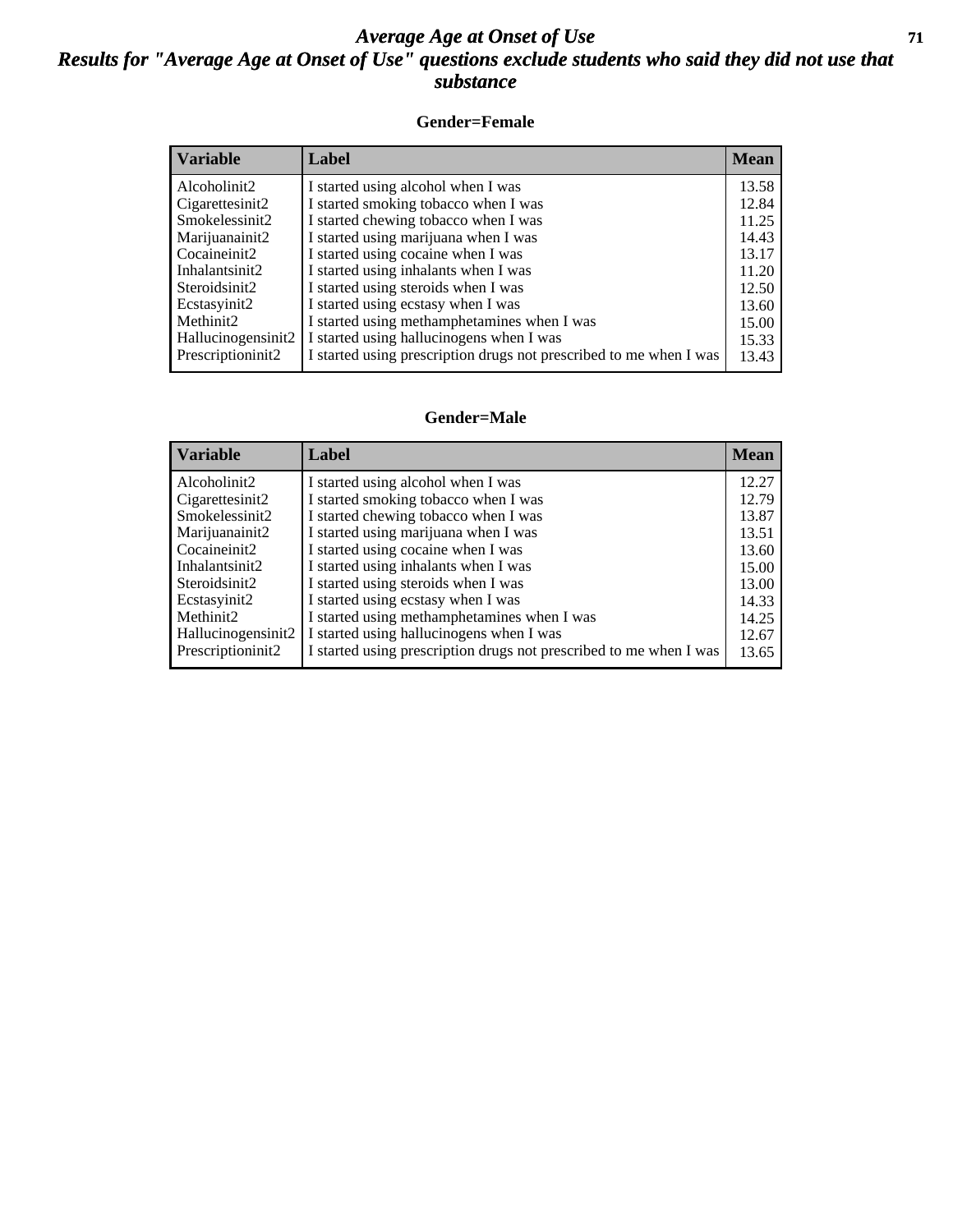# *I Think These Drugs are Harmful* **72**

| <b>Frequency</b> | <b>Table of Gender by Alcoholharmdich</b> |                                                   |                |              |
|------------------|-------------------------------------------|---------------------------------------------------|----------------|--------------|
| <b>Row Pct</b>   |                                           | Alcoholharmdich(I<br>think alcohol is<br>harmful) |                |              |
|                  | Gender(Gender)                            | <b>Yes</b>                                        | N <sub>0</sub> | <b>Total</b> |
|                  | Female                                    | 115<br>70.55                                      | 48<br>29.45    | 163          |
|                  | <b>Male</b>                               | 135<br>84.38                                      | 25<br>15.63    | 160          |
|                  | Total                                     | 250                                               | 73             | 323          |

| Frequency      | <b>Table of Gender by Tobaccoharmdich</b> |                              |                   |              |
|----------------|-------------------------------------------|------------------------------|-------------------|--------------|
| <b>Row Pct</b> |                                           | think tobacco is<br>harmful) | Tobaccoharmdich(I |              |
|                | Gender(Gender)                            | Yes                          | N <sub>0</sub>    | <b>Total</b> |
|                | <b>Female</b>                             | 146<br>89.57                 | 17<br>10.43       | 163          |
|                | <b>Male</b>                               | 156<br>97.50                 | 4<br>2.50         | 160          |
|                | <b>Total</b>                              | 302                          | 21                | 323          |

| Frequency      | <b>Table of Gender by Marijuanaharmdich</b> |                                                       |                |              |  |
|----------------|---------------------------------------------|-------------------------------------------------------|----------------|--------------|--|
| <b>Row Pct</b> |                                             | Marijuanaharmdich(I<br>think marijuana is<br>harmful) |                |              |  |
|                | Gender(Gender)                              | <b>Yes</b>                                            | N <sub>0</sub> | <b>Total</b> |  |
|                | <b>Female</b>                               | 116<br>71.17                                          | 47<br>28.83    | 163          |  |
|                | <b>Male</b>                                 | 124<br>77.50                                          | 36<br>22.50    | 160          |  |
|                | <b>Total</b>                                | 240                                                   | 83             | 323          |  |

| Frequency      | <b>Table of Gender by Otherdrugharmdich</b> |                                                          |                |              |  |
|----------------|---------------------------------------------|----------------------------------------------------------|----------------|--------------|--|
| <b>Row Pct</b> |                                             | Otherdrugharmdich(I<br>think other drugs are<br>harmful) |                |              |  |
|                | Gender(Gender)                              | <b>Yes</b>                                               | N <sub>0</sub> | <b>Total</b> |  |
|                | <b>Female</b>                               | 150<br>92.02                                             | 13<br>7.98     | 163          |  |
|                | <b>Male</b>                                 | 155<br>96.88                                             | 5<br>3.13      | 160          |  |
|                | <b>Total</b>                                | 305                                                      | 18             | 323          |  |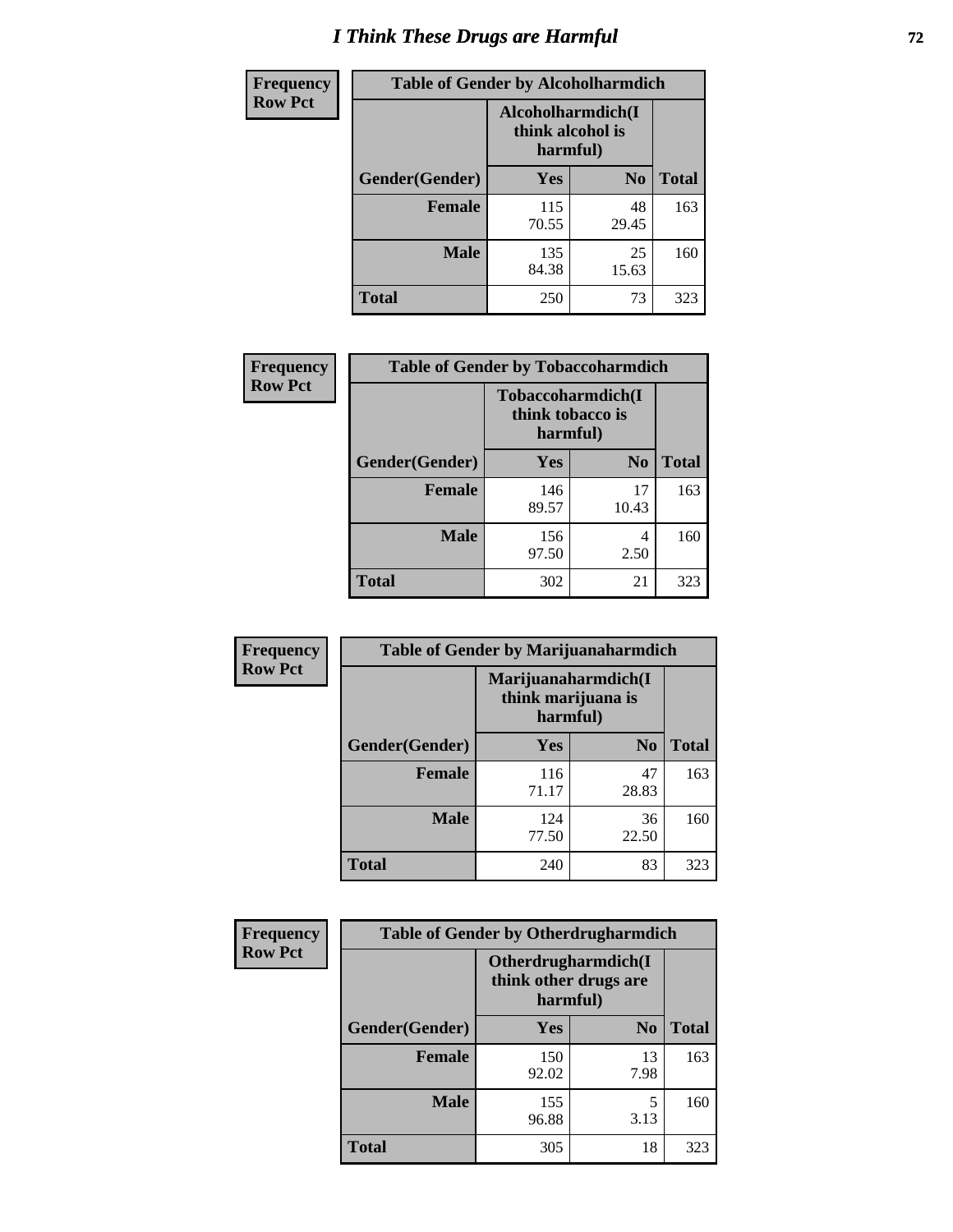| <b>Frequency</b> | <b>Table of Gender by Alcohollocation1</b> |                                                               |             |              |
|------------------|--------------------------------------------|---------------------------------------------------------------|-------------|--------------|
| <b>Row Pct</b>   |                                            | <b>Alcohollocation1(Places</b><br><b>Friends Use Alcohol)</b> |             |              |
|                  | Gender(Gender)                             |                                                               | Do Not Use  | <b>Total</b> |
|                  | <b>Female</b>                              | 94<br>57.67                                                   | 69<br>42.33 | 163          |
|                  | <b>Male</b>                                | 93<br>58.13                                                   | 67<br>41.88 | 160          |
|                  | Total                                      | 187                                                           | 136         | 323          |

| <b>Frequency</b> | <b>Table of Gender by Alcohollocation2</b> |                                |                             |              |
|------------------|--------------------------------------------|--------------------------------|-----------------------------|--------------|
| <b>Row Pct</b>   |                                            | <b>Alcohollocation2(Places</b> | <b>Friends Use Alcohol)</b> |              |
|                  | Gender(Gender)                             |                                | Home                        | <b>Total</b> |
|                  | Female                                     | 94<br>57.67                    | 69<br>42.33                 | 163          |
|                  | <b>Male</b>                                | 93<br>58.13                    | 67<br>41.88                 | 160          |
|                  | <b>Total</b>                               | 187                            | 136                         | 323          |

| Frequency      | <b>Table of Gender by Alcohollocation3</b> |                                                               |               |              |
|----------------|--------------------------------------------|---------------------------------------------------------------|---------------|--------------|
| <b>Row Pct</b> |                                            | <b>Alcohollocation3(Places</b><br><b>Friends Use Alcohol)</b> |               |              |
|                | Gender(Gender)                             |                                                               | <b>School</b> | <b>Total</b> |
|                | <b>Female</b>                              | 148<br>90.80                                                  | 15<br>9.20    | 163          |
|                | <b>Male</b>                                | 143<br>89.38                                                  | 17<br>10.63   | 160          |
|                | <b>Total</b>                               | 291                                                           | 32            | 323          |

| Frequency      |                | <b>Table of Gender by Alcohollocation4</b>                    |             |              |
|----------------|----------------|---------------------------------------------------------------|-------------|--------------|
| <b>Row Pct</b> |                | <b>Alcohollocation4(Places</b><br><b>Friends Use Alcohol)</b> |             |              |
|                | Gender(Gender) |                                                               | Car         | <b>Total</b> |
|                | <b>Female</b>  | 137<br>84.05                                                  | 26<br>15.95 | 163          |
|                | <b>Male</b>    | 132<br>82.50                                                  | 28<br>17.50 | 160          |
|                | <b>Total</b>   | 269                                                           | 54          | 323          |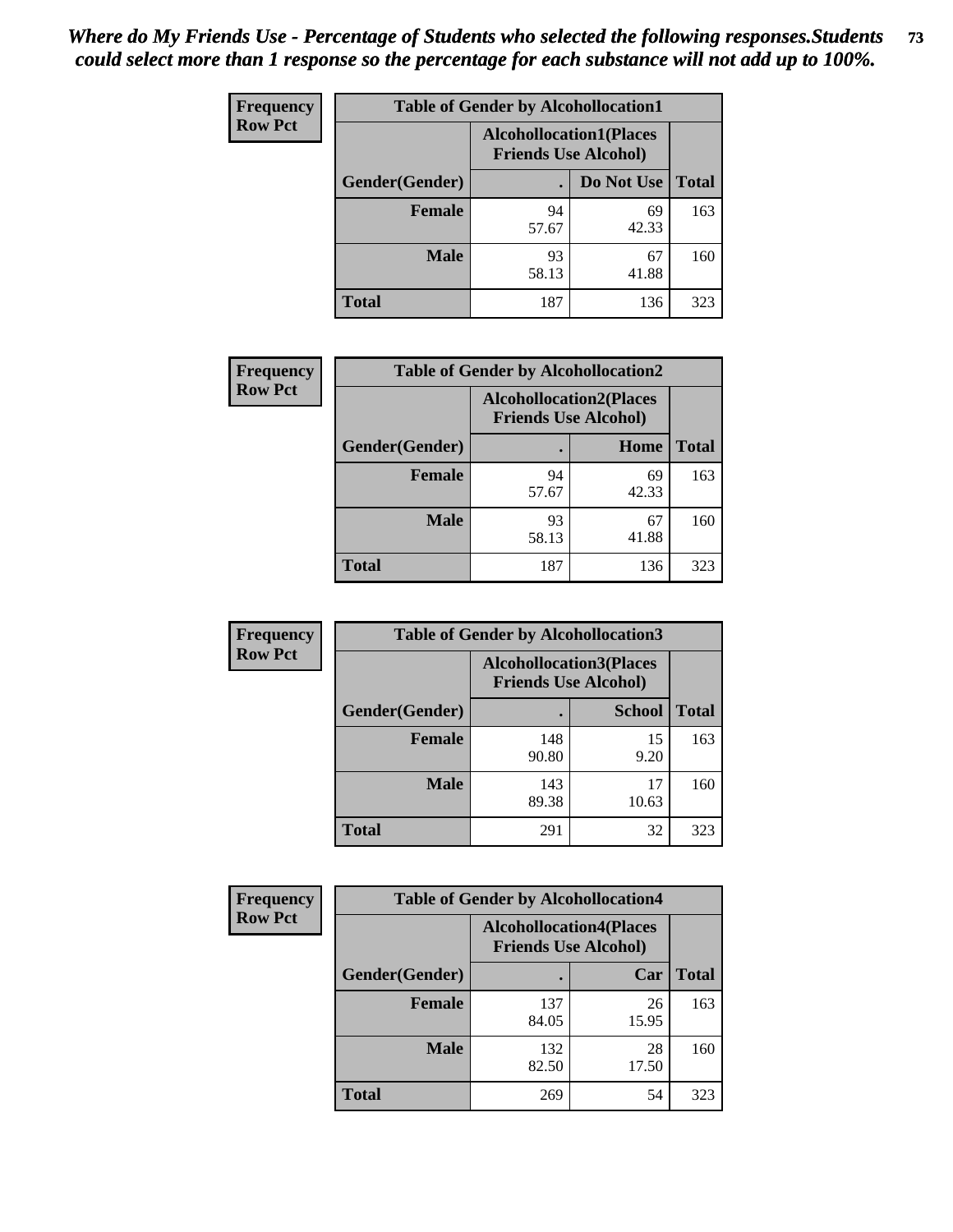| <b>Frequency</b> |                | <b>Table of Gender by Alcohollocation5</b>                    |                                 |              |
|------------------|----------------|---------------------------------------------------------------|---------------------------------|--------------|
| <b>Row Pct</b>   |                | <b>Alcohollocation5(Places</b><br><b>Friends Use Alcohol)</b> |                                 |              |
|                  | Gender(Gender) | $\bullet$                                                     | <b>Friend's</b><br><b>House</b> | <b>Total</b> |
|                  | <b>Female</b>  | 88<br>53.99                                                   | 75<br>46.01                     | 163          |
|                  | <b>Male</b>    | 97<br>60.63                                                   | 63<br>39.38                     | 160          |
|                  | <b>Total</b>   | 185                                                           | 138                             | 323          |

| Frequency      | <b>Table of Gender by Alcohollocation6</b> |                                                               |              |              |  |
|----------------|--------------------------------------------|---------------------------------------------------------------|--------------|--------------|--|
| <b>Row Pct</b> |                                            | <b>Alcohollocation6(Places</b><br><b>Friends Use Alcohol)</b> |              |              |  |
|                | <b>Gender</b> (Gender)                     |                                                               | <b>Other</b> | <b>Total</b> |  |
|                | Female                                     | 112<br>68.71                                                  | 51<br>31.29  | 163          |  |
|                | <b>Male</b>                                | 113<br>70.63                                                  | 47<br>29.38  | 160          |  |
|                | <b>Total</b>                               | 225                                                           | 98           | 323          |  |

| Frequency      | <b>Table of Gender by Tobaccolocation1</b> |                                                               |             |              |  |
|----------------|--------------------------------------------|---------------------------------------------------------------|-------------|--------------|--|
| <b>Row Pct</b> |                                            | <b>Tobaccolocation1(Places</b><br><b>Friends Use Tobacco)</b> |             |              |  |
|                | Gender(Gender)                             |                                                               | Do Not Use  | <b>Total</b> |  |
|                | Female                                     | 70<br>42.94                                                   | 93<br>57.06 | 163          |  |
|                | <b>Male</b>                                | 83<br>51.88                                                   | 77<br>48.13 | 160          |  |
|                | <b>Total</b>                               | 153                                                           | 170         | 323          |  |

| <b>Frequency</b> |                | <b>Table of Gender by Tobaccolocation2</b> |                                |              |
|------------------|----------------|--------------------------------------------|--------------------------------|--------------|
| <b>Row Pct</b>   |                | <b>Friends Use Tobacco)</b>                | <b>Tobaccolocation2(Places</b> |              |
|                  | Gender(Gender) |                                            | Home                           | <b>Total</b> |
|                  | Female         | 102<br>62.58                               | 61<br>37.42                    | 163          |
|                  | <b>Male</b>    | 95<br>59.38                                | 65<br>40.63                    | 160          |
|                  | <b>Total</b>   | 197                                        | 126                            | 323          |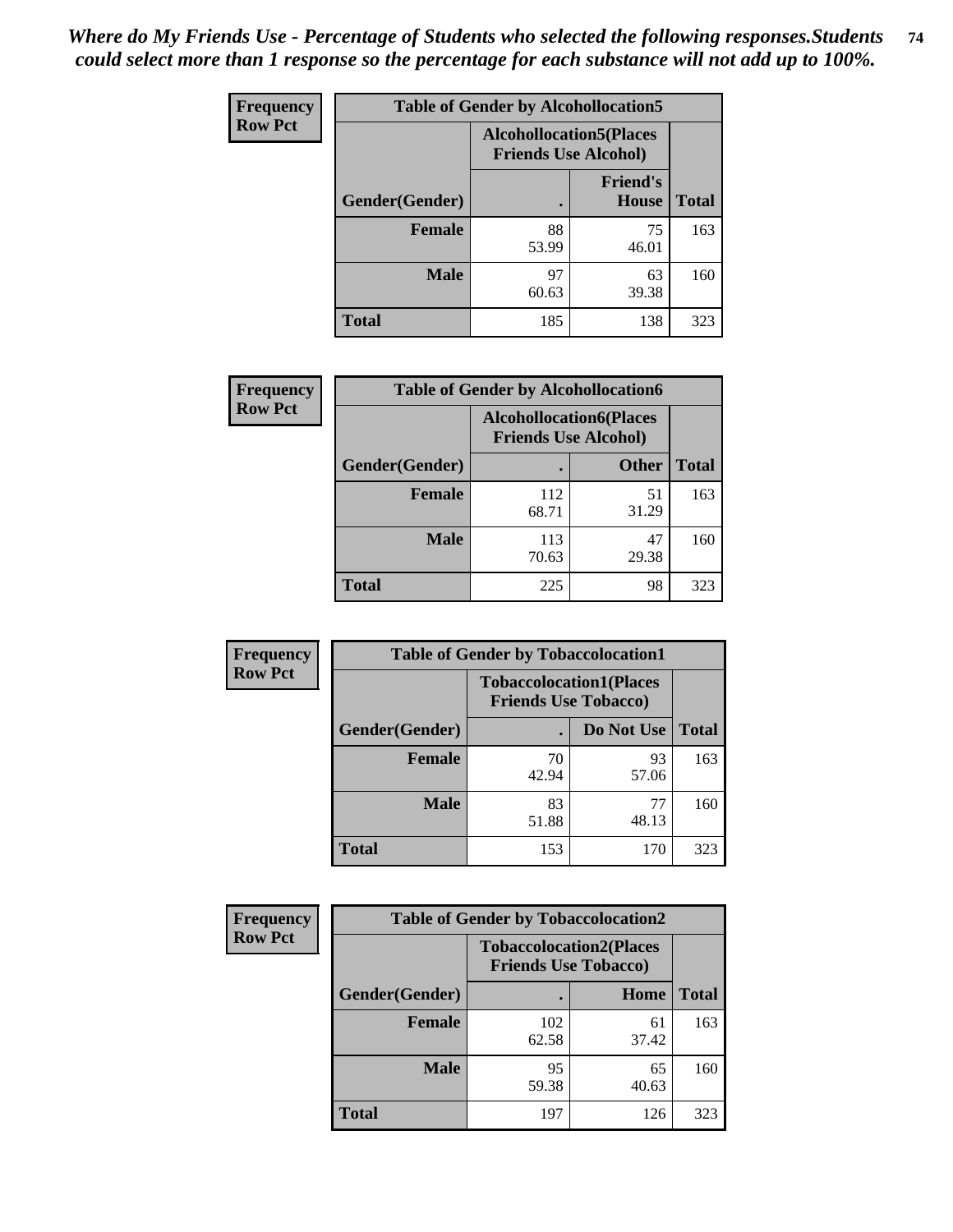| <b>Frequency</b> | <b>Table of Gender by Tobaccolocation3</b> |                                                               |               |              |
|------------------|--------------------------------------------|---------------------------------------------------------------|---------------|--------------|
| <b>Row Pct</b>   |                                            | <b>Tobaccolocation3(Places</b><br><b>Friends Use Tobacco)</b> |               |              |
|                  | Gender(Gender)                             |                                                               | <b>School</b> | <b>Total</b> |
|                  | <b>Female</b>                              | 131<br>80.37                                                  | 32<br>19.63   | 163          |
|                  | <b>Male</b>                                | 131<br>81.88                                                  | 29<br>18.13   | 160          |
|                  | <b>Total</b>                               | 262                                                           | 61            | 323          |

| <b>Frequency</b> | <b>Table of Gender by Tobaccolocation4</b> |                                                               |             |              |
|------------------|--------------------------------------------|---------------------------------------------------------------|-------------|--------------|
| <b>Row Pct</b>   |                                            | <b>Tobaccolocation4(Places</b><br><b>Friends Use Tobacco)</b> |             |              |
|                  | Gender(Gender)                             |                                                               | Car         | <b>Total</b> |
|                  | <b>Female</b>                              | 103<br>63.19                                                  | 60<br>36.81 | 163          |
|                  | <b>Male</b>                                | 111<br>69.38                                                  | 49<br>30.63 | 160          |
|                  | <b>Total</b>                               | 214                                                           | 109         | 323          |

| <b>Frequency</b> | <b>Table of Gender by Tobaccolocation5</b> |                                                               |                                 |              |
|------------------|--------------------------------------------|---------------------------------------------------------------|---------------------------------|--------------|
| <b>Row Pct</b>   |                                            | <b>Tobaccolocation5(Places</b><br><b>Friends Use Tobacco)</b> |                                 |              |
|                  | Gender(Gender)                             |                                                               | <b>Friend's</b><br><b>House</b> | <b>Total</b> |
|                  | Female                                     | 105<br>64.42                                                  | 58<br>35.58                     | 163          |
|                  | <b>Male</b>                                | 98<br>61.25                                                   | 62<br>38.75                     | 160          |
|                  | <b>Total</b>                               | 203                                                           | 120                             | 323          |

| <b>Frequency</b> | <b>Table of Gender by Tobaccolocation6</b> |                                                               |              |              |
|------------------|--------------------------------------------|---------------------------------------------------------------|--------------|--------------|
| <b>Row Pct</b>   |                                            | <b>Tobaccolocation6(Places</b><br><b>Friends Use Tobacco)</b> |              |              |
|                  | Gender(Gender)                             |                                                               | <b>Other</b> | <b>Total</b> |
|                  | Female                                     | 115<br>70.55                                                  | 48<br>29.45  | 163          |
|                  | <b>Male</b>                                | 116<br>72.50                                                  | 44<br>27.50  | 160          |
|                  | <b>Total</b>                               | 231                                                           | 92           | 323          |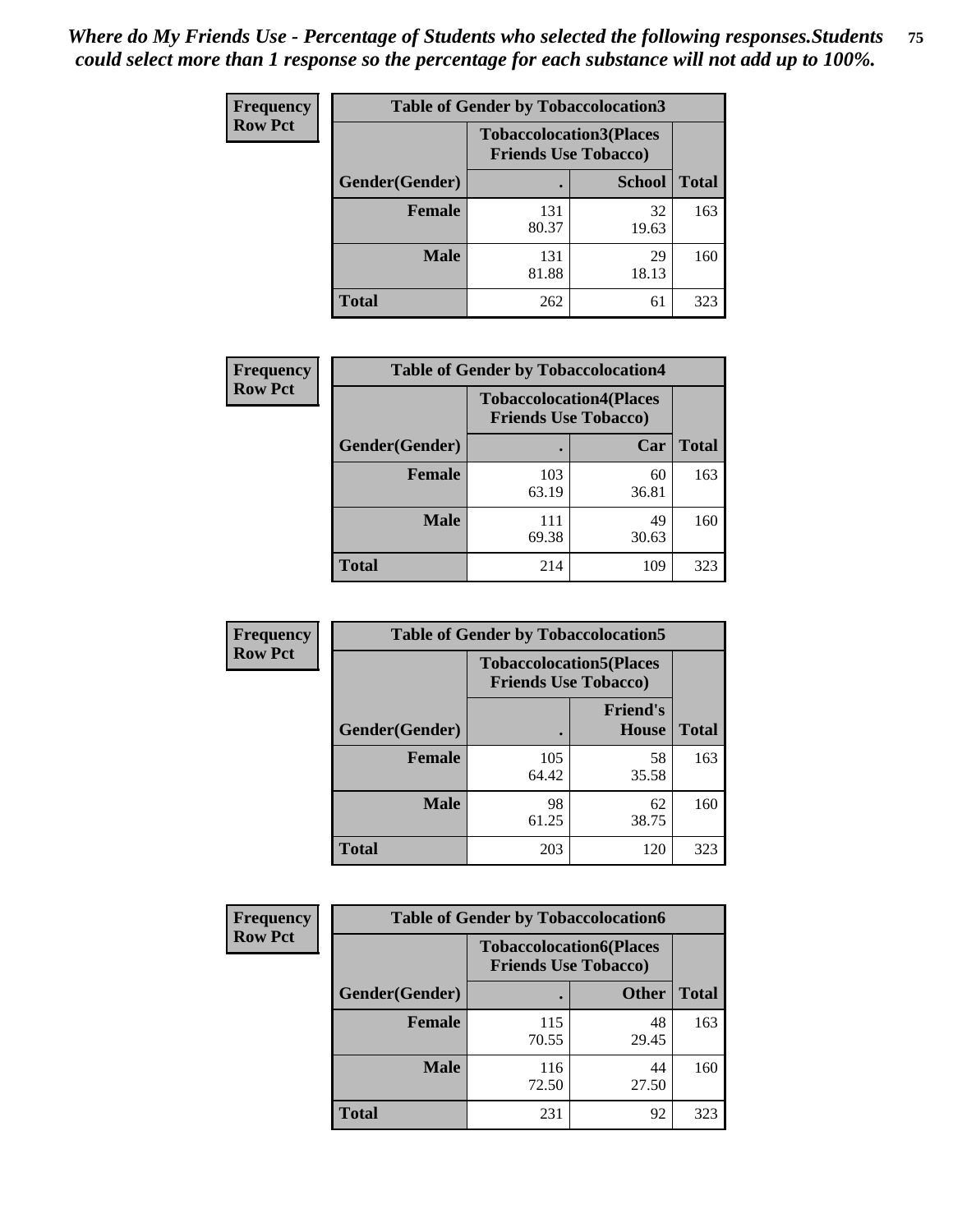| <b>Frequency</b> | <b>Table of Gender by Marijuanalocation1</b> |                                                                    |             |              |
|------------------|----------------------------------------------|--------------------------------------------------------------------|-------------|--------------|
| <b>Row Pct</b>   |                                              | <b>Marijuanalocation1(Places</b><br><b>Friends Use Marijuana</b> ) |             |              |
|                  | Gender(Gender)                               |                                                                    | Do Not Use  | <b>Total</b> |
|                  | <b>Female</b>                                | 94<br>57.67                                                        | 69<br>42.33 | 163          |
|                  | <b>Male</b>                                  | 89<br>55.63                                                        | 71<br>44.38 | 160          |
|                  | <b>Total</b>                                 | 183                                                                | 140         | 323          |

| <b>Frequency</b> | <b>Table of Gender by Marijuanalocation2</b> |                                                                    |             |       |
|------------------|----------------------------------------------|--------------------------------------------------------------------|-------------|-------|
| <b>Row Pct</b>   |                                              | <b>Marijuanalocation2(Places</b><br><b>Friends Use Marijuana</b> ) |             |       |
|                  | Gender(Gender)                               |                                                                    | Home        | Total |
|                  | <b>Female</b>                                | 89<br>54.60                                                        | 74<br>45.40 | 163   |
|                  | <b>Male</b>                                  | 97<br>60.63                                                        | 63<br>39.38 | 160   |
|                  | <b>Total</b>                                 | 186                                                                | 137         | 323   |

| Frequency      | <b>Table of Gender by Marijuanalocation3</b> |                                                                    |               |              |
|----------------|----------------------------------------------|--------------------------------------------------------------------|---------------|--------------|
| <b>Row Pct</b> |                                              | <b>Marijuanalocation3(Places</b><br><b>Friends Use Marijuana</b> ) |               |              |
|                | Gender(Gender)                               |                                                                    | <b>School</b> | <b>Total</b> |
|                | Female                                       | 138<br>84.66                                                       | 25<br>15.34   | 163          |
|                | <b>Male</b>                                  | 137<br>85.63                                                       | 23<br>14.38   | 160          |
|                | <b>Total</b>                                 | 275                                                                | 48            | 323          |

| Frequency      | <b>Table of Gender by Marijuanalocation4</b> |                                |                                  |              |
|----------------|----------------------------------------------|--------------------------------|----------------------------------|--------------|
| <b>Row Pct</b> |                                              | <b>Friends Use Marijuana</b> ) | <b>Marijuanalocation4(Places</b> |              |
|                | <b>Gender</b> (Gender)                       |                                | Car                              | <b>Total</b> |
|                | <b>Female</b>                                | 104<br>63.80                   | 59<br>36.20                      | 163          |
|                | <b>Male</b>                                  | 113<br>70.63                   | 47<br>29.38                      | 160          |
|                | <b>Total</b>                                 | 217                            | 106                              | 323          |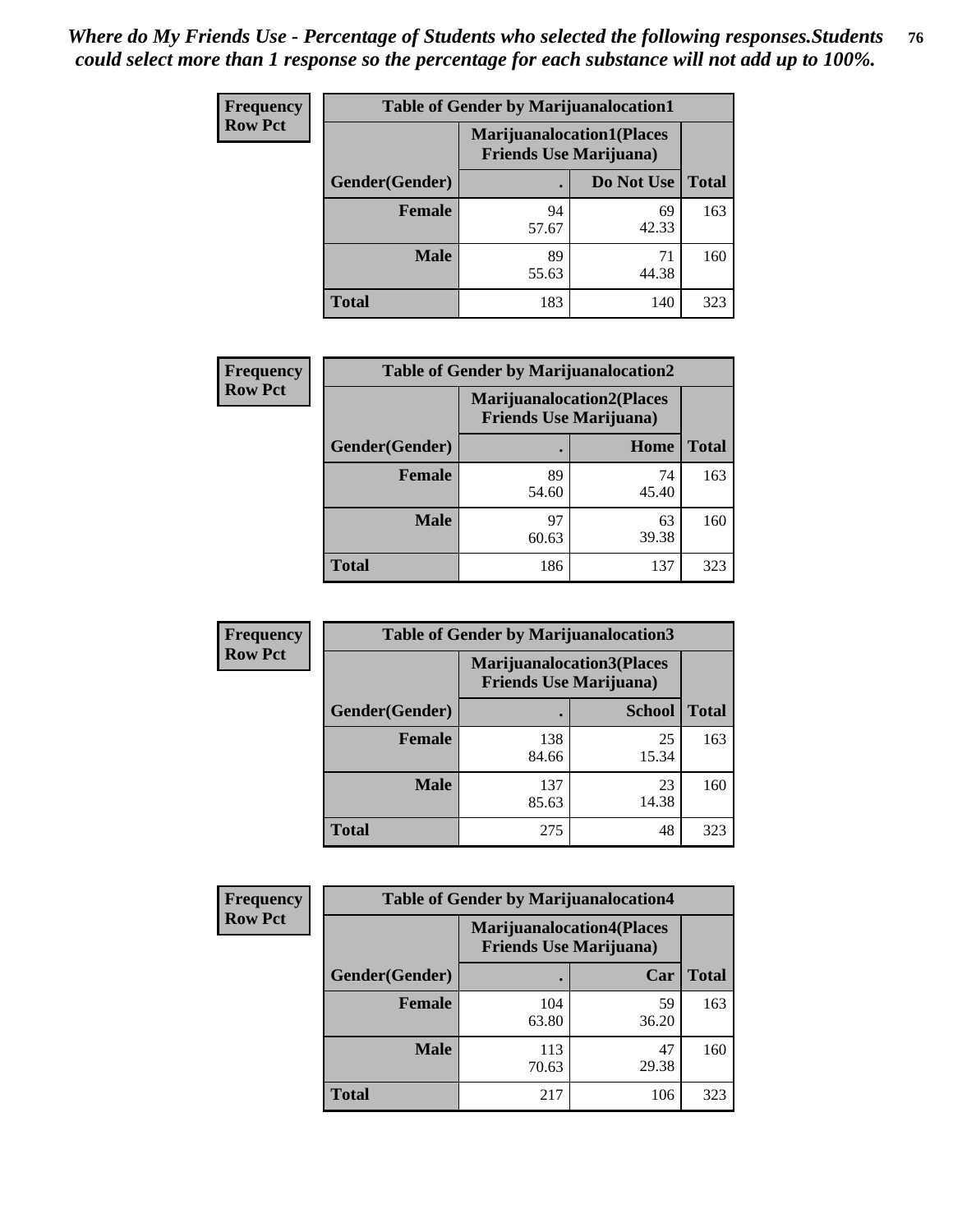| <b>Frequency</b> | <b>Table of Gender by Marijuanalocation5</b> |                                                                     |                                 |              |
|------------------|----------------------------------------------|---------------------------------------------------------------------|---------------------------------|--------------|
| <b>Row Pct</b>   |                                              | <b>Marijuanalocation5</b> (Places<br><b>Friends Use Marijuana</b> ) |                                 |              |
|                  | Gender(Gender)                               |                                                                     | <b>Friend's</b><br><b>House</b> | <b>Total</b> |
|                  | <b>Female</b>                                | 88<br>53.99                                                         | 75<br>46.01                     | 163          |
|                  | <b>Male</b>                                  | 93<br>58.13                                                         | 67<br>41.88                     | 160          |
|                  | <b>Total</b>                                 | 181                                                                 | 142                             | 323          |

| <b>Frequency</b> | <b>Table of Gender by Marijuanalocation6</b> |                                |                                  |              |
|------------------|----------------------------------------------|--------------------------------|----------------------------------|--------------|
| <b>Row Pct</b>   |                                              | <b>Friends Use Marijuana</b> ) | <b>Marijuanalocation6(Places</b> |              |
|                  | <b>Gender</b> (Gender)                       |                                | <b>Other</b>                     | <b>Total</b> |
|                  | <b>Female</b>                                | 110<br>67.48                   | 53<br>32.52                      | 163          |
|                  | <b>Male</b>                                  | 115<br>71.88                   | 45<br>28.13                      | 160          |
|                  | <b>Total</b>                                 | 225                            | 98                               | 323          |

| <b>Frequency</b> | <b>Table of Gender by Otherdruglocation1</b> |                                                                                |              |              |
|------------------|----------------------------------------------|--------------------------------------------------------------------------------|--------------|--------------|
| <b>Row Pct</b>   |                                              | <b>Otherdruglocation1(Places</b><br><b>Friends Use Other Illegal</b><br>Drugs) |              |              |
|                  | Gender(Gender)                               |                                                                                | Do Not Use   | <b>Total</b> |
|                  | <b>Female</b>                                | 62<br>38.04                                                                    | 101<br>61.96 | 163          |
|                  | <b>Male</b>                                  | 42<br>26.25                                                                    | 118<br>73.75 | 160          |
|                  | <b>Total</b>                                 | 104                                                                            | 219          | 323          |

| <b>Frequency</b> | <b>Table of Gender by Otherdruglocation2</b> |                                            |                                  |              |
|------------------|----------------------------------------------|--------------------------------------------|----------------------------------|--------------|
| <b>Row Pct</b>   |                                              | <b>Friends Use Other Illegal</b><br>Drugs) | <b>Otherdruglocation2(Places</b> |              |
|                  | Gender(Gender)                               |                                            | Home                             | <b>Total</b> |
|                  | Female                                       | 120<br>73.62                               | 43<br>26.38                      | 163          |
|                  | <b>Male</b>                                  | 134<br>83.75                               | 26<br>16.25                      | 160          |
|                  | <b>Total</b>                                 | 254                                        | 69                               | 323          |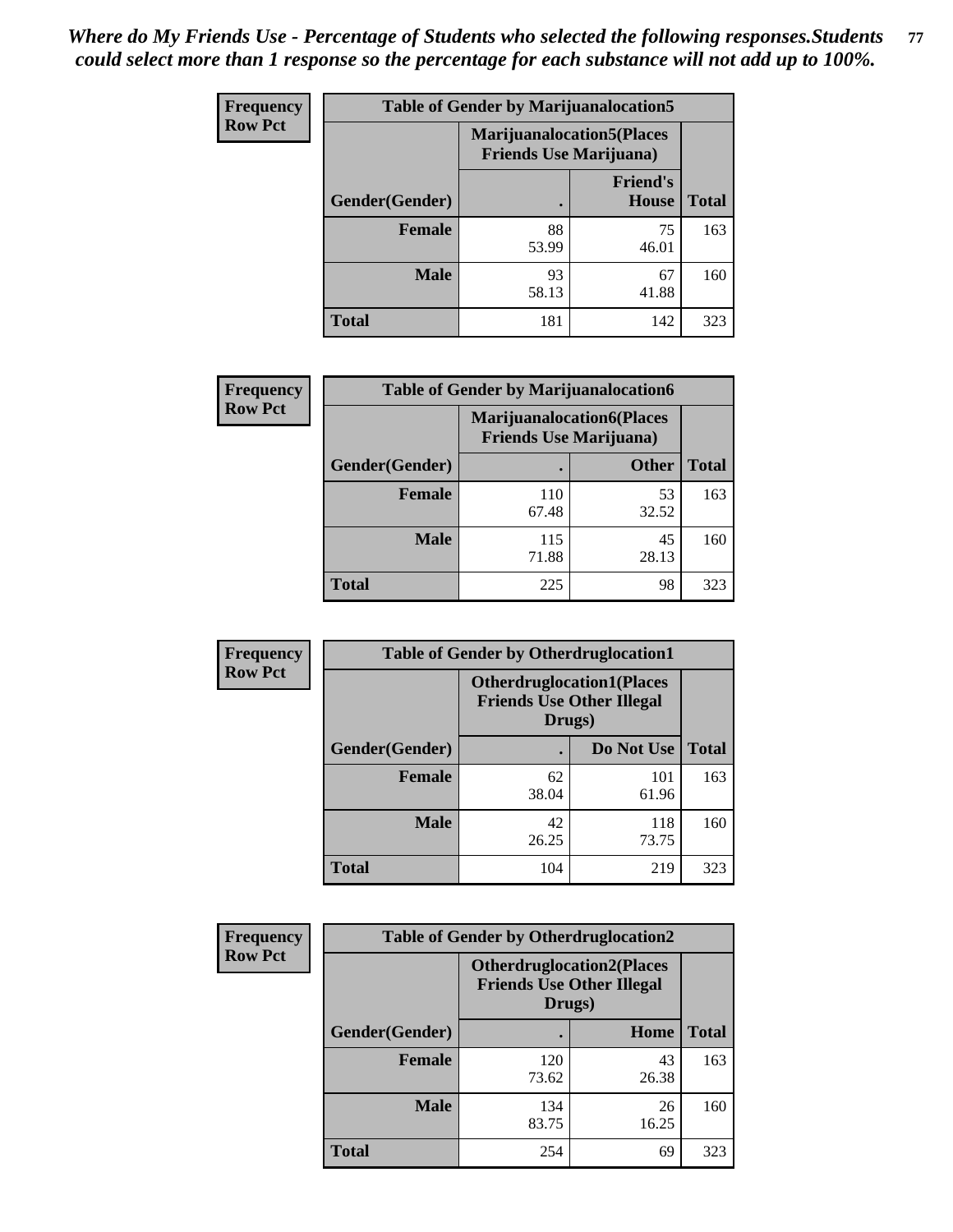| <b>Frequency</b> | <b>Table of Gender by Otherdruglocation3</b> |                                                                                |               |              |
|------------------|----------------------------------------------|--------------------------------------------------------------------------------|---------------|--------------|
| <b>Row Pct</b>   |                                              | <b>Otherdruglocation3(Places</b><br><b>Friends Use Other Illegal</b><br>Drugs) |               |              |
|                  | Gender(Gender)                               |                                                                                | <b>School</b> | <b>Total</b> |
|                  | <b>Female</b>                                | 139<br>85.28                                                                   | 24<br>14.72   | 163          |
|                  | <b>Male</b>                                  | 151<br>94.38                                                                   | Q<br>5.63     | 160          |
|                  | <b>Total</b>                                 | 290                                                                            | 33            | 323          |

| Frequency      | <b>Table of Gender by Otherdruglocation4</b> |                                                                                |             |              |
|----------------|----------------------------------------------|--------------------------------------------------------------------------------|-------------|--------------|
| <b>Row Pct</b> |                                              | <b>Otherdruglocation4(Places</b><br><b>Friends Use Other Illegal</b><br>Drugs) |             |              |
|                | Gender(Gender)                               |                                                                                | Car         | <b>Total</b> |
|                | <b>Female</b>                                | 120<br>73.62                                                                   | 43<br>26.38 | 163          |
|                | <b>Male</b>                                  | 143<br>89.38                                                                   | 17<br>10.63 | 160          |
|                | <b>Total</b>                                 | 263                                                                            | 60          | 323          |

| Frequency      | <b>Table of Gender by Otherdruglocation5</b> |                                                                                |                                 |              |
|----------------|----------------------------------------------|--------------------------------------------------------------------------------|---------------------------------|--------------|
| <b>Row Pct</b> |                                              | <b>Otherdruglocation5(Places</b><br><b>Friends Use Other Illegal</b><br>Drugs) |                                 |              |
|                | Gender(Gender)                               |                                                                                | <b>Friend's</b><br><b>House</b> | <b>Total</b> |
|                | <b>Female</b>                                | 123<br>75.46                                                                   | 40<br>24.54                     | 163          |
|                | <b>Male</b>                                  | 131<br>81.88                                                                   | 29<br>18.13                     | 160          |
|                | <b>Total</b>                                 | 254                                                                            | 69                              | 323          |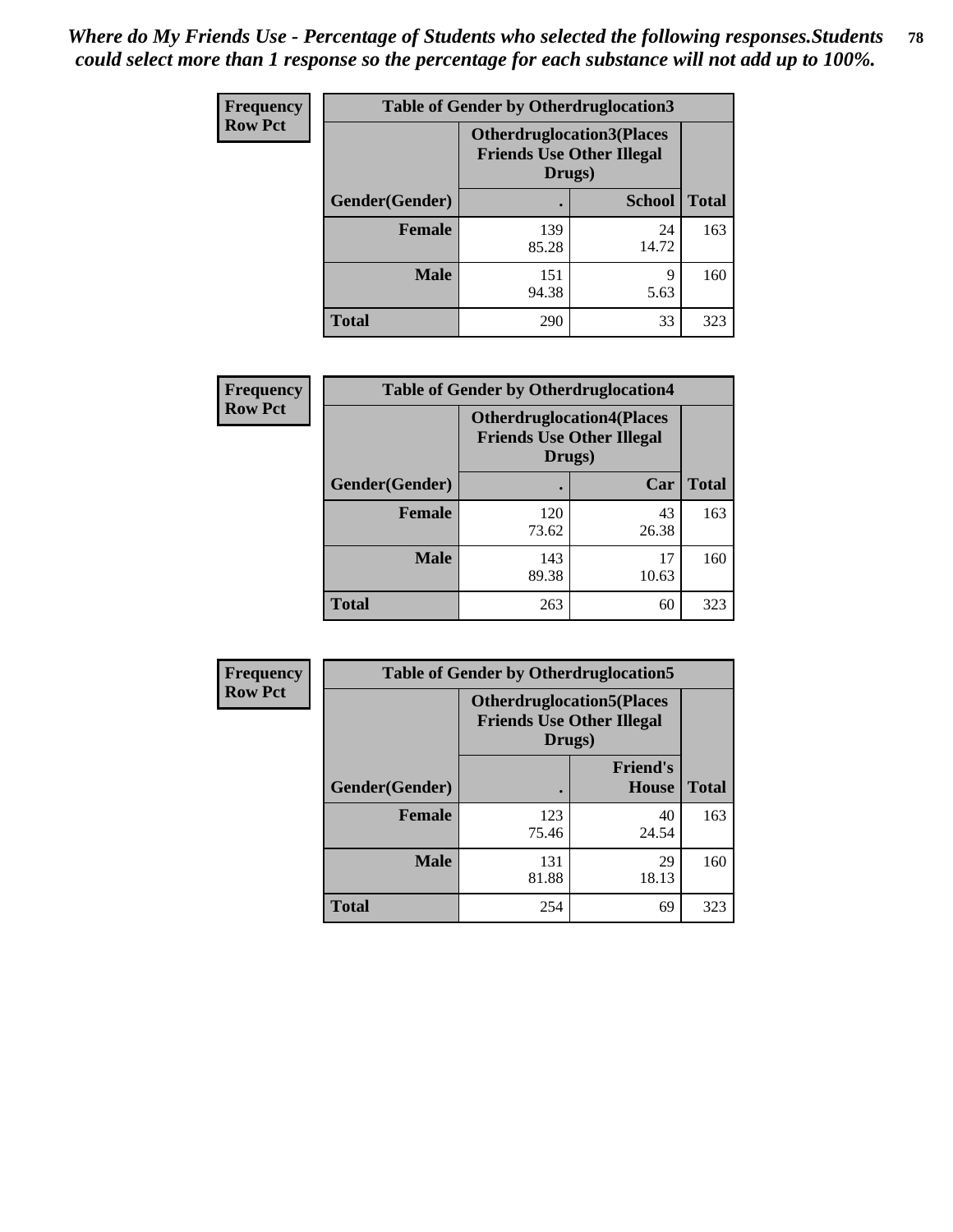| Frequency      | <b>Table of Gender by Otherdruglocation6</b> |                                                                                |              |              |
|----------------|----------------------------------------------|--------------------------------------------------------------------------------|--------------|--------------|
| <b>Row Pct</b> |                                              | <b>Otherdruglocation6(Places</b><br><b>Friends Use Other Illegal</b><br>Drugs) |              |              |
|                | Gender(Gender)                               |                                                                                | <b>Other</b> | <b>Total</b> |
|                | <b>Female</b>                                | 126<br>77.30                                                                   | 37<br>22.70  | 163          |
|                | <b>Male</b>                                  | 139<br>86.88                                                                   | 21<br>13.13  | 160          |
|                | <b>Total</b>                                 | 265                                                                            | 58           | 323          |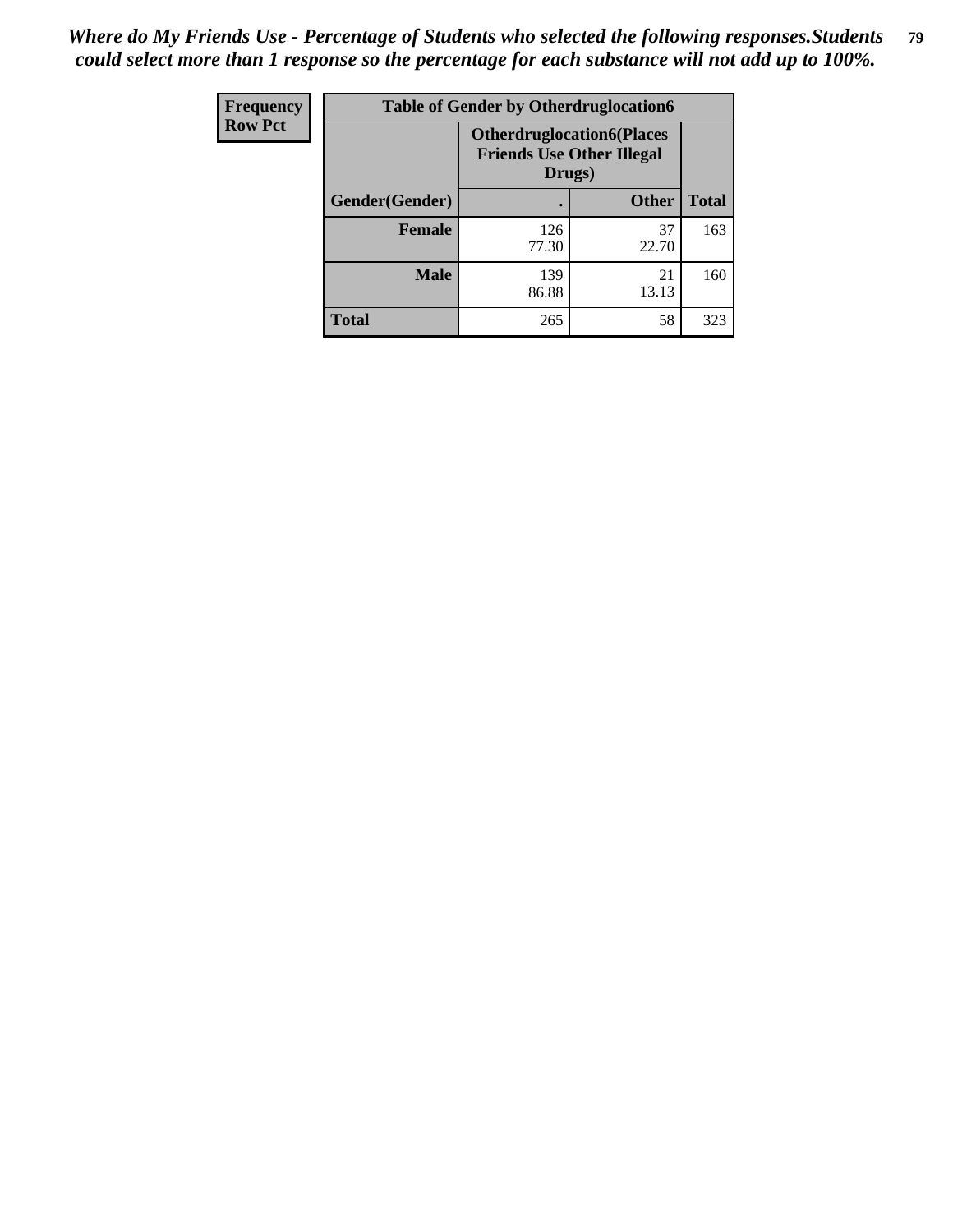| <b>Frequency</b> | <b>Table of Gender by Alcoholtime1</b> |                                                          |                      |              |
|------------------|----------------------------------------|----------------------------------------------------------|----------------------|--------------|
| <b>Row Pct</b>   |                                        | <b>Alcoholtime1(Times</b><br><b>Friends Use Alcohol)</b> |                      |              |
|                  | Gender(Gender)                         | $\bullet$                                                | Do Not<br><b>Use</b> | <b>Total</b> |
|                  | <b>Female</b>                          | 99<br>60.74                                              | 64<br>39.26          | 163          |
|                  | <b>Male</b>                            | 96<br>60.00                                              | 64<br>40.00          | 160          |
|                  | <b>Total</b>                           | 195                                                      | 128                  | 323          |

| <b>Frequency</b> | <b>Table of Gender by Alcoholtime2</b> |              |                                                          |              |  |
|------------------|----------------------------------------|--------------|----------------------------------------------------------|--------------|--|
| <b>Row Pct</b>   |                                        |              | <b>Alcoholtime2(Times</b><br><b>Friends Use Alcohol)</b> |              |  |
|                  | Gender(Gender)                         |              | <b>On Way</b><br>to School                               | <b>Total</b> |  |
|                  | <b>Female</b>                          | 147<br>90.18 | 16<br>9.82                                               | 163          |  |
|                  | <b>Male</b>                            | 138<br>86.25 | 22<br>13.75                                              | 160          |  |
|                  | <b>Total</b>                           | 285          | 38                                                       | 323          |  |

| Frequency      | <b>Table of Gender by Alcoholtime3</b> |                                                   |                                |              |
|----------------|----------------------------------------|---------------------------------------------------|--------------------------------|--------------|
| <b>Row Pct</b> |                                        | Alcoholtime3(Times<br><b>Friends Use Alcohol)</b> |                                |              |
|                | Gender(Gender)                         |                                                   | <b>During</b><br><b>School</b> | <b>Total</b> |
|                | Female                                 | 151<br>92.64                                      | 12<br>7.36                     | 163          |
|                | <b>Male</b>                            | 145<br>90.63                                      | 15<br>9.38                     | 160          |
|                | <b>Total</b>                           | 296                                               | 27                             | 323          |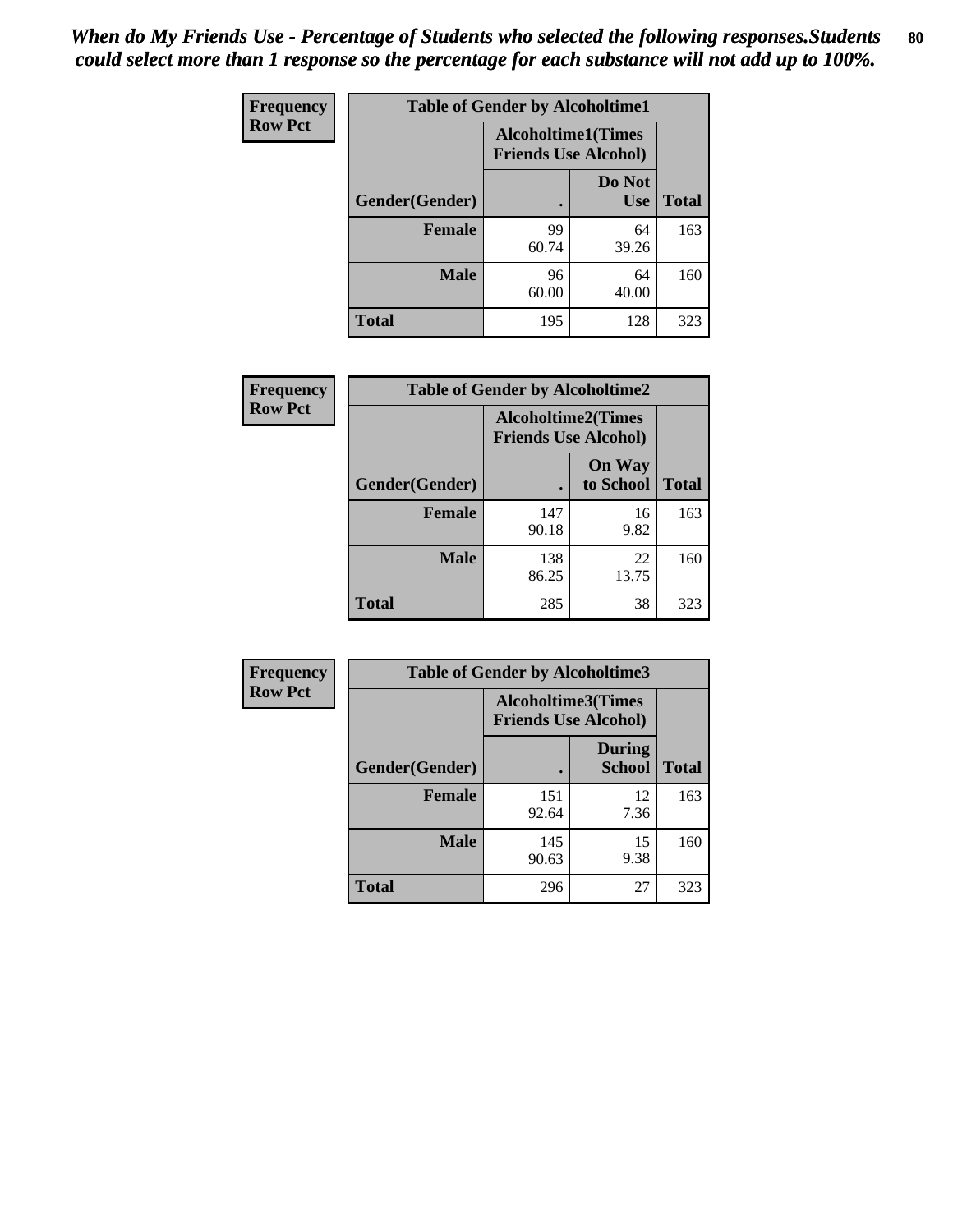*When do My Friends Use - Percentage of Students who selected the following responses.Students could select more than 1 response so the percentage for each substance will not add up to 100%.* **81**

| <b>Frequency</b> | <b>Table of Gender by Alcoholtime4</b> |                                                          |                                                |              |
|------------------|----------------------------------------|----------------------------------------------------------|------------------------------------------------|--------------|
| <b>Row Pct</b>   |                                        | <b>Alcoholtime4(Times</b><br><b>Friends Use Alcohol)</b> |                                                |              |
|                  | Gender(Gender)                         |                                                          | <b>On Way</b><br>Home<br>From<br><b>School</b> | <b>Total</b> |
|                  | <b>Female</b>                          | 142<br>87.12                                             | 21<br>12.88                                    | 163          |
|                  | <b>Male</b>                            | 136<br>85.00                                             | 24<br>15.00                                    | 160          |
|                  | <b>Total</b>                           | 278                                                      | 45                                             | 323          |

| <b>Frequency</b> | <b>Table of Gender by Alcoholtime5</b> |                                                           |                   |              |
|------------------|----------------------------------------|-----------------------------------------------------------|-------------------|--------------|
| <b>Row Pct</b>   |                                        | <b>Alcoholtime5</b> (Times<br><b>Friends Use Alcohol)</b> |                   |              |
|                  | Gender(Gender)                         |                                                           | <b>Weeknights</b> | <b>Total</b> |
|                  | <b>Female</b>                          | 114<br>69.94                                              | 49<br>30.06       | 163          |
|                  | <b>Male</b>                            | 112<br>70.00                                              | 48<br>30.00       | 160          |
|                  | <b>Total</b>                           | 226                                                       | 97                | 323          |

| <b>Frequency</b> | <b>Table of Gender by Alcoholtime6</b> |             |                                                           |              |
|------------------|----------------------------------------|-------------|-----------------------------------------------------------|--------------|
| <b>Row Pct</b>   |                                        |             | <b>Alcoholtime6</b> (Times<br><b>Friends Use Alcohol)</b> |              |
|                  | Gender(Gender)                         |             | Weekends                                                  | <b>Total</b> |
|                  | Female                                 | 62<br>38.04 | 101<br>61.96                                              | 163          |
|                  | <b>Male</b>                            | 63<br>39.38 | 97<br>60.63                                               | 160          |
|                  | <b>Total</b>                           | 125         | 198                                                       | 323          |

| <b>Frequency</b> | <b>Table of Gender by Tobaccotime1</b> |                                                          |                      |              |
|------------------|----------------------------------------|----------------------------------------------------------|----------------------|--------------|
| <b>Row Pct</b>   |                                        | <b>Tobaccotime1(Times</b><br><b>Friends Use Tobacco)</b> |                      |              |
|                  | Gender(Gender)                         |                                                          | Do Not<br><b>Use</b> | <b>Total</b> |
|                  | <b>Female</b>                          | 78<br>47.85                                              | 85<br>52.15          | 163          |
|                  | <b>Male</b>                            | 84<br>52.50                                              | 76<br>47.50          | 160          |
|                  | <b>Total</b>                           | 162                                                      | 161                  | 323          |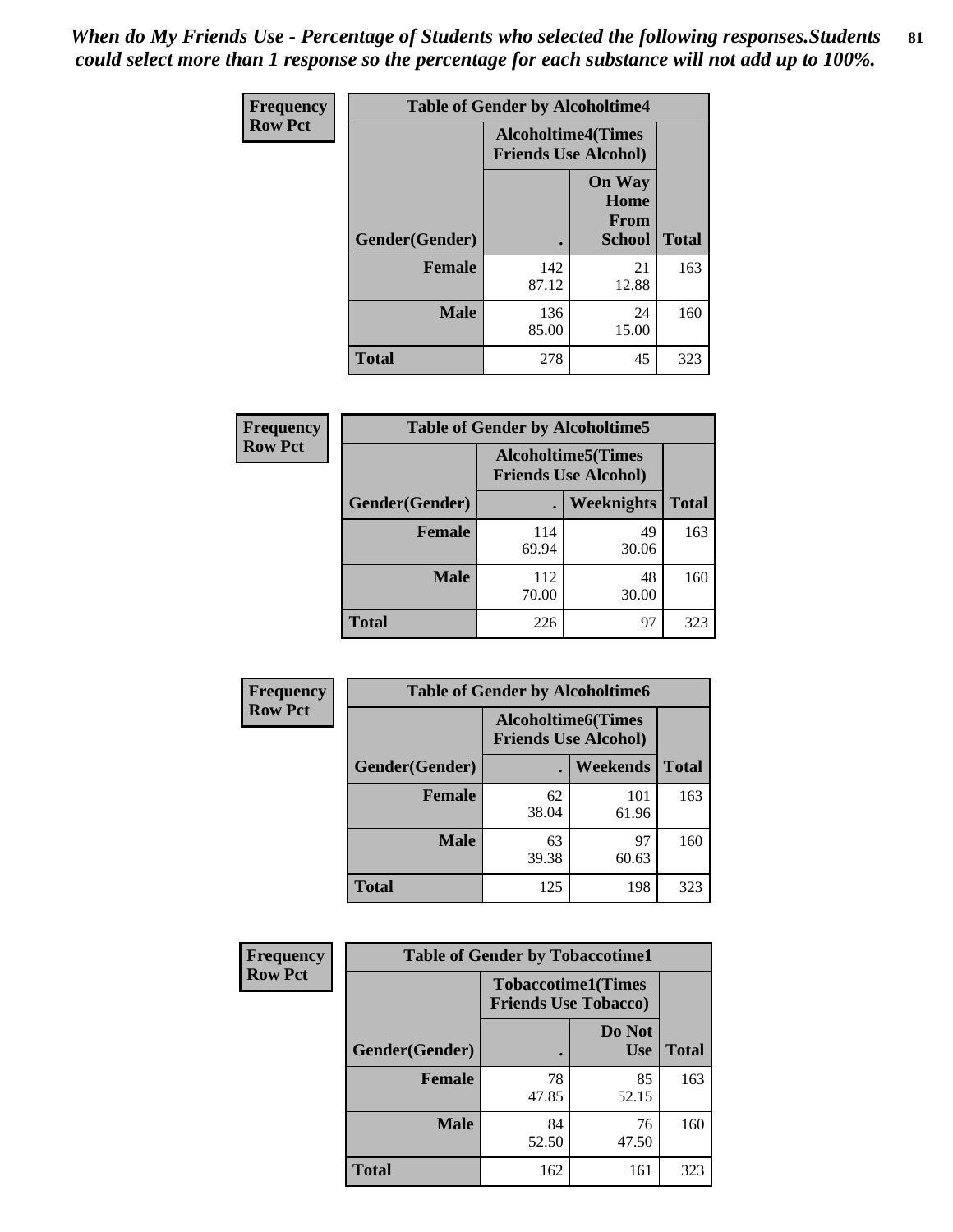| <b>Frequency</b> | <b>Table of Gender by Tobaccotime2</b> |                                                          |                            |              |
|------------------|----------------------------------------|----------------------------------------------------------|----------------------------|--------------|
| <b>Row Pct</b>   |                                        | <b>Tobaccotime2(Times</b><br><b>Friends Use Tobacco)</b> |                            |              |
|                  | Gender(Gender)                         |                                                          | <b>On Way</b><br>to School | <b>Total</b> |
|                  | <b>Female</b>                          | 109<br>66.87                                             | 54<br>33.13                | 163          |
|                  | <b>Male</b>                            | 120<br>75.00                                             | 40<br>25.00                | 160          |
|                  | <b>Total</b>                           | 229                                                      | 94                         | 323          |

| Frequency      | <b>Table of Gender by Tobaccotime3</b> |                                                          |                                |              |
|----------------|----------------------------------------|----------------------------------------------------------|--------------------------------|--------------|
| <b>Row Pct</b> |                                        | <b>Tobaccotime3(Times</b><br><b>Friends Use Tobacco)</b> |                                |              |
|                | Gender(Gender)                         |                                                          | <b>During</b><br><b>School</b> | <b>Total</b> |
|                | <b>Female</b>                          | 134<br>82.21                                             | 29<br>17.79                    | 163          |
|                | <b>Male</b>                            | 129<br>80.63                                             | 31<br>19.38                    | 160          |
|                | <b>Total</b>                           | 263                                                      | 60                             | 323          |

| <b>Frequency</b> | <b>Table of Gender by Tobaccotime4</b> |                                                          |                                                |              |
|------------------|----------------------------------------|----------------------------------------------------------|------------------------------------------------|--------------|
| <b>Row Pct</b>   |                                        | <b>Tobaccotime4(Times</b><br><b>Friends Use Tobacco)</b> |                                                |              |
|                  | Gender(Gender)                         |                                                          | <b>On Way</b><br>Home<br><b>From</b><br>School | <b>Total</b> |
|                  | <b>Female</b>                          | 142<br>87.12                                             | 21<br>12.88                                    | 163          |
|                  | <b>Male</b>                            | 136<br>85.00                                             | 24<br>15.00                                    | 160          |
|                  | <b>Total</b>                           | 278                                                      | 45                                             | 323          |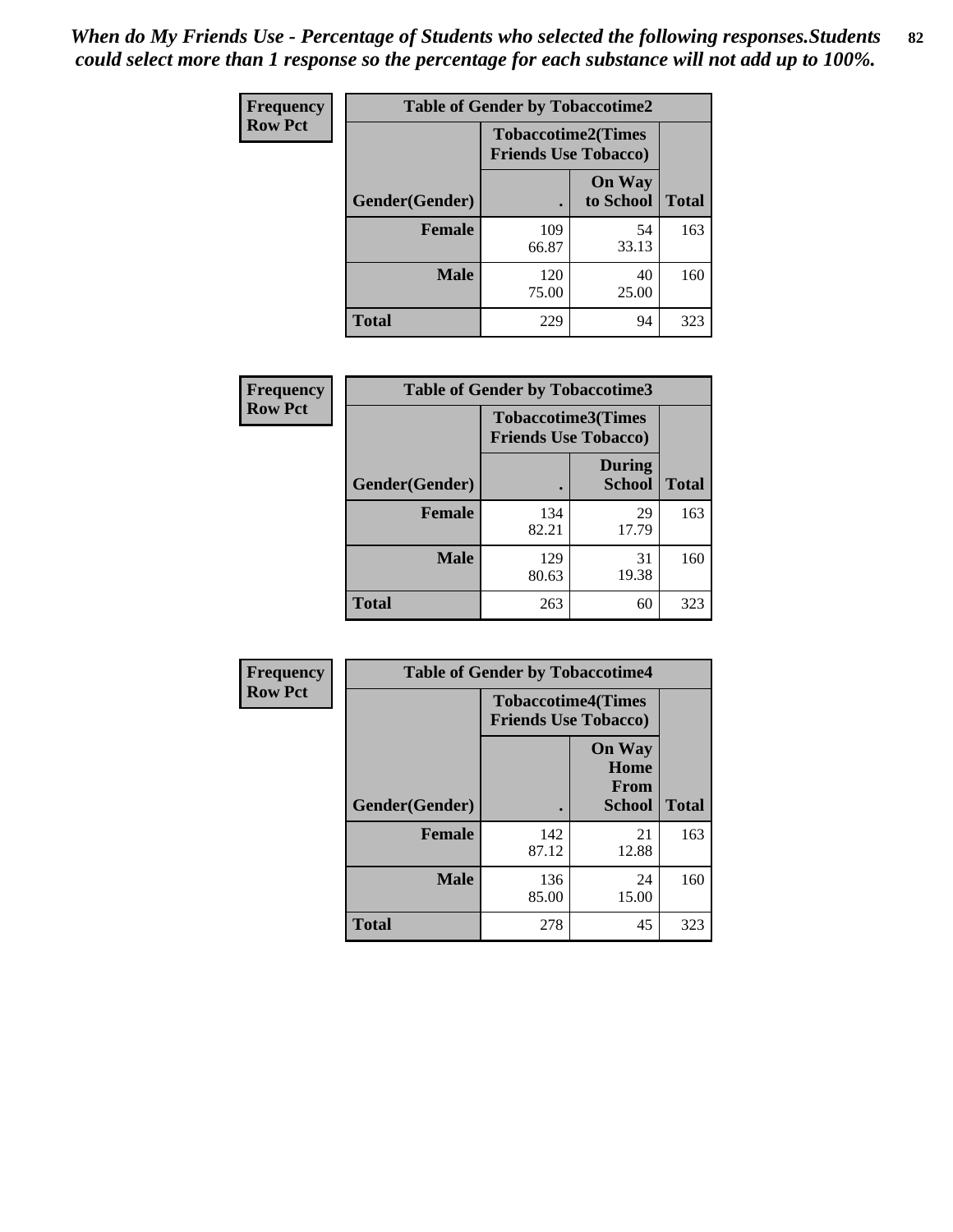| <b>Frequency</b> | <b>Table of Gender by Tobaccotime5</b> |             |                                                           |              |
|------------------|----------------------------------------|-------------|-----------------------------------------------------------|--------------|
| <b>Row Pct</b>   |                                        |             | <b>Tobaccotime5</b> (Times<br><b>Friends Use Tobacco)</b> |              |
|                  | Gender(Gender)                         |             | <b>Weeknights</b>                                         | <b>Total</b> |
|                  | <b>Female</b>                          | 98<br>60.12 | 65<br>39.88                                               | 163          |
|                  | <b>Male</b>                            | 96<br>60.00 | 64<br>40.00                                               | 160          |
|                  | <b>Total</b>                           | 194         | 129                                                       | 323          |

| Frequency      | <b>Table of Gender by Tobaccotime6</b> |                                                          |             |              |
|----------------|----------------------------------------|----------------------------------------------------------|-------------|--------------|
| <b>Row Pct</b> |                                        | <b>Tobaccotime6(Times</b><br><b>Friends Use Tobacco)</b> |             |              |
|                | Gender(Gender)                         |                                                          | Weekends    | <b>Total</b> |
|                | <b>Female</b>                          | 86<br>52.76                                              | 77<br>47.24 | 163          |
|                | <b>Male</b>                            | 80<br>50.00                                              | 80<br>50.00 | 160          |
|                | <b>Total</b>                           | 166                                                      | 157         | 323          |

| <b>Frequency</b> | <b>Table of Gender by Marijuanatime1</b> |                                                               |             |              |
|------------------|------------------------------------------|---------------------------------------------------------------|-------------|--------------|
| <b>Row Pct</b>   |                                          | <b>Marijuanatime1(Times</b><br><b>Friends Use Marijuana</b> ) |             |              |
|                  | Gender(Gender)                           |                                                               | Do Not Use  | <b>Total</b> |
|                  | <b>Female</b>                            | 86<br>52.76                                                   | 77<br>47.24 | 163          |
|                  | <b>Male</b>                              | 92<br>57.50                                                   | 68<br>42.50 | 160          |
|                  | <b>Total</b>                             | 178                                                           | 145         | 323          |

| <b>Frequency</b> | <b>Table of Gender by Marijuanatime2</b> |                                                        |                            |              |
|------------------|------------------------------------------|--------------------------------------------------------|----------------------------|--------------|
| <b>Row Pct</b>   |                                          | Marijuanatime2(Times<br><b>Friends Use Marijuana</b> ) |                            |              |
|                  | Gender(Gender)                           |                                                        | On Way to<br><b>School</b> | <b>Total</b> |
|                  | Female                                   | 114<br>69.94                                           | 49<br>30.06                | 163          |
|                  | <b>Male</b>                              | 119<br>74.38                                           | 41<br>25.63                | 160          |
|                  | <b>Total</b>                             | 233                                                    | 90                         | 323          |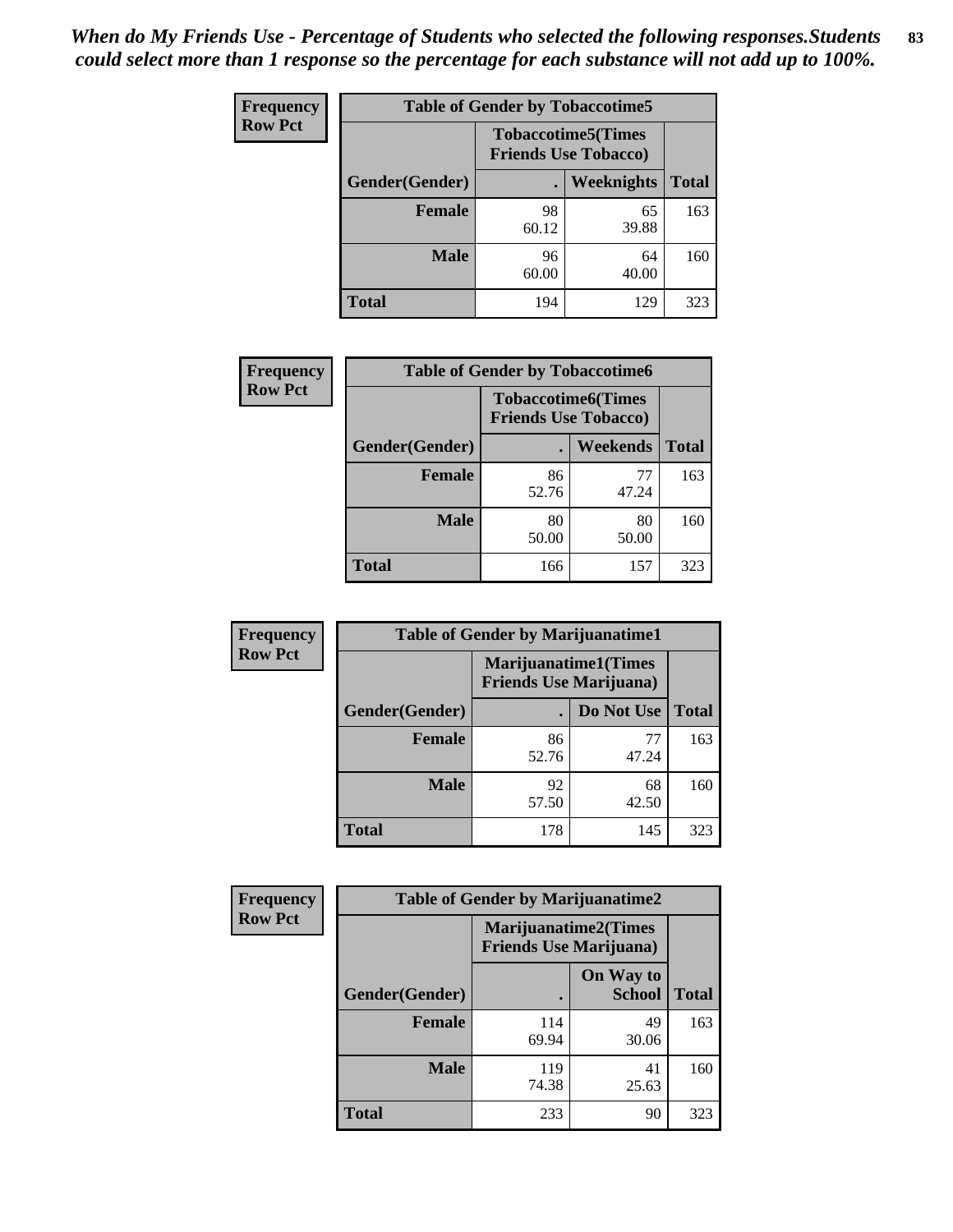*When do My Friends Use - Percentage of Students who selected the following responses.Students could select more than 1 response so the percentage for each substance will not add up to 100%.* **84**

| <b>Frequency</b> | <b>Table of Gender by Marijuanatime3</b> |                                                        |                                |              |
|------------------|------------------------------------------|--------------------------------------------------------|--------------------------------|--------------|
| <b>Row Pct</b>   |                                          | Marijuanatime3(Times<br><b>Friends Use Marijuana</b> ) |                                |              |
|                  | Gender(Gender)                           |                                                        | <b>During</b><br><b>School</b> | <b>Total</b> |
|                  | <b>Female</b>                            | 137<br>84.05                                           | 26<br>15.95                    | 163          |
|                  | <b>Male</b>                              | 134<br>83.75                                           | 26<br>16.25                    | 160          |
|                  | <b>Total</b>                             | 271                                                    | 52                             | 323          |

| Frequency      | <b>Table of Gender by Marijuanatime4</b> |                                                               |                                                |              |
|----------------|------------------------------------------|---------------------------------------------------------------|------------------------------------------------|--------------|
| <b>Row Pct</b> |                                          | <b>Marijuanatime4(Times</b><br><b>Friends Use Marijuana</b> ) |                                                |              |
|                | Gender(Gender)                           |                                                               | <b>On Way</b><br>Home<br>From<br><b>School</b> | <b>Total</b> |
|                | <b>Female</b>                            | 112<br>68.71                                                  | 51<br>31.29                                    | 163          |
|                | <b>Male</b>                              | 118<br>73.75                                                  | 42<br>26.25                                    | 160          |
|                | <b>Total</b>                             | 230                                                           | 93                                             | 323          |

| Frequency      | <b>Table of Gender by Marijuanatime5</b> |                                                                |             |              |
|----------------|------------------------------------------|----------------------------------------------------------------|-------------|--------------|
| <b>Row Pct</b> |                                          | <b>Marijuanatime5</b> (Times<br><b>Friends Use Marijuana</b> ) |             |              |
|                | Gender(Gender)                           | ٠                                                              | Weeknights  | <b>Total</b> |
|                | <b>Female</b>                            | 98<br>60.12                                                    | 65<br>39.88 | 163          |
|                | <b>Male</b>                              | 91<br>56.88                                                    | 69<br>43.13 | 160          |
|                | <b>Total</b>                             | 189                                                            | 134         | 323          |

| Frequency      | <b>Table of Gender by Marijuanatime6</b> |                                                                |             |              |  |
|----------------|------------------------------------------|----------------------------------------------------------------|-------------|--------------|--|
| <b>Row Pct</b> |                                          | <b>Marijuanatime6</b> (Times<br><b>Friends Use Marijuana</b> ) |             |              |  |
|                | <b>Gender</b> (Gender)                   |                                                                | Weekends    | <b>Total</b> |  |
|                | <b>Female</b>                            | 72<br>44.17                                                    | 91<br>55.83 | 163          |  |
|                | <b>Male</b>                              | 73<br>45.63                                                    | 87<br>54.38 | 160          |  |
|                | <b>Total</b>                             | 145                                                            | 178         | 323          |  |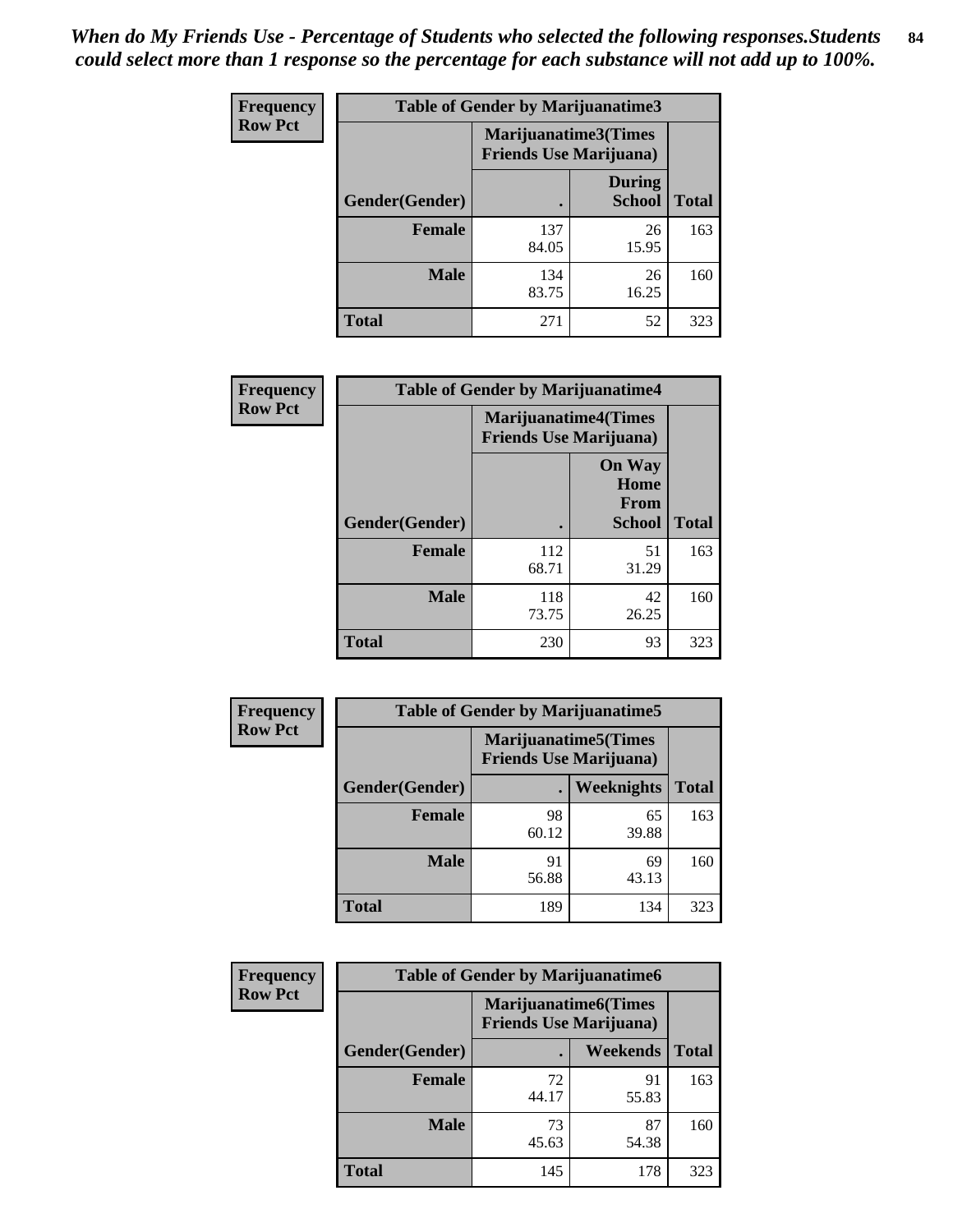*When do My Friends Use - Percentage of Students who selected the following responses.Students could select more than 1 response so the percentage for each substance will not add up to 100%.* **85**

| <b>Frequency</b> | <b>Table of Gender by Otherdrugtime1</b> |                        |                                                         |     |
|------------------|------------------------------------------|------------------------|---------------------------------------------------------|-----|
| <b>Row Pct</b>   |                                          | <b>Illegal Drugs</b> ) | <b>Otherdrugtime1(Times</b><br><b>Friends Use Other</b> |     |
|                  | Gender(Gender)                           |                        | Do Not Use   Total                                      |     |
|                  | <b>Female</b>                            | 57<br>34.97            | 106<br>65.03                                            | 163 |
|                  | <b>Male</b>                              | 45<br>28.13            | 115<br>71.88                                            | 160 |
|                  | <b>Total</b>                             | 102                    | 221                                                     | 323 |

| Frequency      | <b>Table of Gender by Otherdrugtime2</b> |                                                                                   |                            |              |
|----------------|------------------------------------------|-----------------------------------------------------------------------------------|----------------------------|--------------|
| <b>Row Pct</b> |                                          | <b>Otherdrugtime2(Times</b><br><b>Friends Use Other</b><br><b>Illegal Drugs</b> ) |                            |              |
|                | <b>Gender</b> (Gender)                   |                                                                                   | On Way to<br><b>School</b> | <b>Total</b> |
|                | <b>Female</b>                            | 133<br>81.60                                                                      | 30<br>18.40                | 163          |
|                | <b>Male</b>                              | 143<br>89.38                                                                      | 17<br>10.63                | 160          |
|                | <b>Total</b>                             | 276                                                                               | 47                         | 323          |

| <b>Frequency</b> | <b>Table of Gender by Otherdrugtime3</b> |                                                    |                                |              |
|------------------|------------------------------------------|----------------------------------------------------|--------------------------------|--------------|
| <b>Row Pct</b>   |                                          | <b>Friends Use Other</b><br><b>Illegal Drugs</b> ) | Otherdrugtime3(Times           |              |
|                  | Gender(Gender)                           |                                                    | <b>During</b><br><b>School</b> | <b>Total</b> |
|                  | <b>Female</b>                            | 141<br>86.50                                       | 22<br>13.50                    | 163          |
|                  | <b>Male</b>                              | 151<br>94.38                                       | q<br>5.63                      | 160          |
|                  | <b>Total</b>                             | 292                                                | 31                             | 323          |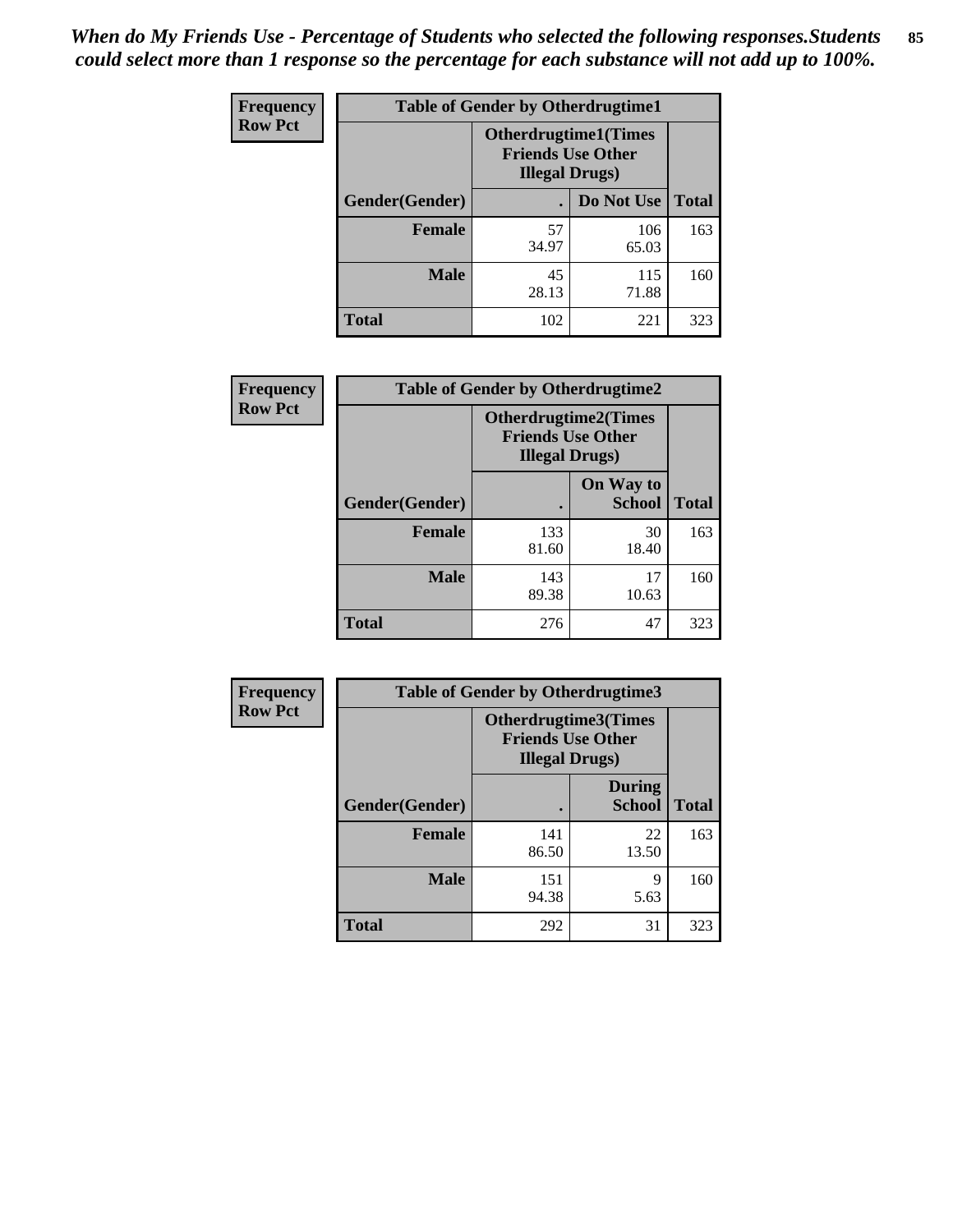*When do My Friends Use - Percentage of Students who selected the following responses.Students could select more than 1 response so the percentage for each substance will not add up to 100%.* **86**

| <b>Frequency</b> | <b>Table of Gender by Otherdrugtime4</b> |                                                    |                                                       |              |
|------------------|------------------------------------------|----------------------------------------------------|-------------------------------------------------------|--------------|
| <b>Row Pct</b>   |                                          | <b>Friends Use Other</b><br><b>Illegal Drugs</b> ) | <b>Otherdrugtime4(Times</b>                           |              |
|                  | Gender(Gender)                           |                                                    | <b>On Way</b><br>Home<br><b>From</b><br><b>School</b> | <b>Total</b> |
|                  | <b>Female</b>                            | 133<br>81.60                                       | 30<br>18.40                                           | 163          |
|                  | <b>Male</b>                              | 142<br>88.75                                       | 18<br>11.25                                           | 160          |
|                  | <b>Total</b>                             | 275                                                | 48                                                    | 323          |

| Frequency      | <b>Table of Gender by Otherdrugtime5</b> |                                                                                    |             |              |
|----------------|------------------------------------------|------------------------------------------------------------------------------------|-------------|--------------|
| <b>Row Pct</b> |                                          | <b>Otherdrugtime5</b> (Times<br><b>Friends Use Other</b><br><b>Illegal Drugs</b> ) |             |              |
|                | Gender(Gender)                           |                                                                                    | Weeknights  | <b>Total</b> |
|                | <b>Female</b>                            | 123<br>75.46                                                                       | 40<br>24.54 | 163          |
|                | <b>Male</b>                              | 130<br>81.25                                                                       | 30<br>18.75 | 160          |
|                | <b>Total</b>                             | 253                                                                                | 70          | 323          |

| Frequency      | <b>Table of Gender by Otherdrugtime6</b> |                                                                                   |             |              |  |
|----------------|------------------------------------------|-----------------------------------------------------------------------------------|-------------|--------------|--|
| <b>Row Pct</b> |                                          | <b>Otherdrugtime6(Times</b><br><b>Friends Use Other</b><br><b>Illegal Drugs</b> ) |             |              |  |
|                | Gender(Gender)                           |                                                                                   | Weekends    | <b>Total</b> |  |
|                | <b>Female</b>                            | 108<br>66.26                                                                      | 55<br>33.74 | 163          |  |
|                | <b>Male</b>                              | 118<br>73.75                                                                      | 42<br>26.25 | 160          |  |
|                | <b>Total</b>                             | 226                                                                               | 97          | 323          |  |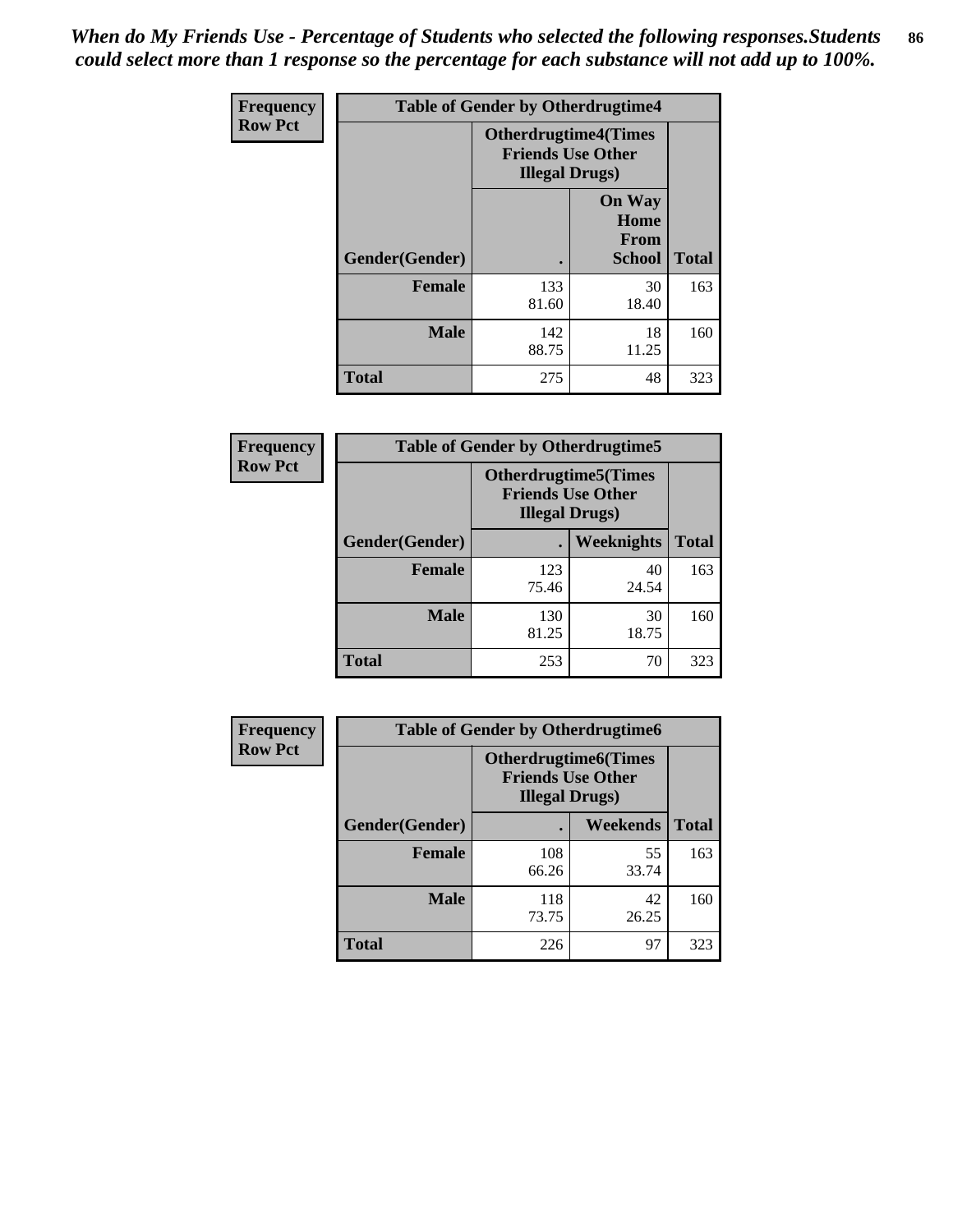# *Other Questions* **87**

| <b>Frequency</b> | <b>Table of Gender by Educationalcohol</b> |                                                                                                                                       |                |              |  |
|------------------|--------------------------------------------|---------------------------------------------------------------------------------------------------------------------------------------|----------------|--------------|--|
| <b>Row Pct</b>   |                                            | <b>Educationalcohol</b> (I<br>have been taught<br>about alcohol,<br>tobacco,<br>and other drugs<br>within the last year<br>at school) |                |              |  |
|                  | Gender(Gender)                             | <b>Yes</b>                                                                                                                            | N <sub>0</sub> | <b>Total</b> |  |
|                  | <b>Female</b>                              | 111<br>68.10                                                                                                                          | 52<br>31.90    | 163          |  |
|                  | <b>Male</b>                                | 102<br>63.75                                                                                                                          | 58<br>36.25    | 160          |  |
|                  | <b>Total</b>                               | 213                                                                                                                                   | 110            | 323          |  |

| Frequency      | <b>Table of Gender by Rodedrinking</b> |                                                                                                                     |                |              |  |
|----------------|----------------------------------------|---------------------------------------------------------------------------------------------------------------------|----------------|--------------|--|
| <b>Row Pct</b> |                                        | Rodedrinking(In<br>the past 30 days I<br>have ridden in a<br>car with a driver<br>who had been<br>drinking alcohol) |                |              |  |
|                | Gender(Gender)                         | Yes                                                                                                                 | N <sub>0</sub> | <b>Total</b> |  |
|                | <b>Female</b>                          | 27<br>16.56                                                                                                         | 136<br>83.44   | 163          |  |
|                | <b>Male</b>                            | 19<br>11.88                                                                                                         | 141<br>88.13   | 160          |  |
|                | <b>Total</b>                           | 46                                                                                                                  | 277            | 323          |  |

| Frequency      | <b>Table of Gender by Drugsschool</b> |                                                                                                                                     |                |              |  |
|----------------|---------------------------------------|-------------------------------------------------------------------------------------------------------------------------------------|----------------|--------------|--|
| <b>Row Pct</b> |                                       | <b>Drugsschool</b> (During<br>the past 12 months,<br>I have been offered,<br>sold,<br>or given illegal drugs<br>on school property) |                |              |  |
|                | Gender(Gender)                        | Yes                                                                                                                                 | N <sub>0</sub> | <b>Total</b> |  |
|                | <b>Female</b>                         | 31<br>19.02                                                                                                                         | 132<br>80.98   | 163          |  |
|                | <b>Male</b>                           | 50<br>31.25                                                                                                                         | 110<br>68.75   | 160          |  |
|                | <b>Total</b>                          | 81                                                                                                                                  | 242            | 323          |  |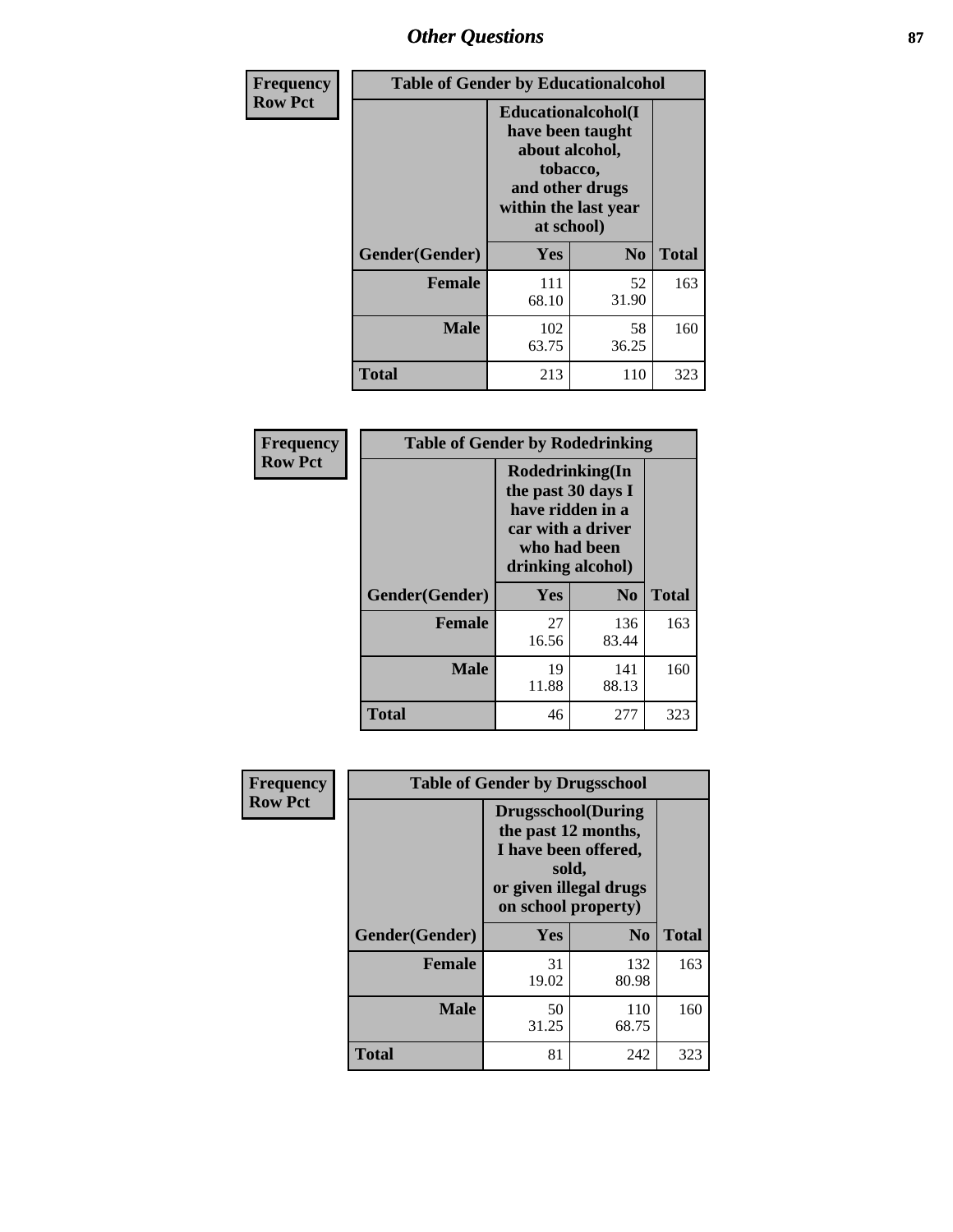## *Other Questions* **88**

**Frequency Row Pct**

| <b>Table of Gender by Bingedrinking</b> |              |                                                                                                         |           |           |                |                       |           |              |
|-----------------------------------------|--------------|---------------------------------------------------------------------------------------------------------|-----------|-----------|----------------|-----------------------|-----------|--------------|
|                                         |              | Bingedrinking(I have drunk five or more<br>drinks of alcohol at one sitting during the<br>last 30 days) |           |           |                |                       |           |              |
|                                         | $\bf{0}$     | 1 or                                                                                                    | 3 to<br>5 | 6 to<br>9 | 10<br>to<br>19 | <b>20</b><br>to<br>29 | All<br>30 |              |
| <b>Gender</b> (Gender)                  | <b>Days</b>  | days                                                                                                    | days      | days      | days           | days                  | days      | <b>Total</b> |
| <b>Female</b>                           | 149<br>91.41 | 2<br>1.23                                                                                               | 3<br>1.84 | 2<br>1.23 | 0.61           | 3<br>1.84             | 3<br>1.84 | 163          |
| <b>Male</b>                             | 136<br>85.00 | 4<br>2.50                                                                                               | 5<br>3.13 | 4<br>2.50 | 0.63           | 4<br>2.50             | 6<br>3.75 | 160          |

| Frequency      | <b>Table of Gender by Educationaids</b> |                                                                                                 |                |              |  |
|----------------|-----------------------------------------|-------------------------------------------------------------------------------------------------|----------------|--------------|--|
| <b>Row Pct</b> |                                         | <b>Educationaids</b> (I<br>have been taught<br>about HIV/AIDS<br>at school in the<br>past year) |                |              |  |
|                | Gender(Gender)                          | Yes                                                                                             | $\mathbf{N_0}$ | <b>Total</b> |  |
|                | <b>Female</b>                           | 123<br>75.46                                                                                    | 40<br>24.54    | 163          |  |
|                | <b>Male</b>                             | 126<br>78.75                                                                                    | 34<br>21.25    | 160          |  |
|                | <b>Total</b>                            | 249                                                                                             | 74             | 323          |  |

| <b>Frequency</b> | <b>Table of Gender by Suicideconsider</b> |                 |                |              |  |
|------------------|-------------------------------------------|-----------------|----------------|--------------|--|
| <b>Row Pct</b>   |                                           | Suicideconsider |                |              |  |
|                  | Gender(Gender)                            | Yes             | N <sub>0</sub> | <b>Total</b> |  |
|                  | <b>Female</b>                             | 24<br>14.72     | 139<br>85.28   | 163          |  |
|                  | <b>Male</b>                               | 15<br>9.38      | 145<br>90.63   | 160          |  |
|                  | <b>Total</b>                              | 39              | 284            | 323          |  |